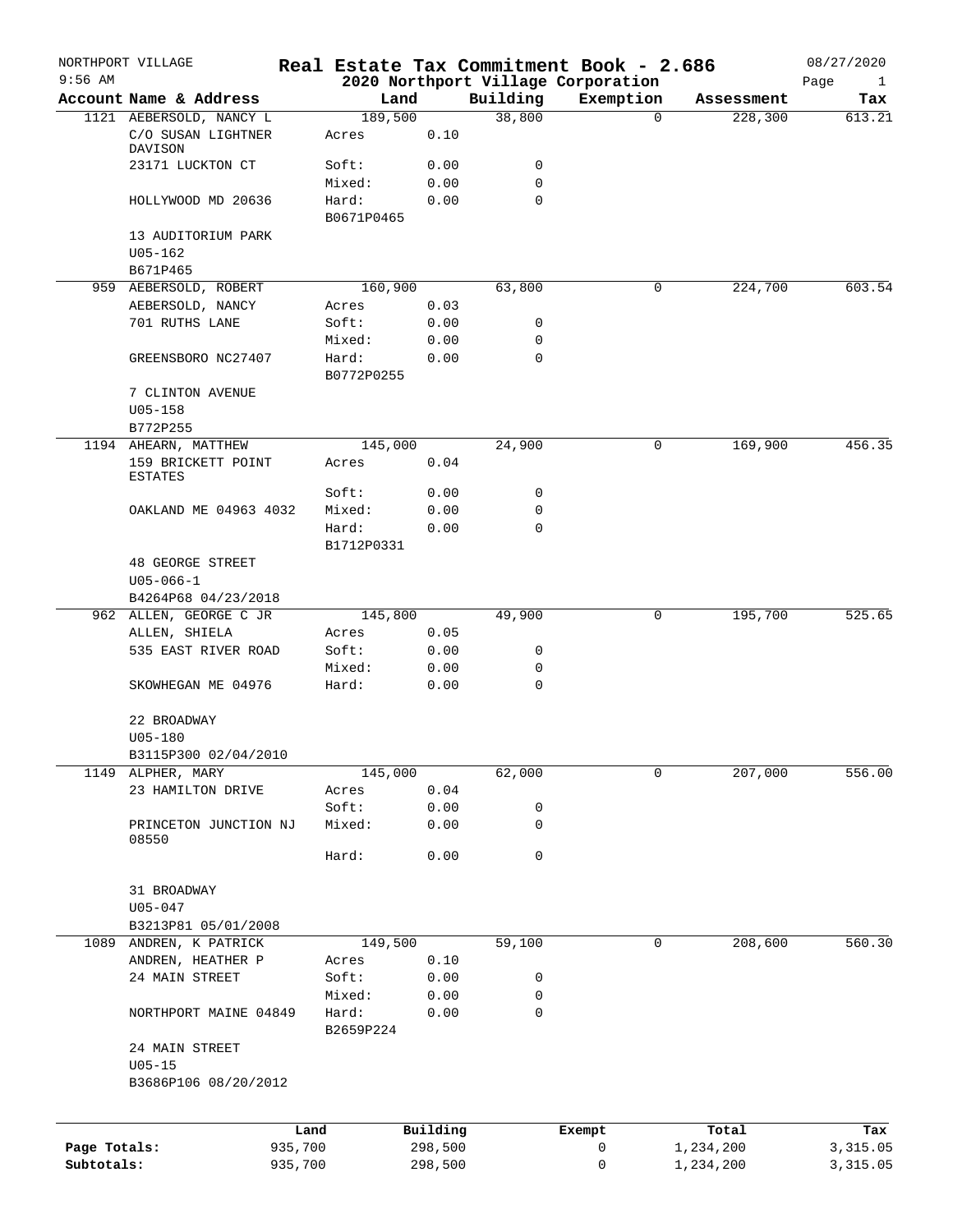|              | NORTHPORT VILLAGE                                                                    |            |          |             | Real Estate Tax Commitment Book - 2.686 |            | 08/27/2020 |  |  |
|--------------|--------------------------------------------------------------------------------------|------------|----------|-------------|-----------------------------------------|------------|------------|--|--|
| $9:56$ AM    |                                                                                      |            |          |             | 2020 Northport Village Corporation      |            | Page<br>2  |  |  |
|              | Account Name & Address                                                               | Land       |          | Building    | Exemption                               | Assessment | Tax        |  |  |
|              | 1260 ANDREWS, CLAUDIA L                                                              | 409,000    |          | 52,300      | $\Omega$                                | 461,300    | 1,239.05   |  |  |
|              | ANDREWS, PAUL D                                                                      | Acres      | 0.08     |             |                                         |            |            |  |  |
|              | 6 SUSAN DRIVE                                                                        | Soft:      | 0.00     | 0           |                                         |            |            |  |  |
|              |                                                                                      | Mixed:     | 0.00     | 0           |                                         |            |            |  |  |
|              | STEEP FALLS ME 04085<br>9730                                                         | Hard:      | 0.00     | $\mathbf 0$ |                                         |            |            |  |  |
|              | 6 BAY STREET                                                                         | B1545P0323 |          |             |                                         |            |            |  |  |
|              | $U05 - 123$                                                                          |            |          |             |                                         |            |            |  |  |
|              | B1545P323                                                                            |            |          |             |                                         |            |            |  |  |
|              | 1150 ANDREWS, DANIEL                                                                 | 44,000     |          | 178,900     | 0                                       | 222,900    | 598.71     |  |  |
|              | ANDREWS, ELSIE                                                                       |            | 6.00     |             |                                         |            |            |  |  |
|              |                                                                                      | Acres      |          |             |                                         |            |            |  |  |
|              | 71 CROSS STREET                                                                      | Soft:      | 0.00     | 0           |                                         |            |            |  |  |
|              |                                                                                      | Mixed:     | 0.00     | 0           |                                         |            |            |  |  |
|              | NORTHPORT ME 04849                                                                   | Hard:      | 0.00     | 0           |                                         |            |            |  |  |
|              |                                                                                      | B1894P0340 |          |             |                                         |            |            |  |  |
|              | 1184 ATLANTIC HIGHWAY                                                                | B2132P053  |          |             |                                         |            |            |  |  |
|              | $R04 - 43$                                                                           |            |          |             |                                         |            |            |  |  |
|              | B1894P340                                                                            |            |          |             |                                         |            |            |  |  |
|              | 1275 AROCHO, STEVEN A                                                                | 82,500     |          | 53,400      | 0                                       | 135,900    | 365.03     |  |  |
|              | AROCHO, BARBARA                                                                      | Acres      | 1.40     |             |                                         |            |            |  |  |
|              | P.O. Box 57511                                                                       | Soft:      | 0.00     | 0           |                                         |            |            |  |  |
|              |                                                                                      | Mixed:     | 0.00     | 0           |                                         |            |            |  |  |
|              | WHITESTONE NY 11357                                                                  | Hard:      | 0.00     | $\Omega$    |                                         |            |            |  |  |
|              |                                                                                      |            |          |             |                                         |            |            |  |  |
|              | B2922P31 03/22/2006<br>25 BAYSIDE ROAD                                               |            |          |             |                                         |            |            |  |  |
|              | $U04 - 27$                                                                           |            |          |             |                                         |            |            |  |  |
|              | B4287P134 06/07/2018 B4279P18 06/07/2018 B3946P182<br>03/23/2015 B2922P31 03/22/2006 |            |          |             |                                         |            |            |  |  |
|              | 968 ATKINSON, JAMES W. III                                                           | 18,600     |          | $\mathbf 0$ | 0                                       | 18,600     | 49.96      |  |  |
|              | & SUSAN E.                                                                           |            |          |             |                                         |            |            |  |  |
|              | COOK, OLIVIA JANE                                                                    | Acres      | 0.02     |             |                                         |            |            |  |  |
|              | 26 CARRIAGE WAY                                                                      | Soft:      | 0.00     | 0           |                                         |            |            |  |  |
|              |                                                                                      | Mixed:     | 0.00     | 0           |                                         |            |            |  |  |
|              | SCARBOROUGH ME 04074                                                                 | Hard:      | 0.00     | $\mathbf 0$ |                                         |            |            |  |  |
|              |                                                                                      | B1984P0342 |          |             |                                         |            |            |  |  |
|              | 9 OAK STREET                                                                         | B2415P179  |          |             |                                         |            |            |  |  |
|              | U05-114                                                                              |            |          |             |                                         |            |            |  |  |
|              | B2415P179                                                                            |            |          |             |                                         |            |            |  |  |
|              | 975 BAHOOSH, JAMES B                                                                 | 38,000     |          | 0           | 0                                       | 38,000     | 102.07     |  |  |
|              | PO BOX 192                                                                           | Acres      | 0.08     |             |                                         |            |            |  |  |
|              |                                                                                      | Soft:      | 0.00     | 0           |                                         |            |            |  |  |
|              | UNITY ME 04988                                                                       | Mixed:     | 0.00     | 0           |                                         |            |            |  |  |
|              |                                                                                      | Hard:      | 0.00     | $\mathbf 0$ |                                         |            |            |  |  |
|              |                                                                                      | B0801P0986 |          |             |                                         |            |            |  |  |
|              | 3 OAK STREET                                                                         |            |          |             |                                         |            |            |  |  |
|              | $U05 - 116$                                                                          |            |          |             |                                         |            |            |  |  |
|              |                                                                                      |            |          |             |                                         |            |            |  |  |
|              | B4298P28 08/08/2018                                                                  |            |          |             |                                         |            |            |  |  |
|              | 1174 BAHOOSH, JAMES B                                                                | 69,000     |          | 12,200      | 0                                       | 81,200     | 218.10     |  |  |
|              | PO BOX 192                                                                           | Acres      | 0.41     |             |                                         |            |            |  |  |
|              |                                                                                      | Soft:      | 0.00     | 0           |                                         |            |            |  |  |
|              | UNITY ME 04988                                                                       | Mixed:     | 0.00     | 0           |                                         |            |            |  |  |
|              |                                                                                      | Hard:      | 0.00     | 0           |                                         |            |            |  |  |
|              |                                                                                      | B3926 P016 |          |             |                                         |            |            |  |  |
|              | 500 BLUFF ROAD                                                                       |            |          |             |                                         |            |            |  |  |
|              | $U06 - 40$                                                                           |            |          |             |                                         |            |            |  |  |
|              | B3926P16 12/19/2014                                                                  |            |          |             |                                         |            |            |  |  |
|              |                                                                                      |            |          |             |                                         |            |            |  |  |
|              |                                                                                      | Land       | Building |             | Exempt                                  | Total      | Tax        |  |  |
| Page Totals: | 661,100                                                                              |            | 296,800  |             | 0                                       | 957,900    | 2,572.92   |  |  |
| Subtotals:   | 1,596,800                                                                            |            | 595,300  |             | 0                                       | 2,192,100  | 5,887.97   |  |  |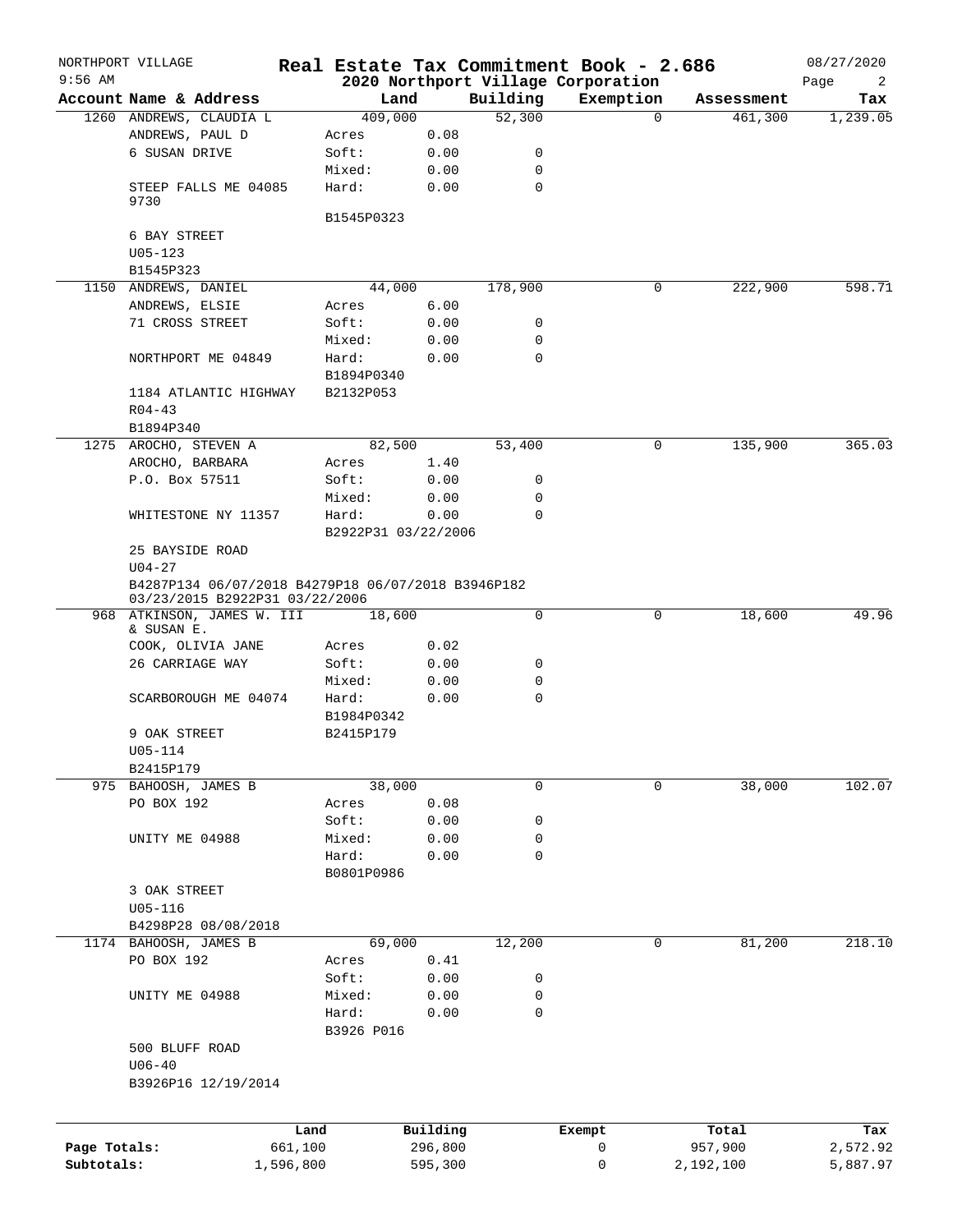|              | NORTHPORT VILLAGE                                                          |           |                     |          |             | Real Estate Tax Commitment Book - 2.686 |          |            | 08/27/2020 |
|--------------|----------------------------------------------------------------------------|-----------|---------------------|----------|-------------|-----------------------------------------|----------|------------|------------|
| $9:56$ AM    |                                                                            |           |                     |          |             | 2020 Northport Village Corporation      |          |            | Page<br>3  |
|              | Account Name & Address                                                     |           |                     | Land     | Building    | Exemption                               |          | Assessment | Tax        |
|              | 1273 BAHOOSH, JAMES B                                                      |           | 21,500              |          | $\mathbf 0$ |                                         | $\Omega$ | 21,500     | 57.75      |
|              | PO BOX 192                                                                 |           | Acres               | 0.50     |             |                                         |          |            |            |
|              |                                                                            |           | Soft:               | 0.00     | 0           |                                         |          |            |            |
|              | UNITY ME 04988                                                             |           | Mixed:              | 0.00     | 0           |                                         |          |            |            |
|              |                                                                            |           | Hard:               | 0.00     | $\mathbf 0$ |                                         |          |            |            |
|              |                                                                            |           | B4236P251           |          |             |                                         |          |            |            |
|              | 58 CROSS STREET                                                            |           | B4236P253           |          |             |                                         |          |            |            |
|              | R01-06A                                                                    |           |                     |          |             |                                         |          |            |            |
|              | B4236P253 01/04/2018 B4236P251 01/04/2018                                  |           |                     |          |             |                                         |          |            |            |
|              | 1220 BAKER, JULIET<br>SCHOEN-RENE (TRUST)                                  |           | 187,800             |          | 147,200     |                                         | 0        | 335,000    | 899.81     |
|              | 681 SHORE ROAD                                                             |           | Acres               | 1.00     |             |                                         |          |            |            |
|              |                                                                            |           | Soft:               | 0.00     | 0           |                                         |          |            |            |
|              | NORTHPORT ME 04849                                                         |           | Mixed:              | 0.00     | $\mathbf 0$ |                                         |          |            |            |
|              |                                                                            |           | Hard:               | 0.00     | $\mathbf 0$ |                                         |          |            |            |
|              |                                                                            |           |                     |          |             |                                         |          |            |            |
|              |                                                                            |           | B2070P302 B2198P286 |          |             |                                         |          |            |            |
|              | 681 SHORE ROAD                                                             |           | B2128P255           |          |             |                                         |          |            |            |
|              | $U07 - 09$                                                                 |           |                     |          |             |                                         |          |            |            |
|              | B4146P182 02/17/2017 B2198P286                                             |           |                     |          |             |                                         |          |            |            |
|              | 1128 BARAIOLA, SHARON                                                      |           | 3,800               |          | $\mathbf 0$ |                                         | 0        | 3,800      | 10.21      |
|              | EASTTY, DIANA G                                                            |           | Acres               | 0.07     |             |                                         |          |            |            |
|              | 72 NICHOLAS ROAD                                                           |           | Soft:               | 0.00     | 0           |                                         |          |            |            |
|              |                                                                            |           | Mixed:              | 0.00     | 0           |                                         |          |            |            |
|              | YALESVILLE CT 06492                                                        |           | Hard:               | 0.00     | 0           |                                         |          |            |            |
|              |                                                                            |           | B1477P0330          |          |             |                                         |          |            |            |
|              | 26 BROADWAY                                                                |           |                     |          |             |                                         |          |            |            |
|              | U05-178                                                                    |           |                     |          |             |                                         |          |            |            |
|              | B3766P252 04/26/2013 B1477P330                                             |           |                     |          |             |                                         |          |            |            |
|              | 1068 BARAIOLA, SHARON                                                      |           | 185,800             |          | 70,900      |                                         | 0        | 256,700    | 689.50     |
|              | EASTTY, DIANA                                                              |           | Acres               | 0.05     |             |                                         |          |            |            |
|              | 72 NICHOLAS ROAD                                                           |           | Soft:               | 0.00     | 0           |                                         |          |            |            |
|              |                                                                            |           | Mixed:              | 0.00     | 0           |                                         |          |            |            |
|              | YALESVILLE CT 06492                                                        |           | Hard:               | 0.00     | $\mathbf 0$ |                                         |          |            |            |
|              |                                                                            |           | B2448P17            |          |             |                                         |          |            |            |
|              | 28 BROADWAY                                                                |           |                     |          |             |                                         |          |            |            |
|              | U05-177                                                                    |           |                     |          |             |                                         |          |            |            |
|              | B2448P17 B733P988                                                          |           |                     |          |             |                                         |          |            |            |
|              | 972 BARTLETT, JAMES                                                        |           | 149,800             |          | 49,900      |                                         | 0        | 199,700    | 536.39     |
|              | BARTLETT, BERNADETTE                                                       |           | Acres               | 0.23     |             |                                         |          |            |            |
|              | 57 GEORGE STREET                                                           |           | Soft:               | 0.00     | 0           |                                         |          |            |            |
|              |                                                                            |           | Mixed:              | 0.00     | 0           |                                         |          |            |            |
|              | NORTHPORT ME 04849                                                         |           | Hard:               | 0.00     | $\mathbf 0$ |                                         |          |            |            |
|              |                                                                            |           | B0764P0451          |          |             |                                         |          |            |            |
|              |                                                                            |           |                     |          |             |                                         |          |            |            |
|              | 57 GEORGE STREET                                                           |           |                     |          |             |                                         |          |            |            |
|              | $U05 - 044$                                                                |           |                     |          |             |                                         |          |            |            |
|              | B3717P82 12/14/2012 B764P451                                               |           |                     |          |             |                                         |          |            |            |
|              | 1183 BARTON LEE PATRICK<br>TRUST                                           |           | 192,500             |          | 94,600      |                                         | 0        | 287,100    | 771.15     |
|              | C/O- MILES FRIEDEN<br>(TRUSTEE)                                            |           | Acres               | 0.14     |             |                                         |          |            |            |
|              | 253 WALDO AVE                                                              |           | Soft:               | 0.00     | 0           |                                         |          |            |            |
|              |                                                                            |           | Mixed:              | 0.00     | $\mathbf 0$ |                                         |          |            |            |
|              |                                                                            |           |                     |          |             |                                         |          |            |            |
|              | BELFAST ME 04849                                                           |           | Hard:               | 0.00     | $\mathbf 0$ |                                         |          |            |            |
|              |                                                                            |           | B4138P181           |          |             |                                         |          |            |            |
|              | 8 BAYVIEW PARK                                                             |           |                     |          |             |                                         |          |            |            |
|              | $U05 - 130$                                                                |           |                     |          |             |                                         |          |            |            |
|              | B4138P181 12/14/2016 B4094P186 08/03/2016 B3995P219<br>08/31/2015 B747P468 |           |                     |          |             |                                         |          |            |            |
|              |                                                                            | Land      |                     | Building |             | Exempt                                  |          | Total      | Tax        |
| Page Totals: |                                                                            | 741,200   |                     | 362,600  |             | 0                                       |          | 1,103,800  | 2,964.81   |
| Subtotals:   |                                                                            | 2,338,000 |                     | 957,900  |             | 0                                       |          | 3,295,900  | 8,852.78   |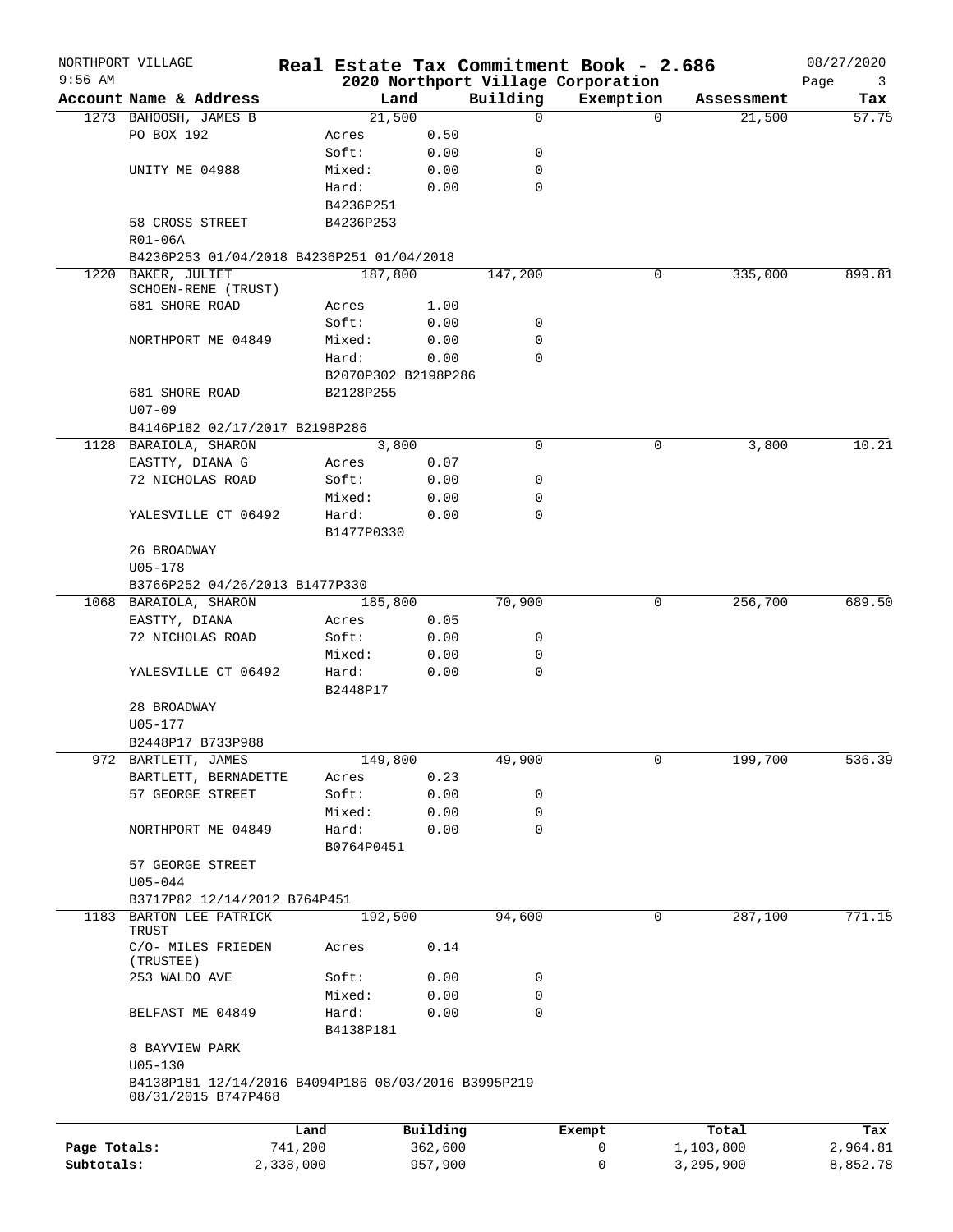| $9:56$ AM    | NORTHPORT VILLAGE                           |           |                             |           |             | Real Estate Tax Commitment Book - 2.686         |          |            | 08/27/2020       |
|--------------|---------------------------------------------|-----------|-----------------------------|-----------|-------------|-------------------------------------------------|----------|------------|------------------|
|              | Account Name & Address                      |           | Land                        |           | Building    | 2020 Northport Village Corporation<br>Exemption |          | Assessment | Page<br>4<br>Tax |
|              | 973 BARTUSEK TRUST, BARBARA                 |           | 276,100                     |           | 101,300     |                                                 | $\Omega$ | 377,400    | 1,013.70         |
|              | Ρ.<br>*DONALD & BARBARA<br>BARTUSEK TRUSTEE |           | Acres                       | 0.15      |             |                                                 |          |            |                  |
|              | 10841 HUNTING LANE                          |           | Soft:                       | 0.00      | 0           |                                                 |          |            |                  |
|              | COLUMBIA MD 21044                           |           | Mixed:                      | 0.00      | 0           |                                                 |          |            |                  |
|              |                                             |           | Hard:                       | 0.00      | $\mathbf 0$ |                                                 |          |            |                  |
|              |                                             |           | B1546P0073                  |           |             |                                                 |          |            |                  |
|              | 752 SHORE ROAD                              |           |                             |           |             |                                                 |          |            |                  |
|              | $U06 - 03$                                  |           |                             |           |             |                                                 |          |            |                  |
|              | B1546P73                                    |           |                             |           |             |                                                 |          |            |                  |
|              | 1007 BAUR, SHEILA A<br>(TRUSTEE)            |           | 388,400                     |           | 120,500     |                                                 | 0        | 508,900    | 1,366.91         |
|              | 774 SHORE ROAD                              |           | Acres                       | 0.30      |             |                                                 |          |            |                  |
|              |                                             |           | Soft:                       | 0.00      | 0           |                                                 |          |            |                  |
|              | NORTHPORT ME 04849                          |           | Mixed:                      | 0.00      | 0           |                                                 |          |            |                  |
|              |                                             |           | Hard:                       | 0.00      | $\Omega$    |                                                 |          |            |                  |
|              |                                             |           | B1695P0157 B3562P291        |           |             |                                                 |          |            |                  |
|              | 774 SHORE ROAD                              |           | B3323P210 B4231P114         |           |             |                                                 |          |            |                  |
|              | $U06 - 18$                                  |           |                             |           |             |                                                 |          |            |                  |
|              | B4231P114 08/02/2017                        |           |                             |           |             |                                                 |          |            |                  |
|              | 984 BEAVER, DAWN KENNARD<br>10 THOMAS PLACE |           | 351,400                     | 0.03      | 44,900      |                                                 | 0        | 396,300    | 1,064.46         |
|              |                                             |           | Acres<br>Soft:              | 0.00      | 0           |                                                 |          |            |                  |
|              | NORWALK CT 06853                            |           | Mixed:                      | 0.00      | 0           |                                                 |          |            |                  |
|              |                                             |           | Hard:                       | 0.00      | 0           |                                                 |          |            |                  |
|              |                                             |           | B0587P0248 B2364P0098 10/02 |           |             |                                                 |          |            |                  |
|              | 8 BAY STREET                                |           |                             |           |             |                                                 |          |            |                  |
|              | $U05 - 122$                                 |           |                             |           |             |                                                 |          |            |                  |
|              | B2364P98 10/01/2002                         |           |                             |           |             |                                                 |          |            |                  |
|              | 977 BEISER, KARL                            |           | 173,900                     |           | 205,300     |                                                 | 0        | 379,200    | 1,018.53         |
|              | BEISER, MARTHA                              |           | Acres                       | 3.13      |             |                                                 |          |            |                  |
|              | 20 BAYSIDE RD                               |           | Soft:                       | 0.00      | 0           |                                                 |          |            |                  |
|              |                                             |           | Mixed:                      | 0.00      | 0           |                                                 |          |            |                  |
|              | NORTHPORT ME 04849                          |           | Hard:                       | 0.00      | $\mathbf 0$ |                                                 |          |            |                  |
|              | 20 BAYSIDE ROAD                             |           | B0452P0294<br>B3433P159     |           |             |                                                 |          |            |                  |
|              | $U04 - 07$                                  |           |                             |           |             |                                                 |          |            |                  |
|              | B3433P159 04/27/2010                        |           |                             |           |             |                                                 |          |            |                  |
|              | 978 BEISER, KARL                            |           | 77,500                      |           | 0           |                                                 | 0        | 77,500     | 208.17           |
|              | BEISER, MARTHA                              |           | Acres                       | 18.00     |             |                                                 |          |            |                  |
|              | 20 BAYSIDE RD                               |           | Soft:                       | 0.00      | 0           |                                                 |          |            |                  |
|              |                                             |           | Mixed:                      | 0.00      | 0           |                                                 |          |            |                  |
|              | NORTHPORT ME 04849                          |           | Hard:                       | 0.00      | 0           |                                                 |          |            |                  |
|              |                                             |           | B0712P1120                  |           |             |                                                 |          |            |                  |
|              | 15 BAYSIDE ROAD                             |           | B3433P156                   |           |             |                                                 |          |            |                  |
|              | $U04 - 26$                                  |           |                             |           |             |                                                 |          |            |                  |
|              | B3433P156 04/27/2010                        |           |                             |           |             |                                                 |          |            |                  |
|              | 1256 BERRY, LISA A                          |           | 237,200                     | 0.11      | 38,600      |                                                 | 0        | 275,800    | 740.80           |
|              | BERRY, CASEY M<br>55 SHERMAN LANE           |           | Acres<br>Soft:              | 0.00      | 0           |                                                 |          |            |                  |
|              |                                             |           | Mixed:                      | 0.00      | 0           |                                                 |          |            |                  |
|              | AMHERST MA 01002                            |           | Hard:                       | 0.00      | 0           |                                                 |          |            |                  |
|              |                                             |           | B4229P026                   |           |             |                                                 |          |            |                  |
|              | 788 SHORE ROAD                              |           |                             |           |             |                                                 |          |            |                  |
|              | $U06 - 26$                                  |           |                             |           |             |                                                 |          |            |                  |
|              | B4229P26 11/28/2017                         |           |                             |           |             |                                                 |          |            |                  |
|              |                                             |           |                             |           |             |                                                 |          |            |                  |
|              |                                             | Land      |                             | Building  |             | Exempt                                          |          | Total      | Tax              |
| Page Totals: |                                             | 1,504,500 |                             | 510,600   |             | 0                                               |          | 2,015,100  | 5, 412.57        |
| Subtotals:   |                                             | 3,842,500 |                             | 1,468,500 |             | 0                                               |          | 5,311,000  | 14,265.35        |
|              |                                             |           |                             |           |             |                                                 |          |            |                  |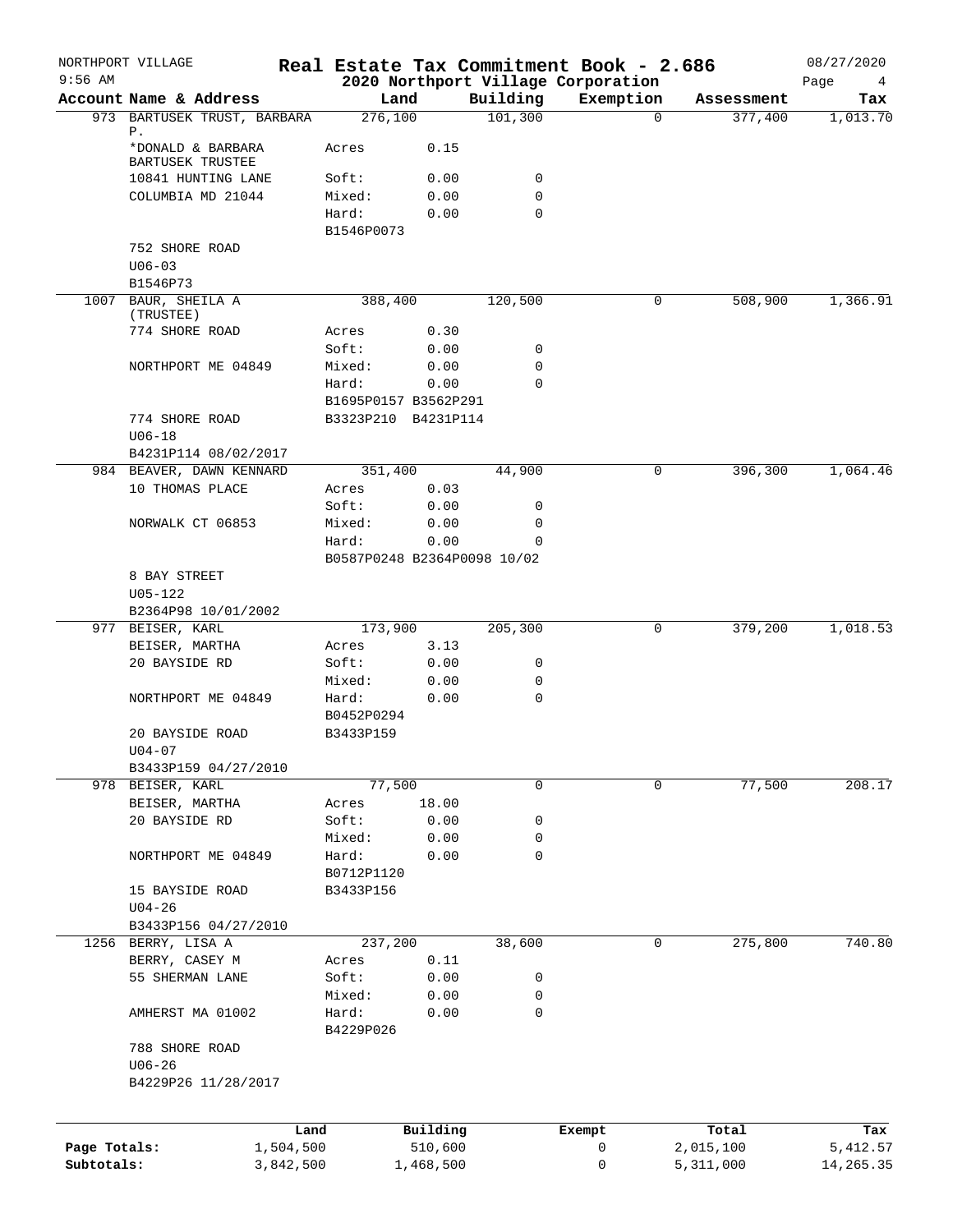|           | NORTHPORT VILLAGE           |                                  |          |             | Real Estate Tax Commitment Book - 2.686 |            | 08/27/2020 |
|-----------|-----------------------------|----------------------------------|----------|-------------|-----------------------------------------|------------|------------|
| $9:56$ AM |                             |                                  |          |             | 2020 Northport Village Corporation      |            | Page<br>5  |
|           | Account Name & Address      | Land                             |          | Building    | Exemption                               | Assessment | Tax        |
|           | 1152 BEWSHER, ANDREW C      | 145,800                          |          | 63,000      | $\Omega$                                | 208,800    | 560.84     |
|           | BEWSHER, CELINE             | Acres                            | 0.05     |             |                                         |            |            |
|           | 247 RIVER ROAD UNIT #1      | Soft:                            | 0.00     | 0           |                                         |            |            |
|           |                             | Mixed:                           | 0.00     | $\mathbf 0$ |                                         |            |            |
|           | CAMBRIDGE MA 02139          | Hard:                            | 0.00     | $\mathbf 0$ |                                         |            |            |
|           |                             | B2590P274                        |          |             |                                         |            |            |
|           | 35 BROADWAY                 |                                  |          |             |                                         |            |            |
|           | $U05 - 049$                 |                                  |          |             |                                         |            |            |
|           | B3804P237 09/18/2013        |                                  |          |             |                                         |            |            |
|           | 979 BIXLER, SARAH A         | 687,300                          |          | 346,500     | 0                                       | 1,033,800  | 2,776.79   |
|           | BIXLER, ALLESON F           | Acres                            | 3.60     |             |                                         |            |            |
|           | 27 ARGYLE ROAD              | Soft:                            | 0.00     | 0           |                                         |            |            |
|           |                             | Mixed:                           | 0.00     | 0           |                                         |            |            |
|           | ARLINGTON, MA 02476         | Hard:                            | 0.00     | $\mathbf 0$ |                                         |            |            |
|           |                             | B1701P0023                       |          |             |                                         |            |            |
|           | 60 BROWNS HEAD              |                                  |          |             |                                         |            |            |
|           | $U03 - 18$                  |                                  |          |             |                                         |            |            |
|           | B1701P23                    |                                  |          |             |                                         |            |            |
|           | 981 BLOCK, SIDNEY           | 351,400                          |          | 63,000      | 0                                       | 414,400    | 1,113.08   |
|           | BLOCK, MARTHA               | Acres                            | 0.03     |             |                                         |            |            |
|           | 1485 ATLANTIC HIGHWAY       | Soft:                            | 0.00     | 0           |                                         |            |            |
|           |                             | Mixed:                           | 0.00     | 0           |                                         |            |            |
|           | NORTHPORT ME 04849          | Hard:                            | 0.00     | $\mathbf 0$ |                                         |            |            |
|           |                             | B0812P0309                       |          |             |                                         |            |            |
|           | 16 BAY STREET               |                                  |          |             |                                         |            |            |
|           | $U05 - 125$                 |                                  |          |             |                                         |            |            |
|           | B812P309                    |                                  |          |             |                                         |            |            |
|           | 1236 BLOCK, SIDNEY          | 351,400                          |          | 42,400      | 0                                       | 393,800    | 1,057.75   |
|           | BLOCK, MARTHA               | Acres                            | 0.03     |             |                                         |            |            |
|           | 1485 ATLANTIC HIGHWAY       | Soft:                            | 0.00     | 0           |                                         |            |            |
|           |                             | Mixed:                           | 0.00     | 0           |                                         |            |            |
|           | NORTHPORT ME 04849          | Hard:                            | 0.00     | $\mathbf 0$ |                                         |            |            |
|           |                             | B3234 P170 6/27/08               |          |             |                                         |            |            |
|           | 14 BAY STREET               | B3242 P304 &305 TAX LIEN RELEASE |          |             |                                         |            |            |
|           | $U05 - 119$                 |                                  |          |             |                                         |            |            |
|           | B3242P305 07/06/2008        |                                  |          |             |                                         |            |            |
|           | 1268 BOERS, PETER & SUZANNE | 70,700                           |          | 56,200      | 0                                       | 126,900    | 340.85     |
|           | REV. TRUST                  |                                  |          |             |                                         |            |            |
|           | 251 HAMMOCK TERRACE         | Acres                            | 0.23     |             |                                         |            |            |
|           |                             | Soft:                            | 0.00     | 0           |                                         |            |            |
|           | VENICE FL 34293             | Mixed:                           | 0.00     | 0           |                                         |            |            |
|           |                             | Hard:                            | 0.00     | $\mathbf 0$ |                                         |            |            |
|           |                             | B2867P320 11/30/2005             |          |             |                                         |            |            |
|           | 721 SHORE ROAD              |                                  |          |             |                                         |            |            |
|           | $U07 - 21$                  |                                  |          |             |                                         |            |            |
|           | B3885P327 07/24/2014        |                                  |          |             |                                         |            |            |
|           | 1107 BOOGAART, DOUGLAS      | 188,700                          |          | 170,900     | 0                                       | 359,600    | 965.89     |
|           | PO BOX 310                  | Acres                            | 1.47     |             |                                         |            |            |
|           |                             | Soft:                            | 0.00     | 0           |                                         |            |            |
|           | CARTERSVILLE, GA 30120      | Mixed:                           | 0.00     | 0           |                                         |            |            |
|           |                             | Hard:                            | 0.00     | $\mathbf 0$ |                                         |            |            |
|           |                             | B1407P0258                       |          |             |                                         |            |            |
|           | 609 SHORE ROAD              |                                  |          |             |                                         |            |            |
|           | $U08 - 14$                  |                                  |          |             |                                         |            |            |
|           | B1407P258                   |                                  |          |             |                                         |            |            |
|           |                             |                                  |          |             |                                         |            |            |
|           |                             |                                  |          |             |                                         |            |            |
|           |                             |                                  |          |             |                                         |            |            |
|           |                             | Land                             | Building |             | Exempt                                  | Total      | Tax        |
|           |                             |                                  |          |             |                                         |            |            |

|              | ------    | --------- | -------- | -----     | ----      |
|--------------|-----------|-----------|----------|-----------|-----------|
| Page Totals: | 1,795,300 | 742,000   |          | 2,537,300 | 6.815.20  |
| Subtotals:   | 5,637,800 | 2,210,500 |          | ,848,300  | 21,080.55 |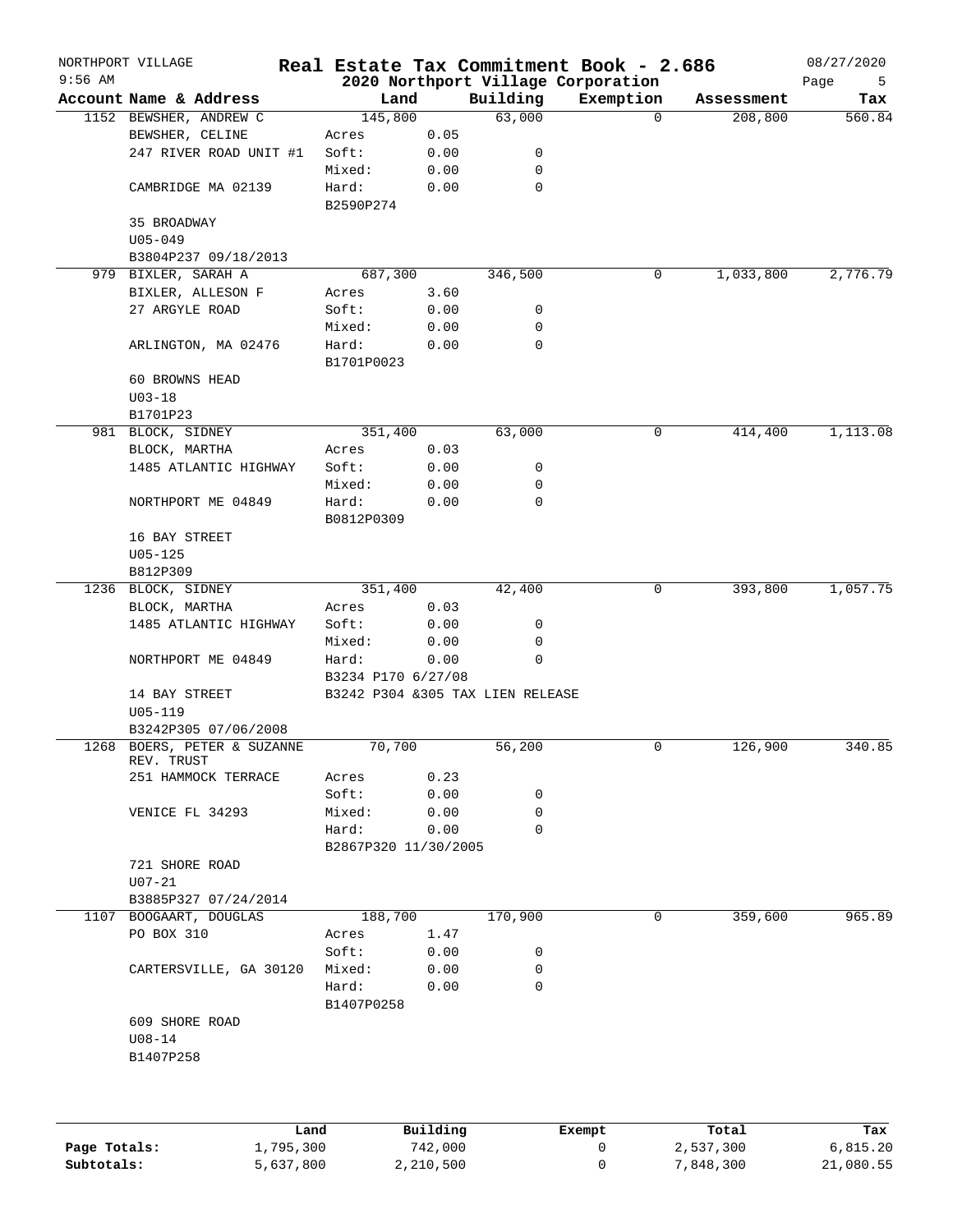| $9:56$ AM | NORTHPORT VILLAGE             | Real Estate Tax Commitment Book - 2.686 |              |             | 2020 Northport Village Corporation |            | 08/27/2020<br>Page<br>6 |
|-----------|-------------------------------|-----------------------------------------|--------------|-------------|------------------------------------|------------|-------------------------|
|           | Account Name & Address        | Land                                    |              | Building    | Exemption                          | Assessment | Tax                     |
|           | 1006 BRIGHAM, JOANNA          | 33,400                                  |              | 39,600      | $\Omega$                           | 73,000     | 196.08                  |
|           | P.O. BOX 2595                 | Acres                                   | 0.95         |             |                                    |            |                         |
|           |                               | Soft:                                   | 0.00         | 0           |                                    |            |                         |
|           | BANGOR ME 04401               | Mixed:                                  | 0.00         | 0           |                                    |            |                         |
|           |                               | Hard:                                   | 0.00         | 0           |                                    |            |                         |
|           |                               | B1047P0022                              |              |             |                                    |            |                         |
|           | 56 CROSS STREET               |                                         |              |             |                                    |            |                         |
|           | $R01 - 06$                    |                                         |              |             |                                    |            |                         |
|           | B3760P208 05/16/2013 B1047P22 |                                         |              |             |                                    |            |                         |
|           | 1251 BRIGHAM, JOANNA          | 188,800                                 |              | 149,500     | 0                                  | 338,300    | 908.67                  |
|           | P.O. BOX 2595                 | Acres                                   | 3.00         |             |                                    |            |                         |
|           |                               | Soft:                                   | 0.00         | 0           |                                    |            |                         |
|           | BANGOR ME 04401               | Mixed:                                  | 0.00         | 0           |                                    |            |                         |
|           |                               | Hard:                                   | 0.00         | 0           |                                    |            |                         |
|           |                               | B4234P174                               |              |             |                                    |            |                         |
|           | 695 SHORE ROAD                |                                         |              |             |                                    |            |                         |
|           | $U07 - 13$                    |                                         |              |             |                                    |            |                         |
|           | B4234P174 12/28/2017          |                                         |              |             |                                    |            |                         |
|           | 1252 BRIGHAM, JOANNA          | 13,100                                  |              | 0           | 0                                  | 13,100     | 35.19                   |
|           | P.O. BOX 2595                 | Acres                                   | 0.06         |             |                                    |            |                         |
|           |                               | Soft:                                   | 0.00         | 0           |                                    |            |                         |
|           | BANGOR ME 04401               | Mixed:                                  | 0.00         | 0           |                                    |            |                         |
|           |                               | Hard:                                   | 0.00         | $\mathbf 0$ |                                    |            |                         |
|           |                               | B2434P174                               |              |             |                                    |            |                         |
|           | 698 SHORE ROAD                |                                         |              |             |                                    |            |                         |
|           | $U07 - 14$                    |                                         |              |             |                                    |            |                         |
|           | B4234P174 12/28/2017          |                                         |              |             |                                    |            |                         |
|           | 987 BROCKWAY, MARGARET ANN    | 189,500                                 |              | 99,500      | 0                                  | 289,000    | 776.25                  |
|           | 10 CRICKET HILL RD.           | Acres                                   | 0.10         |             |                                    |            |                         |
|           |                               | Soft:                                   | 0.00         | 0           |                                    |            |                         |
|           | AMHERST NH 03031              | Mixed:                                  | 0.00         | 0           |                                    |            |                         |
|           |                               | Hard:                                   | 0.00         | 0           |                                    |            |                         |
|           |                               | B0817P0875                              |              |             |                                    |            |                         |
|           | 3 AUDITORIUM PARK             |                                         |              |             |                                    |            |                         |
|           | $U05 - 166$                   |                                         |              |             |                                    |            |                         |
|           | B3845P221 02/09/2014 B817P875 |                                         |              |             | $\mathbf 0$                        |            | 499.86                  |
|           | 988 BROCKWAY, RICHARD         | 132,300                                 |              | 53,800      |                                    | 186,100    |                         |
|           | BROCKWAY, MARGARET            | Acres                                   | 0.02         |             |                                    |            |                         |
|           | CRICKET HILL RD.              | Soft:<br>Mixed:                         | 0.00<br>0.00 | 0<br>0      |                                    |            |                         |
|           | AMHERST NH 03031              | Hard:                                   | 0.00         | 0           |                                    |            |                         |
|           |                               | B0716P0194                              |              |             |                                    |            |                         |
|           | 5 CLINTON AVENUE              |                                         |              |             |                                    |            |                         |
|           | U05-159                       |                                         |              |             |                                    |            |                         |
|           | B716P194                      |                                         |              |             |                                    |            |                         |
|           | 1080 BROOKS, JAMES            | 365,100                                 |              | 124,300     | 0                                  | 489,400    | 1,314.53                |
|           | HASHEM, JULIE                 | Acres                                   | 1.10         |             |                                    |            |                         |
|           | 34 BROWNS HEAD                | Soft:                                   | 0.00         | 0           |                                    |            |                         |
|           |                               | Mixed:                                  | 0.00         | 0           |                                    |            |                         |
|           | NORTHPORT ME 04849            | Hard:                                   | 0.00         | 0           |                                    |            |                         |
|           |                               | B0737P0530                              |              |             |                                    |            |                         |
|           | 34 BROWNS HEAD                |                                         |              |             |                                    |            |                         |
|           | $U04 - 03$                    |                                         |              |             |                                    |            |                         |
|           | B3612P10 12/21/2011           |                                         |              |             |                                    |            |                         |
|           |                               |                                         |              |             |                                    |            |                         |
|           |                               |                                         |              |             |                                    |            |                         |
|           |                               |                                         |              |             |                                    |            |                         |

|              | Land      | Building  | Exempt | Total     | Tax       |
|--------------|-----------|-----------|--------|-----------|-----------|
| Page Totals: | 922,200   | 466,700   |        | 1,388,900 | 3,730.58  |
| Subtotals:   | 6,560,000 | 2,677,200 |        | 9,237,200 | 24,811.13 |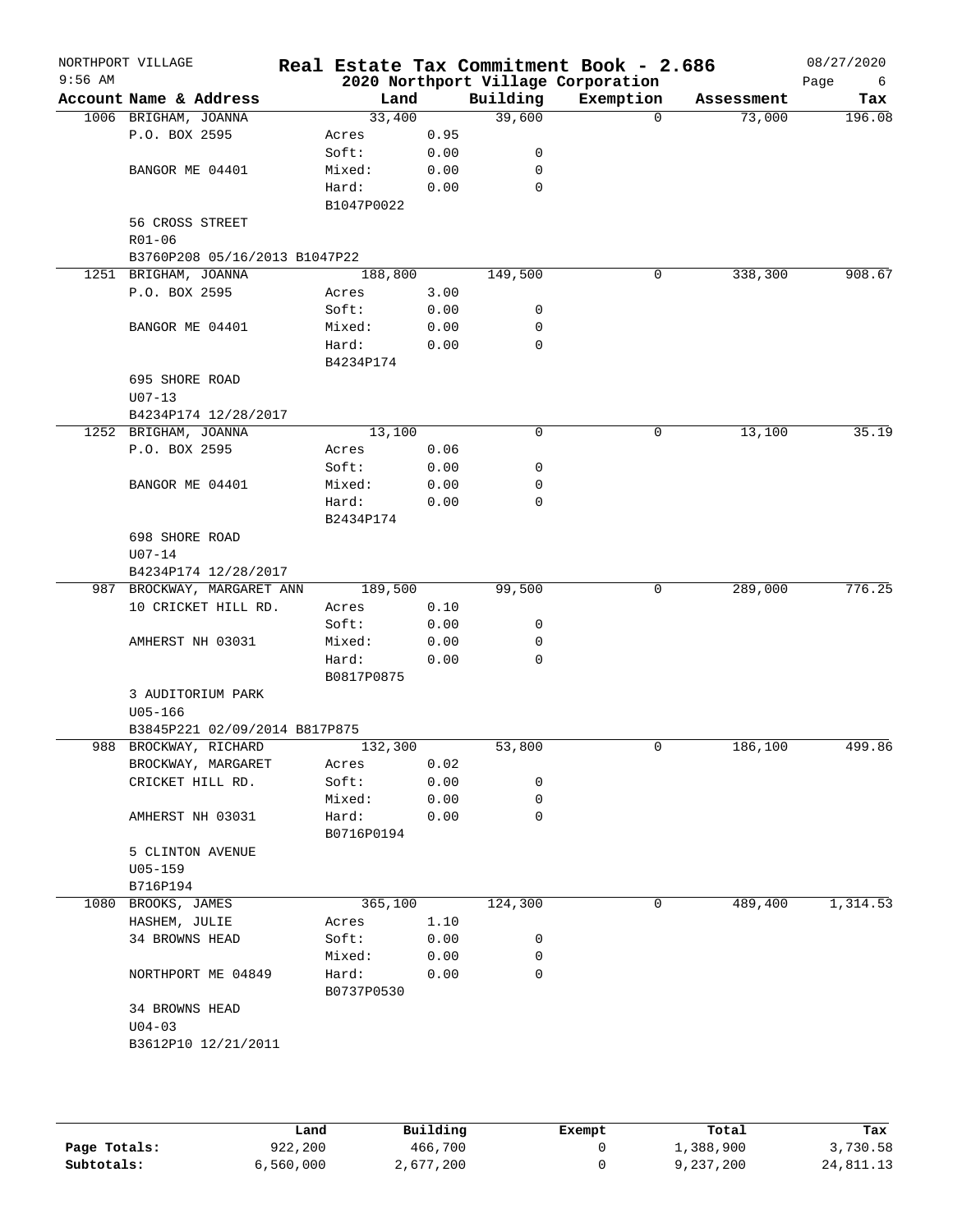|              | NORTHPORT VILLAGE                     |                 |                    |                     |             | Real Estate Tax Commitment Book - 2.686 |                  | 08/27/2020      |
|--------------|---------------------------------------|-----------------|--------------------|---------------------|-------------|-----------------------------------------|------------------|-----------------|
| $9:56$ AM    |                                       |                 |                    |                     |             | 2020 Northport Village Corporation      |                  | Page<br>7       |
|              | Account Name & Address                |                 | Land               |                     | Building    | Exemption                               | Assessment       | Tax             |
|              | 1204 BROWN, LAURENCE E                |                 | 126, 200           |                     | 59,700      | $\Omega$                                | 185,900          | 499.33          |
|              | BROWN, LAURA A                        |                 | Acres              | 0.03                |             |                                         |                  |                 |
|              | 18 NORTHPORT AVE                      |                 | Soft:              | 0.00                | 0           |                                         |                  |                 |
|              |                                       |                 | Mixed:             | 0.00                | 0           |                                         |                  |                 |
|              | BELFAST ME 04915                      |                 | Hard:<br>B2595P323 | 0.00                | $\mathbf 0$ |                                         |                  |                 |
|              | 29 BROADWAY                           |                 |                    |                     |             |                                         |                  |                 |
|              | $U05 - 061$                           |                 |                    |                     |             |                                         |                  |                 |
|              | B2595P323 05/05/2004                  |                 |                    |                     |             |                                         |                  |                 |
|              | 1232 BROWN, SUSAN                     |                 | 45,400             |                     | 119,700     | 0                                       | 165,100          | 443.46          |
|              | STANLEY, RALPH C                      |                 | Acres              | 1.00                |             |                                         |                  |                 |
|              | 314 BLUFF ROAD                        |                 | Soft:              | 0.00                | 0           |                                         |                  |                 |
|              |                                       |                 | Mixed:             | 0.00                | 0           |                                         |                  |                 |
|              | NORTHPORT ME 04849                    |                 | Hard:              | 0.00                | 0           |                                         |                  |                 |
|              |                                       |                 | B0732P1073         |                     |             |                                         |                  |                 |
|              | 314 BLUFF ROAD                        |                 |                    |                     |             |                                         |                  |                 |
|              | $U08 - 25$                            |                 |                    |                     |             |                                         |                  |                 |
|              | B2945P60 06/14/2006                   |                 |                    |                     |             |                                         |                  |                 |
|              | 1233 BRUCE, IAN                       |                 | 104,000            |                     | 36,300      | 0                                       | 140,300          | 376.85          |
|              | 14 BROADWAY                           |                 | Acres              | 0.02                |             |                                         |                  |                 |
|              |                                       |                 | Soft:              | 0.00                | 0           |                                         |                  |                 |
|              | NORTHPORT ME 04849                    |                 | Mixed:             | 0.00                | 0           |                                         |                  |                 |
|              |                                       |                 | Hard:              | 0.00                | $\mathbf 0$ |                                         |                  |                 |
|              |                                       |                 | B1715P0341         |                     |             |                                         |                  |                 |
|              | 14 BROADWAY                           |                 |                    |                     |             |                                         |                  |                 |
|              | $U05 - 183 - A$                       |                 |                    |                     |             |                                         |                  |                 |
|              | B3137P103 08/29/2007                  |                 |                    |                     |             |                                         |                  |                 |
|              |                                       |                 |                    |                     |             | 0                                       |                  | 518.40          |
|              | 1278 BUTTERS, JAMES AS<br>TRUSTEE 50% |                 | 160,900            |                     | 32,100      |                                         | 193,000          |                 |
|              | BUTTERS, SANDRA 50%                   |                 | Acres              | 0.03                |             |                                         |                  |                 |
|              | 1106 CHASE ROAD                       |                 | Soft:              | 0.00                | 0           |                                         |                  |                 |
|              |                                       |                 | Mixed:             | 0.00                | 0           |                                         |                  |                 |
|              | VEAZIE ME 04401                       |                 | Hard:              | 0.00                | $\mathbf 0$ |                                         |                  |                 |
|              |                                       |                 | B1266P0287         |                     |             |                                         |                  |                 |
|              | 9 NORTH AVENUE                        |                 |                    |                     |             |                                         |                  |                 |
|              | $U05 - 149$                           |                 |                    |                     |             |                                         |                  |                 |
|              | B3445P258 03/30/2010                  |                 |                    |                     |             |                                         |                  |                 |
| 1172         | CADILLAC MOUNTAIN                     |                 | 68,600             |                     | 161,900     | 0                                       | 230,500          | 619.12          |
|              | REALTY TRUST                          |                 |                    |                     |             |                                         |                  |                 |
|              | 779 SHORE ROAD                        |                 | Acres              | 0.18                |             |                                         |                  |                 |
|              |                                       |                 | Soft:              | 0.00                | 0           |                                         |                  |                 |
|              | NORTHPORT ME 04849                    |                 | Mixed:             | 0.00                | 0           |                                         |                  |                 |
|              |                                       |                 | Hard:              | 0.00                | 0           |                                         |                  |                 |
|              |                                       |                 | B1563P0265         |                     |             |                                         |                  |                 |
|              | 779 SHORE ROAD                        |                 | B2102P081          |                     |             |                                         |                  |                 |
|              | $U06 - 22$                            |                 |                    |                     |             |                                         |                  |                 |
|              | B2102P81 10/16/2000                   |                 |                    |                     |             |                                         |                  |                 |
|              | 1272 CADILLAC MOUNTIAN                |                 | 28,000             |                     | $\mathbf 0$ | $\mathbf 0$                             | 28,000           | 75.21           |
|              | REALTY TRUST                          |                 |                    |                     |             |                                         |                  |                 |
|              | 779 SHORE ROAD                        |                 | Acres              | 0.23                |             |                                         |                  |                 |
|              |                                       |                 | Soft:              | 0.00                | 0           |                                         |                  |                 |
|              | NORTHPORT ME 04849                    |                 | Mixed:             | 0.00                | 0           |                                         |                  |                 |
|              |                                       |                 | Hard:              | 0.00                | 0           |                                         |                  |                 |
|              |                                       |                 |                    |                     |             |                                         |                  |                 |
|              | 86 CROSS STREET                       |                 |                    |                     |             |                                         |                  |                 |
|              | $U03 - 22$<br>B3209P107 04/24/2007    |                 |                    |                     |             |                                         |                  |                 |
|              |                                       |                 |                    |                     |             |                                         |                  |                 |
|              |                                       |                 |                    |                     |             |                                         |                  |                 |
| Page Totals: |                                       | Land<br>533,100 |                    | Building<br>409,700 |             | Exempt<br>0                             | Total<br>942,800 | Tax<br>2,532.37 |
| Subtotals:   |                                       | 7,093,100       |                    | 3,086,900           |             | 0                                       | 10,180,000       | 27, 343.50      |
|              |                                       |                 |                    |                     |             |                                         |                  |                 |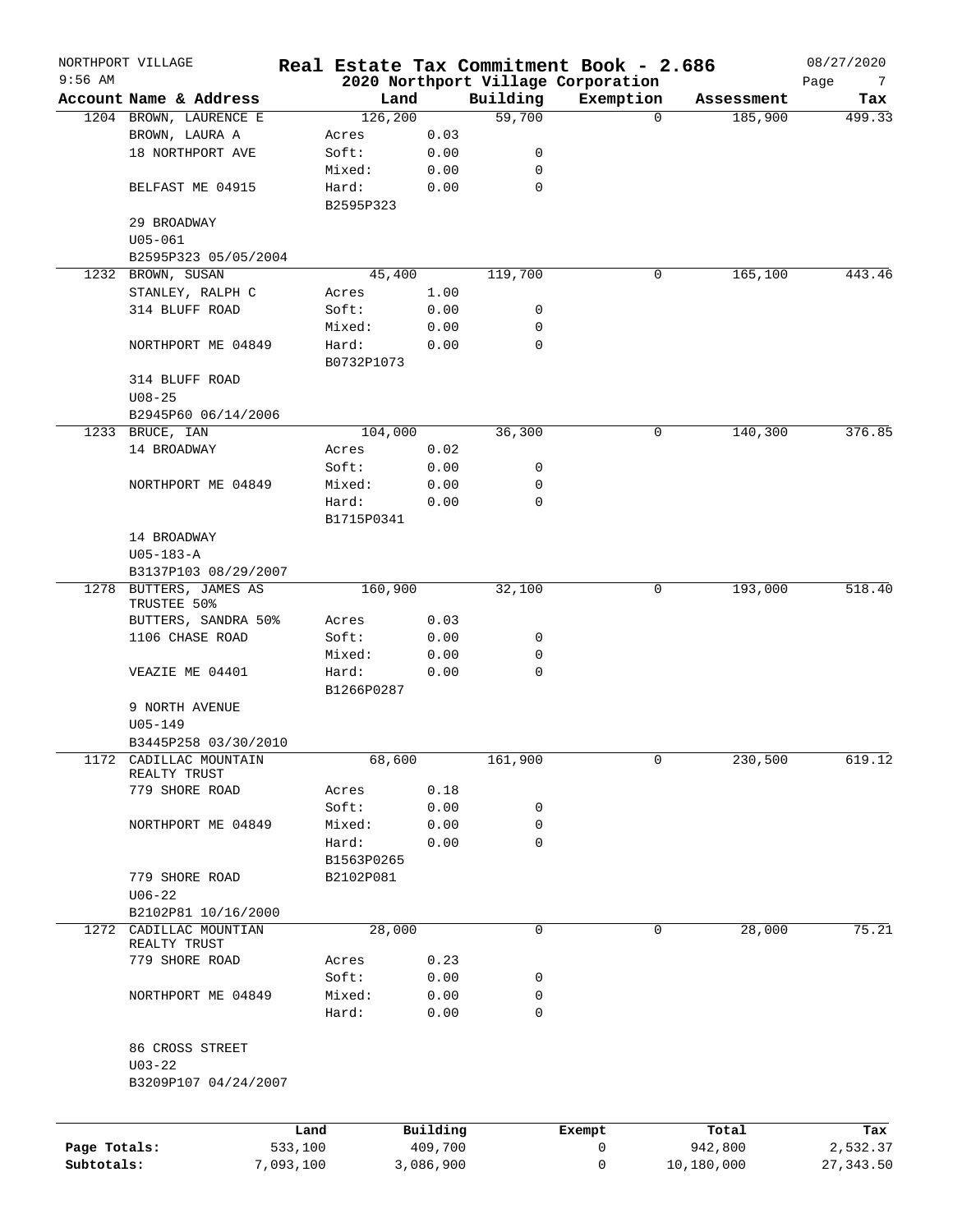| $9:56$ AM | NORTHPORT VILLAGE            |                          |      |          | Real Estate Tax Commitment Book - 2.686<br>2020 Northport Village Corporation |            | 08/27/2020<br>Page<br>8 |
|-----------|------------------------------|--------------------------|------|----------|-------------------------------------------------------------------------------|------------|-------------------------|
|           | Account Name & Address       | Land                     |      | Building | Exemption                                                                     | Assessment | Tax                     |
|           | 974 CANDELARIA, CYNTHIA      | 153,300                  |      | 61,200   | $\mathbf 0$                                                                   | 214,500    | 576.15                  |
|           | BURGOON, THOMAS              | Acres                    | 0.20 |          |                                                                               |            |                         |
|           | 1018 RUSSELL LANE            | Soft:                    | 0.00 | 0        |                                                                               |            |                         |
|           |                              | Mixed:                   | 0.00 | 0        |                                                                               |            |                         |
|           | WET CHESTER PA 19382         | Hard:                    | 0.00 | 0        |                                                                               |            |                         |
|           |                              | B2654P316 08/22/2004     |      |          |                                                                               |            |                         |
|           | 70 GEORGE STREET             |                          |      |          |                                                                               |            |                         |
|           | $U04-21-A$                   |                          |      |          |                                                                               |            |                         |
|           | B4158P130 04/12/2017         |                          |      |          |                                                                               |            |                         |
|           | 884 CANNELL, JULIAN E        | 54,400                   |      | 202,300  | 0                                                                             | 256,700    | 689.50                  |
|           | 625 SHORE RD                 | Acres                    | 0.95 |          |                                                                               |            |                         |
|           |                              | Soft:                    | 0.00 | 0        |                                                                               |            |                         |
|           | NORTHPORT ME 04849           | Mixed:                   | 0.00 | 0        |                                                                               |            |                         |
|           |                              | Hard:                    | 0.00 | 0        |                                                                               |            |                         |
|           |                              |                          |      |          |                                                                               |            |                         |
|           | 625 SHORE ROAD               |                          |      |          |                                                                               |            |                         |
|           | $U08 - 21 - A$               |                          |      |          |                                                                               |            |                         |
|           | B3336P36 06/03/2009          |                          |      |          |                                                                               |            |                         |
|           | 1723 CANNELL, JULIAN E       | 35,800                   |      | 0        | 0                                                                             | 35,800     | 96.16                   |
|           |                              |                          |      |          |                                                                               |            |                         |
|           | CANNELL, DOROTHY A           | Acres                    | 0.95 |          |                                                                               |            |                         |
|           | 625 SHORE RD                 | Soft:                    | 0.00 | 0        |                                                                               |            |                         |
|           |                              | Mixed:                   | 0.00 | 0        |                                                                               |            |                         |
|           | NORTHPORT ME 04849           | Hard:                    | 0.00 | 0        |                                                                               |            |                         |
|           |                              |                          |      |          |                                                                               |            |                         |
|           | SHORE ROAD                   |                          |      |          |                                                                               |            |                         |
|           | $U08 - 21A - 1$              |                          |      |          |                                                                               |            |                         |
|           | B3271P98 10/31/2008          |                          |      |          |                                                                               |            |                         |
|           | 1485 CASSIDY, ANGELA H       | 54,800                   |      | 0        | 0                                                                             | 54,800     | 147.19                  |
|           | 2596 FORREST WAY N.E.        | Acres                    | 0.07 |          |                                                                               |            |                         |
|           |                              | Soft:                    | 0.00 | 0        |                                                                               |            |                         |
|           | ATLANTA GA 30305             | Mixed:                   | 0.00 | 0        |                                                                               |            |                         |
|           |                              | Hard:                    | 0.00 | 0        |                                                                               |            |                         |
|           |                              | B2560P262                |      |          |                                                                               |            |                         |
|           | MAIN STREET                  | B2560P260 B2560P264      |      |          |                                                                               |            |                         |
|           | $U05 - 011 - A$              |                          |      |          |                                                                               |            |                         |
|           | B2560P262 02/13/2004         |                          |      |          |                                                                               |            |                         |
|           | 1083 CASSIDY, C MICHAEL      | 149,500                  |      | 64,900   | 0                                                                             | 214,400    | 575.88                  |
|           | CASSIDY, ANGELA H            | Acres                    | 0.11 |          |                                                                               |            |                         |
|           | 2596 FORREST WAY N.E.        | Soft:                    | 0.00 | 0        |                                                                               |            |                         |
|           |                              | Mixed:                   | 0.00 | 0        |                                                                               |            |                         |
|           | ATLANTA GA 30305             | Hard:                    | 0.00 | $\Omega$ |                                                                               |            |                         |
|           |                              | B2293P105 8/23/02 169900 |      |          |                                                                               |            |                         |
|           | 26 MAIN STREET               |                          |      |          |                                                                               |            |                         |
|           | $U05 - 016$                  |                          |      |          |                                                                               |            |                         |
|           | B2293P105                    |                          |      |          |                                                                               |            |                         |
|           | 1302 CENTRAL MAINE POWER CO. | 740,600                  |      | 0        | 0                                                                             | 740,600    | 1,989.25                |
|           | C/O- AVANGRID                |                          |      |          |                                                                               |            |                         |
|           | MANAGEMENT COMPANY           |                          |      |          |                                                                               |            |                         |
|           | ONE CITY CENTER, 5TH         |                          |      |          |                                                                               |            |                         |
|           | <b>FLOOR</b>                 |                          |      |          |                                                                               |            |                         |
|           | PORTLAND ME 04101            |                          |      |          |                                                                               |            |                         |
|           |                              |                          |      |          |                                                                               |            |                         |
|           |                              |                          |      |          |                                                                               |            |                         |
|           | POLES&LINES, VILLAGE 1/3     |                          |      |          |                                                                               |            |                         |
|           | $P-02$                       |                          |      |          |                                                                               |            |                         |
|           |                              |                          |      |          |                                                                               |            |                         |
|           |                              |                          |      |          |                                                                               |            |                         |

|              | Land      | Building  | Exempt | Total      | Tax       |
|--------------|-----------|-----------|--------|------------|-----------|
| Page Totals: | 1,188,400 | 328,400   |        | 1,516,800  | 4,074.13  |
| Subtotals:   | 8,281,500 | 3,415,300 |        | 11,696,800 | 31,417.63 |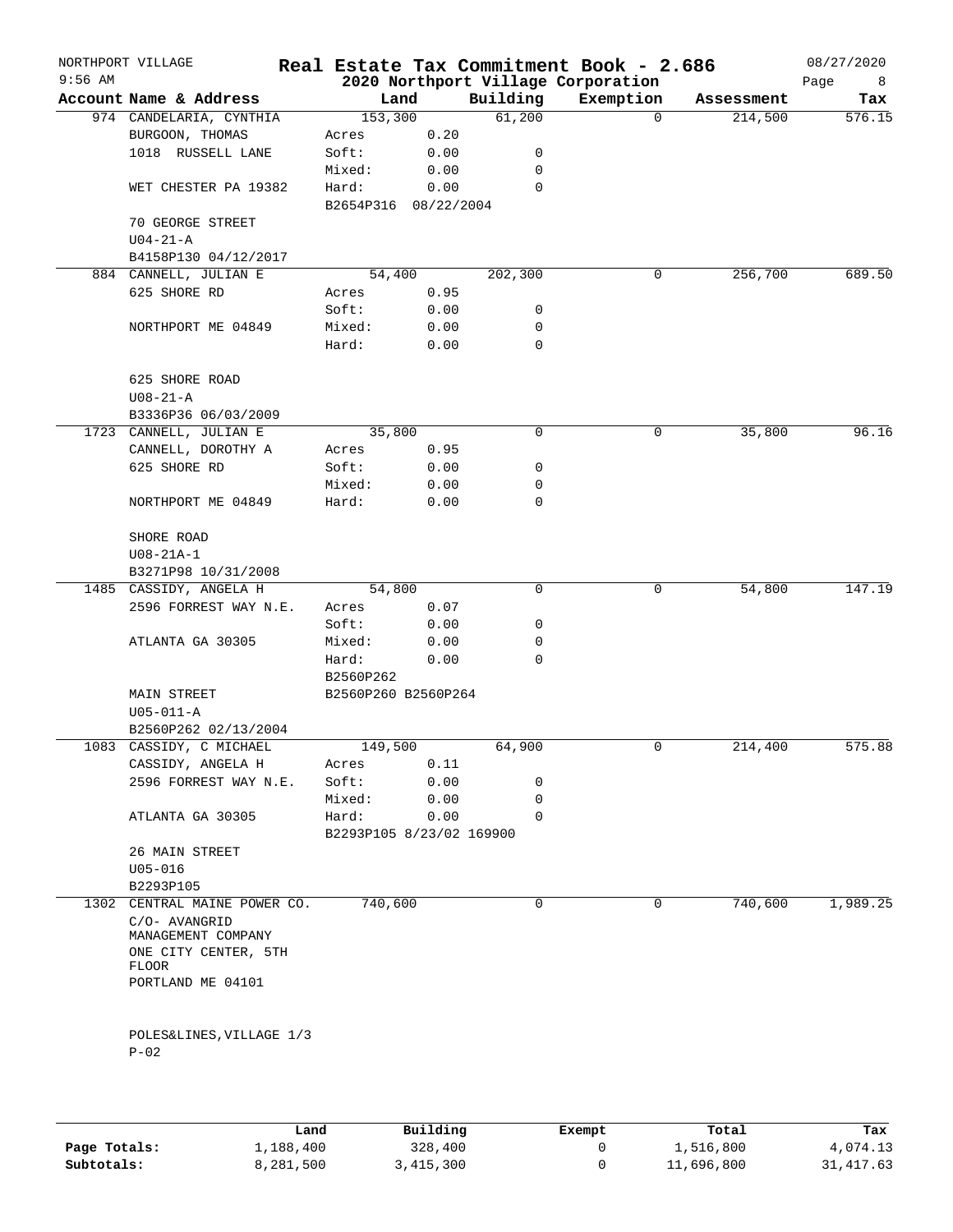| $9:56$ AM | NORTHPORT VILLAGE                    |                                           |                               |              |                  | Real Estate Tax Commitment Book - 2.686<br>2020 Northport Village Corporation |            | 08/27/2020<br>Page<br>9 |
|-----------|--------------------------------------|-------------------------------------------|-------------------------------|--------------|------------------|-------------------------------------------------------------------------------|------------|-------------------------|
|           | Account Name & Address               |                                           | Land                          |              | Building         | Exemption                                                                     | Assessment | Tax                     |
|           | 1002 CHAPLES, JUDY L<br>12 WOOD LANE |                                           | 0                             |              | 14,100           | $\Omega$                                                                      | 14,100     | 37.87                   |
|           |                                      | NORTHPORT ME 04849                        |                               |              |                  |                                                                               |            |                         |
|           | 12 WOOD LANE                         |                                           |                               |              |                  |                                                                               |            |                         |
|           | $R04 - 33 - "ON-6"$                  |                                           |                               |              |                  |                                                                               |            |                         |
|           | 1004 CHITTICK, THOMAS                |                                           | 126,200                       |              | 37,200           | 0                                                                             | 163,400    | 438.89                  |
|           | CHITTICK, MARY                       |                                           | Acres                         | 0.03         |                  |                                                                               |            |                         |
|           |                                      | 24 HAYWOOD STREET                         | Soft:                         | 0.00         | 0                |                                                                               |            |                         |
|           |                                      | PORTLAND ME 04102                         | Mixed:<br>Hard:<br>B0709P0580 | 0.00<br>0.00 | 0<br>0           |                                                                               |            |                         |
|           | 3 MAIN STREET<br>$U05 - 090$         |                                           |                               |              |                  |                                                                               |            |                         |
|           | B709P580                             |                                           |                               |              |                  |                                                                               |            |                         |
|           |                                      | 1005 CHRISTENSEN, CLIFFORD                | 185,000                       |              | 41,400           | 0                                                                             | 226,400    | 608.11                  |
|           |                                      | CHRISTENSEN, MARCELL                      | Acres                         | 0.04         |                  |                                                                               |            |                         |
|           |                                      | 70 WASHINGTON STREET                      | Soft:                         | 0.00         | 0                |                                                                               |            |                         |
|           |                                      |                                           | Mixed:                        | 0.00         | 0                |                                                                               |            |                         |
|           | CAMDEN ME 04843                      |                                           | Hard:<br>B0859P0267           | 0.00         | $\mathbf 0$      |                                                                               |            |                         |
|           | 15 BAY STREET                        |                                           |                               |              |                  |                                                                               |            |                         |
|           | U05-117                              |                                           |                               |              |                  |                                                                               |            |                         |
|           | B859P267                             |                                           |                               |              |                  |                                                                               |            |                         |
|           | 986 CLARK, KIMBERLY                  |                                           | 149,800                       |              | 68,600           | 0                                                                             | 218,400    | 586.62                  |
|           | SEBOLD, SCOTT                        |                                           | Acres                         | 0.20         |                  |                                                                               |            |                         |
|           | P.O. BOX 387                         |                                           | Soft:                         | 0.00         | 0                |                                                                               |            |                         |
|           |                                      | LINCOLNVILLE ME 04849                     | Mixed:<br>Hard:               | 0.00<br>0.00 | 0<br>$\mathbf 0$ |                                                                               |            |                         |
|           |                                      |                                           |                               |              |                  |                                                                               |            |                         |
|           | $U05 - 043$                          | 89 CLINTON AVENUE                         |                               |              |                  |                                                                               |            |                         |
|           |                                      | B3785P125 07/08/2013                      |                               |              |                  |                                                                               |            |                         |
|           | 969 CLARKE, JODI V<br>ROAD, PENTRICH | THE OLD VICARAGE, MAIN                    | 188,800<br>Acres              | 0.09         | 142,800          | 0                                                                             | 331,600    | 890.68                  |
|           |                                      |                                           | Soft:                         | 0.00         | 0                |                                                                               |            |                         |
|           |                                      | DERBYSHIRE DE5 3RE UK                     | Mixed:                        | 0.00         | 0                |                                                                               |            |                         |
|           |                                      |                                           | Hard:<br>B0720P1168           | 0.00         | $\mathbf 0$      |                                                                               |            |                         |
|           | $U05 - 163$                          | 11 AUDITORIUM PARK                        |                               |              |                  |                                                                               |            |                         |
|           |                                      | B3369P1 08/31/2009                        |                               |              |                  |                                                                               |            |                         |
|           | 1021 COHEN, RICHARD M                |                                           | 126,200                       |              | 60,700           | 0                                                                             | 186,900    | 502.01                  |
|           | MEDOFF, JESSICA                      |                                           | Acres                         | 0.03         |                  |                                                                               |            |                         |
|           |                                      | 47 FLORIDA HILL ROAD                      | Soft:                         | 0.00         | 0                |                                                                               |            |                         |
|           |                                      |                                           | Mixed:                        | 0.00         | 0                |                                                                               |            |                         |
|           |                                      | RIDGEFIELD CT 06877                       | Hard:<br>B4208P170            | 0.00         | $\mathbf 0$      |                                                                               |            |                         |
|           | $U05 - 014$                          | 23 GEORGE STREET                          |                               |              |                  |                                                                               |            |                         |
|           |                                      | B4208P170 09/29/2017 B4202P246 09/11/2017 |                               |              |                  |                                                                               |            |                         |
|           |                                      |                                           |                               |              |                  |                                                                               |            |                         |

|              | Land      | Building  | Exempt | Total      | Tax       |
|--------------|-----------|-----------|--------|------------|-----------|
| Page Totals: | 776,000   | 364,800   |        | 1,140,800  | 3,064.18  |
| Subtotals:   | 9,057,500 | 3,780,100 |        | 12,837,600 | 34,481.81 |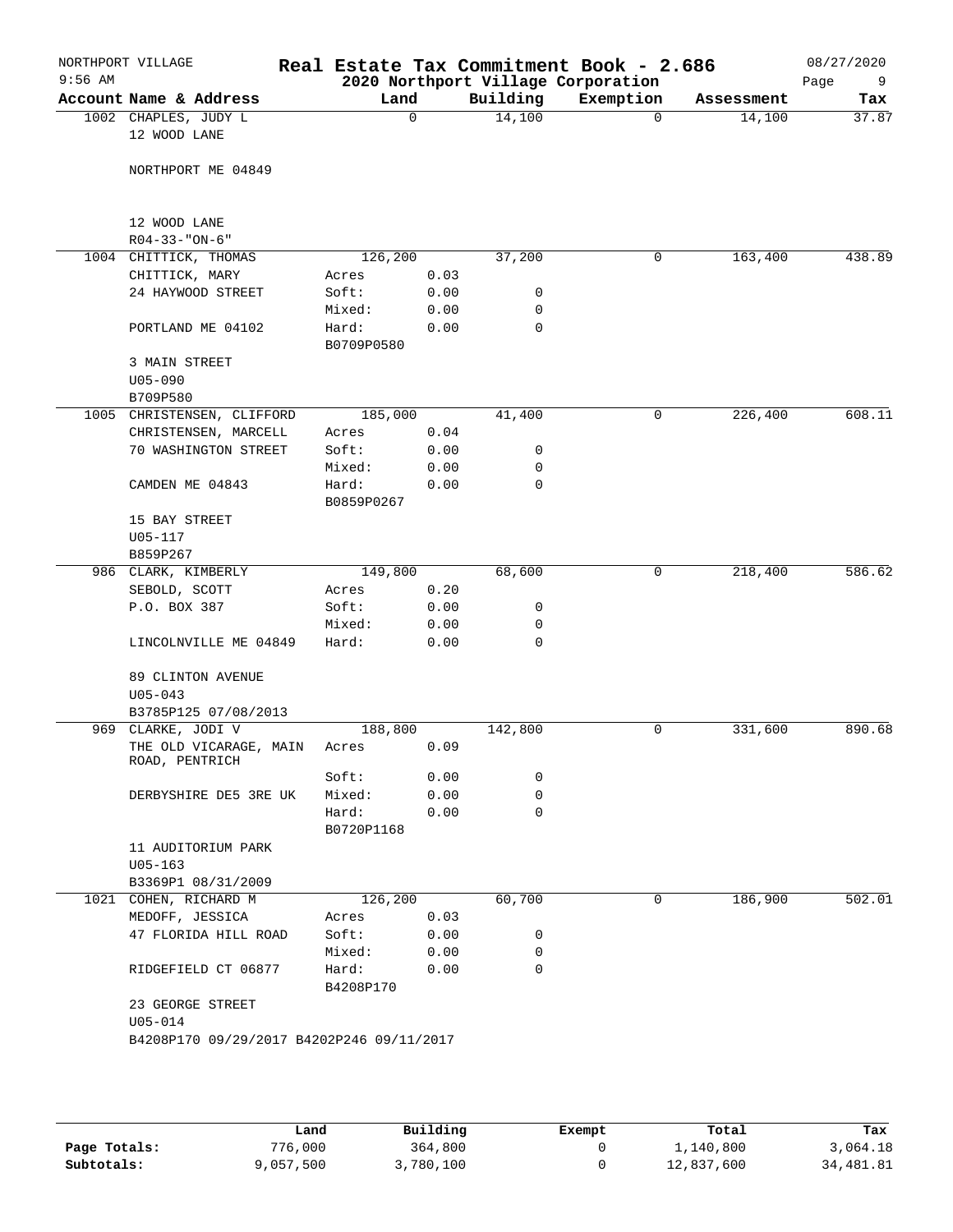| $9:56$ AM | NORTHPORT VILLAGE                                               |                      |       |             | Real Estate Tax Commitment Book - 2.686<br>2020 Northport Village Corporation |            | 08/27/2020<br>Page<br>10 |
|-----------|-----------------------------------------------------------------|----------------------|-------|-------------|-------------------------------------------------------------------------------|------------|--------------------------|
|           | Account Name & Address                                          | Land                 |       | Building    | Exemption                                                                     | Assessment | Tax                      |
|           | 1513 COLE, ROBERT E                                             | 53,400               |       | $\mathbf 0$ | $\Omega$                                                                      | 53,400     | 143.43                   |
|           | COLE, JEAN M                                                    | Acres                | 0.69  |             |                                                                               |            |                          |
|           | 6 Stone hedge drive                                             | Soft:                | 0.00  | 0           |                                                                               |            |                          |
|           |                                                                 | Mixed:               | 0.00  | 0           |                                                                               |            |                          |
|           | NORTHPORT ME 04849                                              | Hard:                | 0.00  | 0           |                                                                               |            |                          |
|           |                                                                 | B4192P101            |       |             |                                                                               |            |                          |
|           | BLUFF ROAD                                                      |                      |       |             |                                                                               |            |                          |
|           | $U04 - 025 - A$                                                 |                      |       |             |                                                                               |            |                          |
|           | B4460P294 01/16/2020                                            |                      |       |             |                                                                               |            |                          |
|           | 1013 CONNER, MARY ELLEN                                         | 149,500              |       | 30,500      | 0                                                                             | 180,000    | 483.48                   |
|           | 32 LONGRAIL PARK APT F                                          | Acres                | 0.11  |             |                                                                               |            |                          |
|           |                                                                 | Soft:                | 0.00  | 0           |                                                                               |            |                          |
|           | BANGOR ME 04401                                                 | Mixed:               | 0.00  | 0           |                                                                               |            |                          |
|           |                                                                 | Hard:                | 0.00  | 0           |                                                                               |            |                          |
|           |                                                                 | B1182P0276           |       |             |                                                                               |            |                          |
|           | 37 MAIN STREET                                                  |                      |       |             |                                                                               |            |                          |
|           | $U05 - 025$                                                     |                      |       |             |                                                                               |            |                          |
|           | B1182P276                                                       |                      |       |             |                                                                               |            |                          |
|           | 1198 CONNOLLY, KYLE B                                           | 102,900              |       | 118,200     | 0                                                                             | 221,100    | 593.87                   |
|           | CONNOLLY, SHELBY L                                              | Acres                | 23.28 |             |                                                                               |            |                          |
|           | 49 BAYSIDE ROAD                                                 | Soft:                | 0.00  | 0           |                                                                               |            |                          |
|           |                                                                 | Mixed:               | 0.00  | 0           |                                                                               |            |                          |
|           | NORTHPORT ME 04849                                              | Hard:                | 0.00  | $\mathbf 0$ |                                                                               |            |                          |
|           |                                                                 | B4247P001            |       |             |                                                                               |            |                          |
|           | 49 BAYSIDE ROAD                                                 |                      |       |             |                                                                               |            |                          |
|           | R01-03A                                                         |                      |       |             |                                                                               |            |                          |
|           | B4160P53 04/25/2017 B4247P01 02/09/2018<br>1010 COOMBS, RICHARD | 61,600               |       | 115,000     | 0                                                                             | 176,600    | 474.35                   |
|           | COOMBS, GEORGENE                                                | Acres                | 18.00 |             |                                                                               |            |                          |
|           | 1142 ATLANTIC HIGHWAY                                           | Soft:                | 0.00  | 0           |                                                                               |            |                          |
|           |                                                                 | Mixed:               | 0.00  | 0           |                                                                               |            |                          |
|           | NORTHPORT ME 04849                                              | Hard:                | 0.00  | 0           |                                                                               |            |                          |
|           |                                                                 | B0773P0829           |       |             |                                                                               |            |                          |
|           | 1142 ATLANTIC HIGHWAY                                           |                      |       |             |                                                                               |            |                          |
|           | $R04 - 39$                                                      |                      |       |             |                                                                               |            |                          |
|           | B773P829                                                        |                      |       |             |                                                                               |            |                          |
| 1059      | CORBETT, NANCY K                                                | 145,800              |       | 58,400      | 0                                                                             | 204, 200   | 548.48                   |
|           | CORBETT, JAMES J                                                | Acres                | 0.05  |             |                                                                               |            |                          |
|           | 56 JEFFERSON STREET                                             | Soft:                | 0.00  | 0           |                                                                               |            |                          |
|           |                                                                 | Mixed:               | 0.00  | 0           |                                                                               |            |                          |
|           | NEWBURYPORT MA 01950                                            | Hard:                | 0.00  | 0           |                                                                               |            |                          |
|           |                                                                 | B2680P308 10/05/2004 |       |             |                                                                               |            |                          |
|           | 16 GRIFFIN STREET                                               |                      |       |             |                                                                               |            |                          |
|           | U05-084                                                         |                      |       |             |                                                                               |            |                          |
|           | B2680P308 10/05/2004                                            |                      |       |             |                                                                               |            |                          |
|           | 1788 COUGHLIN, JAMIE SUE                                        | 42,500               |       | 0           | 0                                                                             | 42,500     | 114.16                   |
|           | 1525 BRITTON ROAD                                               | Acres                | 3.00  |             |                                                                               |            |                          |
|           |                                                                 | Soft:                | 0.00  | 0           |                                                                               |            |                          |
|           | LYNN HAVEN FL 32444                                             | Mixed:               | 0.00  | 0           |                                                                               |            |                          |
|           |                                                                 | Hard:                | 0.00  | 0           |                                                                               |            |                          |
|           |                                                                 | B4192P137            |       |             |                                                                               |            |                          |
|           | BLUFF ROAD                                                      |                      |       |             |                                                                               |            |                          |
|           | $U05 - 021 - 1$                                                 |                      |       |             |                                                                               |            |                          |
|           | B4192P137 07/27/2017                                            |                      |       |             |                                                                               |            |                          |
|           |                                                                 |                      |       |             |                                                                               |            |                          |

|              | Land      | Building  | Exempt | Total      | Tax       |
|--------------|-----------|-----------|--------|------------|-----------|
| Page Totals: | 555,700   | 322,100   |        | 877,800    | 2,357.77  |
| Subtotals:   | 9,613,200 | 4,102,200 |        | 13,715,400 | 36,839.58 |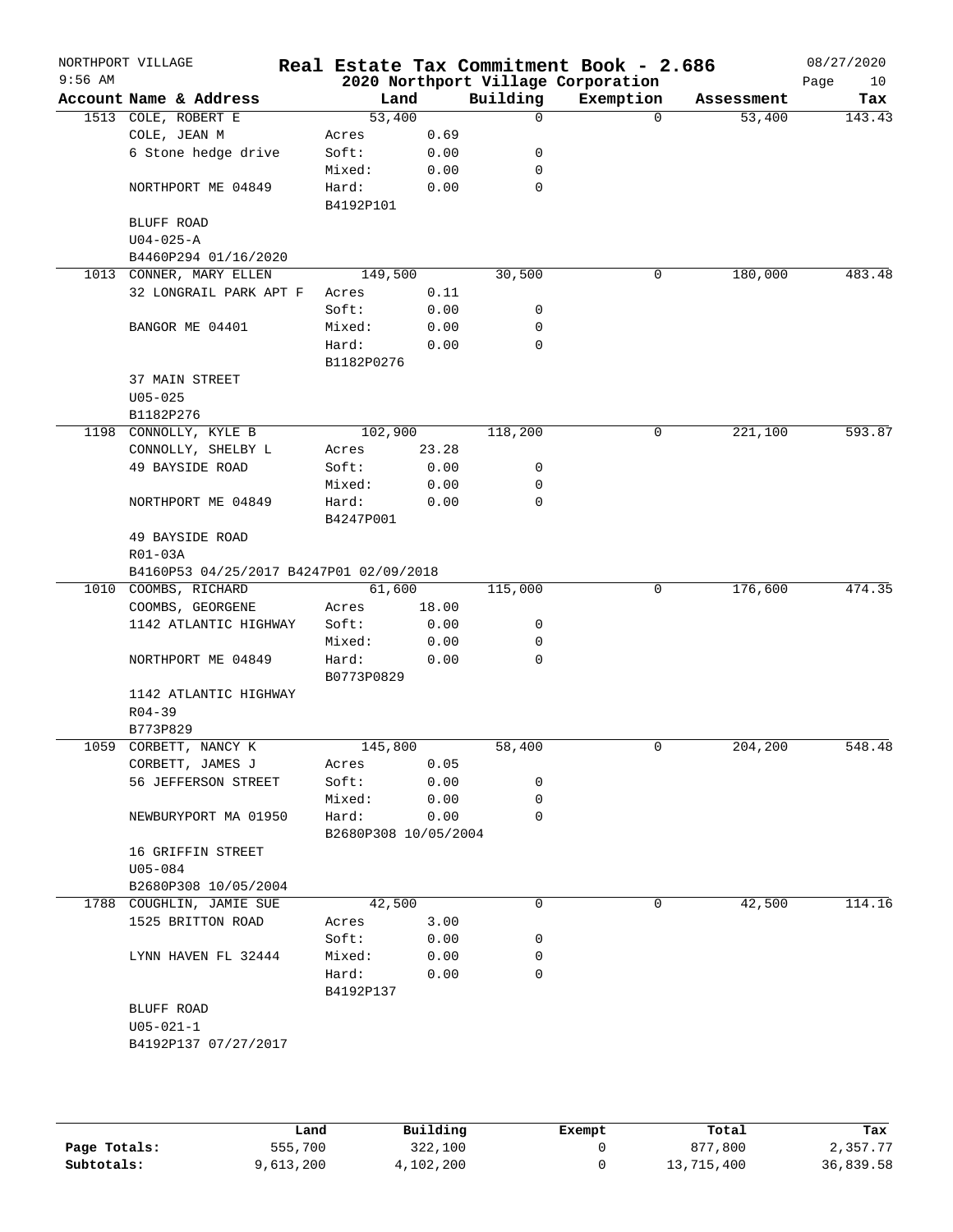|           | NORTHPORT VILLAGE                                         |                        |              |            | Real Estate Tax Commitment Book - 2.686 |            | 08/27/2020 |
|-----------|-----------------------------------------------------------|------------------------|--------------|------------|-----------------------------------------|------------|------------|
| $9:56$ AM |                                                           |                        |              |            | 2020 Northport Village Corporation      |            | Page<br>11 |
|           | Account Name & Address                                    | Land                   |              | Building   | Exemption                               | Assessment | Tax        |
|           | 1011 COUGHLIN, KRISTOPHER<br>J., COUGHLIN, JONATHAN<br>R. | 43,900                 |              | 10,600     | $\Omega$                                | 54,500     | 146.39     |
|           | WILSON, JULIE A<br>COUGHLIN                               | Acres                  | 3.70         |            |                                         |            |            |
|           | 120 BISHOPS REACH                                         | Soft:                  | 0.00         | 0          |                                         |            |            |
|           |                                                           | Mixed:                 | 0.00         | 0          |                                         |            |            |
|           | SMITHFIELD VA 23430                                       | Hard:<br>B2034P145     | 0.00         | 0          |                                         |            |            |
|           | 497 BLUFF ROAD                                            | B2140P0132(1/2 OF 2/3) |              |            |                                         |            |            |
|           | $U05 - 021$                                               |                        |              |            |                                         |            |            |
|           | B4304P314 08/13/2018                                      |                        |              |            |                                         |            |            |
|           | 1012 COUGHLIN, KRISTOPHER<br>J., COUGHLIN, JONATHAN<br>R. | 148,800                |              | 33,300     | 0                                       | 182,100    | 489.12     |
|           | WILSON, JULIE A<br>COUGHLIN                               | Acres                  | 0.09         |            |                                         |            |            |
|           | C/O JIM & JEAN COUGHLIN Soft:                             |                        | 0.00         | 0          |                                         |            |            |
|           | 105 BISHOPS READ                                          | Mixed:                 | 0.00         | 0          |                                         |            |            |
|           | SMITHFIELD VA 23430                                       | Hard:                  | 0.00         | 0          |                                         |            |            |
|           |                                                           | B4192P139              |              |            |                                         |            |            |
|           | 526 BLUFF ROAD                                            |                        |              |            |                                         |            |            |
|           | $U05 - 024$                                               |                        |              |            |                                         |            |            |
|           | B4304P316 08/13/2018                                      |                        |              |            |                                         |            |            |
|           | 1479 COUPE, CHARLES F                                     | 115,500                |              | 179,500    | 0                                       | 295,000    | 792.37     |
|           | COUPE, ELAINE F                                           | Acres                  | 2.70         |            |                                         |            |            |
|           | 24 KELLY COVE LANE                                        | Soft:<br>Mixed:        | 0.00<br>0.00 | 0<br>0     |                                         |            |            |
|           | NORTHPORT ME 04849                                        | Hard:                  | 0.00         | $\Omega$   |                                         |            |            |
|           |                                                           | B2152P0032             |              |            |                                         |            |            |
|           | 24 KELLY COVE LANE                                        |                        |              |            |                                         |            |            |
|           | $U07 - 37 - 7$                                            |                        |              |            |                                         |            |            |
|           | B2152P32                                                  |                        |              |            |                                         |            |            |
|           | 1014 COUTURE LIVING TRUST                                 | 52,800                 |              | 132,600    | 0                                       | 185,400    | 497.98     |
|           | COUTURE, PETER A. &<br>PATRICIA                           | Acres                  | 2.40         |            |                                         |            |            |
|           | 334 BLUFF ROAD                                            | Soft:                  | 0.00         | 0          |                                         |            |            |
|           |                                                           | Mixed:                 | 0.00         | 0          |                                         |            |            |
|           | NORTHPORT ME 04849                                        | Hard:                  | 0.00         | $\Omega$   |                                         |            |            |
|           |                                                           | B1003P0193             |              | B4109P0185 |                                         |            |            |
|           | 334 BLUFF ROAD                                            | B2163P288              |              |            |                                         |            |            |
|           | $U08 - 21$<br>B4115P198 11/01/2016 B4109P185 10/14/2016   |                        |              |            |                                         |            |            |
|           | 1015 CRESSEY, WILLIAM                                     | 185,800                |              | 57,500     | 0                                       | 243,300    | 653.50     |
|           | CRESSEY, VIRGINIA                                         | Acres                  | 0.05         |            |                                         |            |            |
|           | 244 LEGEND HILL ROAD                                      | Soft:                  | 0.00         | 0          |                                         |            |            |
|           |                                                           | Mixed:                 | 0.00         | 0          |                                         |            |            |
|           | MADISON CT 06443                                          | Hard:                  | 0.00         | 0          |                                         |            |            |
|           |                                                           | B0815P0172             |              |            |                                         |            |            |
|           | 4 BAYVIEW PARK                                            |                        |              |            |                                         |            |            |
|           | $U05 - 128$                                               |                        |              |            |                                         |            |            |
|           | B815P172                                                  |                        |              |            |                                         |            |            |
|           |                                                           |                        |              |            |                                         |            |            |

|              | Land       | Building  | Exempt | Total      | Tax       |
|--------------|------------|-----------|--------|------------|-----------|
| Page Totals: | 546,800    | 413,500   |        | 960,300    | 2,579.36  |
| Subtotals:   | 10,160,000 | 4,515,700 |        | 14,675,700 | 39,418.94 |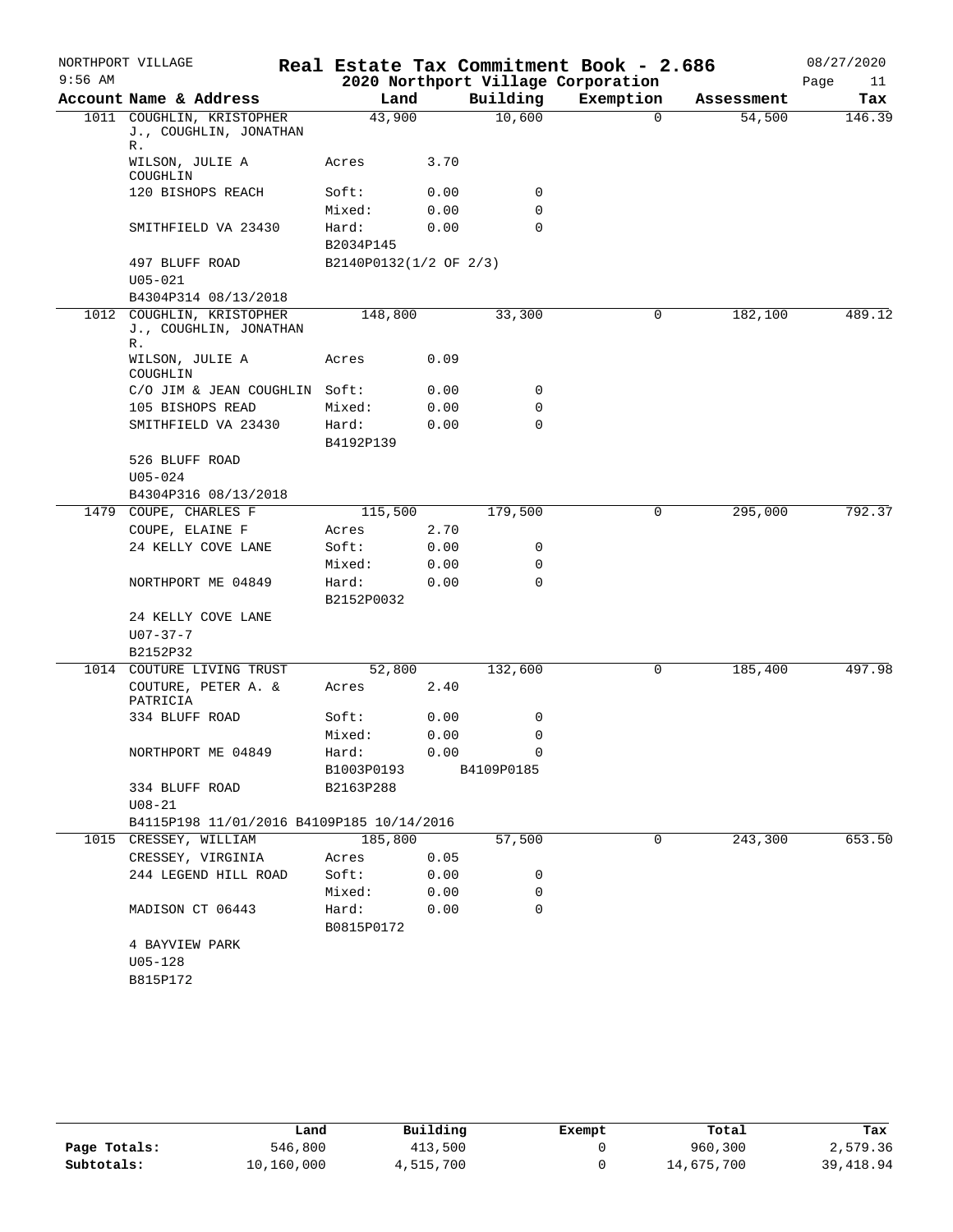|           | NORTHPORT VILLAGE                       |                     |      |          | Real Estate Tax Commitment Book - 2.686 |            | 08/27/2020 |
|-----------|-----------------------------------------|---------------------|------|----------|-----------------------------------------|------------|------------|
| $9:56$ AM |                                         |                     |      |          | 2020 Northport Village Corporation      |            | Page<br>12 |
|           | Account Name & Address                  | Land                |      | Building | Exemption                               | Assessment | Tax        |
|           | 1050 CRESSEY, WILLIAM &<br>VIRGINIA 1/3 | 31,600              |      | $\Omega$ | $\Omega$                                | 31,600     | 84.88      |
|           | FREEMAN, PETER & NANCY<br>1/3           | Acres               | 0.18 |          |                                         |            |            |
|           | ROHWEDER, JUDITH 1/3                    | Soft:               | 0.00 | 0        |                                         |            |            |
|           | 244 LEGEND HILL ROAD                    | Mixed:              | 0.00 | 0        |                                         |            |            |
|           | MADISON CT 06443                        | Hard:               | 0.00 | 0        |                                         |            |            |
|           | 818 SHORE ROAD                          |                     |      |          |                                         |            |            |
|           | $U06 - 37$                              |                     |      |          |                                         |            |            |
|           | B3229P327 05/29/2008                    |                     |      |          |                                         |            |            |
|           | 1016 CROFOOT, DR DAVID                  | 430,600             |      | 210,600  | 0                                       | 641,200    | 1,722.26   |
|           | CROFOOT, BEVERLY                        | Acres               | 0.61 |          |                                         |            |            |
|           | 800 SHORE ROAD                          | Soft:               | 0.00 | 0        |                                         |            |            |
|           |                                         | Mixed:              | 0.00 | 0        |                                         |            |            |
|           | NORTHPORT ME 04849                      | Hard:<br>B0747P0473 | 0.00 | 0        |                                         |            |            |
|           | 800 SHORE ROAD                          |                     |      |          |                                         |            |            |
|           | $U06 - 31$                              |                     |      |          |                                         |            |            |
|           | B747P473                                |                     |      |          |                                         |            |            |
| 1125      | CROSBY, MARK                            | 429,700             |      | 157,400  | 0                                       | 587,100    | 1,576.95   |
|           | 618 SHORE RD                            | Acres               | 0.90 |          |                                         |            |            |
|           |                                         | Soft:               | 0.00 | 0        |                                         |            |            |
|           | NORTHPORT ME 04849                      | Mixed:              | 0.00 | 0        |                                         |            |            |
|           |                                         | Hard:<br>B1639P0111 | 0.00 | 0        |                                         |            |            |
|           | 620 SHORE ROAD                          |                     |      |          |                                         |            |            |
|           | $U08 - 19$                              |                     |      |          |                                         |            |            |
|           | B1639P111                               |                     |      |          |                                         |            |            |
| 980       | CROWE, JOHN & LESLIE -<br>TRUSTEES      | 61,000              |      | 30,900   | 0                                       | 91,900     | 246.84     |
|           | CROWE FAMILY LIVING<br>TRUST            | Acres               | 7.25 |          |                                         |            |            |
|           | 49 ARBORWOOD DRIVE                      | Soft:               | 0.00 | 0        |                                         |            |            |
|           |                                         | Mixed:              | 0.00 | 0        |                                         |            |            |
|           | BURLINGTON MA 01803                     | Hard:               | 0.00 | 0        |                                         |            |            |
|           |                                         | B0668P0504          |      |          |                                         |            |            |
|           | 322 BLUFF ROAD<br>$U08 - 24$            |                     |      |          |                                         |            |            |
|           | B2884P254 01/14/2006                    |                     |      |          |                                         |            |            |
| 1018      | CROWE, JOHN & M LESLIE<br>TRUSTEES      | 149,600             |      | 142,000  | 0                                       | 291,600    | 783.24     |
|           | CROWE FAMILY LIVING<br>TRUST            | Acres               | 0.15 |          |                                         |            |            |
|           | 49 ARBORWOOD DRIVE                      | Soft:               | 0.00 | 0        |                                         |            |            |
|           |                                         | Mixed:              | 0.00 | 0        |                                         |            |            |
|           | BURLINGTON MA 01803                     | Hard:               | 0.00 | 0        |                                         |            |            |
|           | 23 ROGERS LANE<br>$U05 - 004$           |                     |      |          |                                         |            |            |
|           | B2861P239 10/26/2005                    |                     |      |          |                                         |            |            |
|           |                                         |                     |      |          |                                         |            |            |

|              | Land       | Building  | Exempt | Total      | Tax        |
|--------------|------------|-----------|--------|------------|------------|
| Page Totals: | 1,102,500  | 540,900   |        | 1,643,400  | 4, 414. 17 |
| Subtotals:   | 11,262,500 | 5,056,600 |        | 16,319,100 | 43,833.11  |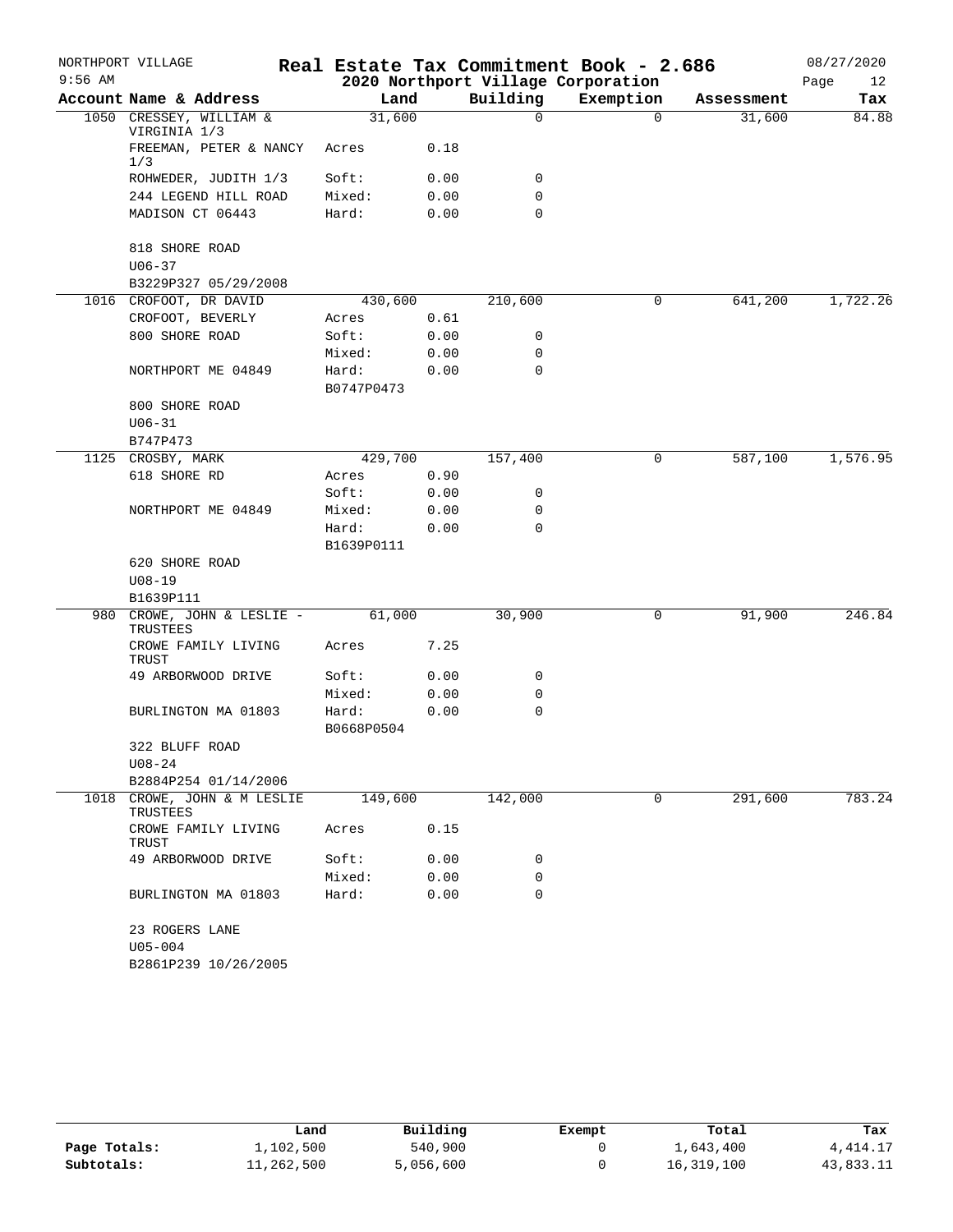| $9:56$ AM | NORTHPORT VILLAGE                                |                     |      |          | Real Estate Tax Commitment Book - 2.686<br>2020 Northport Village Corporation |            | 08/27/2020<br>Page<br>13 |
|-----------|--------------------------------------------------|---------------------|------|----------|-------------------------------------------------------------------------------|------------|--------------------------|
|           | Account Name & Address                           | Land                |      | Building | Exemption                                                                     | Assessment | Tax                      |
|           | 1028 CROWLEY, MARGORIE                           | 149,600             |      | 66,600   | $\Omega$                                                                      | 216,200    | 580.71                   |
|           | 13 GRIFFIN STREET                                | Acres               | 0.15 |          |                                                                               |            |                          |
|           |                                                  | Soft:               | 0.00 | 0        |                                                                               |            |                          |
|           | NORTHPORT ME 04849                               | Mixed:              | 0.00 | 0        |                                                                               |            |                          |
|           |                                                  | Hard:               | 0.00 | 0        |                                                                               |            |                          |
|           |                                                  | B1797P0297          |      |          |                                                                               |            |                          |
|           | 13 GRIFFIN STREET                                |                     |      |          |                                                                               |            |                          |
|           | $U05 - 073$                                      |                     |      |          |                                                                               |            |                          |
|           | B1797P297                                        | 188,800             |      |          |                                                                               | 246,500    |                          |
|           | 1143 DEANGELIS, DOUGLAS J<br>110 HAY STREET      |                     | 0.09 | 57,700   | 0                                                                             |            | 662.10                   |
|           |                                                  | Acres<br>Soft:      | 0.00 | 0        |                                                                               |            |                          |
|           | NEWBURY MA 01951 1613                            | Mixed:              | 0.00 | 0        |                                                                               |            |                          |
|           |                                                  | Hard:               | 0.00 | 0        |                                                                               |            |                          |
|           |                                                  | B3233 P332 6/26/08  |      |          |                                                                               |            |                          |
|           | 14 AUDITORIUM PARK                               |                     |      |          |                                                                               |            |                          |
|           | $U05 - 175$                                      |                     |      |          |                                                                               |            |                          |
|           | B3233P332 06/26/2008                             |                     |      |          |                                                                               |            |                          |
|           | 1144 DEANGELIS, DOUGLAS J                        | 67,500              |      | 0        | 0                                                                             | 67,500     | 181.31                   |
|           | 110 HAY STREET                                   | Acres               | 0.01 |          |                                                                               |            |                          |
|           |                                                  | Soft:               | 0.00 | 0        |                                                                               |            |                          |
|           | NEWBURY MA 01951 1613                            | Mixed:              | 0.00 | 0        |                                                                               |            |                          |
|           |                                                  | Hard:               | 0.00 | 0        |                                                                               |            |                          |
|           |                                                  | B2523P0189 11/07/03 |      |          |                                                                               |            |                          |
|           | 5 PLEASANT LANE                                  |                     |      |          |                                                                               |            |                          |
|           | U05-184                                          |                     |      |          |                                                                               |            |                          |
|           | B3233P332 06/26/2008                             |                     |      |          |                                                                               |            |                          |
|           | 1229 DEFRANZO, ANTHONY                           | 145,000             |      | 40,200   | 0                                                                             | 185,200    | 497.45                   |
|           | DEFRANZO, BETH ANN                               | Acres               | 0.04 |          |                                                                               |            |                          |
|           | 490 GROVELAND STREET                             | Soft:               | 0.00 | 0        |                                                                               |            |                          |
|           |                                                  | Mixed:              | 0.00 | 0        |                                                                               |            |                          |
|           | ABINGTON MA 02351                                | Hard:               | 0.00 | 0        |                                                                               |            |                          |
|           |                                                  | B4191P238           |      |          |                                                                               |            |                          |
|           | 31 MAIN STREET                                   |                     |      |          |                                                                               |            |                          |
|           | $U05 - 027 - A$                                  |                     |      |          |                                                                               |            |                          |
|           | B4191P238 08/07/2017<br>961 DESMARAIS, STEPHEN M | 187,800             |      | 70,900   | 0                                                                             | 258,700    | 694.87                   |
|           | DESMARAIS, LINDA S                               | Acres               | 1.00 |          |                                                                               |            |                          |
|           | 709 Taunton Road                                 | Soft:               | 0.00 | 0        |                                                                               |            |                          |
|           |                                                  | Mixed:              | 0.00 | 0        |                                                                               |            |                          |
|           | Wilmington DE 19803                              | Hard:               | 0.00 | 0        |                                                                               |            |                          |
|           |                                                  | B1556P0110          |      |          |                                                                               |            |                          |
|           | 673 SHORE ROAD                                   |                     |      |          |                                                                               |            |                          |
|           | $U07 - 08$                                       |                     |      |          |                                                                               |            |                          |
|           | B1556P110                                        |                     |      |          |                                                                               |            |                          |
|           | 1027 DIAMOND, SUSAN                              | 126,200             |      | 57,900   | 0                                                                             | 184,100    | 494.49                   |
|           | 26 LORAINE STREET                                | Acres               | 0.03 |          |                                                                               |            |                          |
|           |                                                  | Soft:               | 0.00 | 0        |                                                                               |            |                          |
|           | PORTLAND ME 04103                                | Mixed:              | 0.00 | 0        |                                                                               |            |                          |
|           |                                                  | Hard:               | 0.00 | 0        |                                                                               |            |                          |
|           |                                                  | B0906P0080          |      |          |                                                                               |            |                          |
|           | 13 BROADWAY                                      |                     |      |          |                                                                               |            |                          |
|           | $U05 - 053$                                      |                     |      |          |                                                                               |            |                          |
|           | B3764P267 05/29/2013 B906P80                     |                     |      |          |                                                                               |            |                          |

|              | Land         | Building  | Exempt | Total      | Tax       |
|--------------|--------------|-----------|--------|------------|-----------|
| Page Totals: | 864,900      | 293,300   |        | 1,158,200  | 3,110.93  |
| Subtotals:   | 12, 127, 400 | 5,349,900 |        | 17,477,300 | 46,944.04 |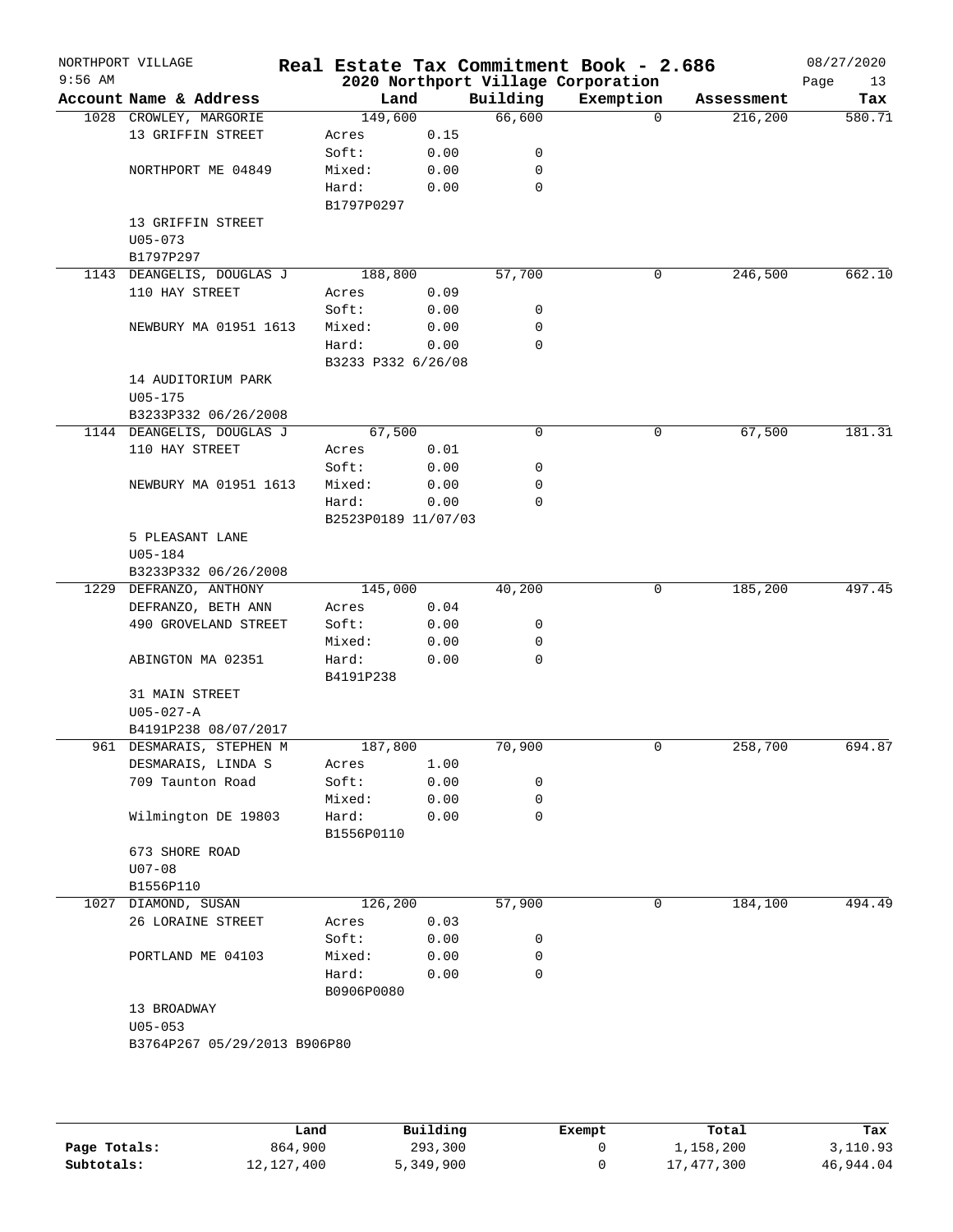|           | NORTHPORT VILLAGE                           |                            |      |             | Real Estate Tax Commitment Book - 2.686 |            | 08/27/2020 |
|-----------|---------------------------------------------|----------------------------|------|-------------|-----------------------------------------|------------|------------|
| $9:56$ AM |                                             |                            |      |             | 2020 Northport Village Corporation      |            | Page<br>14 |
|           | Account Name & Address                      | Land                       |      | Building    | Exemption                               | Assessment | Tax        |
|           | 996 DIANE & JAMES HUNING<br>REVOCABLE TRUST | 340,700                    |      | 47,800      | $\Omega$                                | 388,500    | 1,043.51   |
|           | HUNING, JAMES R. &<br>DIANE D. (TRUSTEES)   | Acres                      | 0.23 |             |                                         |            |            |
|           | 1441 RHODE ISLAND<br>AVENUE, NW             | Soft:                      | 0.00 | 0           |                                         |            |            |
|           | Apt 613                                     | Mixed:                     | 0.00 | 0           |                                         |            |            |
|           | WASHINGTON DC 20005                         | Hard:                      | 0.00 | 0           |                                         |            |            |
|           | 770 SHORE ROAD                              |                            |      |             |                                         |            |            |
|           | $U06 - 17$                                  |                            |      |             |                                         |            |            |
|           | B4432P332 10/28/2019                        |                            |      |             |                                         |            |            |
|           | 1316 DIBLASI, STEVEN L                      | 76,900                     |      | 47,000      | 0                                       | 123,900    | 332.80     |
|           | DIBLASI, MARIE A                            | Acres                      | 0.23 |             |                                         |            |            |
|           | 102 BAYVIEW ROAD                            | Soft:                      | 0.00 | 0           |                                         |            |            |
|           |                                             | Mixed:                     | 0.00 | 0           |                                         |            |            |
|           | DUXBURY MA 02332                            | Hard:<br>B1097P0290        | 0.00 | 0           |                                         |            |            |
|           | 725 SHORE ROAD                              |                            |      |             |                                         |            |            |
|           | $U07 - 22 - A$                              |                            |      |             |                                         |            |            |
|           | B1097P290                                   |                            |      |             |                                         |            |            |
|           | 1022 DINKEL, DENNIS L                       | 145,800                    |      | 48,100      | 0                                       | 193,900    | 520.82     |
|           | DINKEL, FRANCINE B                          | Acres                      | 0.05 |             |                                         |            |            |
|           | 519 CLARK HILL ROAD                         | Soft:                      | 0.00 | 0           |                                         |            |            |
|           |                                             | Mixed:                     | 0.00 | 0           |                                         |            |            |
|           | NEW BOSTON NH 03070                         | Hard:                      | 0.00 | $\mathbf 0$ |                                         |            |            |
|           | 14 GRIFFIN STREET                           |                            |      |             |                                         |            |            |
|           | $U05 - 083$                                 |                            |      |             |                                         |            |            |
|           | B2845P178 10/25/2005                        |                            |      |             |                                         |            |            |
| 1238      | DIXON, JIMMY L                              | 172,000                    |      | 160,500     | 0                                       | 332,500    | 893.10     |
|           | DIXON, MARTHA C                             | Acres                      | 0.42 |             |                                         |            |            |
|           | 101 VIRGINIA STREET                         | Soft:                      | 0.00 | 0           |                                         |            |            |
|           |                                             | Mixed:                     | 0.00 | 0           |                                         |            |            |
|           | ST SIMONS ISLAND GA<br>31522                | Hard:                      | 0.00 | $\mathbf 0$ |                                         |            |            |
|           |                                             | B2332P0176 11/21/02 410000 |      |             |                                         |            |            |
|           | 705 SHORE ROAD                              |                            |      |             |                                         |            |            |
|           | U07-17                                      |                            |      |             |                                         |            |            |
|           | B2332P176                                   |                            |      |             |                                         |            |            |
|           | 1240 DIXON, MARTHA C                        | 89,900                     |      | 0           | 0                                       | 89,900     | 241.47     |
|           | 101 VIRGINIA STREET                         | Acres                      | 0.23 |             |                                         |            |            |
|           |                                             | Soft:                      | 0.00 | 0           |                                         |            |            |
|           | ST SIMONS ISLAND GA<br>31522                | Mixed:                     | 0.00 | 0           |                                         |            |            |
|           |                                             | Hard:                      | 0.00 | 0           |                                         |            |            |
|           |                                             | B2494P230                  |      |             |                                         |            |            |
|           | 709 SHORE ROAD                              |                            |      |             |                                         |            |            |
|           | $U07 - 18$                                  |                            |      |             |                                         |            |            |
|           | B1085P78                                    |                            |      |             |                                         |            |            |

|              | Land       | Building  | Exempt | Total      | Tax       |
|--------------|------------|-----------|--------|------------|-----------|
| Page Totals: | 825,300    | 303,400   |        | 1,128,700  | 3,031.70  |
| Subtotals:   | 12,952,700 | 5,653,300 |        | 18,606,000 | 49,975.74 |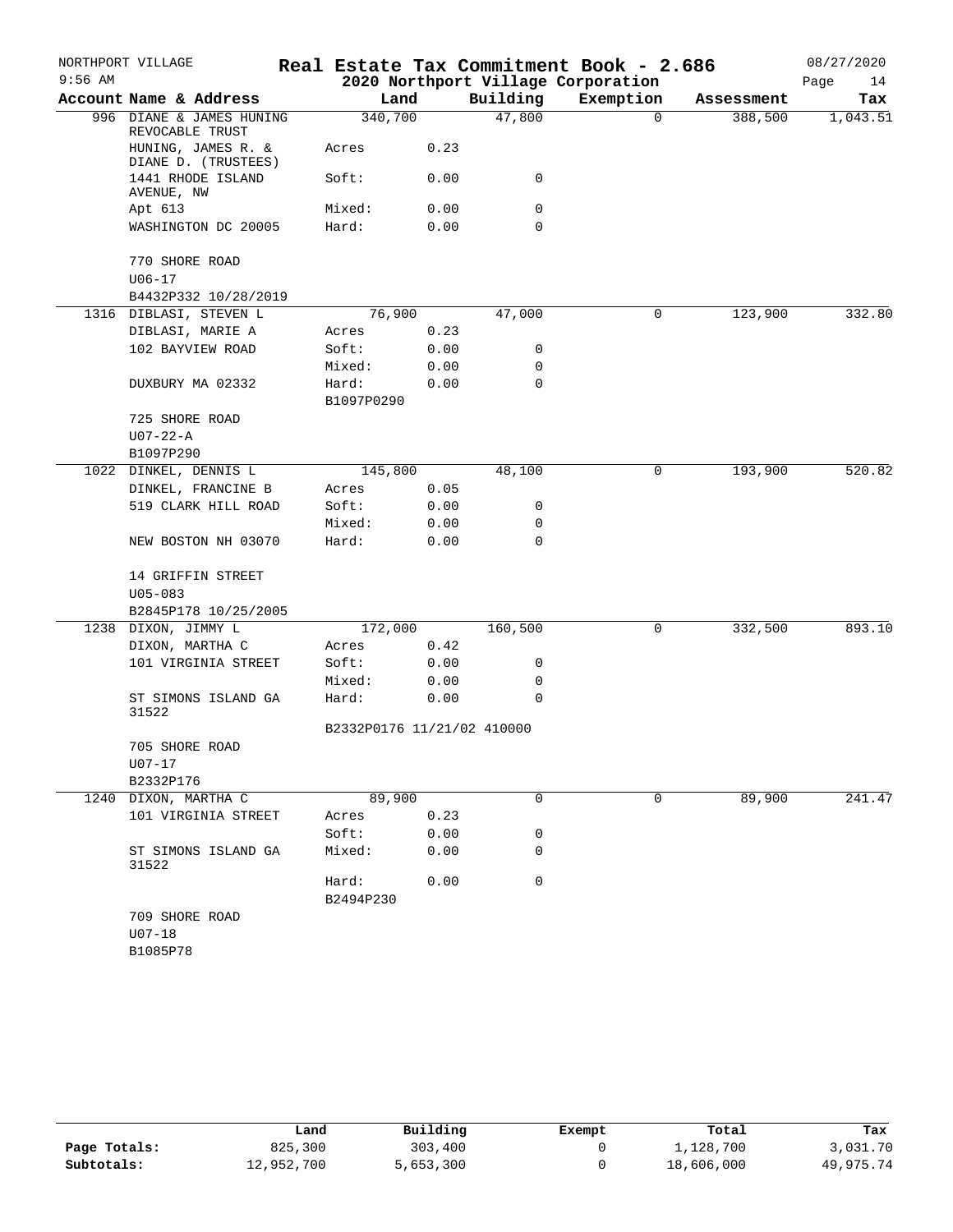|              | NORTHPORT VILLAGE                                   |                 |                      |                    | Real Estate Tax Commitment Book - 2.686 |                        | 08/27/2020 |
|--------------|-----------------------------------------------------|-----------------|----------------------|--------------------|-----------------------------------------|------------------------|------------|
| $9:56$ AM    |                                                     |                 |                      |                    | 2020 Northport Village Corporation      |                        | Page<br>15 |
|              | Account Name & Address                              |                 | Land                 | Building<br>82,300 | Exemption                               | Assessment<br>$\Omega$ | Tax        |
|              | 1030 DOLBASHIAN, ANNE LIFE<br><b>ESTATE</b>         |                 | 34,000               |                    |                                         | 116,300                | 312.38     |
|              | 46 CROSS STREET                                     | Acres           | 1.00                 |                    |                                         |                        |            |
|              |                                                     | Soft:           | 0.00                 | 0                  |                                         |                        |            |
|              | NORTHPORT Me 04849                                  | Mixed:          | 0.00                 | $\mathbf 0$        |                                         |                        |            |
|              |                                                     | Hard:           | 0.00                 | $\Omega$           |                                         |                        |            |
|              |                                                     |                 | B2892P249 01/25/2006 |                    |                                         |                        |            |
|              | <b>46 CROSS STREET</b>                              |                 |                      |                    |                                         |                        |            |
|              | $R01 - 05$                                          |                 |                      |                    |                                         |                        |            |
|              | B2892P249 01/25/2006                                |                 |                      |                    |                                         |                        |            |
|              | 1033 DRINKWATER, GEORGE                             | Acres           | 52,400<br>6.50       | 34,500             |                                         | 86,900<br>0            | 233.41     |
|              | DRINKWATER, CHARLEEN<br>1162 ATLANTIC HIGHWAY       | Soft:           | 0.00                 | 0                  |                                         |                        |            |
|              |                                                     | Mixed:          | 0.00                 | 0                  |                                         |                        |            |
|              | NORTHPORT ME 04849                                  | Hard:           | 0.00                 | 0                  |                                         |                        |            |
|              |                                                     | B1821P0216      |                      |                    |                                         |                        |            |
|              | 1162 ATLANTIC HIGHWAY                               |                 |                      |                    |                                         |                        |            |
|              | $R04 - 42$                                          |                 |                      |                    |                                         |                        |            |
|              | B3955P303 04/27/2015 B3958P336 05/10/2015 B1821P216 |                 |                      |                    |                                         |                        |            |
|              | 1672 DUBROW, DONNA (TRUSTEE)                        |                 | 78,500               | 175,100            |                                         | 0<br>253,600           | 681.17     |
|              | DONNA P. DUBROW                                     | Acres           | 0.24                 |                    |                                         |                        |            |
|              | REVOCABLE TRUST OF 2001                             |                 |                      |                    |                                         |                        |            |
|              | 814 SHORE ROAD                                      | Soft:           | 0.00                 | 0                  |                                         |                        |            |
|              |                                                     | Mixed:          | 0.00                 | 0                  |                                         |                        |            |
|              | NORTHPORT ME 04849                                  | Hard:           | 0.00                 | $\Omega$           |                                         |                        |            |
|              |                                                     |                 | B2908P139 03/21/2006 |                    |                                         |                        |            |
|              | 809 SHORE ROAD                                      |                 |                      |                    |                                         |                        |            |
|              | $U06 - 34A$                                         |                 |                      |                    |                                         |                        |            |
|              | B4363P246 03/25/2019<br>1055 DUBROW, DONNA P        |                 | 732,000              | 347,600            |                                         | 0<br>1,079,600         | 2,899.81   |
|              | (TRUSTEE)                                           |                 |                      |                    |                                         |                        |            |
|              | DONNA P. DUBROW<br>REVOCABLE TRUST OF 2001          | Acres           | 1.70                 |                    |                                         |                        |            |
|              | 814 SHORE ROAD                                      | Soft:           | 0.00                 | 0                  |                                         |                        |            |
|              |                                                     | Mixed:          | 0.00                 | 0                  |                                         |                        |            |
|              | NORTHPORT ME 04849                                  | Hard:           | 0.00                 | 0                  |                                         |                        |            |
|              |                                                     | B1976P0142      |                      |                    |                                         |                        |            |
|              | 814 SHORE ROAD                                      |                 |                      |                    |                                         |                        |            |
|              | $U06 - 33$                                          |                 |                      |                    |                                         |                        |            |
|              | B4363P246 03/25/2019 B4363P244 04/11/2019 B1976P142 |                 |                      |                    |                                         |                        |            |
|              | 1063 DUBROW, ETHAN                                  |                 | 628,700              | 232,300            |                                         | 0<br>861,000           | 2,312.65   |
|              | DUBROW, SUZANNE RICO                                | Acres           | 2.00                 |                    |                                         |                        |            |
|              | 29 TALL OAKS DRIVE                                  | Soft:<br>Mixed: | 0.00                 | 0<br>0             |                                         |                        |            |
|              | NORTHPORT ME 04849                                  | Hard:           | 0.00<br>0.00         | $\mathbf 0$        |                                         |                        |            |
|              |                                                     | B4087P136       |                      |                    |                                         |                        |            |
|              | 29 TALL OAKS DRIVE                                  |                 |                      |                    |                                         |                        |            |
|              | $U04 - 04$                                          |                 |                      |                    |                                         |                        |            |
|              | B4087P136 08/08/2016                                |                 |                      |                    |                                         |                        |            |
| 1200         | DUBROW, ETHAN                                       |                 | 104,500              | 59,400             |                                         | 163,900<br>0           | 440.24     |
|              | DUBROW, SUZANNE                                     | Acres           | 0.44                 |                    |                                         |                        |            |
|              | 29 TALL OAKS DRIVE                                  | Soft:           | 0.00                 | 0                  |                                         |                        |            |
|              |                                                     | Mixed:          | 0.00                 | 0                  |                                         |                        |            |
|              | NORTHPORT ME 04849                                  | Hard:           | 0.00                 | 0                  |                                         |                        |            |
|              |                                                     | B.3915 P.071    |                      |                    |                                         |                        |            |
|              | 805 SHORE ROAD                                      |                 |                      |                    |                                         |                        |            |
|              | $U06 - 34$                                          |                 |                      |                    |                                         |                        |            |
|              | B3915P71 11/06/2014 B3226P327 06/11/2008            |                 |                      |                    |                                         |                        |            |
|              |                                                     | Land            | Building             |                    | Exempt                                  | Total                  | Tax        |
| Page Totals: | 1,630,100                                           |                 | 931,200              |                    | 0                                       | 2,561,300              | 6,879.66   |
| Subtotals:   | 14,582,800                                          |                 | 6,584,500            |                    | 0                                       | 21, 167, 300           | 56,855.40  |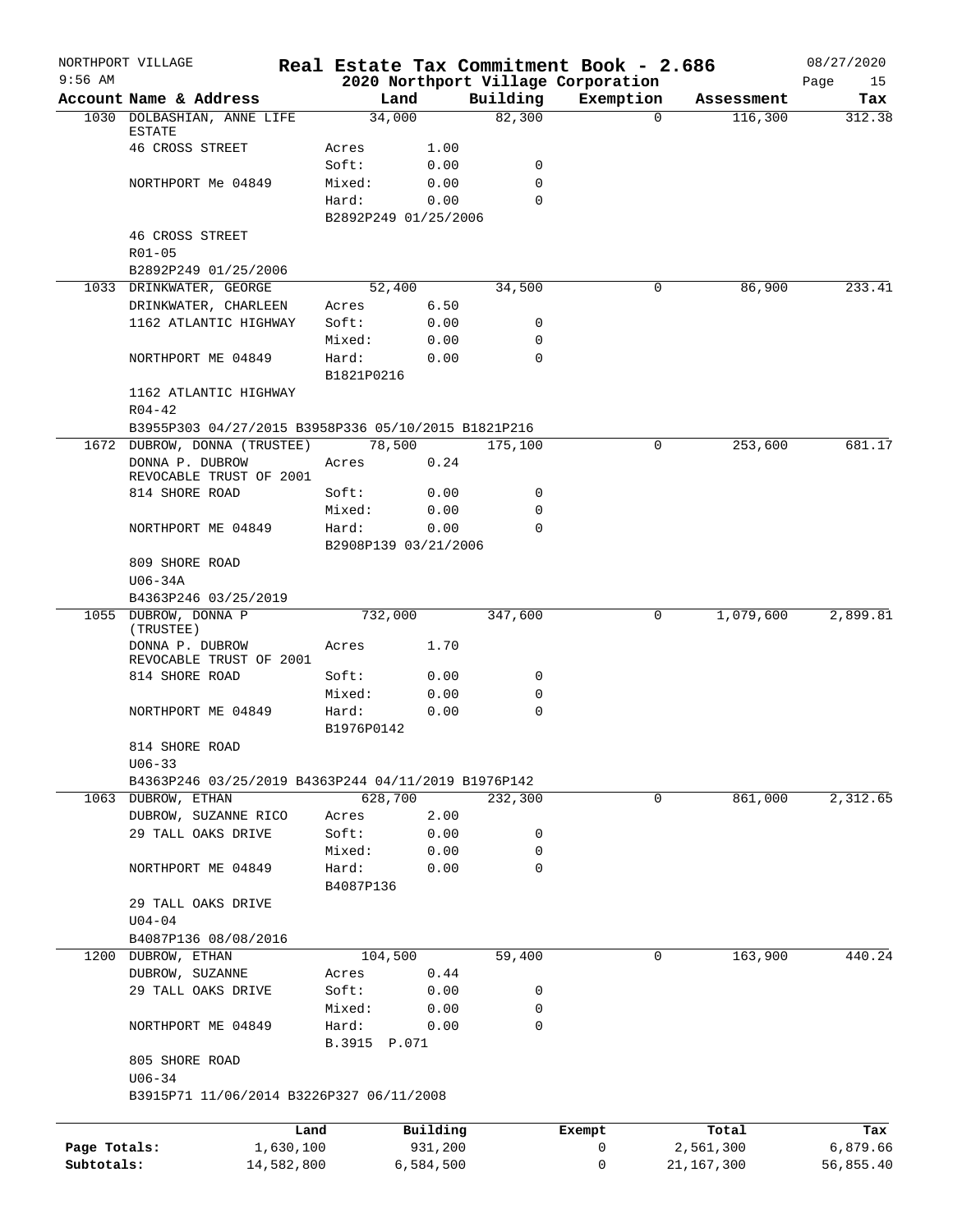| $9:56$ AM    | NORTHPORT VILLAGE                                                          |            |                     |              |                  | Real Estate Tax Commitment Book - 2.686<br>2020 Northport Village Corporation |          |            | 08/27/2020<br>Page<br>16 |
|--------------|----------------------------------------------------------------------------|------------|---------------------|--------------|------------------|-------------------------------------------------------------------------------|----------|------------|--------------------------|
|              | Account Name & Address                                                     |            | Land                |              | Building         | Exemption                                                                     |          | Assessment | Tax                      |
|              | 1471 DUGAN, BARBARA J<br>PITCAIRN, JAN DUGAN<br>161 GREEN ST.              |            | 120,000             |              | 66,200           |                                                                               | $\Omega$ | 186,200    | 500.13                   |
|              | ANNAPOLIS MD 21401                                                         |            |                     |              |                  |                                                                               |          |            |                          |
|              | 1 BROADWAY                                                                 |            | B1980P0079          |              |                  |                                                                               |          |            |                          |
|              | $U05 - 105 - 3$                                                            |            |                     |              |                  |                                                                               |          |            |                          |
|              | B4228P38 11/30/2017 B3708P285 10/23/2012 B1980P79                          |            |                     |              |                  |                                                                               |          |            |                          |
|              | 1035 DUGGAN, THOMAS                                                        |            | 407,000             |              | 125,200          |                                                                               | 0        | 532,200    | 1,429.49                 |
|              | DUGGAN, JANET                                                              |            | Acres               | 0.06         |                  |                                                                               |          |            |                          |
|              | 15 NORTH WAY                                                               |            | Soft:<br>Mixed:     | 0.00<br>0.00 | 0<br>0           |                                                                               |          |            |                          |
|              | CHAPPAQUA NY 10514                                                         |            | Hard:<br>B0814P0915 | 0.00         | $\mathbf 0$      |                                                                               |          |            |                          |
|              | 1 PARK ROW                                                                 |            |                     |              |                  |                                                                               |          |            |                          |
|              | $U05 - 197$                                                                |            |                     |              |                  |                                                                               |          |            |                          |
|              | B814P915                                                                   |            |                     |              |                  |                                                                               |          |            |                          |
|              | 990 DURKEE, MICHAEL A                                                      |            | 58,800              |              | 60,300           |                                                                               | 0        | 119,100    | 319.90                   |
|              | DURKEE, LINDA<br>514 BLUFF RD                                              |            | Acres<br>Soft:      | 1.40<br>0.00 | 0                |                                                                               |          |            |                          |
|              |                                                                            |            | Mixed:              | 0.00         | 0                |                                                                               |          |            |                          |
|              | NORTHPORT ME 04845                                                         |            | Hard:               | 0.00         | 0                |                                                                               |          |            |                          |
|              |                                                                            |            | B1341P0137          |              |                  |                                                                               |          |            |                          |
|              | 514 BLUFF ROAD                                                             |            | B3870P0288          |              |                  |                                                                               |          |            |                          |
|              | $U05 - 020$                                                                |            |                     |              |                  |                                                                               |          |            |                          |
|              | B3909P284 10/12/2014 B3870P288 06/16/2014 B3762P65<br>05/17/2013 B1341P137 |            |                     |              |                  |                                                                               |          |            |                          |
|              | 1244 DUSO, HEIDI                                                           |            | 70,400              |              | 78,500           |                                                                               | 0        | 148,900    | 399.95                   |
|              | 763 SHORE ROAD                                                             |            | Acres               | 0.19         |                  |                                                                               |          |            |                          |
|              |                                                                            |            | Soft:               | 0.00         | 0                |                                                                               |          |            |                          |
|              | NORTHPORT ME 04849 4218                                                    |            | Mixed:              | 0.00         | 0                |                                                                               |          |            |                          |
|              |                                                                            |            | Hard:<br>B1590P0115 | 0.00         | 0                |                                                                               |          |            |                          |
|              | 763 SHORE ROAD                                                             |            |                     |              |                  |                                                                               |          |            |                          |
|              | $U06 - 13$                                                                 |            |                     |              |                  |                                                                               |          |            |                          |
|              | B4120P218 11/18/2016                                                       |            |                     |              |                  |                                                                               |          |            |                          |
|              | 1038 DYER, MARILYN & WARREN-<br>TRUSTEES                                   |            | 147,300             |              | 28,600           |                                                                               | 0        | 175,900    | 472.47                   |
|              | OF THE DYER FAMILY<br>NOMINEE TRUST                                        |            | Acres               | 0.07         |                  |                                                                               |          |            |                          |
|              | 140 WEST MAIN ST.                                                          |            | Soft:               | 0.00         | 0                |                                                                               |          |            |                          |
|              |                                                                            |            | Mixed:<br>Hard:     | 0.00<br>0.00 | 0<br>$\mathbf 0$ |                                                                               |          |            |                          |
|              | WELLFLEET, MA 02667                                                        |            | B1260P0244          |              |                  |                                                                               |          |            |                          |
|              | 19 BROADWAY                                                                |            | B3568P165           |              |                  |                                                                               |          |            |                          |
|              | $U05 - 056$                                                                |            |                     |              |                  |                                                                               |          |            |                          |
|              | B3568P165 07/18/2011                                                       |            |                     |              |                  |                                                                               |          |            |                          |
| 1037         | DYER, MARILYN &<br>WARREN-TRUSTEES                                         |            | 149,600             |              | 43,100           |                                                                               | 0        | 192,700    | 517.59                   |
|              | OF THE DYER FAMILY<br>NOMINEE TRUST                                        |            | Acres               | 0.14         |                  |                                                                               |          |            |                          |
|              | 140 WEST MAIN ST.                                                          |            | Soft:               | 0.00         | 0                |                                                                               |          |            |                          |
|              | WELLFLEET, MA 02667                                                        |            | Mixed:<br>Hard:     | 0.00<br>0.00 | $\mathbf 0$<br>0 |                                                                               |          |            |                          |
|              |                                                                            |            | B1260P0242          |              |                  |                                                                               |          |            |                          |
|              | 15 BROADWAY<br>$U05 - 054$                                                 |            | B3568P163           |              |                  |                                                                               |          |            |                          |
|              | B3568P163 07/18/2011                                                       |            |                     |              |                  |                                                                               |          |            |                          |
|              |                                                                            | Land       |                     | Building     |                  | Exempt                                                                        |          | Total      | Tax                      |
| Page Totals: |                                                                            | 953,100    |                     | 401,900      |                  | 0                                                                             |          | 1,355,000  | 3,639.53                 |
| Subtotals:   |                                                                            | 15,535,900 |                     | 6,986,400    |                  | 0                                                                             |          | 22,522,300 | 60,494.93                |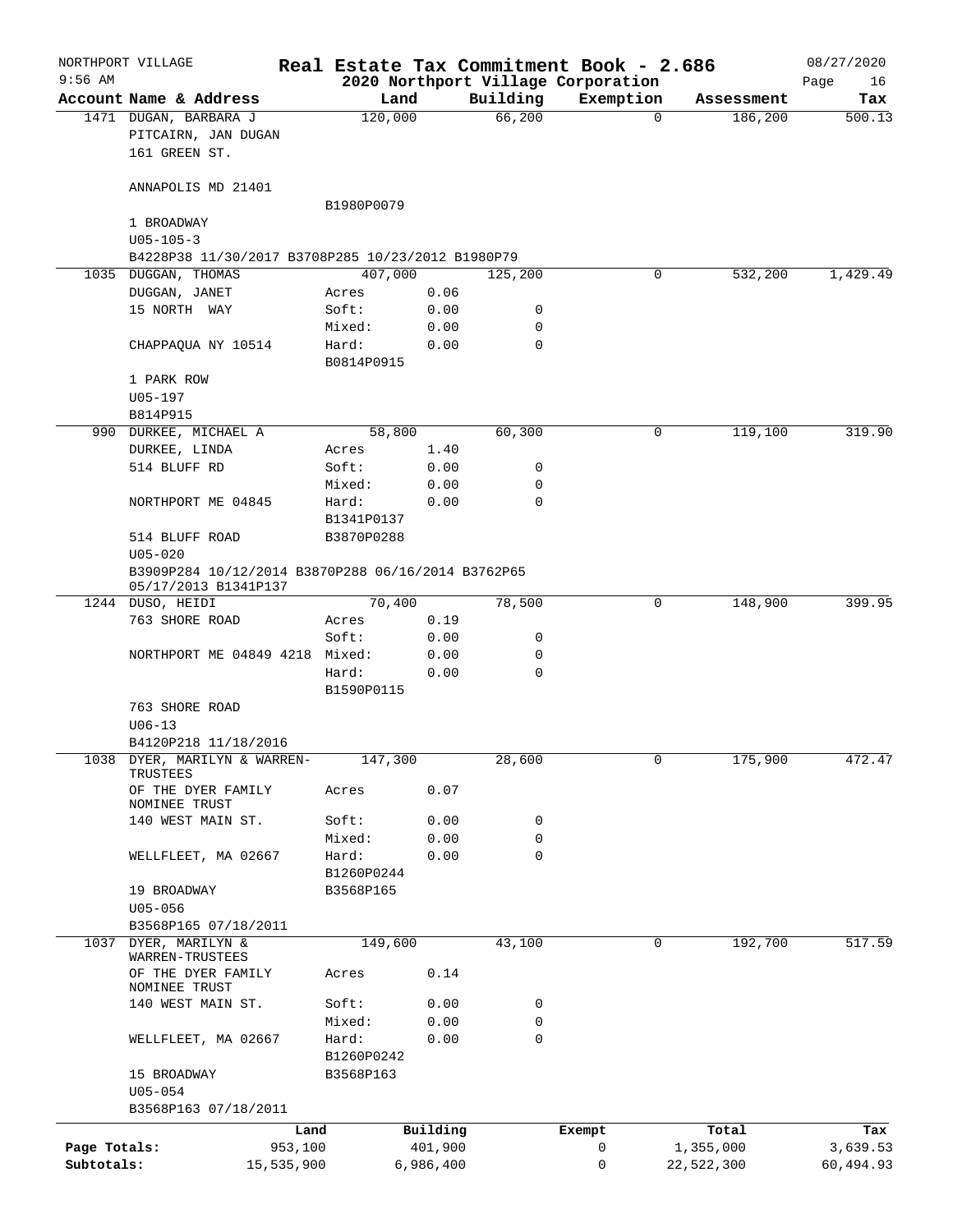|              | NORTHPORT VILLAGE                                    |            |                      |              |          | Real Estate Tax Commitment Book - 2.686         |                     | 08/27/2020        |
|--------------|------------------------------------------------------|------------|----------------------|--------------|----------|-------------------------------------------------|---------------------|-------------------|
| $9:56$ AM    | Account Name & Address                               |            | Land                 |              | Building | 2020 Northport Village Corporation<br>Exemption | Assessment          | Page<br>17<br>Tax |
|              | 1039 DYKSTRA II, JOHN R.,                            |            | 305,800              |              | 39,500   |                                                 | 345,300<br>$\Omega$ | 927.48            |
|              | 9 PARK ROW                                           |            | Acres                | 0.05         |          |                                                 |                     |                   |
|              |                                                      |            | Soft:                | 0.00         | 0        |                                                 |                     |                   |
|              | NORTHPORT ME 04849                                   |            | Mixed:               | 0.00         | 0        |                                                 |                     |                   |
|              |                                                      |            | Hard:                | 0.00         | 0        |                                                 |                     |                   |
|              |                                                      |            | B1155P0307           |              |          |                                                 |                     |                   |
|              | 9 PARK ROW                                           |            |                      |              |          |                                                 |                     |                   |
|              | $U05 - 193$                                          |            |                      |              |          |                                                 |                     |                   |
|              | B1155P307                                            |            |                      |              |          |                                                 |                     |                   |
|              | 1047 EASTTY, WILLIAM J<br>EASTTY, DIANA G            |            | 57,000               |              | 56,900   |                                                 | 113,900<br>0        | 305.94            |
|              | 1 MARGAUXS WAY                                       |            | Acres<br>Soft:       | 0.12<br>0.00 | 0        |                                                 |                     |                   |
|              |                                                      |            | Mixed:               | 0.00         | 0        |                                                 |                     |                   |
|              | NORFOLK MA 02056                                     |            | Hard:                | 0.00         | 0        |                                                 |                     |                   |
|              |                                                      |            | B2664P190 09/15/2004 |              |          |                                                 |                     |                   |
|              | 753 SHORE ROAD                                       |            |                      |              |          |                                                 |                     |                   |
|              | $U06 - 04$                                           |            |                      |              |          |                                                 |                     |                   |
|              | B3580P206 09/07/2011                                 |            |                      |              |          |                                                 |                     |                   |
|              | 1071 EATON, THOMAS N.                                |            | 147,300              |              | 102,000  |                                                 | 0<br>249,300        | 669.62            |
|              | EATON, ANNE K.                                       |            | Acres                | 0.07         |          |                                                 |                     |                   |
|              | 8636 SEAWARD LANE                                    |            | Soft:                | 0.00         | 0        |                                                 |                     |                   |
|              |                                                      |            | Mixed:               | 0.00         | 0        |                                                 |                     |                   |
|              | INDIANAPOLIS IN 46256                                |            | Hard:                | 0.00         | 0        |                                                 |                     |                   |
|              |                                                      |            | B2238P285 4/02 57K   |              |          |                                                 |                     |                   |
|              | 6 GRIFFIN STREET<br>$U05 - 080$                      |            |                      |              |          |                                                 |                     |                   |
|              | B4387P57 06/19/2019                                  |            |                      |              |          |                                                 |                     |                   |
|              | 1041 EINSTEIN, MAUREEN                               |            | 185,800              |              | 129,200  |                                                 | 0<br>315,000        | 846.09            |
|              | EINSTEIN, FREDERICK                                  |            | Acres                | 0.05         |          |                                                 |                     |                   |
|              | BLAIR                                                |            |                      |              |          |                                                 |                     |                   |
|              | PO BOX 353                                           |            | Soft:                | 0.00         | 0        |                                                 |                     |                   |
|              |                                                      |            | Mixed:               | 0.00         | 0        |                                                 |                     |                   |
|              | BELFAST ME 04915                                     |            | Hard:                | 0.00         | 0        |                                                 |                     |                   |
|              |                                                      |            |                      |              |          |                                                 |                     |                   |
|              | 20 RUGGLES PARK                                      |            |                      |              |          |                                                 |                     |                   |
|              | U05-144<br>B3849P184 03/07/2014 B2844P266 10/21/2005 |            |                      |              |          |                                                 |                     |                   |
|              | 1067 EKBERG, MARYANN K                               |            | 145,800              |              | 99,900   |                                                 | 0<br>245,700        | 659.95            |
|              | 17 FORGE VILLAGE ROAD                                |            | Acres                | 0.05         |          |                                                 |                     |                   |
|              |                                                      |            | Soft:                | 0.00         | 0        |                                                 |                     |                   |
|              | WESTFORD MA 01886                                    |            | Mixed:               | 0.00         | 0        |                                                 |                     |                   |
|              |                                                      |            | Hard:                | 0.00         | 0        |                                                 |                     |                   |
|              |                                                      |            |                      |              |          |                                                 |                     |                   |
|              | 8 GRIFFIN STREET                                     |            |                      |              |          |                                                 |                     |                   |
|              | $U05 - 081$                                          |            |                      |              |          |                                                 |                     |                   |
|              | B3264P275 10/03/2008                                 |            |                      |              |          |                                                 |                     |                   |
| 1043         | ELDRIDGE, CHRISTOPHER<br>МH                          |            | 349,100              |              | 221,600  |                                                 | 570,700<br>0        | 1,532.90          |
|              | *ELDRIDGE, GERTRUDE                                  |            | Acres                | 0.46         |          |                                                 |                     |                   |
|              | 16 BAYSIDE ROAD                                      |            | Soft:                | 0.00         | 0        |                                                 |                     |                   |
|              | NORTHPORT ME 04849                                   |            | Mixed:               | 0.00         | 0        |                                                 |                     |                   |
|              |                                                      |            | Hard:                | 0.00         | 0        |                                                 |                     |                   |
|              |                                                      |            | B1759P0263           |              |          |                                                 |                     |                   |
|              | 16 BAYSIDE ROAD                                      |            | B1987P179            |              |          |                                                 |                     |                   |
|              | $U04 - 08$                                           |            |                      |              |          |                                                 |                     |                   |
|              | B1759P263                                            |            |                      |              |          |                                                 |                     |                   |
|              |                                                      |            |                      |              |          |                                                 |                     |                   |
|              |                                                      |            |                      |              |          |                                                 |                     |                   |
|              |                                                      | Land       |                      | Building     |          | Exempt                                          | Total               | Tax               |
| Page Totals: |                                                      | 1,190,800  |                      | 649,100      |          | 0                                               | 1,839,900           | 4,941.98          |
| Subtotals:   |                                                      | 16,726,700 |                      | 7,635,500    |          | 0                                               | 24, 362, 200        | 65,436.91         |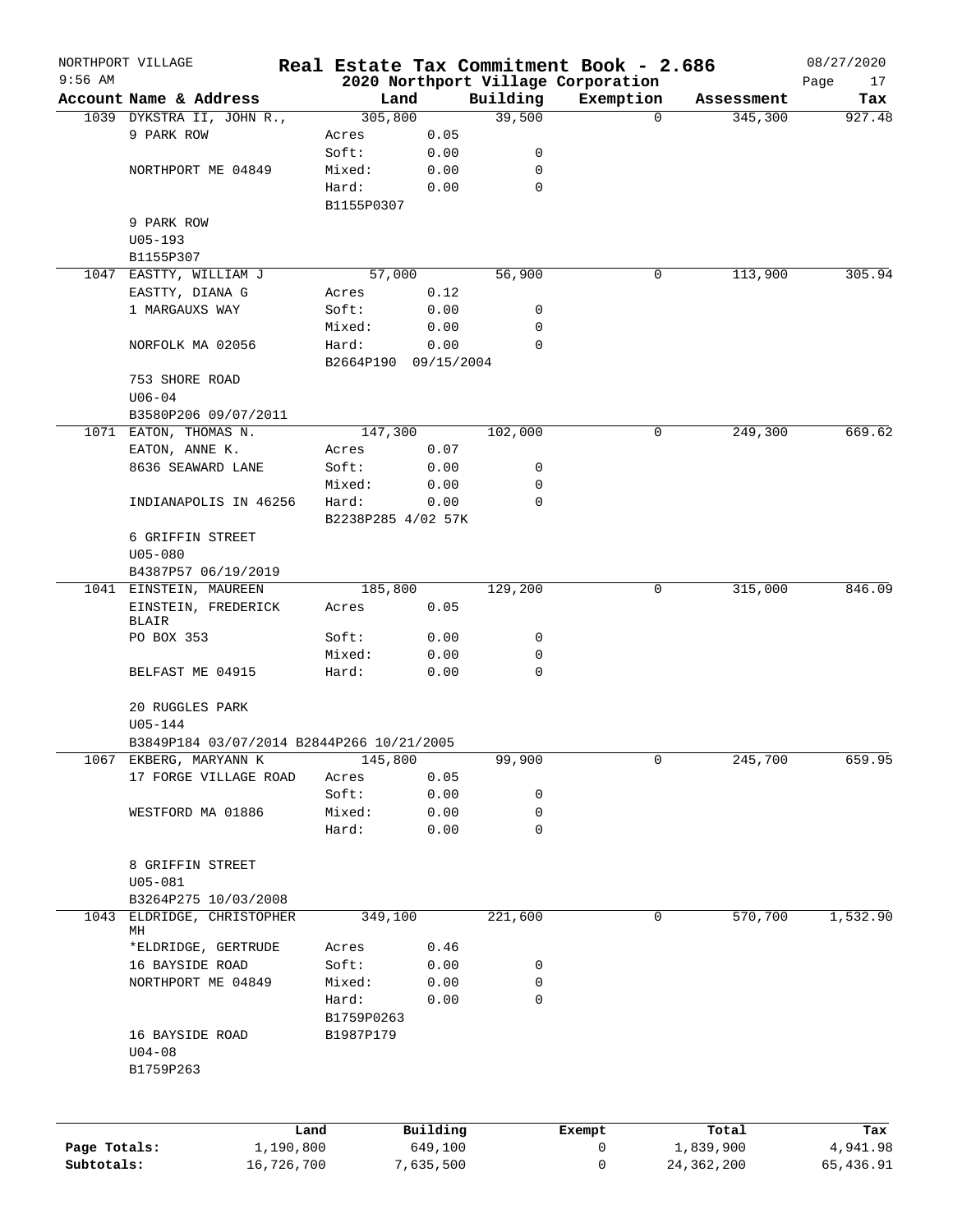|           | NORTHPORT VILLAGE                        |                |                          |              |                  | Real Estate Tax Commitment Book - 2.686 |          |            | 08/27/2020 |
|-----------|------------------------------------------|----------------|--------------------------|--------------|------------------|-----------------------------------------|----------|------------|------------|
| $9:56$ AM |                                          |                |                          |              |                  | 2020 Northport Village Corporation      |          |            | Page<br>18 |
|           | Account Name & Address                   |                | Land                     |              | Building         | Exemption                               |          | Assessment | Tax        |
|           | 1450 ELDRIDGE, GERTRUDE<br>16 BAYSIDE RD |                | 53,100                   |              | 5,700            |                                         | $\Omega$ | 58,800     | 157.94     |
|           |                                          | Acres<br>Soft: |                          | 0.54<br>0.00 | 0                |                                         |          |            |            |
|           | NORTHPORT ME 04849                       |                | Mixed:                   | 0.00         | 0                |                                         |          |            |            |
|           |                                          | Hard:          |                          | 0.00         | $\mathbf 0$      |                                         |          |            |            |
|           |                                          |                | B1884P0149               |              |                  |                                         |          |            |            |
|           | 16 BAYSIDE ROAD                          |                | B2138P052                |              |                  |                                         |          |            |            |
|           | $U04 - 08 - A$                           |                |                          |              |                  |                                         |          |            |            |
|           | B1884P149                                |                |                          |              |                  |                                         |          |            |            |
|           | 1110 ELIZABETH MANNER DUNN               |                | 322,800                  |              | 60,700           |                                         | 0        | 383,500    | 1,030.08   |
|           | REVOCABLE LIVING TRUST                   |                |                          |              |                  |                                         |          |            |            |
|           | DUNN, ELIZABETH MANNER<br>(TRUSTEE)      | Acres          |                          | 0.09         |                  |                                         |          |            |            |
|           | 630 OCEAN DRIVE, APT<br>503              | Soft:          |                          | 0.00         | 0                |                                         |          |            |            |
|           |                                          |                | Mixed:                   | 0.00         | 0                |                                         |          |            |            |
|           | JUNO BEACH FL 33408                      | Hard:          |                          | 0.00         | 0                |                                         |          |            |            |
|           |                                          |                | B1320P0311               |              |                  |                                         |          |            |            |
|           | 1 AUDITORIUM PARK                        |                |                          |              |                  |                                         |          |            |            |
|           | $U05 - 167$<br>B4421P40 09/23/2019       |                |                          |              |                  |                                         |          |            |            |
|           | 1072 ELLSWORTH, SPENCER T                |                | 148,800                  |              | 68,000           |                                         | 0        | 216,800    | 582.32     |
|           | ELLSWORTH, EMMA L                        | Acres          |                          | 0.09         |                  |                                         |          |            |            |
|           | 3138 ABELL AVENUE                        | Soft:          |                          | 0.00         | 0                |                                         |          |            |            |
|           |                                          |                | Mixed:                   | 0.00         | 0                |                                         |          |            |            |
|           | BALTIMORE MD 21218                       | Hard:          |                          | 0.00         | $\mathbf 0$      |                                         |          |            |            |
|           |                                          |                | 9/12/02 195000           |              |                  |                                         |          |            |            |
|           | 30 GEORGE STREET                         |                | 9/02/04 269000 (DIV)     |              |                  |                                         |          |            |            |
|           | $U05 - 085$                              |                |                          |              |                  |                                         |          |            |            |
|           | B3503P126 11/15/2010                     |                |                          |              |                  |                                         |          |            |            |
|           | 1250 ELSSNER, PAUL ANDREAS               |                | 185,800                  |              | 70,700           |                                         | 0        | 256,500    | 688.96     |
|           | VON DIRKE, JUTTA C                       | Acres          |                          | 0.05         |                  |                                         |          |            |            |
|           | 162 CHEROKEE ROAD                        | Soft:          |                          | 0.00         | 0                |                                         |          |            |            |
|           |                                          |                | Mixed:                   | 0.00         | 0<br>$\mathbf 0$ |                                         |          |            |            |
|           | ASHVILLE NC 28804                        | Hard:          | B2280P201 1/25/02 130000 | 0.00         |                  |                                         |          |            |            |
|           | 6 NORTH AVENUE                           |                |                          |              |                  |                                         |          |            |            |
|           | $U05 - 155$                              |                |                          |              |                  |                                         |          |            |            |
|           | B3810P131 10/08/2013 B3809P19 10/03/2013 |                |                          |              |                  |                                         |          |            |            |
|           | 1040 FACEY, JACQUELINE                   |                | 148,800                  |              | 35,100           |                                         | 0        | 183,900    | 493.96     |
|           | FACEY, JAMES W                           | Acres          |                          | 0.09         |                  |                                         |          |            |            |
|           | P O BOX 394                              | Soft:          |                          | 0.00         | 0                |                                         |          |            |            |
|           |                                          |                | Mixed:                   | 0.00         | 0                |                                         |          |            |            |
|           | GRANBY CT 06035                          |                | Hard:                    | 0.00         | 0                |                                         |          |            |            |
|           |                                          |                | B1718P0063               |              |                  |                                         |          |            |            |
|           | 5 MAIN STREET                            |                |                          |              |                  |                                         |          |            |            |
|           | $U05 - 089$                              |                |                          |              |                  |                                         |          |            |            |
|           | 1476 FARGEY, ROBERT M                    |                | 47,100                   |              | 242,300          |                                         | 0        | 289,400    | 777.33     |
|           | MILLER, TRUNDY F                         |                | Acres                    | 1.03         |                  |                                         |          |            |            |
|           | 11 KELLY COVE LANE                       | Soft:          | Mixed:                   | 0.00<br>0.00 | 0<br>0           |                                         |          |            |            |
|           | NORTHPORT ME 04849                       | Hard:          |                          | 0.00         | $\mathbf 0$      |                                         |          |            |            |
|           |                                          |                | B2039P249                |              |                  |                                         |          |            |            |
|           | 11 KELLY COVE LANE                       |                |                          |              |                  |                                         |          |            |            |
|           | $U07 - 37 - 4$                           |                |                          |              |                  |                                         |          |            |            |
|           | B3699P339 10/24/2012 B2039P249           |                |                          |              |                  |                                         |          |            |            |
|           |                                          |                |                          |              |                  |                                         |          |            |            |
|           |                                          | Land           |                          | Building     |                  | Exempt                                  |          | Total      | Tax        |
|           |                                          |                |                          |              |                  |                                         |          |            |            |

|              | Land       | Building  | Exempt | Total      | Tax       |
|--------------|------------|-----------|--------|------------|-----------|
| Page Totals: | 906,400    | 482,500   |        | 1,388,900  | 3,730.59  |
| Subtotals:   | 17,633,100 | 8,118,000 |        | 25,751,100 | 69,167.50 |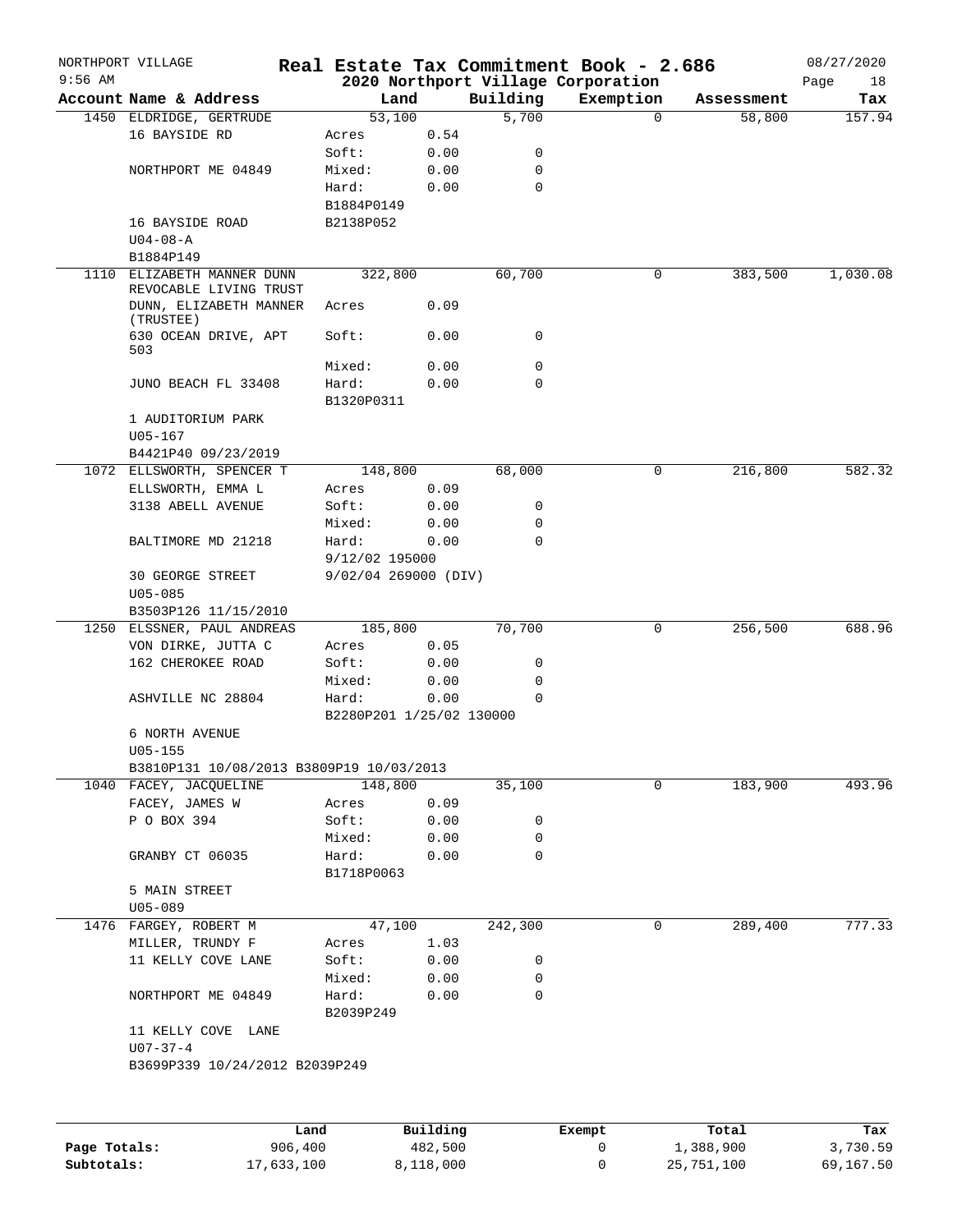| $9:56$ AM | NORTHPORT VILLAGE                         |             |      |             | Real Estate Tax Commitment Book - 2.686<br>2020 Northport Village Corporation |            | 08/27/2020<br>Page<br>19 |
|-----------|-------------------------------------------|-------------|------|-------------|-------------------------------------------------------------------------------|------------|--------------------------|
|           | Account Name & Address                    | Land        |      | Building    | Exemption                                                                     | Assessment | Tax                      |
|           | 1249 FIELD, BRYAN T                       | 76,900      |      | 112,100     | $\Omega$                                                                      | 189,000    | 507.65                   |
|           | FIELD, SHILO                              | Acres       | 0.23 |             |                                                                               |            |                          |
|           | 37746 BROOKS LANE                         | Soft:       | 0.00 | 0           |                                                                               |            |                          |
|           |                                           | Mixed:      | 0.00 | 0           |                                                                               |            |                          |
|           | PURCELLVILLE VA 20132                     | Hard:       | 0.00 | 0           |                                                                               |            |                          |
|           | 769 SHORE ROAD                            |             |      |             |                                                                               |            |                          |
|           | $U06 - 16$                                |             |      |             |                                                                               |            |                          |
|           | B3639P244 04/03/2012 B3638P148 03/15/2012 |             |      |             |                                                                               |            |                          |
|           | 1054 FIELD, FRANKLIN AW                   | 147,300     |      | 95, 200     | 0                                                                             | 242,500    | 651.36                   |
|           | 33 MAIN STREET                            | Acres       | 0.07 |             |                                                                               |            |                          |
|           |                                           | Soft:       | 0.00 | 0           |                                                                               |            |                          |
|           | NORTHPORT ME 04849                        | Mixed:      | 0.00 | 0           |                                                                               |            |                          |
|           |                                           | Hard:       | 0.00 | 0           |                                                                               |            |                          |
|           | 33 MAIN STREET                            | B1884P0017  |      |             |                                                                               |            |                          |
|           | $U05 - 027 - B$                           |             |      |             |                                                                               |            |                          |
|           | B1884P17                                  |             |      |             |                                                                               |            |                          |
|           | 1056 FISCHER, SHARON                      | 149,600     |      | 74,900      | 0                                                                             | 224,500    | 603.01                   |
|           | 56 BOWER STREET                           | Acres       | 0.12 |             |                                                                               |            |                          |
|           |                                           | Soft:       | 0.00 | 0           |                                                                               |            |                          |
|           | MEDFORD MA 02155                          | Mixed:      | 0.00 | 0           |                                                                               |            |                          |
|           |                                           | Hard:       | 0.00 | $\mathbf 0$ |                                                                               |            |                          |
|           |                                           | B0831P0187  |      |             |                                                                               |            |                          |
|           | 29 GEORGE STREET                          |             |      |             |                                                                               |            |                          |
|           | $U05 - 030$                               |             |      |             |                                                                               |            |                          |
|           | B831P187                                  |             |      |             |                                                                               |            |                          |
|           | 1387 FLAGG, RUTH B. FLAGG,<br>ROBERT H.   | 75,700      |      | 65,500      | 0                                                                             | 141,200    | 379.26                   |
|           | 330 PINEAPPLE STREET                      | Acres       | 0.51 |             |                                                                               |            |                          |
|           |                                           | Soft:       | 0.00 | 0           |                                                                               |            |                          |
|           | TARPON SPRINGS FL 34689                   | Mixed:      | 0.00 | 0           |                                                                               |            |                          |
|           |                                           | Hard:       | 0.00 | $\mathbf 0$ |                                                                               |            |                          |
|           |                                           | B4190 P.286 |      |             |                                                                               |            |                          |
|           | 539 BLUFF ROAD                            |             |      |             |                                                                               |            |                          |
|           | $U05 - 023$                               |             |      |             |                                                                               |            |                          |
|           | 1058 FLEMING, SUELLYN                     | 530,700     |      | 127,500     | 0                                                                             | 658,200    | 1,767.93                 |
|           | FLEMING, JOHN J                           | Acres       | 1.59 |             |                                                                               |            |                          |
|           | 38 BROADWAY ST                            | Soft:       | 0.00 | 0           |                                                                               |            |                          |
|           |                                           | Mixed:      | 0.00 | 0           |                                                                               |            |                          |
|           | NORTHPORT ME 04840                        | Hard:       | 0.00 | $\mathbf 0$ |                                                                               |            |                          |
|           |                                           | B0831P0801  |      |             |                                                                               |            |                          |
|           | 42 BROADWAY                               | B2414P299   |      |             |                                                                               |            |                          |
|           | $U04-18$                                  |             |      |             |                                                                               |            |                          |
|           | B3640P181 04/13/2012 B831P801             |             |      |             |                                                                               |            |                          |
|           | 1186 FLEMING, SUELLYN                     | 341,600     |      | 101,600     | 0                                                                             | 443,200    | 1,190.44                 |
|           | FLEMING, JOHN J                           | Acres       | 0.40 |             |                                                                               |            |                          |
|           | 38 BROADWAY ST                            | Soft:       | 0.00 | 0           |                                                                               |            |                          |
|           |                                           | Mixed:      | 0.00 | 0           |                                                                               |            |                          |
|           | NORTHPORT ME 04840                        | Hard:       | 0.00 | 0           |                                                                               |            |                          |
|           |                                           | B1551P0261  |      |             |                                                                               |            |                          |
|           | 38 BROADWAY                               | B2414P299   |      |             |                                                                               |            |                          |
|           | $U04-19$                                  |             |      |             |                                                                               |            |                          |
|           | B3640P181 04/13/2012 B1551P261            |             |      |             |                                                                               |            |                          |
|           |                                           |             |      |             |                                                                               |            |                          |
|           |                                           |             |      |             |                                                                               |            |                          |

|              | Land       | Building  | Exempt | Total      | Tax       |
|--------------|------------|-----------|--------|------------|-----------|
| Page Totals: | 1,321,800  | 576,800   |        | ⊥,898,600  | 5,099.65  |
| Subtotals:   | 18,954,900 | 8,694,800 |        | 27,649,700 | 74,267.15 |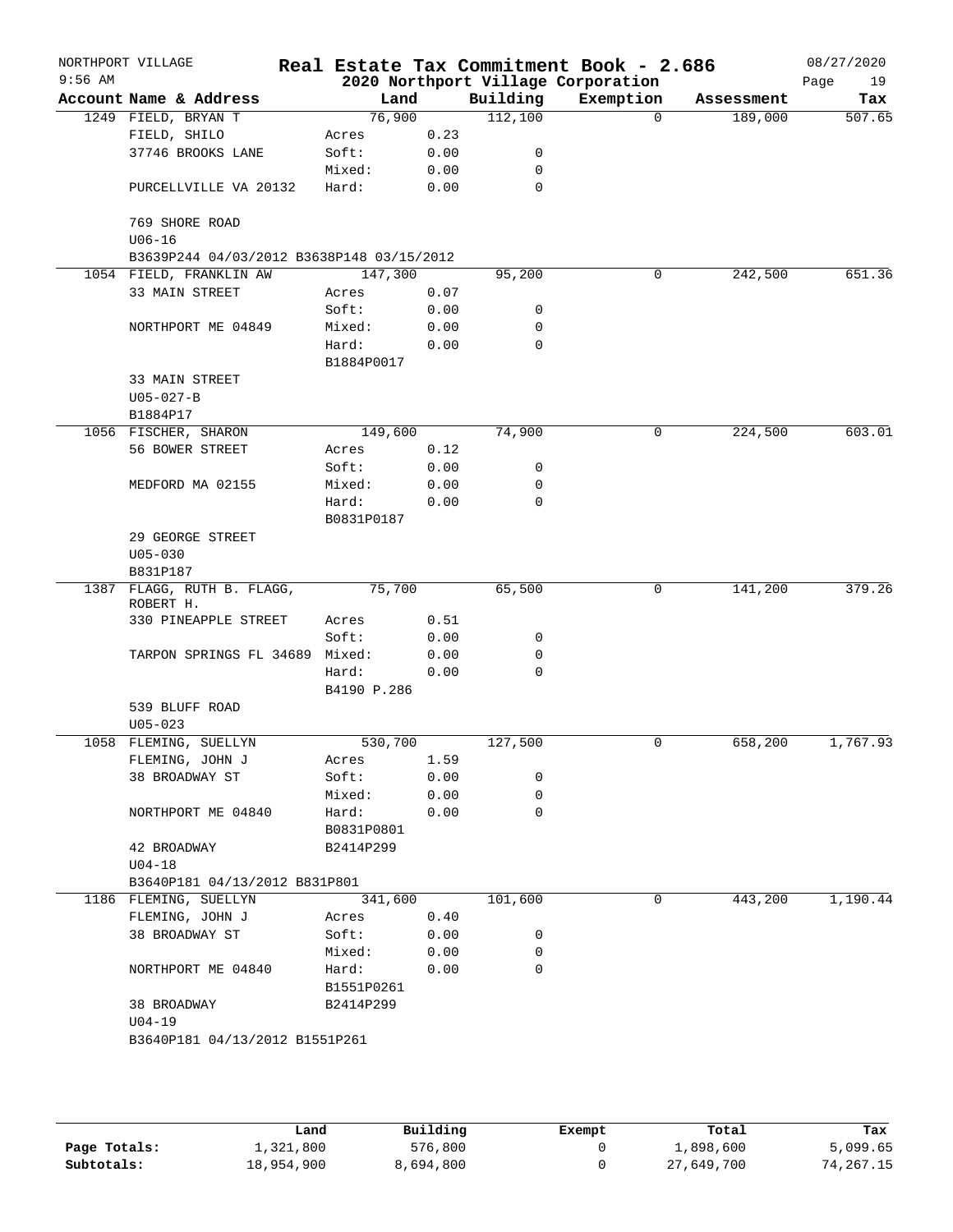|              | NORTHPORT VILLAGE                    |                     |           |          | Real Estate Tax Commitment Book - 2.686         |            | 08/27/2020        |
|--------------|--------------------------------------|---------------------|-----------|----------|-------------------------------------------------|------------|-------------------|
| $9:56$ AM    | Account Name & Address               |                     | Land      | Building | 2020 Northport Village Corporation<br>Exemption | Assessment | Page<br>20<br>Tax |
|              | 1060 FREEMAN, PETER                  |                     | 185,000   | 41,500   | $\Omega$                                        | 226,500    | 608.38            |
|              | FREEMAN, NANCY                       | Acres               | 0.04      |          |                                                 |            |                   |
|              | 18 Miranda Circle                    | Soft:               | 0.00      | 0        |                                                 |            |                   |
|              |                                      | Mixed:              | 0.00      | 0        |                                                 |            |                   |
|              | Saco Me 04072                        | Hard:               | 0.00      | 0        |                                                 |            |                   |
|              | 6 BAYVIEW PARK                       | B1048P0188          |           |          |                                                 |            |                   |
|              | $U05 - 129$                          |                     |           |          |                                                 |            |                   |
|              | B1048P188                            |                     |           |          |                                                 |            |                   |
|              | 1061 FRY, ALLEN L., JR. &<br>MARY C. |                     | 347,000   | 118,800  | 0                                               | 465,800    | 1,251.14          |
|              | Po Box 233                           | Acres               | 0.06      |          |                                                 |            |                   |
|              |                                      | Soft:               | 0.00      | 0        |                                                 |            |                   |
|              | WILMINGTON NY 12997                  | Mixed:              | 0.00      | 0        |                                                 |            |                   |
|              |                                      | Hard:               | 0.00      | 0        |                                                 |            |                   |
|              | 1 CLINTON AVENUE<br>$U05 - 161$      |                     |           |          |                                                 |            |                   |
|              | B4008P06 10/07/2015                  |                     |           |          |                                                 |            |                   |
|              | 1079 FRYER, RYAN                     |                     | 145,000   | 131,800  | 0                                               | 276,800    | 743.48            |
|              | FRYER, LISA                          | Acres               | 0.04      |          |                                                 |            |                   |
|              | 205 DINGLE RIDGE ROAD                | Soft:               | 0.00      | 0        |                                                 |            |                   |
|              |                                      | Mixed:              | 0.00      | 0        |                                                 |            |                   |
|              | BREWSTER NY 10509                    | Hard:               | 0.00      | 0        |                                                 |            |                   |
|              |                                      |                     |           |          |                                                 |            |                   |
|              | 11 GEORGE STREET                     | B4211P237           |           |          |                                                 |            |                   |
|              | $U05 - 006$                          |                     |           |          |                                                 |            |                   |
|              | B4211P237 10/05/2017                 |                     |           |          |                                                 |            |                   |
|              | 1217 FULLER, GORDON                  |                     | 154,700   | 77,500   | $\mathbf 0$                                     | 232,200    | 623.69            |
|              | 42 GEORGE STREET                     | Acres               | 0.17      |          |                                                 |            |                   |
|              |                                      | Soft:               | 0.00      | 0        |                                                 |            |                   |
|              | NORTHPORT ME 04849                   | Mixed:              | 0.00      | 0        |                                                 |            |                   |
|              |                                      | Hard:<br>B1833P0018 | 0.00      | 0        |                                                 |            |                   |
|              | 42 GEORGE STREET<br>$U05 - 070$      |                     |           |          |                                                 |            |                   |
|              | B3848P27 03/09/2014 B1833P18         |                     |           |          |                                                 |            |                   |
|              | 1062 FULTON, ANDREW IV               |                     | 189,500   | 141,000  | 0                                               | 330,500    | 887.72            |
|              | 5 BAYVIEW PARK                       | Acres               | 0.11      |          |                                                 |            |                   |
|              |                                      | Soft:               | 0.00      | 0        |                                                 |            |                   |
|              | NORTHPORT ME 04849                   | Mixed:              | 0.00      | 0        |                                                 |            |                   |
|              |                                      | Hard:               | 0.00      | 0        |                                                 |            |                   |
|              |                                      | B1863P0217          |           |          |                                                 |            |                   |
|              | 5 BAYVIEW PARK                       |                     |           |          |                                                 |            |                   |
|              | $U05 - 132$                          |                     |           |          |                                                 |            |                   |
|              | B1863P217                            |                     |           |          |                                                 |            |                   |
|              | 1064 FULTON, EDITHE                  |                     | 318,100   | 64,200   | 0                                               | 382,300    | 1,026.86          |
|              | *HERBERT SMITH                       | Acres               | 0.20      |          |                                                 |            |                   |
|              | 537 RIVER TERRACE                    | Soft:               | 0.00      | 0        |                                                 |            |                   |
|              | TOMS RIVER NJ 08755                  | Mixed:              | 0.00      | 0        |                                                 |            |                   |
|              |                                      | Hard:               | 0.00      | 0        |                                                 |            |                   |
|              |                                      | B1113P0354          |           |          |                                                 |            |                   |
|              | 754 SHORE ROAD                       |                     |           |          |                                                 |            |                   |
|              | $U06 - 05$                           |                     |           |          |                                                 |            |                   |
|              | B1113P354                            |                     |           |          |                                                 |            |                   |
|              |                                      |                     |           |          |                                                 |            |                   |
|              |                                      | Land                | Building  |          | Exempt                                          | Total      | Tax               |
| Page Totals: |                                      | 1,339,300           | 574,800   |          | 0                                               | 1,914,100  | 5,141.27          |
| Subtotals:   | 20, 294, 200                         |                     | 9,269,600 |          | 0                                               | 29,563,800 | 79,408.42         |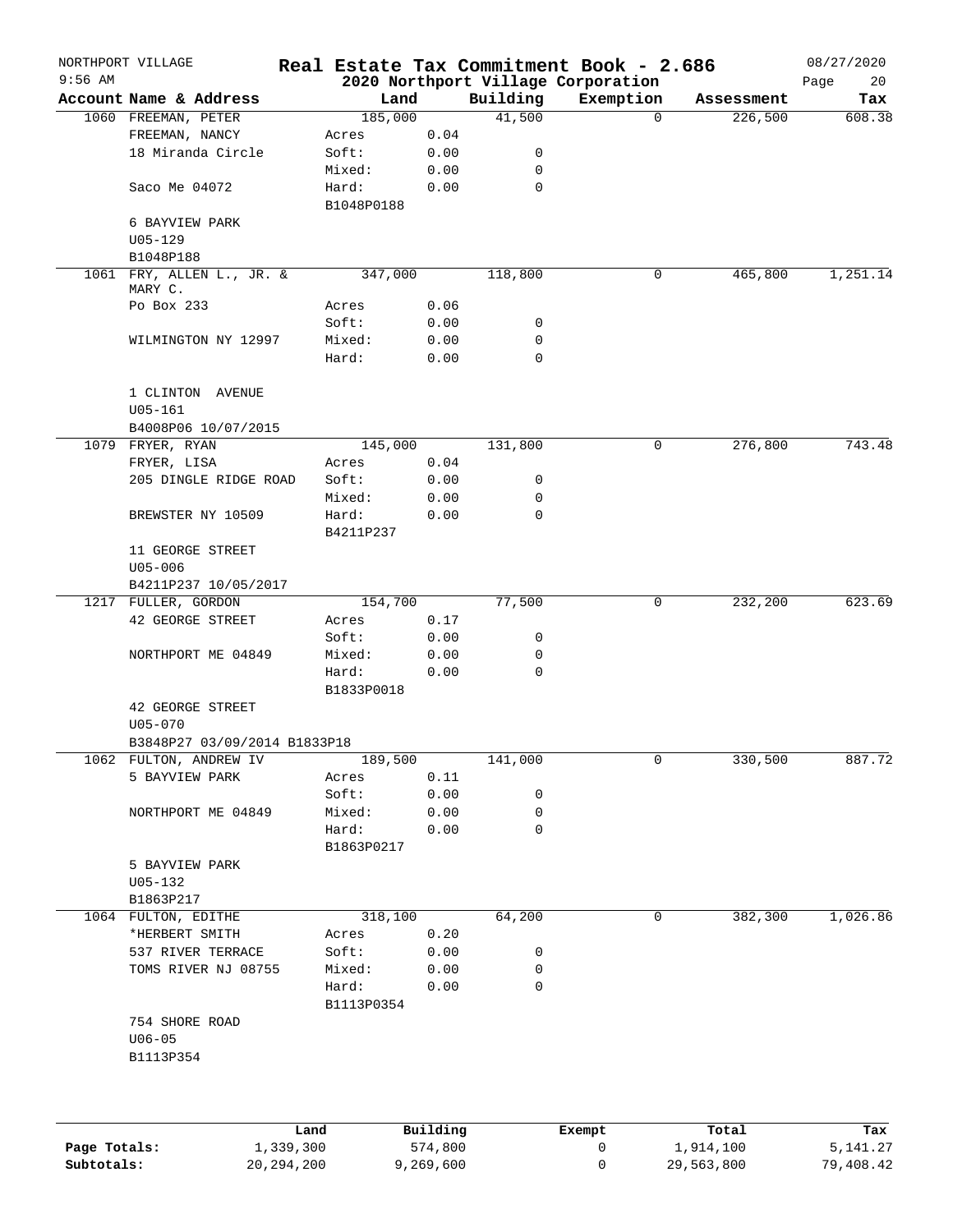|              | NORTHPORT VILLAGE                                    |              |                 |               |             | Real Estate Tax Commitment Book - 2.686 |                     | 08/27/2020 |
|--------------|------------------------------------------------------|--------------|-----------------|---------------|-------------|-----------------------------------------|---------------------|------------|
| $9:56$ AM    |                                                      |              |                 |               |             | 2020 Northport Village Corporation      |                     | Page<br>21 |
|              | Account Name & Address                               |              | Land            |               | Building    | Exemption                               | Assessment          | Tax        |
|              | 1051 GATEWOOD, EILEEN S                              |              | 76,500          |               | 68,200      |                                         | $\Omega$<br>144,700 | 388.66     |
|              | 378 HIGH STREET                                      |              | Acres<br>Soft:  | 43.00<br>0.00 | 0           |                                         |                     |            |
|              |                                                      |              |                 |               | 0           |                                         |                     |            |
|              | BELFAST MAINE 04915                                  |              | Mixed:<br>Hard: | 0.00<br>0.00  | 0           |                                         |                     |            |
|              |                                                      |              | B0721P0927      |               |             |                                         |                     |            |
|              | 1136 ATLANTIC HIGHWAY                                |              |                 |               |             |                                         |                     |            |
|              | $R04 - 35$                                           |              |                 |               |             |                                         |                     |            |
|              | B3748P238 04/04/2013 B3748P236 04/04/2013 B3668P250  |              |                 |               |             |                                         |                     |            |
|              | 07/12/2012 B721P927                                  |              |                 |               |             |                                         |                     |            |
|              | 1105 GAVIN, THOMAS J                                 |              | 149,900         |               | 50,100      |                                         | 0<br>200,000        | 537.20     |
|              | CROSBY, CARA V                                       |              | Acres           | 0.25          |             |                                         |                     |            |
|              | 1919 CHESTNUT STREET                                 |              | Soft:           | 0.00          | 0           |                                         |                     |            |
|              | APT 1014                                             |              | Mixed:          | 0.00          | 0           |                                         |                     |            |
|              | PHILADELPHIA PA 19103                                |              | Hard:           | 0.00          | 0           |                                         |                     |            |
|              | 3415                                                 |              |                 |               |             |                                         |                     |            |
|              |                                                      |              | B2402P191       |               |             |                                         |                     |            |
|              | 27 MAIN STREET                                       |              | B2402P191       |               |             |                                         |                     |            |
|              | $U05 - 028$                                          |              |                 |               |             |                                         |                     |            |
|              | B4102P260 09/22/2016 B2402P191<br>1065 GERRITY BRUCE |              |                 |               |             |                                         | 0                   | 1,323.66   |
|              | 74 WOODRIDGE DRIVE                                   |              | 398,900         |               | 93,900      |                                         | 492,800             |            |
|              |                                                      |              | Acres<br>Soft:  | 0.95<br>0.00  | 0           |                                         |                     |            |
|              | MANCHESTER ME 04351                                  |              | Mixed:          | 0.00          | 0           |                                         |                     |            |
|              |                                                      |              | Hard:           | 0.00          | $\mathbf 0$ |                                         |                     |            |
|              |                                                      |              | B0643P0527      |               |             |                                         |                     |            |
|              | 56 BROADWAY                                          |              |                 |               |             |                                         |                     |            |
|              | $U04 - 14$                                           |              |                 |               |             |                                         |                     |            |
|              | B1633P137 08/07/1996 B643P527                        |              |                 |               |             |                                         |                     |            |
|              | 1290 GERRY, CHARLES II                               |              | 143,800         |               | 53,500      |                                         | 0<br>197,300        | 529.95     |
|              | CUMMINGS-GERRY,                                      |              | Acres           | 0.09          |             |                                         |                     |            |
|              | <b>RACHELLE</b>                                      |              |                 |               |             |                                         |                     |            |
|              | 59 UNDERWOOD ROAD                                    |              | Soft:           | 0.00          | 0           |                                         |                     |            |
|              |                                                      |              | Mixed:          | 0.00          | 0           |                                         |                     |            |
|              | FALMOUTH ME 04105                                    |              | Hard:           | 0.00          | $\mathbf 0$ |                                         |                     |            |
|              |                                                      |              | B0658P0019      |               |             |                                         |                     |            |
|              | 23 GRIFFIN STREET                                    |              |                 |               |             |                                         |                     |            |
|              | U05-037                                              |              |                 |               |             |                                         |                     |            |
|              | B4318P251 10/01/2018 B4315P54 10/04/2018             |              |                 |               |             |                                         |                     |            |
|              | 1809 GERRY, CHARLES II                               |              | 24,700          |               | 0           |                                         | 0<br>24,700         | 66.34      |
|              | CUMMINGS-GERRY,                                      |              | Acres           | 0.02          |             |                                         |                     |            |
|              | RACHELLE<br>59 UNDERWOOD ROAD                        |              | Soft:           | 0.00          | 0           |                                         |                     |            |
|              |                                                      |              | Mixed:          | 0.00          | 0           |                                         |                     |            |
|              | FALMOUTH ME 04105                                    |              | Hard:           | 0.00          | $\mathbf 0$ |                                         |                     |            |
|              |                                                      |              | B0658P0019      |               |             |                                         |                     |            |
|              | GEORGE STREET                                        |              |                 |               |             |                                         |                     |            |
|              | $U05 - 037 - B$                                      |              |                 |               |             |                                         |                     |            |
|              | B4315P54                                             |              |                 |               |             |                                         |                     |            |
| 1069         | GNUTTI, ALAN N. -                                    |              | 149,500         |               | 79,600      |                                         | 0<br>229,100        | 615.36     |
|              | TRUSTEE                                              |              |                 |               |             |                                         |                     |            |
|              | 7223 ASHINGTON DRIVE                                 |              | Acres           | 0.11          |             |                                         |                     |            |
|              |                                                      |              | Soft:           | 0.00          | 0           |                                         |                     |            |
|              | DALLAS TX 75225                                      |              | Mixed:          | 0.00          | 0           |                                         |                     |            |
|              |                                                      |              | Hard:           | 0.00          | 0           |                                         |                     |            |
|              |                                                      |              |                 |               |             |                                         |                     |            |
|              | 11 BROADWAY                                          |              |                 |               |             |                                         |                     |            |
|              | $U05 - 079$                                          |              |                 |               |             |                                         |                     |            |
|              | B2636P85 07/17/2004                                  |              |                 |               |             |                                         |                     |            |
|              |                                                      | Land         |                 | Building      |             | Exempt                                  | Total               | Tax        |
| Page Totals: |                                                      | 943,300      |                 | 345,300       |             | 0                                       | 1,288,600           | 3,461.17   |
| Subtotals:   |                                                      | 21, 237, 500 |                 | 9,614,900     |             | 0                                       | 30,852,400          | 82,869.59  |
|              |                                                      |              |                 |               |             |                                         |                     |            |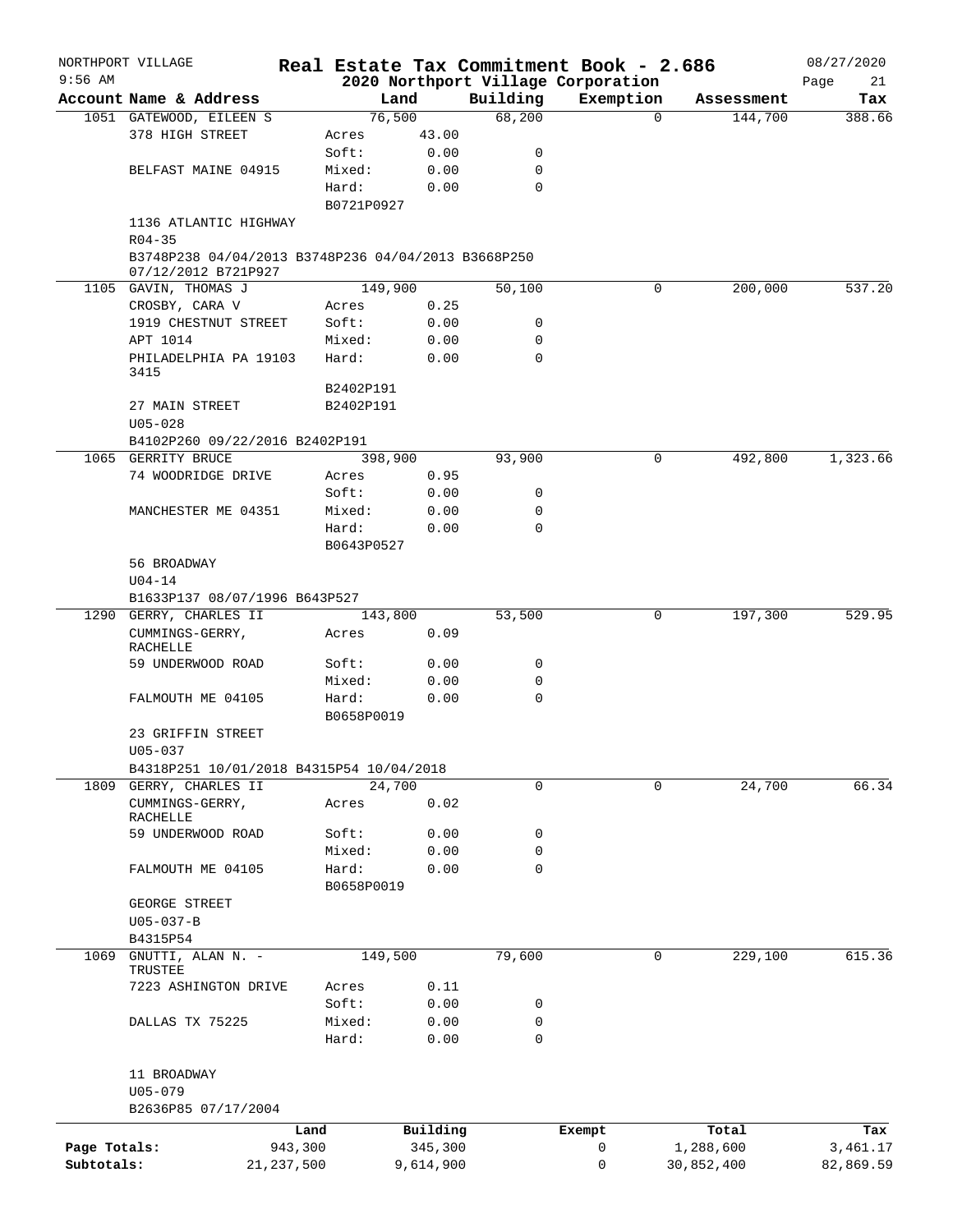|              | NORTHPORT VILLAGE                                         |            |           |             | Real Estate Tax Commitment Book - 2.686 |              | 08/27/2020 |
|--------------|-----------------------------------------------------------|------------|-----------|-------------|-----------------------------------------|--------------|------------|
| $9:56$ AM    |                                                           |            |           |             | 2020 Northport Village Corporation      |              | Page<br>22 |
|              | Account Name & Address                                    | Land       |           | Building    | Exemption                               | Assessment   | Tax        |
|              | 1101 GODHOLM, CLAIRE                                      | 83,100     |           | 115,900     | $\Omega$                                | 199,000      | 534.51     |
|              | 10 BAYSIDE ROAD                                           | Acres      | 1.70      |             |                                         |              |            |
|              |                                                           | Soft:      | 0.00      | 0           |                                         |              |            |
|              | NORTHPORT ME 04849                                        | Mixed:     | 0.00      | 0           |                                         |              |            |
|              |                                                           | Hard:      | 0.00      | $\mathbf 0$ |                                         |              |            |
|              |                                                           | B1804P0076 |           |             |                                         |              |            |
|              | 10 BAYSIDE ROAD                                           |            |           |             |                                         |              |            |
|              | $U04 - 09$                                                |            |           |             |                                         |              |            |
|              | B4247P32 02/23/2018 B3902P88 09/01/2014 B3894P177         |            |           |             |                                         |              |            |
|              | 08/25/2014 B3197P299 03/17/2008<br>1070 GOLDBLUM, VIOLETT | 145,800    |           | 71,200      | 0                                       | 217,000      | 582.86     |
|              | GOLDBLUM, HENRY M.                                        | Acres      | 0.05      |             |                                         |              |            |
|              | &JANE                                                     |            |           |             |                                         |              |            |
|              | 672 RIVERVIEW DRIVE                                       | Soft:      | 0.00      | 0           |                                         |              |            |
|              |                                                           | Mixed:     | 0.00      | $\mathbf 0$ |                                         |              |            |
|              | TOTOWA NJ 07512                                           | Hard:      | 0.00      | $\mathbf 0$ |                                         |              |            |
|              |                                                           | B1638P0150 |           |             |                                         |              |            |
|              | 3 GRIFFIN STREET                                          |            |           |             |                                         |              |            |
|              | $U05 - 077$                                               |            |           |             |                                         |              |            |
|              | B1638P150                                                 |            |           |             |                                         |              |            |
|              | 1045 GORRIS-HICOCK, KAREN A                               | 151,700    |           | 57,700      | 0                                       | 209,400      | 562.45     |
|              | HICOCK, ANDREW R                                          | Acres      | 0.18      |             |                                         |              |            |
|              | 296 HOWARD STREET                                         | Soft:      | 0.00      | 0           |                                         |              |            |
|              |                                                           | Mixed:     | 0.00      | $\mathbf 0$ |                                         |              |            |
|              | SEARSMONT ME 04973 3345 Hard:                             |            | 0.00      | $\Omega$    |                                         |              |            |
|              |                                                           | B1792P0003 |           |             |                                         |              |            |
|              | 34 MAIN STREET                                            | B3510P110  |           |             |                                         |              |            |
|              | $U05 - 018$                                               |            |           |             |                                         |              |            |
|              | B3510P110 12/22/2010                                      |            |           |             |                                         |              |            |
|              | 1073 GRANSTON, PRISCILLA                                  | 310,100    |           | 62,300      | 0                                       | 372,400      | 1,000.27   |
|              | PO BOX 1375                                               | Acres      | 0.19      |             |                                         |              |            |
|              |                                                           | Soft:      | 0.00      | 0           |                                         |              |            |
|              | CAMDEN ME 04843                                           | Mixed:     | 0.00      | 0           |                                         |              |            |
|              |                                                           | Hard:      | 0.00      | $\mathbf 0$ |                                         |              |            |
|              |                                                           | B1270P0223 |           |             |                                         |              |            |
|              | 780 SHORE ROAD                                            |            |           |             |                                         |              |            |
|              | $U06 - 23$                                                |            |           |             |                                         |              |            |
|              | B1270P223                                                 |            |           |             |                                         |              |            |
| 1075         | GRAY, ASHLEY & ADELAIDE                                   | 79,600     |           | 0           | 0                                       | 79,600       | 213.81     |
|              | (ESTATE OF)                                               |            |           |             |                                         |              |            |
|              | C/O- MARGARET KLOTZLE                                     | Acres      | 0.50      |             |                                         |              |            |
|              | 197 OLD COUNTY ROAD                                       | Soft:      | 0.00      | 0           |                                         |              |            |
|              |                                                           | Mixed:     | 0.00      | 0           |                                         |              |            |
|              | SEARSPORT ME 04974                                        | Hard:      | 0.00      | $\mathbf 0$ |                                         |              |            |
|              |                                                           | B0749P0446 |           |             |                                         |              |            |
|              | 783 SHORE ROAD                                            |            |           |             |                                         |              |            |
|              | $U06 - 25$                                                |            |           |             |                                         |              |            |
|              | B3929P298 01/05/2015 B749P446                             |            |           |             |                                         |              |            |
|              | 1281 GREEN, CARY F                                        | 264,800    |           | 73,500      | 0                                       | 338,300      | 908.67     |
|              | GREEN, JUSTINE F                                          | Acres      | 0.03      |             |                                         |              |            |
|              | 3335 WOOD VALLEY ROAD                                     | Soft:      | 0.00      | 0           |                                         |              |            |
|              |                                                           | Mixed:     | 0.00      | 0           |                                         |              |            |
|              | ATLANTA GA 30327                                          | Hard:      | 0.00      | $\mathbf 0$ |                                         |              |            |
|              |                                                           |            |           |             |                                         |              |            |
|              | 3 PARK ROW                                                | B4211P223  |           |             |                                         |              |            |
|              | $U05 - 196$                                               |            |           |             |                                         |              |            |
|              | B4211P223 10/06/2017                                      |            |           |             |                                         |              |            |
|              |                                                           |            |           |             |                                         |              |            |
|              | Land                                                      |            | Building  |             | Exempt                                  | Total        | Tax        |
| Page Totals: | 1,035,100                                                 |            | 380,600   |             | 0                                       | 1,415,700    | 3,802.57   |
| Subtotals:   | 22, 272, 600                                              |            | 9,995,500 |             | 0                                       | 32, 268, 100 | 86,672.16  |
|              |                                                           |            |           |             |                                         |              |            |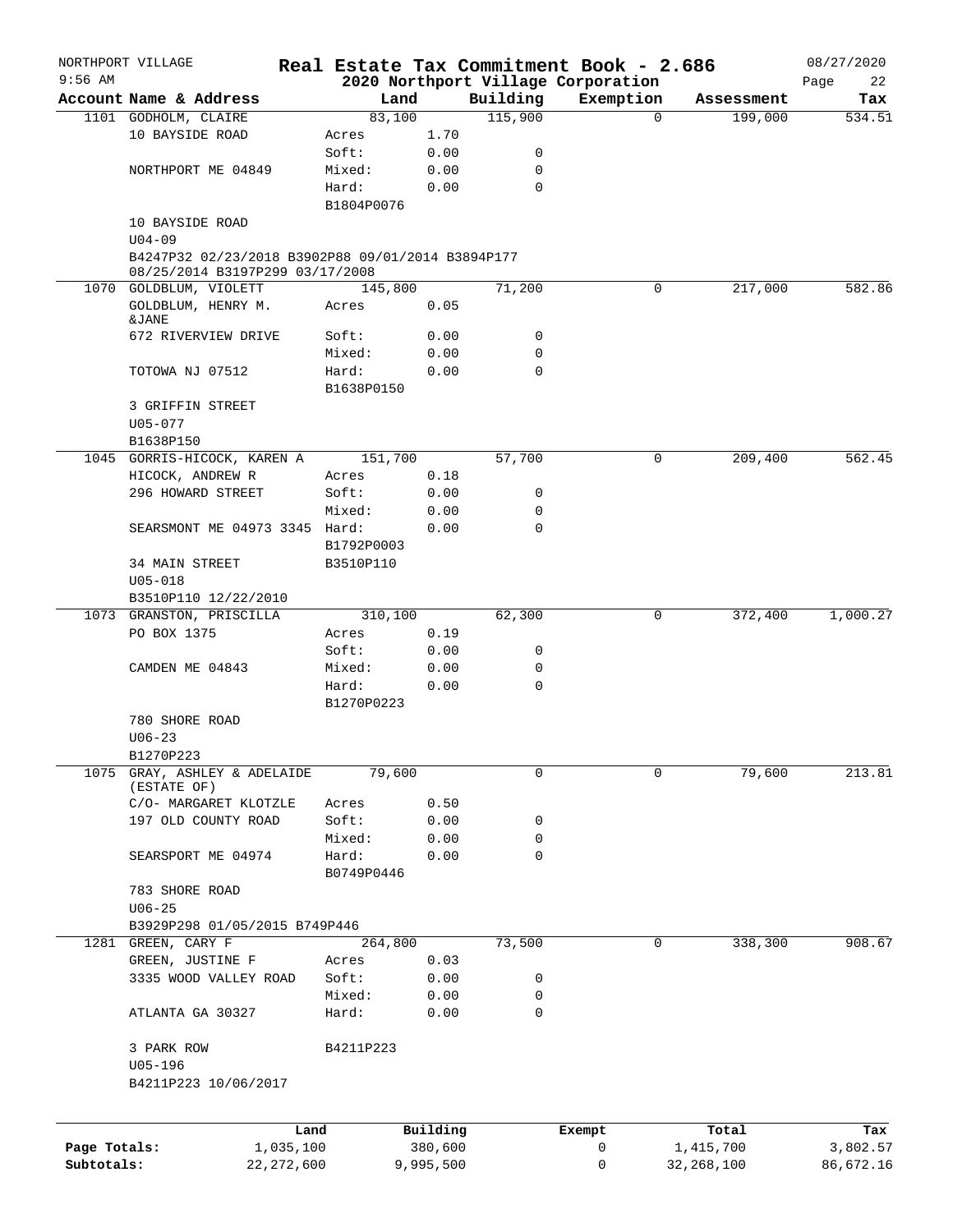|              | NORTHPORT VILLAGE                                   |                     |                       |             | Real Estate Tax Commitment Book - 2.686 |                        | 08/27/2020      |
|--------------|-----------------------------------------------------|---------------------|-----------------------|-------------|-----------------------------------------|------------------------|-----------------|
| $9:56$ AM    |                                                     |                     |                       |             | 2020 Northport Village Corporation      |                        | Page<br>23      |
|              | Account Name & Address                              |                     | Land                  | Building    | Exemption                               | Assessment             | Tax             |
|              | 1112 GREER, KARA M<br>45 STUART STREET UNIT<br>2209 | Acres               | 149,700<br>0.16       | 129,800     |                                         | $\mathbf 0$<br>279,500 | 750.74          |
|              |                                                     | Soft:               | 0.00                  | $\mathbf 0$ |                                         |                        |                 |
|              | BOSTON MA 02116                                     | Mixed:              | 0.00                  | $\mathbf 0$ |                                         |                        |                 |
|              |                                                     | Hard:               | 0.00                  | $\Omega$    |                                         |                        |                 |
|              |                                                     |                     | B1941P0290 B2038P0255 |             |                                         |                        |                 |
|              | 39 BROADWAY                                         |                     |                       |             |                                         |                        |                 |
|              | $U04 - 20$                                          |                     |                       |             |                                         |                        |                 |
|              | B3873P304 06/27/2014 B3648P63 05/09/2012 B2038P255  |                     |                       |             |                                         |                        |                 |
|              | 1133 GRINDLE, LARRY                                 |                     | 226,400               | 70,200      |                                         | 296,600<br>0           | 796.67          |
|              | GRINDLE, KIM                                        | Acres               | 0.10                  |             |                                         |                        |                 |
|              | *% WELLLS FARGO REAL<br>ESTATE SVCS                 | Soft:               | 0.00                  | 0           |                                         |                        |                 |
|              | MAC X2502-011 1 HOME<br>CAMPUS                      | Mixed:              | 0.00                  | 0           |                                         |                        |                 |
|              | DES MOINES IA 50328<br>0001                         | Hard:               | 0.00                  | 0           |                                         |                        |                 |
|              |                                                     | B1834P0016          |                       |             |                                         |                        |                 |
|              | 764 SHORE ROAD                                      |                     |                       |             |                                         |                        |                 |
|              | $U06 - 14$                                          |                     |                       |             |                                         |                        |                 |
|              | B1834P16                                            |                     |                       |             |                                         |                        |                 |
|              | 1115 HALL, SANDRA JEAN                              |                     | 185,000               | 54,300      |                                         | 0<br>239,300           | 642.76          |
|              | 45 FIELDSTONE DRIVE                                 | Acres               | 0.04                  |             |                                         |                        |                 |
|              |                                                     | Soft:               | 0.00                  | 0           |                                         |                        |                 |
|              | BELFAST ME 04915                                    | Mixed:              | 0.00                  | 0           |                                         |                        |                 |
|              |                                                     | Hard:<br>B0941P0070 | 0.00                  | $\mathbf 0$ |                                         |                        |                 |
|              | 6 AUDITORIUM PARK                                   |                     |                       |             |                                         |                        |                 |
|              | $U05 - 171$                                         |                     |                       |             |                                         |                        |                 |
|              | B3822P312 11/09/2013 B941P70                        |                     |                       |             |                                         |                        |                 |
|              | 1219 HALL, WILLIAM CHASE                            |                     | 82,300                | 63,100      |                                         | 145,400<br>0           | 390.54          |
|              | 98 CROSS STREET                                     | Acres               | 1.30                  |             |                                         |                        |                 |
|              |                                                     | Soft:               | 0.00                  | 0           |                                         |                        |                 |
|              | NORTHPORT ME 04849                                  | Mixed:              | 0.00                  | 0           |                                         |                        |                 |
|              |                                                     | Hard:               | 0.00                  | 0           |                                         |                        |                 |
|              | 98 CROSS STREET                                     |                     |                       |             |                                         |                        |                 |
|              | $U03 - 20$                                          |                     |                       |             |                                         |                        |                 |
|              | B4428P177 10/17/2019 B4428P175 10/17/2019           |                     |                       |             |                                         |                        |                 |
|              | 1123 HANDWERGER, BEVERLY S                          |                     | 185,800               | 79,500      |                                         | $\mathbf 0$<br>265,300 | 712.60          |
|              | TRUSTEE OF THE BEVERLY                              | Acres               | 0.05                  |             |                                         |                        |                 |
|              | HANWERGER R TRUST                                   |                     |                       |             |                                         |                        |                 |
|              | 10 GEORGE STREET                                    | Soft:               | 0.00                  | 0           |                                         |                        |                 |
|              |                                                     | Mixed:              | 0.00                  | $\mathbf 0$ |                                         |                        |                 |
|              | NORTHPORT ME 04849                                  | Hard:<br>B1556P0075 | 0.00                  | $\mathbf 0$ |                                         |                        |                 |
|              | 10 GEORGE STREET                                    |                     |                       |             |                                         |                        |                 |
|              | $U05 - 139$                                         |                     |                       |             |                                         |                        |                 |
|              | B3154P147 09/10/2007                                |                     |                       |             |                                         |                        |                 |
|              | 971 HANRAHAN, MARY T                                |                     | 145,000               | 67,400      |                                         | 212,400<br>0           | 570.51          |
|              | 21 GEORGE STREET                                    | Acres               | 0.04                  |             |                                         |                        |                 |
|              |                                                     | Soft:               | 0.00                  | 0           |                                         |                        |                 |
|              | NORTHPORT ME 04849                                  | Mixed:              | 0.00                  | 0           |                                         |                        |                 |
|              |                                                     | Hard:               | 0.00                  | 0           |                                         |                        |                 |
|              | 21 GEORGE STREET                                    |                     |                       |             |                                         |                        |                 |
|              | $U05 - 009$                                         |                     |                       |             |                                         |                        |                 |
|              |                                                     |                     |                       |             |                                         |                        |                 |
| Page Totals: |                                                     | Land<br>974,200     | Building<br>464,300   |             | Exempt<br>$\mathsf{O}$                  | Total<br>1,438,500     | Tax<br>3,863.82 |
| Subtotals:   | 23, 246, 800                                        |                     | 10,459,800            |             | 0                                       | 33,706,600             | 90,535.98       |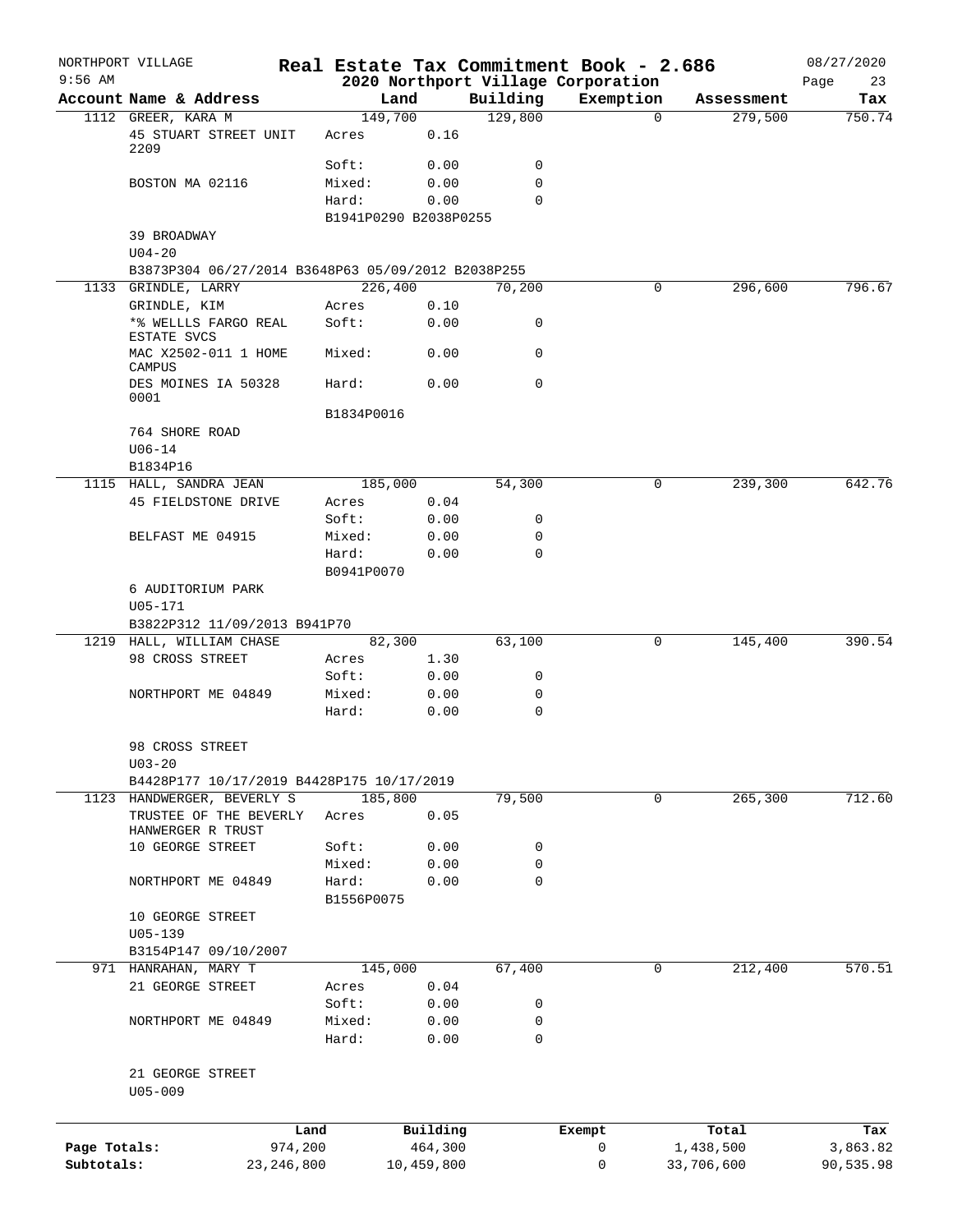| $9:56$ AM    | NORTHPORT VILLAGE                                      |                     |              |             | Real Estate Tax Commitment Book - 2.686<br>2020 Northport Village Corporation |            | 08/27/2020<br>Page<br>24 |
|--------------|--------------------------------------------------------|---------------------|--------------|-------------|-------------------------------------------------------------------------------|------------|--------------------------|
|              | Account Name & Address                                 | Land                |              | Building    | Exemption                                                                     | Assessment | Tax                      |
|              | 1328 HARVEY, ETHERLYN<br>10 WOOD LANE                  |                     | 0            | 14,200      | $\mathbf 0$                                                                   | 14,200     | 38.14                    |
|              | NORTHPORT ME 04849                                     |                     |              |             |                                                                               |            |                          |
|              | 10 WOOD LANE<br>$R04 - 33 - "ON - 7"$                  |                     |              |             |                                                                               |            |                          |
|              | 1173 HAVERTY, WILLIAM J                                | 150,200             |              | 95,600      | 0                                                                             | 245,800    | 660.22                   |
|              | 1063 WASHINGTON STREET                                 | Acres               | 0.36         |             |                                                                               |            |                          |
|              |                                                        | Soft:               | 0.00         | 0           |                                                                               |            |                          |
|              | CANTON MA 02021                                        | Mixed:              | 0.00         | 0           |                                                                               |            |                          |
|              |                                                        | Hard:<br>B1913P0096 | 0.00         | 0           |                                                                               |            |                          |
|              | <b>38 MAIN STREET</b>                                  |                     |              |             |                                                                               |            |                          |
|              | $U05 - 019$                                            |                     |              |             |                                                                               |            |                          |
|              | B1913P96                                               |                     |              |             |                                                                               |            |                          |
| 1087         | HAYWARD, WILBER JR.&<br>RACHAEL M.<br>WOLLEY, MARGARET | 126,200<br>Acres    | 0.03         | 37,500      | 0                                                                             | 163,700    | 439.70                   |
|              | HAYWARD-                                               |                     |              |             |                                                                               |            |                          |
|              | 48 WHITMAN AVE.                                        | Soft:               | 0.00         | 0           |                                                                               |            |                          |
|              |                                                        | Mixed:              | 0.00         | 0           |                                                                               |            |                          |
|              | MELROSE MA 02176                                       | Hard:               | 0.00         | 0           |                                                                               |            |                          |
|              | <b>38 CLINTON STREET</b>                               | B1381P0190          |              |             |                                                                               |            |                          |
|              | $U05 - 062$                                            |                     |              |             |                                                                               |            |                          |
|              | B3135P188 09/08/2007                                   |                     |              |             |                                                                               |            |                          |
|              | 966 HICKMAN, AMANDA Y                                  | 147,300             |              | 97,700      | 0                                                                             | 245,000    | 658.07                   |
|              | 249 CONCORD STREET                                     | Acres               | 0.07         |             |                                                                               |            |                          |
|              |                                                        | Soft:               | 0.00         | 0           |                                                                               |            |                          |
|              | CARLISLE MA 01741                                      | Mixed:              | 0.00         | 0           |                                                                               |            |                          |
|              |                                                        | Hard:               | 0.00         | $\mathbf 0$ |                                                                               |            |                          |
|              |                                                        | B1803P0120          |              |             |                                                                               |            |                          |
|              | 12 GRIFFIN STREET                                      |                     |              |             |                                                                               |            |                          |
|              | $U05 - 082$                                            |                     |              |             |                                                                               |            |                          |
|              | B3144P283 10/04/2007                                   |                     |              |             |                                                                               |            |                          |
|              | 1093 HIGGINS, HARBERT                                  | 185,800             |              | 32,600      | 0                                                                             | 218,400    | 586.62                   |
|              | HIGGINS, RUTH (ESTATE)<br>130 SOUTH KIOW STREET        | Acres<br>Soft:      | 0.05         | 0           |                                                                               |            |                          |
|              | SUITE 501                                              | Mixed:              | 0.00<br>0.00 | 0           |                                                                               |            |                          |
|              | COLORADO SPRINGS CO                                    | Hard:               | 0.00         | 0           |                                                                               |            |                          |
|              | 80923                                                  |                     |              |             |                                                                               |            |                          |
|              |                                                        | B1253P0280          |              |             |                                                                               |            |                          |
|              | 3 NORTH AVENUE                                         |                     |              |             |                                                                               |            |                          |
|              | $U05 - 152$<br>B1253P280                               |                     |              |             |                                                                               |            |                          |
|              | 1090 HILTY, HARRIETTE                                  | 147,300             |              | 29,100      | 0                                                                             | 176,400    | 473.81                   |
|              | HILTY, JAMES (REVOCABLE Acres<br>TRUST)                |                     | 0.07         |             |                                                                               |            |                          |
|              | 5615 WESTOVER DRIVE                                    | Soft:               | 0.00         | 0           |                                                                               |            |                          |
|              |                                                        | Mixed:              | 0.00         | 0           |                                                                               |            |                          |
|              | KNOXVILLE TN 37919                                     | Hard:               | 0.00         | 0           |                                                                               |            |                          |
|              |                                                        | B2459P188 B2459P188 |              |             |                                                                               |            |                          |
|              | 23 BROADWAY<br>$U05 - 058$                             | B2138P277 B3360P239 |              |             |                                                                               |            |                          |
|              | B3722P150 12/20/2012 B3360P239                         |                     |              |             |                                                                               |            |                          |
|              |                                                        |                     |              |             |                                                                               |            |                          |
|              | Land                                                   |                     | Building     |             | Exempt                                                                        | Total      | Tax                      |
| Page Totals: | 756,800                                                |                     | 306,700      |             | 0                                                                             | 1,063,500  | 2,856.56                 |

**Subtotals:** 24,003,600 10,766,500 0 34,770,100 93,392.54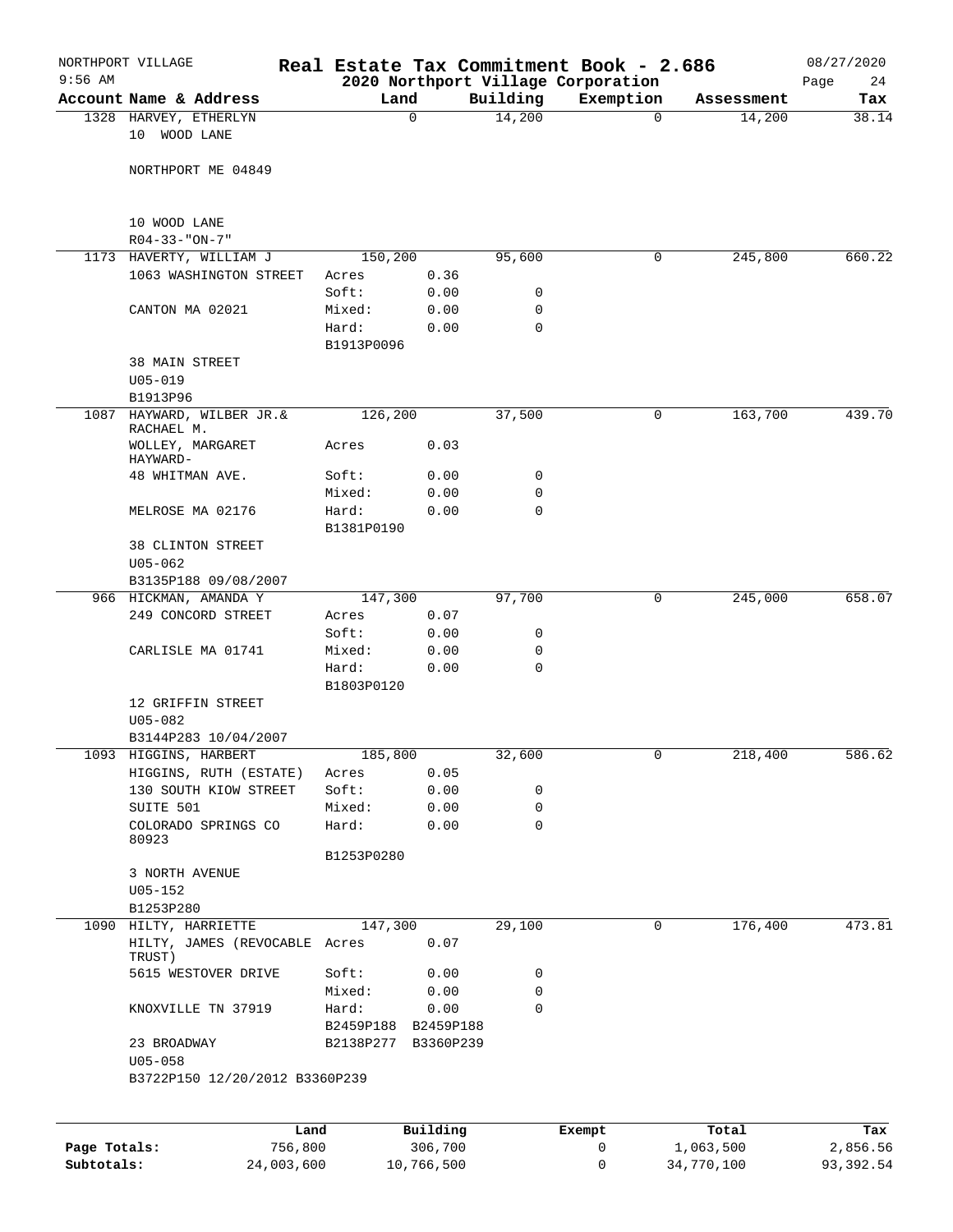|              | NORTHPORT VILLAGE                      |                 |              |                     | Real Estate Tax Commitment Book - 2.686 |                       | 08/27/2020    |
|--------------|----------------------------------------|-----------------|--------------|---------------------|-----------------------------------------|-----------------------|---------------|
| $9:56$ AM    | Account Name & Address                 | Land            |              |                     | 2020 Northport Village Corporation      |                       | 25<br>Page    |
|              | 1542 HINCKLEY COVE                     | 76,400          |              | Building<br>123,600 | Exemption<br>$\Omega$                   | Assessment<br>200,000 | Tax<br>537.20 |
|              | PROPERTIES, LLC                        |                 |              |                     |                                         |                       |               |
|              | <b>80 R EASTERN AVENUE</b>             | Acres           | 0.82         |                     |                                         |                       |               |
|              |                                        | Soft:           | 0.00         | 0                   |                                         |                       |               |
|              | ESSEX, MA 01929                        | Mixed:          | 0.00         | 0                   |                                         |                       |               |
|              |                                        | Hard:           | 0.00         | $\mathbf 0$         |                                         |                       |               |
|              |                                        |                 |              |                     |                                         |                       |               |
|              | 14 COBE ROAD                           |                 |              |                     |                                         |                       |               |
|              | $U06 - 40 - A$<br>B4450P159 12/17/2019 |                 |              |                     |                                         |                       |               |
|              | 964 HOFFBERG, ALISON B                 | 145,800         |              | 52,700              | 0                                       | 198,500               | 533.17        |
|              | HOFFBERG, BYRON N                      | Acres           | 0.05         |                     |                                         |                       |               |
|              | P.O. BOX 127                           | Soft:           | 0.00         | 0                   |                                         |                       |               |
|              |                                        | Mixed:          | 0.00         | 0                   |                                         |                       |               |
|              | BUTLER MD 21023                        | Hard:           | 0.00         | 0                   |                                         |                       |               |
|              |                                        | B0698P0783      |              |                     |                                         |                       |               |
|              | 10 MAIN STREET                         |                 |              |                     |                                         |                       |               |
|              | $U05 - 096$                            |                 |              |                     |                                         |                       |               |
|              | B4330P163 11/30/2018                   |                 |              |                     |                                         |                       |               |
|              | 1094 HOIKALA, KAREN A                  | 149,500         |              | 33,100              | 0                                       | 182,600               | 490.46        |
|              | 17 CHANNEL STREET                      | Acres           | 0.11         |                     |                                         |                       |               |
|              |                                        | Soft:           | 0.00         | 0                   |                                         |                       |               |
|              | MATTAPOISETT MA 02739                  | Mixed:          | 0.00         | 0                   |                                         |                       |               |
|              |                                        | Hard:           | 0.00         | 0                   |                                         |                       |               |
|              |                                        | B0998P0252      |              |                     |                                         |                       |               |
|              | 38 GEORGE STREET                       |                 |              |                     |                                         |                       |               |
|              | $U05 - 071$                            |                 |              |                     |                                         |                       |               |
|              | B4113P246 10/17/2016 B998P252          |                 |              |                     |                                         |                       |               |
|              | 1124 HOMANS, FREDERICK W               | 160,900         |              | 109,000             | 0                                       | 269,900               | 724.95        |
|              | 9 BROADWAY                             | Acres           | 0.03         |                     |                                         |                       |               |
|              |                                        | Soft:           | 0.00         | 0                   |                                         |                       |               |
|              | NORTHPORT ME 04849                     | Mixed:          | 0.00         | 0                   |                                         |                       |               |
|              |                                        | Hard:           | 0.00         | $\mathsf{O}$        |                                         |                       |               |
|              |                                        | B2546P160       |              |                     |                                         |                       |               |
|              | 9 BROADWAY                             |                 |              |                     |                                         |                       |               |
|              | $U05 - 078$                            |                 |              |                     |                                         |                       |               |
|              | B2546P160 01/08/2004                   |                 |              |                     |                                         |                       |               |
|              | 1095 HOMANS, HARRISON                  | 148,000         |              | 121,900             | 0                                       | 269,900               | 724.95        |
|              | 23 Maple Street                        | Acres<br>Soft:  | 0.08         |                     |                                         |                       |               |
|              |                                        |                 | 0.00         | 0<br>0              |                                         |                       |               |
|              | Northport ME 04849                     | Mixed:<br>Hard: | 0.00<br>0.00 | 0                   |                                         |                       |               |
|              |                                        | B2269P277       |              |                     |                                         |                       |               |
|              | 23 MAPLE STREET                        |                 |              |                     |                                         |                       |               |
|              | $U05 - 013$                            |                 |              |                     |                                         |                       |               |
|              | B2269P277                              |                 |              |                     |                                         |                       |               |
|              | 1097 HOMOLA, ALMA                      | 306,500         |              | 56,900              | 0                                       | 363,400               | 976.09        |
|              | 386 COLLEGE AVE.                       | Acres           | 0.06         |                     |                                         |                       |               |
|              |                                        | Soft:           | 0.00         | 0                   |                                         |                       |               |
|              | ORONO ME 04473                         | Mixed:          | 0.00         | 0                   |                                         |                       |               |
|              |                                        | Hard:           | 0.00         | 0                   |                                         |                       |               |
|              |                                        | B0665P0026      |              |                     |                                         |                       |               |
|              | 11 PARK ROW                            |                 |              |                     |                                         |                       |               |
|              | U05-192                                |                 |              |                     |                                         |                       |               |
|              | B665P26                                |                 |              |                     |                                         |                       |               |
|              |                                        |                 |              |                     |                                         |                       |               |
|              |                                        |                 |              |                     |                                         |                       |               |
|              |                                        |                 |              |                     |                                         |                       |               |
|              |                                        | Land            | Building     |                     | Exempt                                  | Total                 | Tax           |
| Page Totals: | 987,100                                |                 | 497,200      |                     | 0                                       | 1,484,300             | 3,986.82      |
|              |                                        |                 |              |                     |                                         |                       |               |

**Subtotals:** 24,990,700 11,263,700 0 36,254,400 97,379.36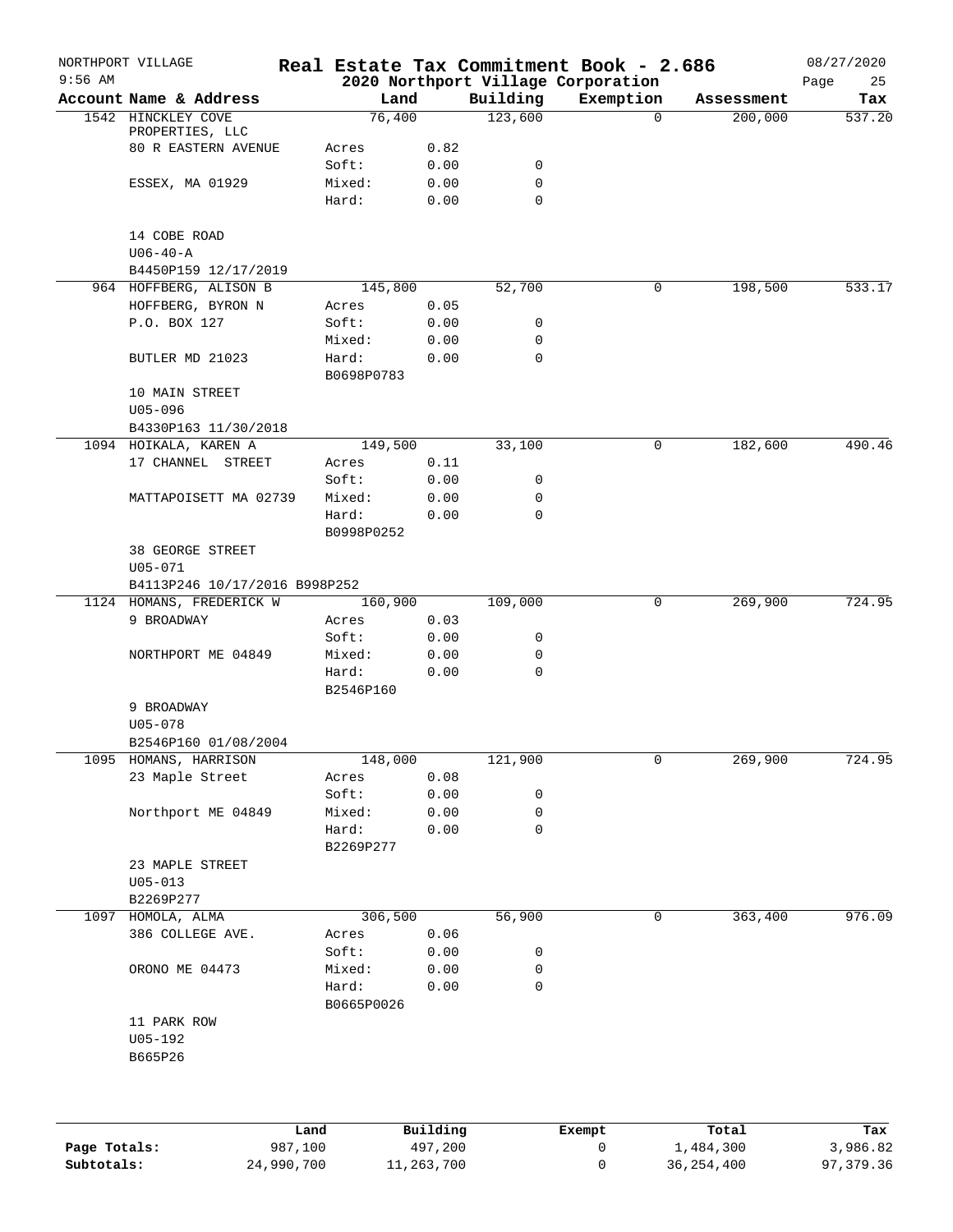|              | NORTHPORT VILLAGE                                                 |                     |            |                  | Real Estate Tax Commitment Book - 2.686 |            | 08/27/2020 |
|--------------|-------------------------------------------------------------------|---------------------|------------|------------------|-----------------------------------------|------------|------------|
| $9:56$ AM    |                                                                   |                     |            |                  | 2020 Northport Village Corporation      |            | Page<br>26 |
|              | Account Name & Address                                            | Land                |            | Building         | Exemption                               | Assessment | Tax        |
|              | 1269 HOROWITZ, LEE ANN                                            | 149,500             |            | 38,800           | $\mathbf 0$                             | 188,300    | 505.77     |
|              | PO BOX 257                                                        | Acres               | 0.11       |                  |                                         |            |            |
|              |                                                                   | Soft:               | 0.00       | 0                |                                         |            |            |
|              | SEARSPORT ME 04974                                                | Mixed:              | 0.00       | 0<br>$\mathbf 0$ |                                         |            |            |
|              |                                                                   | Hard:               | 0.00       |                  |                                         |            |            |
|              | <b>34 GRIFFIN STREET</b>                                          | B1033P0336          |            |                  |                                         |            |            |
|              | $U05 - 033$                                                       |                     |            |                  |                                         |            |            |
|              | B1033P336                                                         |                     |            |                  |                                         |            |            |
|              | 1141 HOUGHTON, LELAND JP                                          | 147,300             |            | 59,000           | 0                                       | 206,300    | 554.12     |
|              | HOUGHTON, LINDA E                                                 | Acres               | 0.07       |                  |                                         |            |            |
|              | 21 BROADWAY                                                       | Soft:               | 0.00       | 0                |                                         |            |            |
|              |                                                                   | Mixed:              | 0.00       | 0                |                                         |            |            |
|              | NORTHPORT ME 04849                                                | Hard:               | 0.00       | $\mathbf 0$      |                                         |            |            |
|              |                                                                   | B2680P0157          |            |                  |                                         |            |            |
|              | 21 BROADWAY                                                       |                     |            |                  |                                         |            |            |
|              | $U05 - 057$                                                       |                     |            |                  |                                         |            |            |
|              | B2680P157 10/21/2004                                              |                     |            |                  |                                         |            |            |
|              | 1396 HOWARD, TODD C                                               | 50,200              |            | 102,700          | 0                                       | 152,900    | 410.69     |
|              | HOWARD, ELIZABETH C                                               | Acres               | 1.10       |                  |                                         |            |            |
|              | 9623 ATHLONE DRIVE                                                | Soft:               | 0.00       | 0                |                                         |            |            |
|              |                                                                   | Mixed:              | 0.00       | 0                |                                         |            |            |
|              | DALLAS TX 75218                                                   | Hard:               | 0.00       | $\mathbf 0$      |                                         |            |            |
|              |                                                                   | B1761P0317          |            |                  |                                         |            |            |
|              | 436 BLUFF ROAD                                                    | B3443P229           |            |                  |                                         |            |            |
|              | $U06 - 42 - 2$                                                    |                     |            |                  |                                         |            |            |
|              | B3443P229 05/25/2010                                              |                     |            |                  |                                         |            |            |
|              | 1185 HOY, JOHN W                                                  | 160,900             |            | 34,900           | 0                                       | 195,800    | 525.92     |
|              | SAUER, MARY M                                                     | Acres               | 0.03       |                  |                                         |            |            |
|              | 14 HARVEY BROOK DRIVE                                             | Soft:               | 0.00       | 0                |                                         |            |            |
|              |                                                                   | Mixed:              | 0.00       | 0                |                                         |            |            |
|              | FREEPORT ME 04032                                                 | Hard:               | 0.00       | $\mathbf 0$      |                                         |            |            |
|              |                                                                   | B2510P0123 10/06/03 |            |                  |                                         |            |            |
|              | 2 SEA STREET                                                      | B0774P0659          |            |                  |                                         |            |            |
|              | U05-134                                                           |                     |            |                  |                                         |            |            |
|              | B4329P157 11/19/2018                                              |                     |            |                  |                                         |            |            |
|              | 1098 Huntoon, Gwendolyn Lee                                       | 224,900             |            | 112,000          | 0                                       | 336,900    | 904.91     |
|              | $97$ $%$                                                          |                     |            |                  |                                         |            |            |
|              | El-Jaroudi, Rasha &                                               | Acres               | 0.19       |                  |                                         |            |            |
|              | Nadim 1.5% each                                                   |                     |            |                  |                                         |            |            |
|              | 21 Fieldstone Drive                                               | Soft:               | 0.00       | 0                |                                         |            |            |
|              |                                                                   | Mixed:              | 0.00       | $\mathbf 0$      |                                         |            |            |
|              | Pittsburgh PA 15220                                               | Hard:               | 0.00       | $\mathbf 0$      |                                         |            |            |
|              |                                                                   |                     |            |                  |                                         |            |            |
|              | 78 BROADWAY                                                       |                     |            |                  |                                         |            |            |
|              | $U04-11$                                                          |                     |            |                  |                                         |            |            |
|              | B4425P125 10/08/2019 B3659P323 06/03/2012 B3459P167<br>07/04/2010 |                     |            |                  |                                         |            |            |
|              | 1044 HUNTOON, LINDSAY 99%                                         | 149,700             |            | 31,500           | 0                                       | 181,200    | 486.70     |
|              | DOUCETTE, DANIEL B 1%                                             | Acres               | 0.16       |                  |                                         |            |            |
|              | 3 ESSEX GREEN LANE                                                | Soft:               | 0.00       | 0                |                                         |            |            |
|              |                                                                   | Mixed:              | 0.00       | $\mathbf 0$      |                                         |            |            |
|              | PEABODY MA 01960                                                  | Hard:               | 0.00       | $\Omega$         |                                         |            |            |
|              |                                                                   | B1395P0118          |            |                  |                                         |            |            |
|              | 65 GEORGE STREET                                                  |                     |            |                  |                                         |            |            |
|              | $U04 - 23$                                                        |                     |            |                  |                                         |            |            |
|              | B3808P162 09/30/2013 B3795P55 08/10/2013 B3685P107                |                     |            |                  |                                         |            |            |
|              | 09/07/2012                                                        |                     |            |                  |                                         |            |            |
|              |                                                                   |                     |            |                  |                                         |            |            |
|              | Land                                                              |                     | Building   |                  | Exempt                                  | Total      | Tax        |
| Page Totals: | 882,500                                                           |                     | 378,900    |                  | 0                                       | 1,261,400  | 3,388.11   |
| Subtotals:   | 25,873,200                                                        |                     | 11,642,600 |                  | 0                                       | 37,515,800 | 100,767.47 |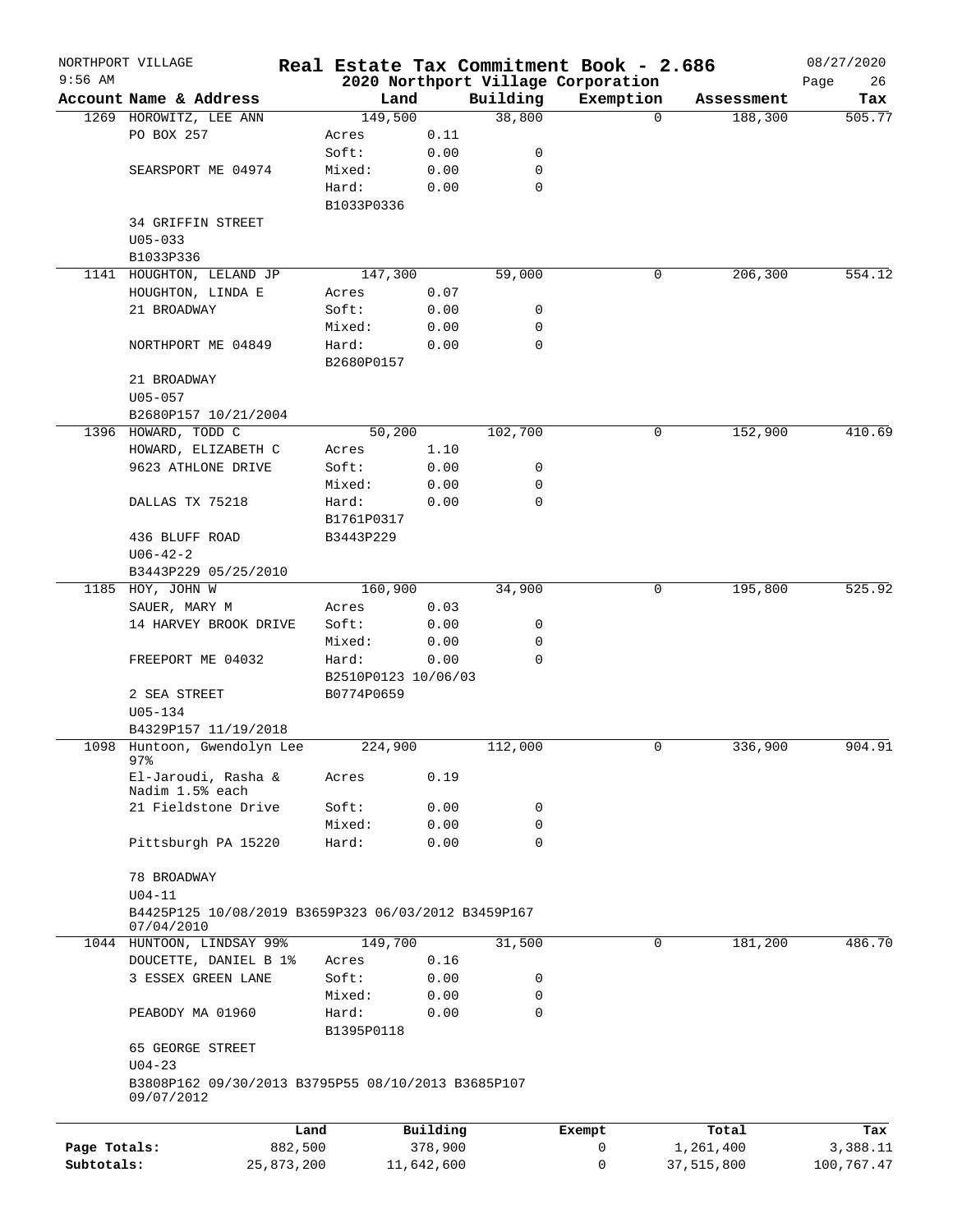| $9:56$ AM    | NORTHPORT VILLAGE                                 |                     |                     |                    | Real Estate Tax Commitment Book - 2.686 |                      | 08/27/2020      |
|--------------|---------------------------------------------------|---------------------|---------------------|--------------------|-----------------------------------------|----------------------|-----------------|
|              |                                                   |                     |                     |                    | 2020 Northport Village Corporation      |                      | Page<br>27      |
|              | Account Name & Address<br>1401 HUTCHINS, REGINA F |                     | Land<br>0           | Building<br>14,300 | Exemption<br>$\mathbf 0$                | Assessment<br>14,300 | Tax<br>38.41    |
|              | 22 WOOD LANE                                      |                     |                     |                    |                                         |                      |                 |
|              | NORTHPORT ME 04849                                |                     |                     |                    |                                         |                      |                 |
|              | 22 WOOD LANE                                      |                     |                     |                    |                                         |                      |                 |
|              | $R04 - 33 - "ON-1"$                               |                     |                     |                    |                                         |                      |                 |
|              | 1395 IRELAND, MARY<br>22 ISLAND VIEW ROAD         | 58,000<br>Acres     |                     | 171,600            | 0                                       | 229,600              | 616.71          |
|              |                                                   | Soft:               | 5.00<br>0.00        | 0                  |                                         |                      |                 |
|              | NORTHPORT ME 04849                                | Mixed:              | 0.00                | 0                  |                                         |                      |                 |
|              |                                                   | Hard:               | 0.00                | $\mathbf 0$        |                                         |                      |                 |
|              | 22 ISLAND VIEW ROAD<br>$U06 - 42 - 1$             |                     |                     |                    |                                         |                      |                 |
|              | B3376P194 09/23/2009                              |                     |                     |                    |                                         |                      |                 |
|              | 1026 IRELAND, MARY E                              | 39,500              |                     | 0                  | 0                                       | 39,500               | 106.10          |
|              | 22 ISLAND VIEW ROAD                               | Acres               | 0.10                |                    |                                         |                      |                 |
|              |                                                   | Soft:               | 0.00                | 0                  |                                         |                      |                 |
|              | NORTHPORT ME 04849                                | Mixed:              | 0.00                | 0                  |                                         |                      |                 |
|              |                                                   | Hard:<br>B0666P0522 | 0.00                | 0                  |                                         |                      |                 |
|              | 24 MAPLE STREET<br>$U05 - 010$                    |                     |                     |                    |                                         |                      |                 |
|              | B4407P134 08/20/2019                              |                     |                     |                    |                                         |                      |                 |
| 1100         | ISHIBASHI, MATTHEW -<br>TRUSTEE                   | 153,300             |                     | 65,600             | 0                                       | 218,900              | 587.97          |
|              | SAMUEL ISHIBASHI FAMILY Acres<br>TRUST            |                     | 0.80                |                    |                                         |                      |                 |
|              | 95 LONGVIEW DRIVE                                 | Soft:               | 0.00                | 0                  |                                         |                      |                 |
|              |                                                   | Mixed:              | 0.00                | 0                  |                                         |                      |                 |
|              | PRINCETON NJ 08540                                | Hard:               | 0.00                | $\mathbf 0$        |                                         |                      |                 |
|              |                                                   | B0590P0246          |                     |                    |                                         |                      |                 |
|              | 32 WEST STREET<br>$U05 - 040$                     | B2677P13            |                     |                    |                                         |                      |                 |
|              | B2585P280 03/28/2014                              |                     |                     |                    |                                         |                      |                 |
|              | 992 JENNINGS, LUTHER                              | 414,900             |                     | 56,600             | 0                                       | 471,500              | 1,266.45        |
|              | JENNINGS, LINDA                                   | Acres               | 0.85                |                    |                                         |                      |                 |
|              | 992 GREEN GIANT ROAD                              | Soft:               | 0.00                | 0                  |                                         |                      |                 |
|              |                                                   | Mixed:              | 0.00                | 0                  |                                         |                      |                 |
|              | TOWNSEND DE 19734                                 | Hard:               | 0.00                | 0                  |                                         |                      |                 |
|              | 62 BROADWAY<br>$U04-13$                           |                     |                     |                    |                                         |                      |                 |
|              | B4193P074 08/11/2017                              |                     |                     |                    |                                         |                      |                 |
|              | 1042 KAHN, KENNETH                                | 132,300             |                     | 35,300             | 0                                       | 167,600              | 450.17          |
|              | KAHN, ANNE L                                      | Acres               | 0.02                |                    |                                         |                      |                 |
|              | 275 N FEDERAL HWY APT<br>702                      | Soft:               | 0.00                | 0                  |                                         |                      |                 |
|              |                                                   | Mixed:              | 0.00                | 0                  |                                         |                      |                 |
|              | POMPANO BEACH, Fl<br>33062-4349                   | Hard:               | 0.00                | $\mathbf 0$        |                                         |                      |                 |
|              |                                                   | B1788P0092          |                     |                    |                                         |                      |                 |
|              | 16 BROADWAY                                       |                     |                     |                    |                                         |                      |                 |
|              | $U05 - 183$<br>B1788P92                           |                     |                     |                    |                                         |                      |                 |
|              |                                                   |                     |                     |                    |                                         |                      |                 |
| Page Totals: | 798,000                                           | Land                | Building<br>343,400 |                    | Exempt<br>0                             | Total<br>1,141,400   | Tax<br>3,065.81 |
| Subtotals:   | 26,671,200                                        |                     | 11,986,000          |                    | 0                                       | 38,657,200           | 103,833.28      |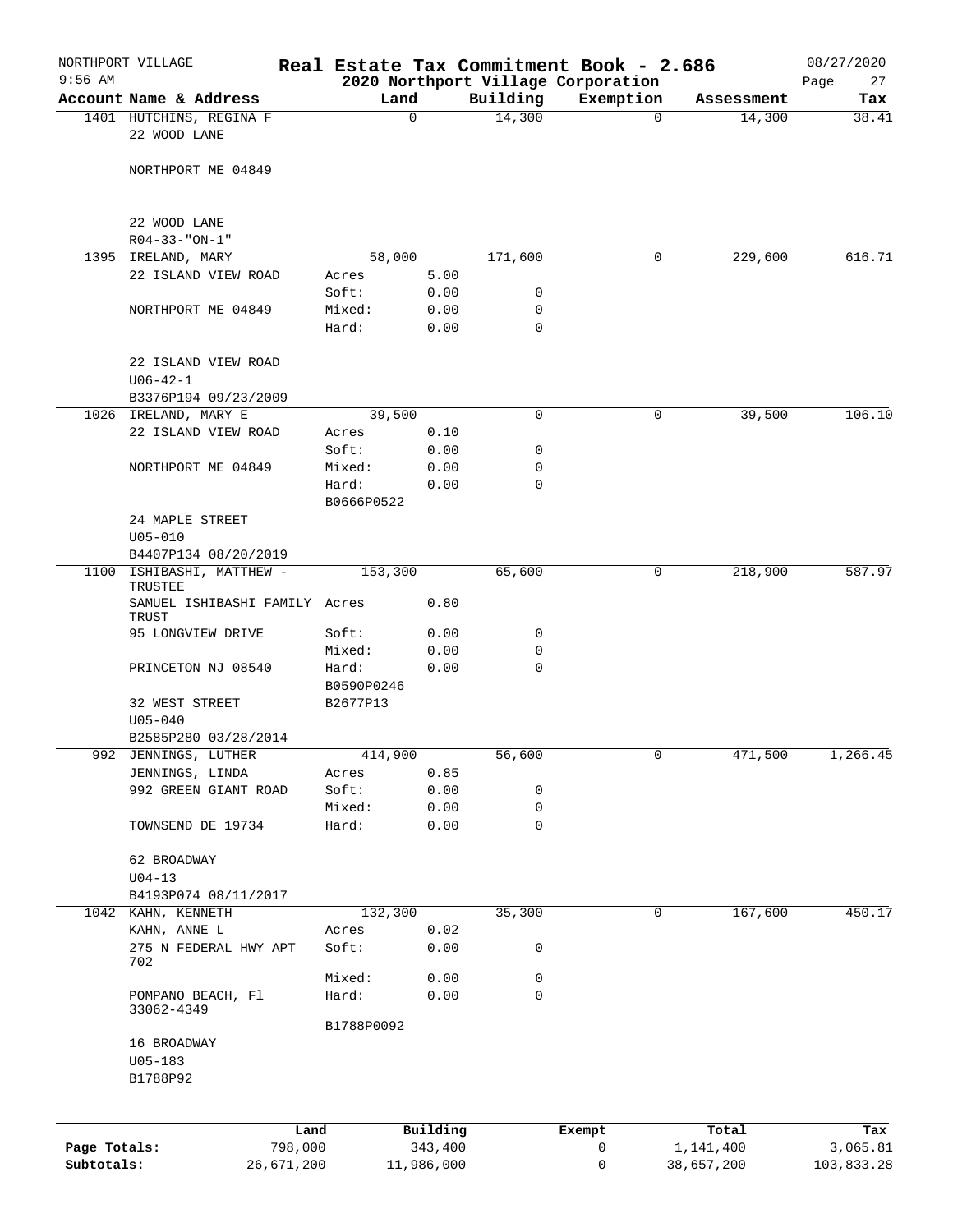| $9:56$ AM | NORTHPORT VILLAGE                                  |                   |          |             | Real Estate Tax Commitment Book - 2.686         |            | 08/27/2020        |
|-----------|----------------------------------------------------|-------------------|----------|-------------|-------------------------------------------------|------------|-------------------|
|           | Account Name & Address                             | Land              |          | Building    | 2020 Northport Village Corporation<br>Exemption | Assessment | Page<br>28<br>Tax |
|           | 1477 KARRON, LARRY                                 | 47,200            |          | 148,900     | $\Omega$                                        | 196,100    | 526.72            |
|           | KARRON, SUSAN M                                    | Acres             | 1.10     |             |                                                 |            |                   |
|           | 4 KELLY COVE LANE                                  | Soft:             | 0.00     | 0           |                                                 |            |                   |
|           |                                                    | Mixed:            | 0.00     | 0           |                                                 |            |                   |
|           | NORTHPORT ME 04849 4261 Hard:                      |                   | 0.00     | 0           |                                                 |            |                   |
|           |                                                    | B2122P0156        |          |             |                                                 |            |                   |
|           | 4 KELLY COVE LANE                                  |                   |          |             |                                                 |            |                   |
|           | $U07 - 37 - 5$                                     |                   |          |             |                                                 |            |                   |
|           | B4328P54 11/15/2018 B4116P280 11/04/2016 B2122P156 |                   |          |             |                                                 |            |                   |
|           | 1212 KAVAGE, TED                                   | 305,800           |          | 58,000      | 0                                               | 363,800    | 977.17            |
|           | KAVAGE, PAT                                        | Acres             | 0.05     |             |                                                 |            |                   |
|           | 396 HARMONY LANE                                   | Soft:             | 0.00     | 0           |                                                 |            |                   |
|           |                                                    | Mixed:            | 0.00     | 0           |                                                 |            |                   |
|           | TITUSVILLE FL 32780                                | Hard:             | 0.00     | 0           |                                                 |            |                   |
|           |                                                    | B1295P0185        |          |             |                                                 |            |                   |
|           | 13 PARK ROW                                        |                   |          |             |                                                 |            |                   |
|           | $U05 - 191$                                        |                   |          |             |                                                 |            |                   |
|           | B1295P185                                          |                   |          |             |                                                 |            |                   |
|           | 1241 KAZILIONIS, STEPHEN                           | 145,800           |          | 86,300      | 0                                               | 232,100    | 623.42            |
|           | KAZILIONIS, LAURIE O                               | Acres             | 0.05     |             |                                                 |            |                   |
|           | APPLEBEE CIRCLE<br>7                               | Soft:             | 0.00     | 0           |                                                 |            |                   |
|           |                                                    | Mixed:            | 0.00     | 0           |                                                 |            |                   |
|           | PORTLAND ME 04103                                  | Hard:             | 0.00     | $\mathbf 0$ |                                                 |            |                   |
|           |                                                    | B1989P62          |          |             |                                                 |            |                   |
|           | 9 GEORGE STREET                                    |                   |          |             |                                                 |            |                   |
|           | $U05 - 005$                                        |                   |          |             |                                                 |            |                   |
|           | B1989P62                                           |                   |          |             |                                                 |            |                   |
|           | 1315 KELLER, KATENIA                               | 98,700            |          | 38,200      | 0                                               | 136,900    | 367.71            |
|           | O'KEEFFE, SUSAN M                                  | Acres             | 0.39     |             |                                                 |            |                   |
|           | 731 SHORE ROAD                                     | Soft:             | 0.00     | 0           |                                                 |            |                   |
|           |                                                    | Mixed:            | 0.00     | 0           |                                                 |            |                   |
|           | NORTHPORT ME 04849                                 | Hard:             | 0.00     | $\Omega$    |                                                 |            |                   |
|           |                                                    | B.3912 P.223      |          |             |                                                 |            |                   |
|           | 731 SHORE ROAD                                     |                   |          |             |                                                 |            |                   |
|           | $U07 - 22$                                         |                   |          |             |                                                 |            |                   |
|           | B3912P223 10/29/2014                               |                   |          |             |                                                 |            |                   |
|           | 1104 KELLY, JAMES KING                             | 145,800           |          | 50,500      | 0                                               | 196,300    | 527.26            |
|           | KELLY, SHARLENE W                                  | Acres             | 0.05     |             |                                                 |            |                   |
|           | (TRUST)                                            |                   |          |             |                                                 |            |                   |
|           | 18 HICKORY POND LANE                               | Soft:             | 0.00     | 0           |                                                 |            |                   |
|           |                                                    | Mixed:            | 0.00     | $\mathbf 0$ |                                                 |            |                   |
|           | STRATHAM NH 03885                                  | Hard:             | 0.00     | $\Omega$    |                                                 |            |                   |
|           |                                                    | 2877P4 12/14/2005 |          |             |                                                 |            |                   |
|           | 14 MAIN STREET                                     | B4235P206         |          |             |                                                 |            |                   |
|           | $U05 - 098$                                        |                   |          |             |                                                 |            |                   |
|           | B4235P206 12/29/2017 B2152P275                     |                   |          |             | 0                                               |            |                   |
|           | 1086 KELLY, JAMES KING                             | 411,000           |          | 62,200      |                                                 | 473,200    | 1,271.02          |
|           | KELLY, SHARLENE W<br>(TRUST)                       | Acres             | 0.10     |             |                                                 |            |                   |
|           | 18 HICKORY POND LANE                               | Soft:             | 0.00     | 0           |                                                 |            |                   |
|           |                                                    | Mixed:            | 0.00     | 0           |                                                 |            |                   |
|           | STRATHAM NH 03885                                  | Hard:             | 0.00     | $\mathbf 0$ |                                                 |            |                   |
|           |                                                    | B3792P125         |          |             |                                                 |            |                   |
|           | 12 BAY STREET                                      | B4235P208         |          |             |                                                 |            |                   |
|           | $U05 - 120$                                        |                   |          |             |                                                 |            |                   |
|           | B4235P208 12/29/2017 B3792P125 08/12/2013          |                   |          |             |                                                 |            |                   |
|           |                                                    |                   |          |             |                                                 |            |                   |
|           |                                                    |                   |          |             |                                                 |            |                   |
|           |                                                    | Land,             | Building |             | <b>Exempt</b>                                   | Total      | Tax               |
|           |                                                    |                   |          |             |                                                 |            |                   |

|              | Land       | Building   | Exempt | Total      | Tax        |
|--------------|------------|------------|--------|------------|------------|
| Page Totals: | 1,154,300  | 444,100    |        | 1,598,400  | 4,293.30   |
| Subtotals:   | 27,825,500 | 12,430,100 |        | 40,255,600 | 108,126.58 |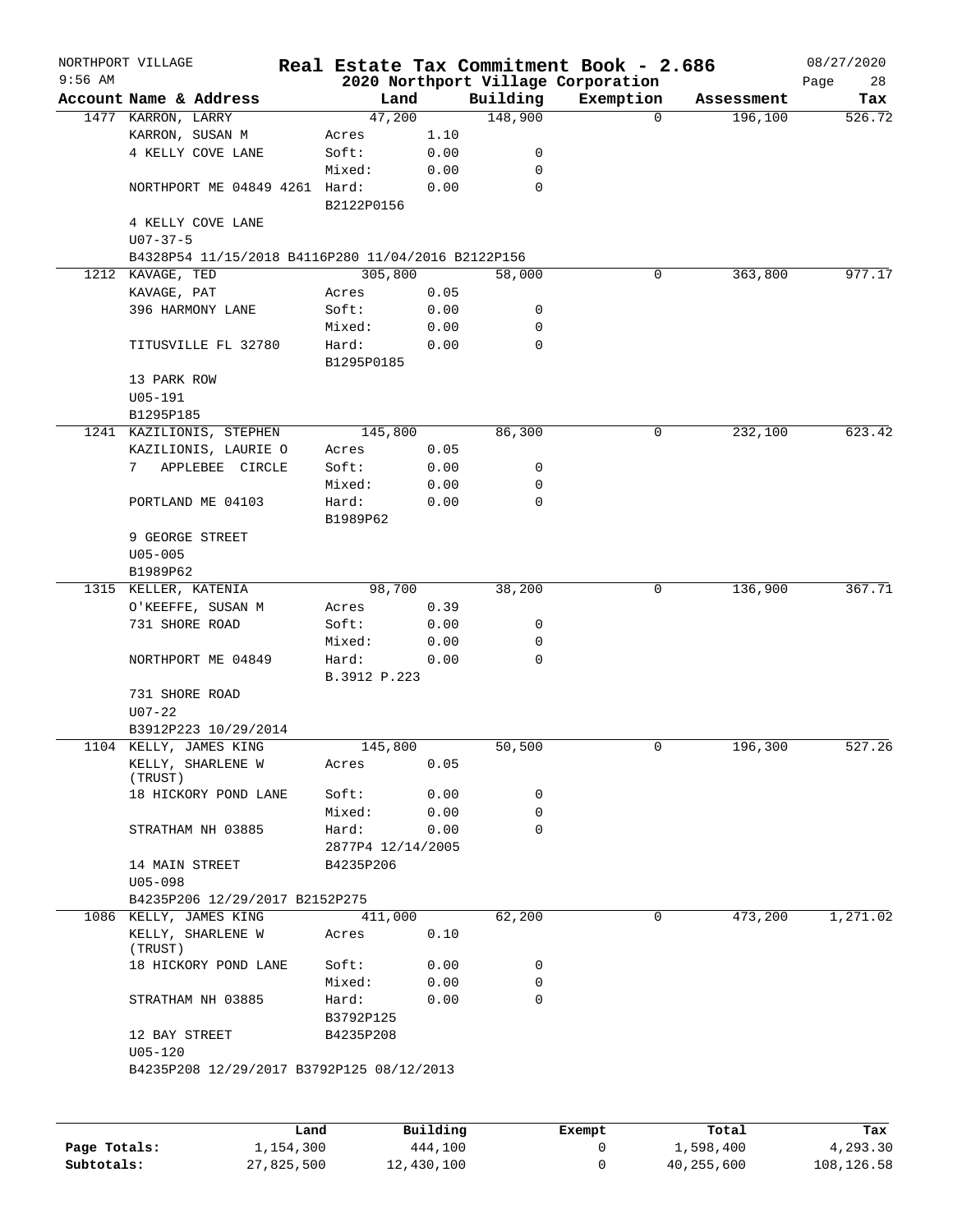|              | NORTHPORT VILLAGE                         |                     |            |             | Real Estate Tax Commitment Book - 2.686 |              | 08/27/2020 |
|--------------|-------------------------------------------|---------------------|------------|-------------|-----------------------------------------|--------------|------------|
| $9:56$ AM    |                                           |                     |            |             | 2020 Northport Village Corporation      |              | Page<br>29 |
|              | Account Name & Address                    |                     | Land       | Building    | Exemption                               | Assessment   | Tax        |
|              | 970 KELLY-HAMM, ALAN                      | 150, 100            |            | 81,700      | $\mathbf 0$                             | 231,800      | 622.61     |
|              | FRIEDEN, MILES D                          | Acres               | 0.32       |             |                                         |              |            |
|              | 67 CLINTON STREET                         | Soft:               | 0.00       | 0           |                                         |              |            |
|              |                                           | Mixed:              | 0.00       | 0           |                                         |              |            |
|              | NORTHPORT ME 04849                        | Hard:<br>B4249P108  | 0.00       | 0           |                                         |              |            |
|              | 67 CLINTON AVENUE                         |                     |            |             |                                         |              |            |
|              | $U05 - 198$                               |                     |            |             |                                         |              |            |
|              | B4326P135 11/16/2018 B4249P108 02/26/2018 |                     |            |             |                                         |              |            |
|              | 1106 KIMBALL, ORRIN                       | 104,000             |            | 34,600      | 0                                       | 138,600      | 372.28     |
|              | KIMBALL, MARY                             | Acres               | 0.02       |             |                                         |              |            |
|              | 2909 WESTERN AVENUE                       | Soft:               | 0.00       | 0           |                                         |              |            |
|              |                                           | Mixed:              | 0.00       | 0           |                                         |              |            |
|              | NEWBURGH ME 04444                         | Hard:<br>B0458P0437 | 0.00       | $\mathbf 0$ |                                         |              |            |
|              | 10 MAPLE STREET                           |                     |            |             |                                         |              |            |
|              | $U05 - 108$                               |                     |            |             |                                         |              |            |
|              | B458P437                                  |                     |            |             |                                         |              |            |
| 1285         | KIPNIS, LYNNE FAMILY<br>TRUST             | 12,600              |            | 0           | 0                                       | 12,600       | 33.84      |
|              | 26 RIDGEMOORE DRIVE                       | Acres               | 0.02       |             |                                         |              |            |
|              |                                           | Soft:               | 0.00       | 0           |                                         |              |            |
|              | ST. LOUIS MO 63105                        | Mixed:              | 0.00       | 0           |                                         |              |            |
|              |                                           | Hard:               | 0.00       | 0           |                                         |              |            |
|              |                                           | B.3907 P.0084       |            |             |                                         |              |            |
|              | 702 SHORE ROAD<br>$U07 - 15$              |                     |            |             |                                         |              |            |
|              | B3907P84 10/10/2014                       |                     |            |             |                                         |              |            |
| 1286         | KIPNIS, LYNNE FAMILY                      | 163,100             |            | 158,200     | 0                                       | 321,300      | 863.01     |
|              | TRUST                                     |                     |            |             |                                         |              |            |
|              | 26 RIDGEMONT DRIVE                        | Acres               | 0.39       |             |                                         |              |            |
|              |                                           | Soft:               | 0.00       | 0           |                                         |              |            |
|              | ST. LOUIS MO 63105                        | Mixed:              | 0.00       | 0           |                                         |              |            |
|              |                                           | Hard:               | 0.00       | $\mathbf 0$ |                                         |              |            |
|              |                                           | B.3907 P.0084       |            |             |                                         |              |            |
|              | 701 SHORE ROAD                            |                     |            |             |                                         |              |            |
|              | $U07 - 16$                                |                     |            |             |                                         |              |            |
|              | B3907P84 10/10/2014                       |                     |            |             |                                         |              |            |
|              |                                           |                     |            |             |                                         |              |            |
|              | 1074 KLOTZLE, MARGARET G                  | 390,700             |            | 49,800      | 0                                       | 440,500      | 1,183.18   |
|              | PO BOX 584                                | Acres               | 0.42       |             |                                         |              |            |
|              |                                           | Soft:               | 0.00       | 0           |                                         |              |            |
|              | SEARSPORT ME 04974                        | Mixed:              | 0.00       | 0           |                                         |              |            |
|              |                                           | Hard:<br>B4213P226  | 0.00       | 0           |                                         |              |            |
|              | 784 SHORE ROAD                            |                     |            |             |                                         |              |            |
|              | $U06 - 24$                                |                     |            |             |                                         |              |            |
|              | B4213P226 09/06/2017                      |                     |            |             |                                         |              |            |
|              | 1023 KNOTT, DONALD                        | 31,800              |            | 0           | 0                                       | 31,800       | 85.41      |
|              | KNOTT, JOHANNAH M                         | Acres               | 0.02       |             |                                         |              |            |
|              | 411 WALNUT STREET                         | Soft:               | 0.00       | 0           |                                         |              |            |
|              | #12594                                    | Mixed:              | 0.00       | 0           |                                         |              |            |
|              | GREEN COVE SPRING FL                      | Hard:               | 0.00       | 0           |                                         |              |            |
|              | 32043 3443                                |                     |            |             |                                         |              |            |
|              |                                           | B2293P0203          |            |             |                                         |              |            |
|              | 2 NORTH AVENUE                            |                     |            |             |                                         |              |            |
|              | $U05 - 160 - A$                           |                     |            |             |                                         |              |            |
|              | B3332P314 05/27/2009                      |                     |            |             |                                         |              |            |
|              |                                           |                     |            |             |                                         |              |            |
|              |                                           | Land                | Building   |             | Exempt                                  | Total        | Tax        |
| Page Totals: |                                           | 852,300             | 324,300    |             | 0                                       | 1,176,600    | 3,160.33   |
| Subtotals:   | 28,677,800                                |                     | 12,754,400 |             | 0                                       | 41, 432, 200 | 111,286.91 |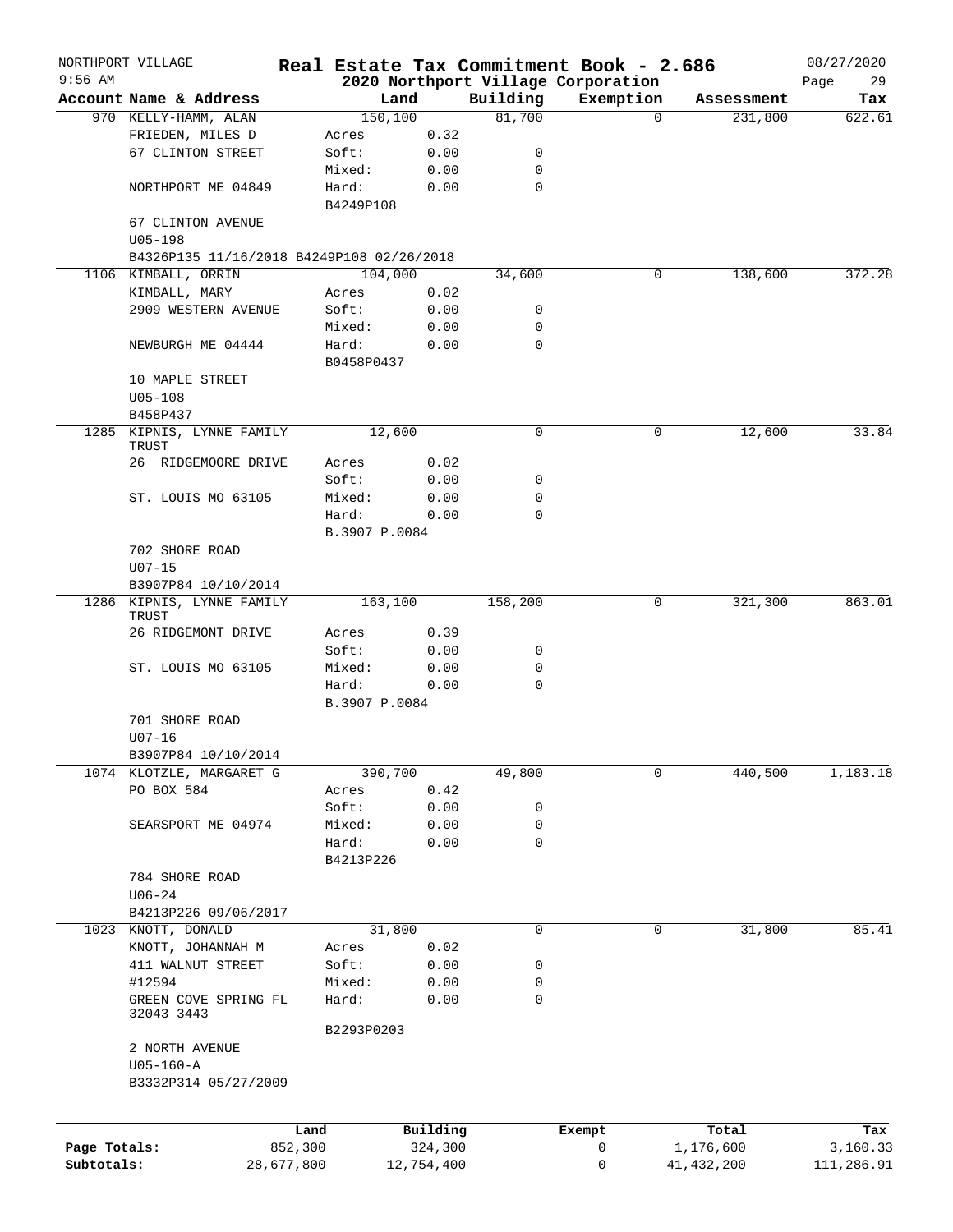| Land<br>Building<br>Exemption<br>Account Name & Address<br>Assessment<br>132,300<br>61,600<br>1108 KNOTT, DONALD<br>$\Omega$<br>193,900<br>0.02<br>KNOTT, JOHANNAH M<br>Acres<br>411 WALNUT STREET<br>Soft:<br>0.00<br>0<br>#12594<br>Mixed:<br>0.00<br>0<br>GREEN COVE SPRING FL<br>Hard:<br>0.00<br>0<br>32043 3443<br>B2072P1919<br>3 CLINTON AVENUE<br>$U05 - 160$<br>B3332P314 05/27/2009<br>1111 KOSEL, JOAN<br>344, 200<br>96,900<br>0<br>441,100<br>48 BRAODWAY<br>0.23<br>Acres<br>0.00<br>Soft:<br>0<br>Mixed:<br>0.00<br>0<br>NORTHPORT ME 04849<br>Hard:<br>0.00<br>0<br>B0900P0135<br>48 BROADWAY<br>$U04 - 17$<br>B900P135<br>88,500<br>179,900<br>1180 KUHN, CAROL<br>91,400<br>0<br>663 Shore Road<br>3.50<br>Acres<br>Soft:<br>0.00<br>0<br>0<br>Northport ME 04849<br>Mixed:<br>0.00<br>Hard:<br>0<br>0.00<br>B2615P009 06/21/04<br>663 SHORE ROAD<br>$U07 - 04$<br>B2615P9 06/21/2004<br>1283 KUHNS, PAUL G<br>0<br>257,400<br>194,200<br>451,600<br>0.13<br>KUHNS, ANNE MICHELE<br>Acres<br>125 STOCKLEY STREET<br>Soft:<br>0.00<br>0<br>Mixed:<br>0.00<br>0<br>0.00<br>0<br>REHOBOTH BEACH DE 19971 Hard:<br>792 SHORE ROAD<br>$U06 - 28$<br>B4413P334 09/06/2019<br>98,300<br>98,300<br>1781 KUREK, ALEC CHRISTOPHER<br>0<br>0<br>KUREK, ALICIA KNOX<br>2.50<br>Acres<br>54 WINDEMERE WAY<br>Soft:<br>0.00<br>0<br>Mixed:<br>0.00<br>0<br>Hard:<br>0.00<br>0<br>COLCHESTER VT 05446<br>$U07-33B$<br>B4161P284 04/28/2017<br>30,800<br>30,800<br>1751 LACOSTE, DONALD T<br>0<br>0<br>LACOSTE, MARGARET C<br>Acres<br>1.40<br>20 SLEEPY HOLLOW ROAD<br>Soft:<br>0.00<br>0<br>Mixed:<br>0.00<br>0<br>WOLFEBORO NH 03894<br>Hard:<br>0.00<br>0<br>BLUFF ROAD<br>U07-33-A<br>B3607P249 12/14/2011 | $9:56$ AM | NORTHPORT VILLAGE |  | Real Estate Tax Commitment Book - 2.686<br>2020 Northport Village Corporation | 08/27/2020<br>Page<br>30 |
|--------------------------------------------------------------------------------------------------------------------------------------------------------------------------------------------------------------------------------------------------------------------------------------------------------------------------------------------------------------------------------------------------------------------------------------------------------------------------------------------------------------------------------------------------------------------------------------------------------------------------------------------------------------------------------------------------------------------------------------------------------------------------------------------------------------------------------------------------------------------------------------------------------------------------------------------------------------------------------------------------------------------------------------------------------------------------------------------------------------------------------------------------------------------------------------------------------------------------------------------------------------------------------------------------------------------------------------------------------------------------------------------------------------------------------------------------------------------------------------------------------------------------------------------------------------------------------------------------------------------------------------------------------------------------------------------------------------------|-----------|-------------------|--|-------------------------------------------------------------------------------|--------------------------|
|                                                                                                                                                                                                                                                                                                                                                                                                                                                                                                                                                                                                                                                                                                                                                                                                                                                                                                                                                                                                                                                                                                                                                                                                                                                                                                                                                                                                                                                                                                                                                                                                                                                                                                                    |           |                   |  |                                                                               | Tax                      |
|                                                                                                                                                                                                                                                                                                                                                                                                                                                                                                                                                                                                                                                                                                                                                                                                                                                                                                                                                                                                                                                                                                                                                                                                                                                                                                                                                                                                                                                                                                                                                                                                                                                                                                                    |           |                   |  |                                                                               | 520.82                   |
| 1,184.79<br>483.21<br>1,213.00<br>264.03<br>82.73                                                                                                                                                                                                                                                                                                                                                                                                                                                                                                                                                                                                                                                                                                                                                                                                                                                                                                                                                                                                                                                                                                                                                                                                                                                                                                                                                                                                                                                                                                                                                                                                                                                                  |           |                   |  |                                                                               |                          |
|                                                                                                                                                                                                                                                                                                                                                                                                                                                                                                                                                                                                                                                                                                                                                                                                                                                                                                                                                                                                                                                                                                                                                                                                                                                                                                                                                                                                                                                                                                                                                                                                                                                                                                                    |           |                   |  |                                                                               |                          |
|                                                                                                                                                                                                                                                                                                                                                                                                                                                                                                                                                                                                                                                                                                                                                                                                                                                                                                                                                                                                                                                                                                                                                                                                                                                                                                                                                                                                                                                                                                                                                                                                                                                                                                                    |           |                   |  |                                                                               |                          |
|                                                                                                                                                                                                                                                                                                                                                                                                                                                                                                                                                                                                                                                                                                                                                                                                                                                                                                                                                                                                                                                                                                                                                                                                                                                                                                                                                                                                                                                                                                                                                                                                                                                                                                                    |           |                   |  |                                                                               |                          |
|                                                                                                                                                                                                                                                                                                                                                                                                                                                                                                                                                                                                                                                                                                                                                                                                                                                                                                                                                                                                                                                                                                                                                                                                                                                                                                                                                                                                                                                                                                                                                                                                                                                                                                                    |           |                   |  |                                                                               |                          |
|                                                                                                                                                                                                                                                                                                                                                                                                                                                                                                                                                                                                                                                                                                                                                                                                                                                                                                                                                                                                                                                                                                                                                                                                                                                                                                                                                                                                                                                                                                                                                                                                                                                                                                                    |           |                   |  |                                                                               |                          |
|                                                                                                                                                                                                                                                                                                                                                                                                                                                                                                                                                                                                                                                                                                                                                                                                                                                                                                                                                                                                                                                                                                                                                                                                                                                                                                                                                                                                                                                                                                                                                                                                                                                                                                                    |           |                   |  |                                                                               |                          |
|                                                                                                                                                                                                                                                                                                                                                                                                                                                                                                                                                                                                                                                                                                                                                                                                                                                                                                                                                                                                                                                                                                                                                                                                                                                                                                                                                                                                                                                                                                                                                                                                                                                                                                                    |           |                   |  |                                                                               |                          |
|                                                                                                                                                                                                                                                                                                                                                                                                                                                                                                                                                                                                                                                                                                                                                                                                                                                                                                                                                                                                                                                                                                                                                                                                                                                                                                                                                                                                                                                                                                                                                                                                                                                                                                                    |           |                   |  |                                                                               |                          |
|                                                                                                                                                                                                                                                                                                                                                                                                                                                                                                                                                                                                                                                                                                                                                                                                                                                                                                                                                                                                                                                                                                                                                                                                                                                                                                                                                                                                                                                                                                                                                                                                                                                                                                                    |           |                   |  |                                                                               |                          |
|                                                                                                                                                                                                                                                                                                                                                                                                                                                                                                                                                                                                                                                                                                                                                                                                                                                                                                                                                                                                                                                                                                                                                                                                                                                                                                                                                                                                                                                                                                                                                                                                                                                                                                                    |           |                   |  |                                                                               |                          |
|                                                                                                                                                                                                                                                                                                                                                                                                                                                                                                                                                                                                                                                                                                                                                                                                                                                                                                                                                                                                                                                                                                                                                                                                                                                                                                                                                                                                                                                                                                                                                                                                                                                                                                                    |           |                   |  |                                                                               |                          |
|                                                                                                                                                                                                                                                                                                                                                                                                                                                                                                                                                                                                                                                                                                                                                                                                                                                                                                                                                                                                                                                                                                                                                                                                                                                                                                                                                                                                                                                                                                                                                                                                                                                                                                                    |           |                   |  |                                                                               |                          |
|                                                                                                                                                                                                                                                                                                                                                                                                                                                                                                                                                                                                                                                                                                                                                                                                                                                                                                                                                                                                                                                                                                                                                                                                                                                                                                                                                                                                                                                                                                                                                                                                                                                                                                                    |           |                   |  |                                                                               |                          |
|                                                                                                                                                                                                                                                                                                                                                                                                                                                                                                                                                                                                                                                                                                                                                                                                                                                                                                                                                                                                                                                                                                                                                                                                                                                                                                                                                                                                                                                                                                                                                                                                                                                                                                                    |           |                   |  |                                                                               |                          |
|                                                                                                                                                                                                                                                                                                                                                                                                                                                                                                                                                                                                                                                                                                                                                                                                                                                                                                                                                                                                                                                                                                                                                                                                                                                                                                                                                                                                                                                                                                                                                                                                                                                                                                                    |           |                   |  |                                                                               |                          |
|                                                                                                                                                                                                                                                                                                                                                                                                                                                                                                                                                                                                                                                                                                                                                                                                                                                                                                                                                                                                                                                                                                                                                                                                                                                                                                                                                                                                                                                                                                                                                                                                                                                                                                                    |           |                   |  |                                                                               |                          |
|                                                                                                                                                                                                                                                                                                                                                                                                                                                                                                                                                                                                                                                                                                                                                                                                                                                                                                                                                                                                                                                                                                                                                                                                                                                                                                                                                                                                                                                                                                                                                                                                                                                                                                                    |           |                   |  |                                                                               |                          |
|                                                                                                                                                                                                                                                                                                                                                                                                                                                                                                                                                                                                                                                                                                                                                                                                                                                                                                                                                                                                                                                                                                                                                                                                                                                                                                                                                                                                                                                                                                                                                                                                                                                                                                                    |           |                   |  |                                                                               |                          |
|                                                                                                                                                                                                                                                                                                                                                                                                                                                                                                                                                                                                                                                                                                                                                                                                                                                                                                                                                                                                                                                                                                                                                                                                                                                                                                                                                                                                                                                                                                                                                                                                                                                                                                                    |           |                   |  |                                                                               |                          |
|                                                                                                                                                                                                                                                                                                                                                                                                                                                                                                                                                                                                                                                                                                                                                                                                                                                                                                                                                                                                                                                                                                                                                                                                                                                                                                                                                                                                                                                                                                                                                                                                                                                                                                                    |           |                   |  |                                                                               |                          |
|                                                                                                                                                                                                                                                                                                                                                                                                                                                                                                                                                                                                                                                                                                                                                                                                                                                                                                                                                                                                                                                                                                                                                                                                                                                                                                                                                                                                                                                                                                                                                                                                                                                                                                                    |           |                   |  |                                                                               |                          |
|                                                                                                                                                                                                                                                                                                                                                                                                                                                                                                                                                                                                                                                                                                                                                                                                                                                                                                                                                                                                                                                                                                                                                                                                                                                                                                                                                                                                                                                                                                                                                                                                                                                                                                                    |           |                   |  |                                                                               |                          |
|                                                                                                                                                                                                                                                                                                                                                                                                                                                                                                                                                                                                                                                                                                                                                                                                                                                                                                                                                                                                                                                                                                                                                                                                                                                                                                                                                                                                                                                                                                                                                                                                                                                                                                                    |           |                   |  |                                                                               |                          |
|                                                                                                                                                                                                                                                                                                                                                                                                                                                                                                                                                                                                                                                                                                                                                                                                                                                                                                                                                                                                                                                                                                                                                                                                                                                                                                                                                                                                                                                                                                                                                                                                                                                                                                                    |           |                   |  |                                                                               |                          |
|                                                                                                                                                                                                                                                                                                                                                                                                                                                                                                                                                                                                                                                                                                                                                                                                                                                                                                                                                                                                                                                                                                                                                                                                                                                                                                                                                                                                                                                                                                                                                                                                                                                                                                                    |           |                   |  |                                                                               |                          |
|                                                                                                                                                                                                                                                                                                                                                                                                                                                                                                                                                                                                                                                                                                                                                                                                                                                                                                                                                                                                                                                                                                                                                                                                                                                                                                                                                                                                                                                                                                                                                                                                                                                                                                                    |           |                   |  |                                                                               |                          |
|                                                                                                                                                                                                                                                                                                                                                                                                                                                                                                                                                                                                                                                                                                                                                                                                                                                                                                                                                                                                                                                                                                                                                                                                                                                                                                                                                                                                                                                                                                                                                                                                                                                                                                                    |           |                   |  |                                                                               |                          |
|                                                                                                                                                                                                                                                                                                                                                                                                                                                                                                                                                                                                                                                                                                                                                                                                                                                                                                                                                                                                                                                                                                                                                                                                                                                                                                                                                                                                                                                                                                                                                                                                                                                                                                                    |           |                   |  |                                                                               |                          |
|                                                                                                                                                                                                                                                                                                                                                                                                                                                                                                                                                                                                                                                                                                                                                                                                                                                                                                                                                                                                                                                                                                                                                                                                                                                                                                                                                                                                                                                                                                                                                                                                                                                                                                                    |           |                   |  |                                                                               |                          |
|                                                                                                                                                                                                                                                                                                                                                                                                                                                                                                                                                                                                                                                                                                                                                                                                                                                                                                                                                                                                                                                                                                                                                                                                                                                                                                                                                                                                                                                                                                                                                                                                                                                                                                                    |           |                   |  |                                                                               |                          |
|                                                                                                                                                                                                                                                                                                                                                                                                                                                                                                                                                                                                                                                                                                                                                                                                                                                                                                                                                                                                                                                                                                                                                                                                                                                                                                                                                                                                                                                                                                                                                                                                                                                                                                                    |           |                   |  |                                                                               |                          |
|                                                                                                                                                                                                                                                                                                                                                                                                                                                                                                                                                                                                                                                                                                                                                                                                                                                                                                                                                                                                                                                                                                                                                                                                                                                                                                                                                                                                                                                                                                                                                                                                                                                                                                                    |           |                   |  |                                                                               |                          |
|                                                                                                                                                                                                                                                                                                                                                                                                                                                                                                                                                                                                                                                                                                                                                                                                                                                                                                                                                                                                                                                                                                                                                                                                                                                                                                                                                                                                                                                                                                                                                                                                                                                                                                                    |           |                   |  |                                                                               |                          |
|                                                                                                                                                                                                                                                                                                                                                                                                                                                                                                                                                                                                                                                                                                                                                                                                                                                                                                                                                                                                                                                                                                                                                                                                                                                                                                                                                                                                                                                                                                                                                                                                                                                                                                                    |           |                   |  |                                                                               |                          |
|                                                                                                                                                                                                                                                                                                                                                                                                                                                                                                                                                                                                                                                                                                                                                                                                                                                                                                                                                                                                                                                                                                                                                                                                                                                                                                                                                                                                                                                                                                                                                                                                                                                                                                                    |           |                   |  |                                                                               |                          |
|                                                                                                                                                                                                                                                                                                                                                                                                                                                                                                                                                                                                                                                                                                                                                                                                                                                                                                                                                                                                                                                                                                                                                                                                                                                                                                                                                                                                                                                                                                                                                                                                                                                                                                                    |           |                   |  |                                                                               |                          |
|                                                                                                                                                                                                                                                                                                                                                                                                                                                                                                                                                                                                                                                                                                                                                                                                                                                                                                                                                                                                                                                                                                                                                                                                                                                                                                                                                                                                                                                                                                                                                                                                                                                                                                                    |           |                   |  |                                                                               |                          |
|                                                                                                                                                                                                                                                                                                                                                                                                                                                                                                                                                                                                                                                                                                                                                                                                                                                                                                                                                                                                                                                                                                                                                                                                                                                                                                                                                                                                                                                                                                                                                                                                                                                                                                                    |           |                   |  |                                                                               |                          |
|                                                                                                                                                                                                                                                                                                                                                                                                                                                                                                                                                                                                                                                                                                                                                                                                                                                                                                                                                                                                                                                                                                                                                                                                                                                                                                                                                                                                                                                                                                                                                                                                                                                                                                                    |           |                   |  |                                                                               |                          |
|                                                                                                                                                                                                                                                                                                                                                                                                                                                                                                                                                                                                                                                                                                                                                                                                                                                                                                                                                                                                                                                                                                                                                                                                                                                                                                                                                                                                                                                                                                                                                                                                                                                                                                                    |           |                   |  |                                                                               |                          |
|                                                                                                                                                                                                                                                                                                                                                                                                                                                                                                                                                                                                                                                                                                                                                                                                                                                                                                                                                                                                                                                                                                                                                                                                                                                                                                                                                                                                                                                                                                                                                                                                                                                                                                                    |           |                   |  |                                                                               |                          |
|                                                                                                                                                                                                                                                                                                                                                                                                                                                                                                                                                                                                                                                                                                                                                                                                                                                                                                                                                                                                                                                                                                                                                                                                                                                                                                                                                                                                                                                                                                                                                                                                                                                                                                                    |           |                   |  |                                                                               |                          |
|                                                                                                                                                                                                                                                                                                                                                                                                                                                                                                                                                                                                                                                                                                                                                                                                                                                                                                                                                                                                                                                                                                                                                                                                                                                                                                                                                                                                                                                                                                                                                                                                                                                                                                                    |           |                   |  |                                                                               |                          |
|                                                                                                                                                                                                                                                                                                                                                                                                                                                                                                                                                                                                                                                                                                                                                                                                                                                                                                                                                                                                                                                                                                                                                                                                                                                                                                                                                                                                                                                                                                                                                                                                                                                                                                                    |           |                   |  |                                                                               |                          |
|                                                                                                                                                                                                                                                                                                                                                                                                                                                                                                                                                                                                                                                                                                                                                                                                                                                                                                                                                                                                                                                                                                                                                                                                                                                                                                                                                                                                                                                                                                                                                                                                                                                                                                                    |           |                   |  |                                                                               |                          |
|                                                                                                                                                                                                                                                                                                                                                                                                                                                                                                                                                                                                                                                                                                                                                                                                                                                                                                                                                                                                                                                                                                                                                                                                                                                                                                                                                                                                                                                                                                                                                                                                                                                                                                                    |           |                   |  |                                                                               |                          |
|                                                                                                                                                                                                                                                                                                                                                                                                                                                                                                                                                                                                                                                                                                                                                                                                                                                                                                                                                                                                                                                                                                                                                                                                                                                                                                                                                                                                                                                                                                                                                                                                                                                                                                                    |           |                   |  |                                                                               |                          |
|                                                                                                                                                                                                                                                                                                                                                                                                                                                                                                                                                                                                                                                                                                                                                                                                                                                                                                                                                                                                                                                                                                                                                                                                                                                                                                                                                                                                                                                                                                                                                                                                                                                                                                                    |           |                   |  |                                                                               |                          |
|                                                                                                                                                                                                                                                                                                                                                                                                                                                                                                                                                                                                                                                                                                                                                                                                                                                                                                                                                                                                                                                                                                                                                                                                                                                                                                                                                                                                                                                                                                                                                                                                                                                                                                                    |           |                   |  |                                                                               |                          |
|                                                                                                                                                                                                                                                                                                                                                                                                                                                                                                                                                                                                                                                                                                                                                                                                                                                                                                                                                                                                                                                                                                                                                                                                                                                                                                                                                                                                                                                                                                                                                                                                                                                                                                                    |           |                   |  |                                                                               |                          |
|                                                                                                                                                                                                                                                                                                                                                                                                                                                                                                                                                                                                                                                                                                                                                                                                                                                                                                                                                                                                                                                                                                                                                                                                                                                                                                                                                                                                                                                                                                                                                                                                                                                                                                                    |           |                   |  |                                                                               |                          |
|                                                                                                                                                                                                                                                                                                                                                                                                                                                                                                                                                                                                                                                                                                                                                                                                                                                                                                                                                                                                                                                                                                                                                                                                                                                                                                                                                                                                                                                                                                                                                                                                                                                                                                                    |           |                   |  |                                                                               |                          |
|                                                                                                                                                                                                                                                                                                                                                                                                                                                                                                                                                                                                                                                                                                                                                                                                                                                                                                                                                                                                                                                                                                                                                                                                                                                                                                                                                                                                                                                                                                                                                                                                                                                                                                                    |           |                   |  |                                                                               |                          |

|              | Land       | Building   | Exempt | Total      | Tax        |
|--------------|------------|------------|--------|------------|------------|
| Page Totals: | 951,500    | 444,100    |        | 1,395,600  | 3,748.58   |
| Subtotals:   | 29,629,300 | 13,198,500 |        | 42,827,800 | 115,035.49 |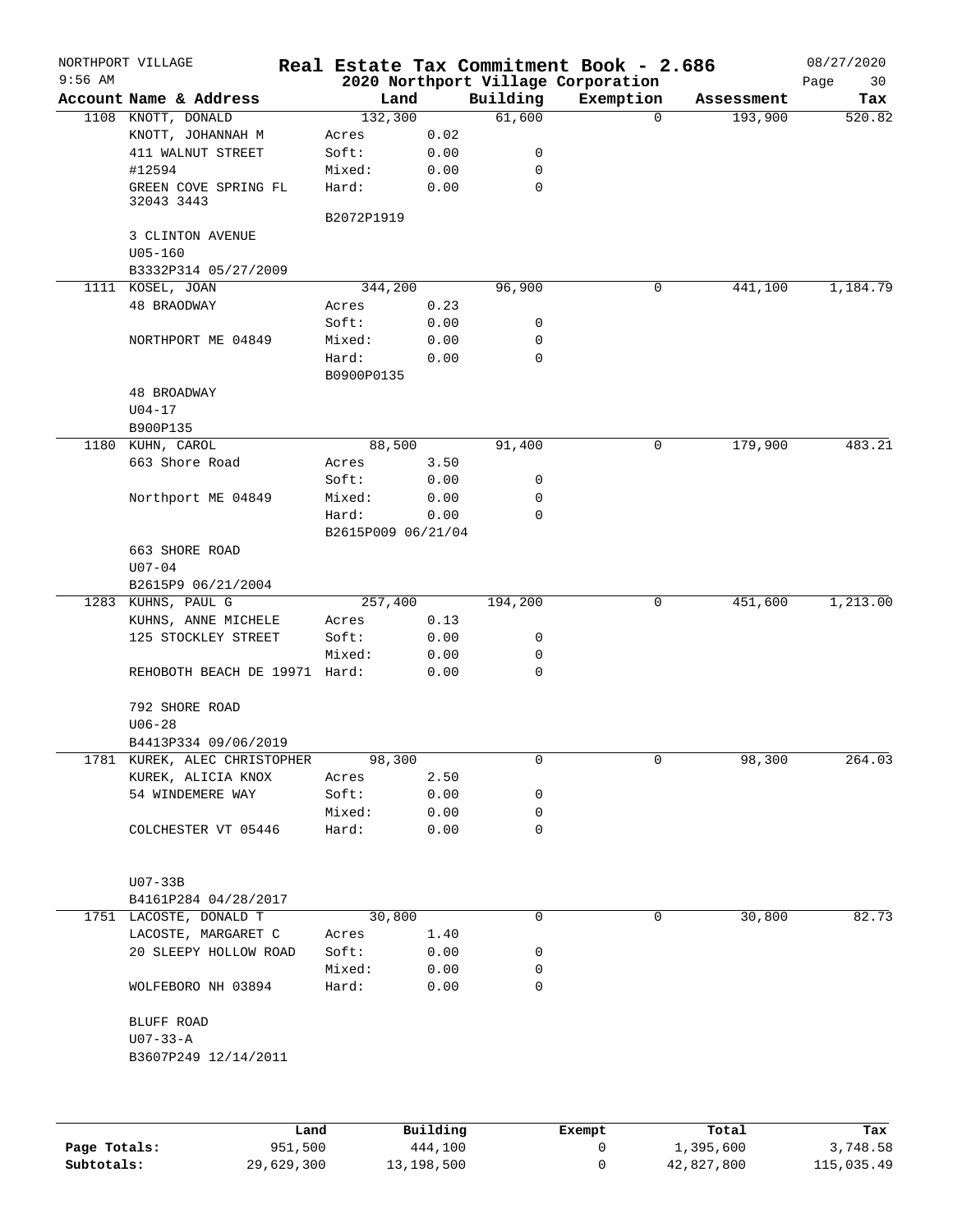| $9:56$ AM | NORTHPORT VILLAGE                                        |                     |      |          | Real Estate Tax Commitment Book - 2.686<br>2020 Northport Village Corporation |            | 08/27/2020<br>Page<br>31 |
|-----------|----------------------------------------------------------|---------------------|------|----------|-------------------------------------------------------------------------------|------------|--------------------------|
|           | Account Name & Address                                   | Land                |      | Building | Exemption                                                                     | Assessment | Tax                      |
|           | 1282 LANNAN, MICHAEL T                                   | 266,900             |      | 86,100   | $\Omega$                                                                      | 353,000    | 948.16                   |
|           | LANNAN, JENNIFER E                                       | Acres               | 0.14 |          |                                                                               |            |                          |
|           | 8 MAIN STREET                                            | Soft:               | 0.00 | 0        |                                                                               |            |                          |
|           |                                                          | Mixed:              | 0.00 | 0        |                                                                               |            |                          |
|           | NORTHPORT ME 04849                                       | Hard:               | 0.00 | 0        |                                                                               |            |                          |
|           | 790 SHORE ROAD                                           |                     |      |          |                                                                               |            |                          |
|           | $U06 - 27$                                               |                     |      |          |                                                                               |            |                          |
|           | B3211P32 04/28/2008                                      |                     |      |          |                                                                               |            |                          |
|           | 965 LANNAN, MICHAEL T                                    | 1,500               |      | 0        | 0                                                                             | 1,500      | 4.03                     |
|           | 8 MAIN STREET                                            | Acres               | 0.03 |          |                                                                               |            |                          |
|           |                                                          | Soft:               | 0.00 | 0        |                                                                               |            |                          |
|           | NORTHPORT ME 04849                                       | Mixed:              | 0.00 | 0        |                                                                               |            |                          |
|           |                                                          | Hard:<br>B0801P0628 | 0.00 | 0        |                                                                               |            |                          |
|           | 7 MAPLE STREET                                           |                     |      |          |                                                                               |            |                          |
|           | $U05 - 103$                                              |                     |      |          |                                                                               |            |                          |
|           | B3694P340 10/04/2012 B801P628                            |                     |      |          |                                                                               |            |                          |
|           | 963 LANNAN, MICHAEL T                                    | 2,300               |      | 105,400  | 0                                                                             | 107,700    | 289.28                   |
|           | 8 MAIN STREET                                            | Acres               | 0.03 |          |                                                                               |            |                          |
|           |                                                          | Soft:               | 0.00 | 0        |                                                                               |            |                          |
|           | NORTHPORT ME 04849                                       | Mixed:              | 0.00 | 0        |                                                                               |            |                          |
|           |                                                          | Hard:               | 0.00 | 0        |                                                                               |            |                          |
|           |                                                          | B0725P0132          |      |          |                                                                               |            |                          |
|           | 8 MAIN STREET                                            |                     |      |          |                                                                               |            |                          |
|           | $U05 - 095$                                              |                     |      |          |                                                                               |            |                          |
|           | B3694P340 10/04/2012 B725P132                            |                     |      |          |                                                                               |            |                          |
|           | 1258 LEADBETTER, SCOTT R                                 | 148,800             |      | 49,400   | 0                                                                             | 198,200    | 532.37                   |
|           | LEADBETTER, KELLY W                                      | Acres               | 0.09 |          |                                                                               |            |                          |
|           | 4 SILVER RODGE                                           | Soft:               | 0.00 | 0        |                                                                               |            |                          |
|           |                                                          | Mixed:              | 0.00 | 0        |                                                                               |            |                          |
|           | VEAZIE ME 04401                                          | Hard:               | 0.00 | $\Omega$ |                                                                               |            |                          |
|           |                                                          |                     |      |          |                                                                               |            |                          |
|           | 22 GEORGE STREET                                         |                     |      |          |                                                                               |            |                          |
|           | $U05 - 110$                                              |                     |      |          |                                                                               |            |                          |
|           | B3387P238 10/19/2009                                     |                     |      |          |                                                                               |            |                          |
|           | 1765 LEADBETTER, SCOTT R                                 | 147,300             |      | 116,500  | 0                                                                             | 263,800    | 708.57                   |
|           | LEADBETTER, KELLY W                                      | Acres               | 0.07 |          |                                                                               |            |                          |
|           | 4 SILVER RODGE                                           | Soft:               | 0.00 | 0        |                                                                               |            |                          |
|           |                                                          | Mixed:              | 0.00 | 0        |                                                                               |            |                          |
|           | VEAZIE ME 04401                                          | Hard:               | 0.00 | 0        |                                                                               |            |                          |
|           |                                                          |                     |      |          |                                                                               |            |                          |
|           | 14 MAPLE STREET                                          |                     |      |          |                                                                               |            |                          |
|           | $U05 - 110 - 01$                                         |                     |      |          |                                                                               |            |                          |
|           | B3878P49 07/08/2014                                      |                     |      |          |                                                                               |            |                          |
|           | 1495 LEARY, JAMES                                        | 39,700              |      | 0        | 0                                                                             | 39,700     | 106.63                   |
|           |                                                          |                     |      |          |                                                                               |            |                          |
|           | LEARY, VIVIEN M                                          | Acres               | 0.18 |          |                                                                               |            |                          |
|           | 251 FAIRVIEW AVENUE                                      | Soft:               | 0.00 | 0        |                                                                               |            |                          |
|           |                                                          | Mixed:              | 0.00 | 0        |                                                                               |            |                          |
|           | BAYPORT NY 11705                                         | Hard:               | 0.00 | 0        |                                                                               |            |                          |
|           | BAYSIDE-MAIN/MAPLE<br>$U05 - 017$<br>B4269P72 05/15/2018 |                     |      |          |                                                                               |            |                          |
|           |                                                          |                     |      |          |                                                                               |            |                          |

|              | Land         | Building   | Exempt | Total      | Tax        |
|--------------|--------------|------------|--------|------------|------------|
| Page Totals: | 606,500      | 357,400    |        | 963,900    | 2,589.04   |
| Subtotals:   | 30, 235, 800 | 13,555,900 |        | 43,791,700 | 117,624.53 |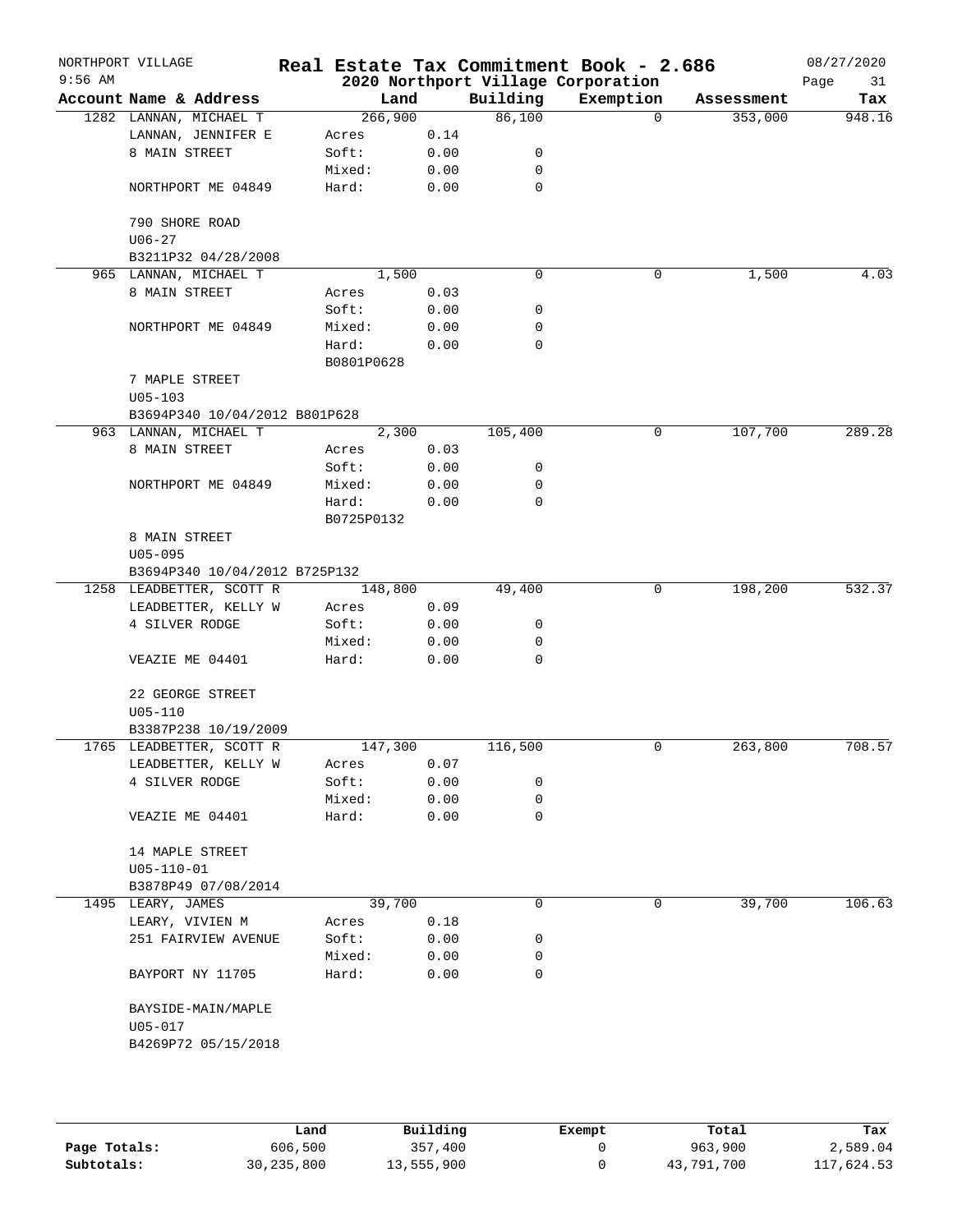|              | NORTHPORT VILLAGE                              |           |                       |                               | Real Estate Tax Commitment Book - 2.686 |                       | 08/27/2020      |
|--------------|------------------------------------------------|-----------|-----------------------|-------------------------------|-----------------------------------------|-----------------------|-----------------|
| $9:56$ AM    |                                                |           |                       | Building                      | 2020 Northport Village Corporation      |                       | Page<br>32      |
|              | Account Name & Address<br>1036 LEDYARD, BRYNNA | 411,100   | Land                  | 72,900                        | Exemption<br>$\Omega$                   | Assessment<br>484,000 | Tax<br>1,300.02 |
|              | OVERGAAG, PAUL W                               | Acres     | 0.12                  |                               |                                         |                       |                 |
|              | 22 MILTON STREET                               | Soft:     | 0.00                  | 0                             |                                         |                       |                 |
|              |                                                | Mixed:    | 0.00                  | 0                             |                                         |                       |                 |
|              | SOMERVILLE MA 02144                            | Hard:     | 0.00                  | 0                             |                                         |                       |                 |
|              | 1 NORTH AVENUE                                 |           |                       |                               |                                         |                       |                 |
|              | $U05 - 153$<br>B3074P124 04/12/2007            |           |                       |                               |                                         |                       |                 |
|              | 1747 LEEKOMP FAMILY REVOC.                     | 188,600   |                       | 148,100                       | 0                                       | 336,700               | 904.38          |
|              | LIVING TRUST                                   |           |                       |                               |                                         |                       |                 |
|              | C/O- LEE, ELIZABETH A<br>(TRUSTEE)             | Acres     | 1.39                  |                               |                                         |                       |                 |
|              | 5696 LAKEVIEW TERRACE                          | Soft:     | 0.00                  | 0                             |                                         |                       |                 |
|              |                                                | Mixed:    | 0.00                  | 0                             |                                         |                       |                 |
|              | LAKEVIEW NY 14085                              | Hard:     | 0.00                  | 0                             |                                         |                       |                 |
|              |                                                | B3568P227 |                       |                               |                                         |                       |                 |
|              | 613 SHORE ROAD                                 | B4234P086 |                       |                               |                                         |                       |                 |
|              | $U08 - 14 - A$                                 |           |                       |                               |                                         |                       |                 |
|              | B4234P86 12/28/2017 B3568P227 07/27/2011       |           |                       |                               |                                         |                       |                 |
|              | 1277 LENTZ-BARTON, SIERRA M                    | 425,300   |                       | 120,000                       | 0                                       | 545,300               | 1,464.68        |
|              | 320 KA HA ALDA TRL                             | Acres     | 3.51                  |                               |                                         |                       |                 |
|              |                                                | Soft:     | 0.00                  | 0                             |                                         |                       |                 |
|              | HOPKINS SC 29061                               | Mixed:    | 0.00                  | 0                             |                                         |                       |                 |
|              |                                                | Hard:     | 0.00                  | $\Omega$                      |                                         |                       |                 |
|              |                                                |           |                       | B1799P0121 B3294P297 B3513P55 |                                         |                       |                 |
|              | 37 TALL OAKS DRIVE                             |           |                       |                               |                                         |                       |                 |
|              | $U04 - 05$                                     |           |                       |                               |                                         |                       |                 |
|              | B4374P101 05/14/2019                           |           |                       |                               |                                         |                       |                 |
|              | 1227 LERETTE TRUST                             | 81,200    |                       | 87,000                        | 0                                       | 168,200               | 451.79          |
|              | 4229 HITCH BOULEVARD                           | Acres     | 1.49                  |                               |                                         |                       |                 |
|              |                                                | Soft:     | 0.00                  | 0                             |                                         |                       |                 |
|              | MOORPARK CA 93021                              | Mixed:    | 0.00                  | 0                             |                                         |                       |                 |
|              |                                                | Hard:     | 0.00                  | $\mathbf 0$                   |                                         |                       |                 |
|              | 580 BLUFF ROAD                                 |           |                       |                               |                                         |                       |                 |
|              | $U04 - 24 - A$                                 |           |                       |                               |                                         |                       |                 |
|              | B3849P6 12/12/2013 B2853P323 11/08/2005        |           |                       |                               |                                         |                       |                 |
|              | 1224 LEWIS, JAMES JR                           | 332,600   |                       | 102,600                       | 0                                       | 435,200               | 1,168.95        |
|              | LEWIS, ANITA                                   | Acres     | 0.47                  |                               |                                         |                       |                 |
|              | *COUSINS, MARY-ANN SEZAK Soft:                 |           | 0.00                  | 0                             |                                         |                       |                 |
|              | 6832 PINEY RIVER ROAD<br>NORTH                 | Mixed:    | 0.00                  | 0                             |                                         |                       |                 |
|              | BON AQUA TN 37025                              | Hard:     | 0.00                  | 0                             |                                         |                       |                 |
|              |                                                |           | B1214P0014 B2379P0099 |                               |                                         |                       |                 |
|              | 606 SHORE ROAD                                 | B4232P089 |                       |                               |                                         |                       |                 |
|              | $U08 - 15$                                     |           |                       |                               |                                         |                       |                 |
|              | B4232P89 12/20/2017                            |           |                       |                               |                                         |                       |                 |
|              | 1699 LEWIS, JEFFREY                            | 290,900   |                       | 57,200                        | 0                                       | 348,100               | 935.00          |
|              | MCLANE, NANCY C                                | Acres     | 1.70                  |                               |                                         |                       |                 |
|              | 1161 LOWER PINE CREEK                          | Soft:     | 0.00                  | 0                             |                                         |                       |                 |
|              | ROAD                                           |           |                       |                               |                                         |                       |                 |
|              |                                                | Mixed:    | 0.00                  | 0                             |                                         |                       |                 |
|              | CHESTER SPRINGS PA<br>19425-2023               | Hard:     | 0.00                  | 0                             |                                         |                       |                 |
|              | 8 BAYSIDE ROAD                                 |           |                       |                               |                                         |                       |                 |
|              | $U04 - 09 - A$                                 |           |                       |                               |                                         |                       |                 |
|              | B3163P350 12/03/2007                           |           |                       |                               |                                         |                       |                 |
|              |                                                |           |                       |                               |                                         |                       |                 |
| Page Totals: | 1,729,700                                      | Land      | Building<br>587,800   |                               | Exempt<br>0                             | Total<br>2,317,500    | Tax<br>6,224.82 |
| Subtotals:   | 31,965,500                                     |           | 14, 143, 700          |                               | 0                                       | 46,109,200            | 123,849.35      |
|              |                                                |           |                       |                               |                                         |                       |                 |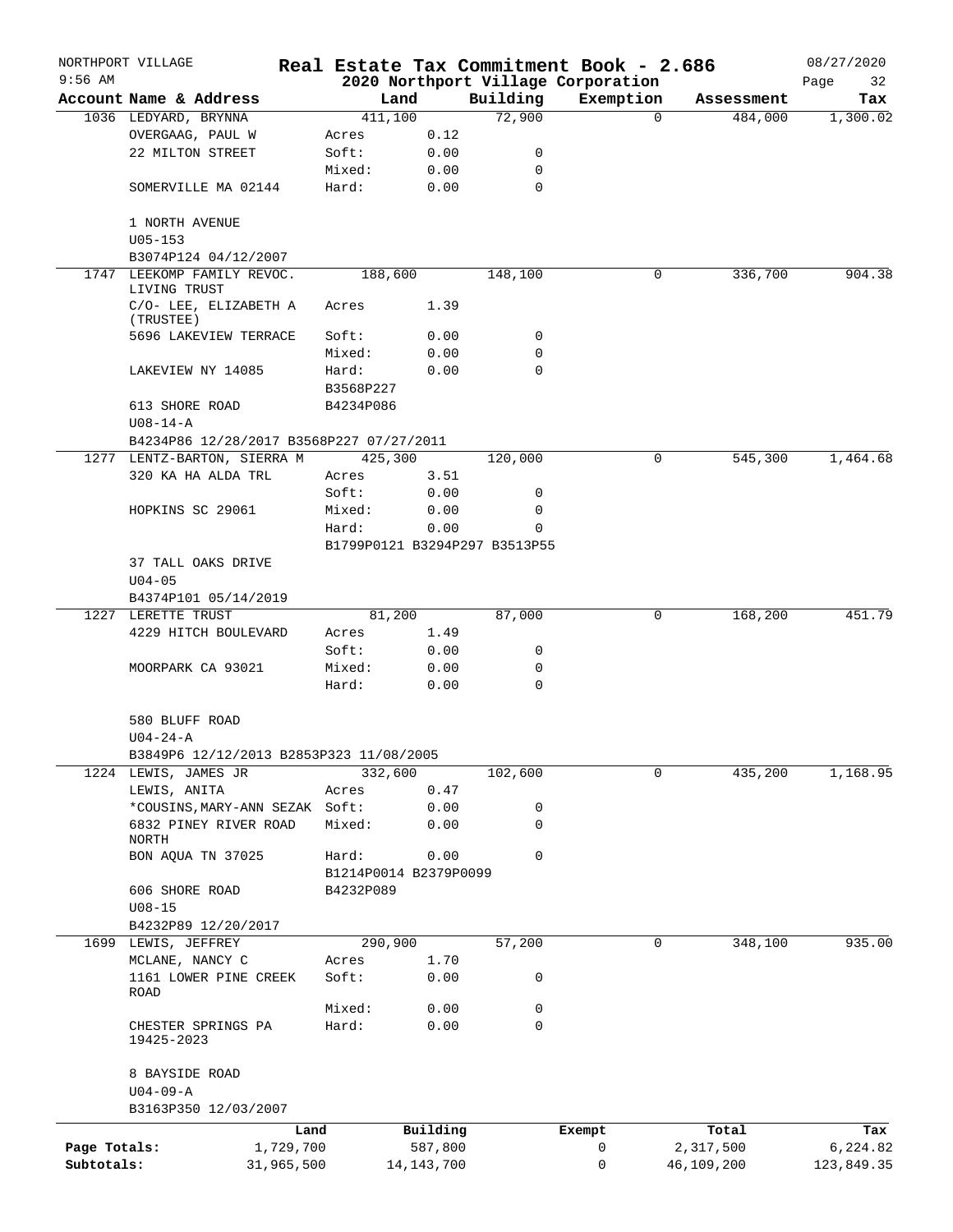|              | NORTHPORT VILLAGE                   |                   |            |                     | Real Estate Tax Commitment Book - 2.686        |             |             |                    | 08/27/2020        |
|--------------|-------------------------------------|-------------------|------------|---------------------|------------------------------------------------|-------------|-------------|--------------------|-------------------|
| $9:56$ AM    | Account Name & Address              |                   |            | Land                | 2020 Northport Village Corporation<br>Building | Exemption   |             | Assessment         | Page<br>33<br>Tax |
|              | 1031 LEWTON, CHRISTOPHER            |                   | 147,300    |                     | 44,300                                         |             | $\mathbf 0$ | 191,600            | 514.64            |
|              | LEWTON, JOANNA                      |                   | Acres      | 0.07                |                                                |             |             |                    |                   |
|              | 323 13TH STREET SE                  |                   | Soft:      | 0.00                | 0                                              |             |             |                    |                   |
|              |                                     |                   | Mixed:     | 0.00                | 0                                              |             |             |                    |                   |
|              | WASHINGTON DC 20003                 |                   | Hard:      | 0.00                | 0                                              |             |             |                    |                   |
|              |                                     |                   |            |                     |                                                |             |             |                    |                   |
|              | 6 PLEASANT STREET                   |                   |            |                     |                                                |             |             |                    |                   |
|              | $U05 - 068$                         |                   |            |                     |                                                |             |             |                    |                   |
|              | B2734P191 03/11/2005                |                   |            |                     |                                                |             |             |                    |                   |
|              | 1120 LIGHTNER FAMILY<br>PARTNERSHIP |                   | 148,000    |                     | 36,600                                         |             | 0           | 184,600            | 495.84            |
|              | C/O JOHN LIGHTNER                   |                   | Acres      | 0.08                |                                                |             |             |                    |                   |
|              | 79 CROCKER ROAD                     |                   | Soft:      | 0.00                | 0                                              |             |             |                    |                   |
|              |                                     |                   |            |                     | 0                                              |             |             |                    |                   |
|              | BELFAST ME 04915                    |                   | Mixed:     | 0.00                |                                                |             |             |                    |                   |
|              |                                     |                   | Hard:      | 0.00                | 0                                              |             |             |                    |                   |
|              |                                     |                   | B4177 P251 |                     |                                                |             |             |                    |                   |
|              | 6 MAPLE STREET                      |                   |            |                     |                                                |             |             |                    |                   |
|              | $U05 - 107$                         |                   |            |                     |                                                |             |             |                    |                   |
|              | B4177P251 06/07/2017                |                   |            |                     |                                                |             |             |                    |                   |
|              | 1567 LIGHTNER, E ALLAN III          |                   | 147,300    |                     | 67,000                                         |             | 0           | 214,300            | 575.61            |
|              | P.O. BOX 775                        |                   | Acres      | 0.07                |                                                |             |             |                    |                   |
|              |                                     |                   | Soft:      | 0.00                | 0                                              |             |             |                    |                   |
|              | BELFAST ME 04915                    |                   | Mixed:     | 0.00                | 0                                              |             |             |                    |                   |
|              |                                     |                   | Hard:      | 0.00                | 0                                              |             |             |                    |                   |
|              |                                     |                   |            |                     |                                                |             |             |                    |                   |
|              | 4 MAPLE STREET                      |                   |            |                     |                                                |             |             |                    |                   |
|              | $U05 - 107 - A$                     |                   |            |                     |                                                |             |             |                    |                   |
|              | B4177P251 06/07/2017                |                   |            |                     |                                                |             |             |                    |                   |
|              | 1077 LINCOLN, ADELAIDE M            |                   | 145,000    |                     | 36,000                                         |             | 0           | 181,000            | 486.17            |
|              | 106 GRAFTON                         |                   | Acres      | 0.04                |                                                |             |             |                    |                   |
|              |                                     |                   | Soft:      | 0.00                | 0                                              |             |             |                    |                   |
|              | ARLINGTON MA 02474                  |                   | Mixed:     | 0.00                | 0                                              |             |             |                    |                   |
|              |                                     |                   | Hard:      | 0.00                | 0                                              |             |             |                    |                   |
|              |                                     |                   | B4229P110  |                     |                                                |             |             |                    |                   |
|              | 3 PLEASANT STREET                   |                   |            |                     |                                                |             |             |                    |                   |
|              | $U05 - 052$                         |                   |            |                     |                                                |             |             |                    |                   |
|              | B4229P110 11/10/2017                |                   |            |                     |                                                |             |             |                    |                   |
|              | 1122 LINCOLN, FREDERIC B            |                   |            |                     |                                                |             | 0           |                    |                   |
|              |                                     |                   | 297,100    |                     | 41,700                                         |             |             | 338,800            | 910.02            |
|              | 25 PINE STREET                      |                   | Acres      | 0.17                |                                                |             |             |                    |                   |
|              |                                     |                   | Soft:      | 0.00                | 0                                              |             |             |                    |                   |
|              | ARLINGTON MA 02474                  |                   | Mixed:     | 0.00                | 0                                              |             |             |                    |                   |
|              |                                     |                   | Hard:      | 0.00                | 0                                              |             |             |                    |                   |
|              |                                     |                   | B1564P0006 |                     |                                                |             |             |                    |                   |
|              | 54 BROADWAY                         |                   |            |                     |                                                |             |             |                    |                   |
|              | $U04-15$                            |                   |            |                     |                                                |             |             |                    |                   |
|              | B1564P6                             |                   |            |                     |                                                |             |             |                    |                   |
|              | 1208 LIPMAN, JOEL A                 |                   | 176,600    |                     | 24,600                                         |             | 0           | 201,200            | 540.42            |
|              | LIPMAN, CYNTHIA L                   |                   | Acres      | 0.46                |                                                |             |             |                    |                   |
|              | 7137 S Valley Cir                   |                   | Soft:      | 0.00                | 0                                              |             |             |                    |                   |
|              |                                     |                   | Mixed:     | 0.00                | 0                                              |             |             |                    |                   |
|              | Lambertville MI<br>48144-9454       |                   | Hard:      | 0.00                | 0                                              |             |             |                    |                   |
|              | 713 SHORE ROAD                      |                   |            |                     |                                                |             |             |                    |                   |
|              |                                     |                   |            |                     |                                                |             |             |                    |                   |
|              | $U07 - 19$                          |                   |            |                     |                                                |             |             |                    |                   |
|              | B2842P270 10/07/2005                |                   |            |                     |                                                |             |             |                    |                   |
|              |                                     |                   |            |                     |                                                |             |             |                    |                   |
| Page Totals: |                                     | Land<br>1,061,300 |            | Building<br>250,200 |                                                | Exempt<br>0 |             | Total<br>1,311,500 | Tax               |
|              |                                     |                   |            |                     |                                                |             |             |                    | 3,522.70          |
| Subtotals:   |                                     | 33,026,800        |            | 14,393,900          |                                                | 0           |             | 47,420,700         | 127,372.05        |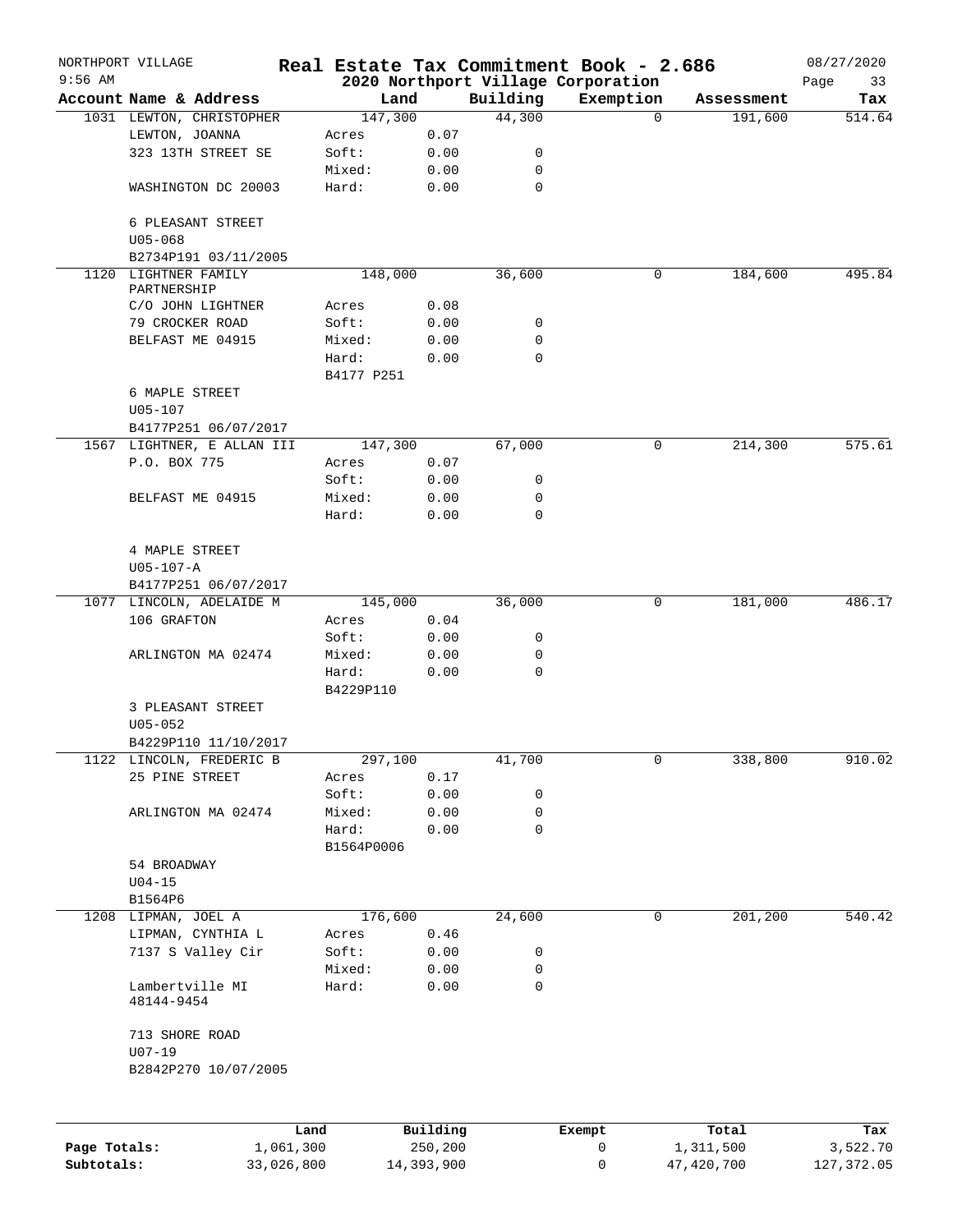| Account Name & Address<br>1292 LITTLEFIELD, JEFFREY F<br>27 BROWN ROAD<br>MORRILL ME 04952<br>1100 ATLANTIC HIGHWAY<br>$R04 - 33$<br>B4351P88 02/21/2019 B4013P241 10/28/2015<br>999 LLOYD-STILL, DOROTHY<br>LLOYD-STILL, JOHN D<br>806 CLINTON PLACE<br>EVANSTON IL 60201<br>10 AUDITORIUM PARK<br>$U05 - 173$<br>B1702P233<br>1211 LOJEK, JOHN D<br>5 WHITING AVE.<br>DEDHAM MA 02026 | 139,500<br>Acres<br>Soft:<br>Mixed:<br>Hard:<br>187,300<br>Acres<br>Soft:<br>Mixed:<br>Hard:<br>B1702P0233<br>154,800<br>Acres<br>Soft: | Land<br>49.90<br>0.00<br>0.00<br>0.00<br>0.07<br>0.00<br>0.00<br>0.00 | Building<br>159,800<br>0<br>0<br>$\mathbf 0$<br>67,500<br>0<br>0<br>$\mathbf 0$ | 2020 Northport Village Corporation<br>Exemption<br>$\Omega$<br>0 | Assessment<br>299,300<br>254,800 | Page<br>34<br>Tax<br>803.92<br>684.39 |
|-----------------------------------------------------------------------------------------------------------------------------------------------------------------------------------------------------------------------------------------------------------------------------------------------------------------------------------------------------------------------------------------|-----------------------------------------------------------------------------------------------------------------------------------------|-----------------------------------------------------------------------|---------------------------------------------------------------------------------|------------------------------------------------------------------|----------------------------------|---------------------------------------|
|                                                                                                                                                                                                                                                                                                                                                                                         |                                                                                                                                         |                                                                       |                                                                                 |                                                                  |                                  |                                       |
|                                                                                                                                                                                                                                                                                                                                                                                         |                                                                                                                                         |                                                                       |                                                                                 |                                                                  |                                  |                                       |
|                                                                                                                                                                                                                                                                                                                                                                                         |                                                                                                                                         |                                                                       |                                                                                 |                                                                  |                                  |                                       |
|                                                                                                                                                                                                                                                                                                                                                                                         |                                                                                                                                         |                                                                       |                                                                                 |                                                                  |                                  |                                       |
|                                                                                                                                                                                                                                                                                                                                                                                         |                                                                                                                                         |                                                                       |                                                                                 |                                                                  |                                  |                                       |
|                                                                                                                                                                                                                                                                                                                                                                                         |                                                                                                                                         |                                                                       |                                                                                 |                                                                  |                                  |                                       |
|                                                                                                                                                                                                                                                                                                                                                                                         |                                                                                                                                         |                                                                       |                                                                                 |                                                                  |                                  |                                       |
|                                                                                                                                                                                                                                                                                                                                                                                         |                                                                                                                                         |                                                                       |                                                                                 |                                                                  |                                  |                                       |
|                                                                                                                                                                                                                                                                                                                                                                                         |                                                                                                                                         |                                                                       |                                                                                 |                                                                  |                                  |                                       |
|                                                                                                                                                                                                                                                                                                                                                                                         |                                                                                                                                         |                                                                       |                                                                                 |                                                                  |                                  |                                       |
|                                                                                                                                                                                                                                                                                                                                                                                         |                                                                                                                                         |                                                                       |                                                                                 |                                                                  |                                  |                                       |
|                                                                                                                                                                                                                                                                                                                                                                                         |                                                                                                                                         |                                                                       |                                                                                 |                                                                  |                                  |                                       |
|                                                                                                                                                                                                                                                                                                                                                                                         |                                                                                                                                         |                                                                       |                                                                                 |                                                                  |                                  |                                       |
|                                                                                                                                                                                                                                                                                                                                                                                         |                                                                                                                                         |                                                                       |                                                                                 |                                                                  |                                  |                                       |
|                                                                                                                                                                                                                                                                                                                                                                                         |                                                                                                                                         |                                                                       |                                                                                 |                                                                  |                                  |                                       |
|                                                                                                                                                                                                                                                                                                                                                                                         |                                                                                                                                         |                                                                       | 69,600                                                                          | 0                                                                | 224,400                          | 602.74                                |
|                                                                                                                                                                                                                                                                                                                                                                                         |                                                                                                                                         | 0.20                                                                  |                                                                                 |                                                                  |                                  |                                       |
|                                                                                                                                                                                                                                                                                                                                                                                         |                                                                                                                                         | 0.00                                                                  | 0                                                                               |                                                                  |                                  |                                       |
|                                                                                                                                                                                                                                                                                                                                                                                         | Mixed:                                                                                                                                  | 0.00                                                                  | 0                                                                               |                                                                  |                                  |                                       |
|                                                                                                                                                                                                                                                                                                                                                                                         | Hard:                                                                                                                                   | 0.00                                                                  | 0                                                                               |                                                                  |                                  |                                       |
|                                                                                                                                                                                                                                                                                                                                                                                         |                                                                                                                                         | B2319P0267 10/17/02 175000                                            |                                                                                 |                                                                  |                                  |                                       |
| 35 CLINTON AVENUE<br>$U05 - 046$                                                                                                                                                                                                                                                                                                                                                        | B2994P3                                                                                                                                 |                                                                       | 09/11/06                                                                        |                                                                  |                                  |                                       |
| B3483P135 02/26/2010                                                                                                                                                                                                                                                                                                                                                                    |                                                                                                                                         |                                                                       |                                                                                 |                                                                  |                                  |                                       |
| 1126 LOPEZ, MRS KENNETH                                                                                                                                                                                                                                                                                                                                                                 | 148,800                                                                                                                                 |                                                                       | 36,300                                                                          | 0                                                                | 185,100                          | 497.18                                |
| 51 HUNTINGTON ROAD                                                                                                                                                                                                                                                                                                                                                                      | Acres                                                                                                                                   | 0.09                                                                  |                                                                                 |                                                                  |                                  |                                       |
|                                                                                                                                                                                                                                                                                                                                                                                         | Soft:                                                                                                                                   | 0.00                                                                  | 0                                                                               |                                                                  |                                  |                                       |
| HADLEY MA 01035                                                                                                                                                                                                                                                                                                                                                                         | Mixed:                                                                                                                                  | 0.00                                                                  | 0                                                                               |                                                                  |                                  |                                       |
|                                                                                                                                                                                                                                                                                                                                                                                         | Hard:                                                                                                                                   | 0.00                                                                  | $\Omega$                                                                        |                                                                  |                                  |                                       |
|                                                                                                                                                                                                                                                                                                                                                                                         | B0440P0082                                                                                                                              |                                                                       |                                                                                 |                                                                  |                                  |                                       |
| 11 MAIN STREET<br>$U05 - 086$                                                                                                                                                                                                                                                                                                                                                           |                                                                                                                                         |                                                                       |                                                                                 |                                                                  |                                  |                                       |
| B440P82                                                                                                                                                                                                                                                                                                                                                                                 | 144,900                                                                                                                                 |                                                                       | 7,000                                                                           | 0                                                                | 151,900                          | 408.00                                |
| 1127 LORD, EDWARD R<br>5 PARK ROW                                                                                                                                                                                                                                                                                                                                                       |                                                                                                                                         | 0.25                                                                  |                                                                                 |                                                                  |                                  |                                       |
|                                                                                                                                                                                                                                                                                                                                                                                         | Acres                                                                                                                                   |                                                                       | 0                                                                               |                                                                  |                                  |                                       |
| NORTHPORT ME 04849                                                                                                                                                                                                                                                                                                                                                                      | Soft:                                                                                                                                   | 0.00<br>0.00                                                          | 0                                                                               |                                                                  |                                  |                                       |
|                                                                                                                                                                                                                                                                                                                                                                                         | Mixed:                                                                                                                                  |                                                                       |                                                                                 |                                                                  |                                  |                                       |
|                                                                                                                                                                                                                                                                                                                                                                                         |                                                                                                                                         |                                                                       |                                                                                 |                                                                  |                                  |                                       |
| 41 BROADWAY                                                                                                                                                                                                                                                                                                                                                                             |                                                                                                                                         |                                                                       |                                                                                 |                                                                  |                                  |                                       |
| $U04 - 21 - B$                                                                                                                                                                                                                                                                                                                                                                          |                                                                                                                                         |                                                                       |                                                                                 |                                                                  |                                  |                                       |
| B828P870                                                                                                                                                                                                                                                                                                                                                                                |                                                                                                                                         |                                                                       |                                                                                 |                                                                  |                                  |                                       |
| 1129 LORD, EDWARD R                                                                                                                                                                                                                                                                                                                                                                     |                                                                                                                                         |                                                                       |                                                                                 | 0                                                                |                                  | 1,009.67                              |
|                                                                                                                                                                                                                                                                                                                                                                                         | Acres                                                                                                                                   | 0.04                                                                  |                                                                                 |                                                                  |                                  |                                       |
|                                                                                                                                                                                                                                                                                                                                                                                         | Soft:                                                                                                                                   | 0.00                                                                  | 0                                                                               |                                                                  |                                  |                                       |
|                                                                                                                                                                                                                                                                                                                                                                                         | Mixed:                                                                                                                                  | 0.00                                                                  | 0                                                                               |                                                                  |                                  |                                       |
| NORTHPORT ME 04849                                                                                                                                                                                                                                                                                                                                                                      | Hard:                                                                                                                                   | 0.00                                                                  | 0                                                                               |                                                                  |                                  |                                       |
|                                                                                                                                                                                                                                                                                                                                                                                         |                                                                                                                                         |                                                                       |                                                                                 |                                                                  |                                  |                                       |
|                                                                                                                                                                                                                                                                                                                                                                                         |                                                                                                                                         |                                                                       |                                                                                 |                                                                  |                                  |                                       |
|                                                                                                                                                                                                                                                                                                                                                                                         | 5 PARK ROW                                                                                                                              | Hard:<br>5 PARK ROW<br>$U05 - 195$                                    | 0.00<br>B0828P0870<br>305,000                                                   | 0<br>70,900                                                      |                                  | 375,900                               |

|              | Land       | Building   | Exempt | Total      | Tax         |
|--------------|------------|------------|--------|------------|-------------|
| Page Totals: | 1,080,300  | 411,100    |        | 1,491,400  | 4,005.90    |
| Subtotals:   | 34,107,100 | 14,805,000 |        | 48,912,100 | 131, 377.95 |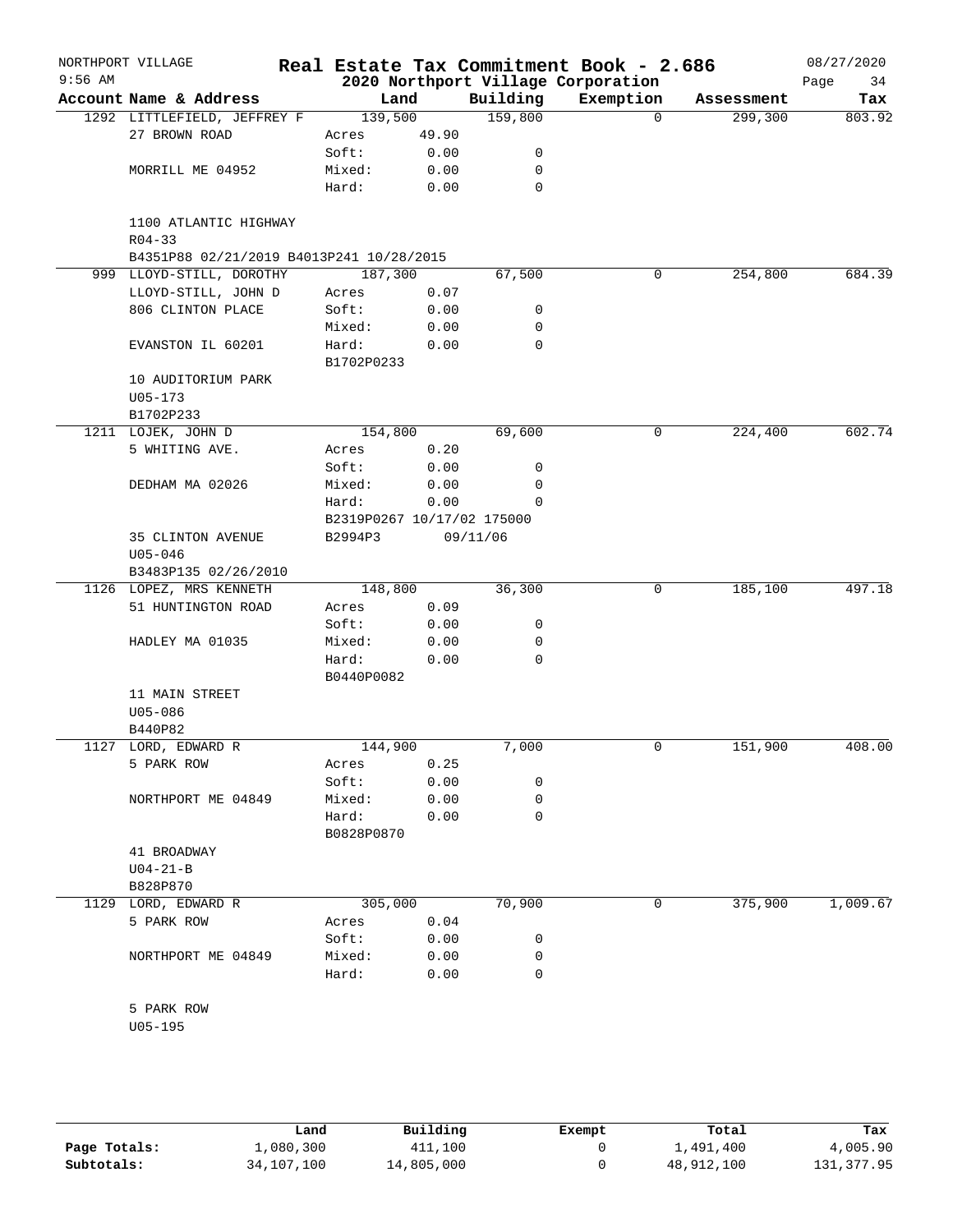| $9:56$ AM    | NORTHPORT VILLAGE                                 |            |                |              |                     | Real Estate Tax Commitment Book - 2.686<br>2020 Northport Village Corporation |                     | 08/27/2020<br>35 |
|--------------|---------------------------------------------------|------------|----------------|--------------|---------------------|-------------------------------------------------------------------------------|---------------------|------------------|
|              | Account Name & Address                            |            | Land           |              | Building            | Exemption                                                                     | Assessment          | Page<br>Tax      |
|              | 1130 LOVEJOY, EDWARD &                            |            | 309,600        |              | $\overline{55,100}$ |                                                                               | $\Omega$<br>364,700 | 979.58           |
|              | MARGARET                                          |            |                |              |                     |                                                                               |                     |                  |
|              | LOVEJOY, EDWARD E IV                              |            | Acres          | 0.15         |                     |                                                                               |                     |                  |
|              | 70 MILLER STREET                                  |            | Soft:          | 0.00         | 0                   |                                                                               |                     |                  |
|              |                                                   |            | Mixed:         | 0.00         | $\mathbf 0$         |                                                                               |                     |                  |
|              | BELFAST ME 04915                                  |            | Hard:          | 0.00         | $\mathbf 0$         |                                                                               |                     |                  |
|              |                                                   |            | B1639P0346     |              |                     |                                                                               |                     |                  |
|              | 21 PARK ROW                                       |            | B2399P302      |              |                     |                                                                               |                     |                  |
|              | $U05 - 187$                                       |            |                |              |                     |                                                                               |                     |                  |
|              | B1639P346                                         |            |                |              |                     |                                                                               |                     |                  |
|              | 1259 LUND, ELIZABETH A                            |            | 2,300          |              | 0                   |                                                                               | 0<br>2,300          | 6.18             |
|              | 5217 PEABODY                                      |            | Acres<br>Soft: | 0.03         | 0                   |                                                                               |                     |                  |
|              |                                                   |            | Mixed:         | 0.00<br>0.00 | 0                   |                                                                               |                     |                  |
|              | DULUTH MN 55804                                   |            | Hard:          | 0.00         | 0                   |                                                                               |                     |                  |
|              |                                                   |            | B0694P0069     |              | B4234P185           |                                                                               |                     |                  |
|              | 13 OAK STREET                                     |            | B4234P184      |              |                     |                                                                               |                     |                  |
|              | $U05 - 113 - A$                                   |            |                |              |                     |                                                                               |                     |                  |
|              | B694P69                                           |            |                |              |                     |                                                                               |                     |                  |
|              | 1253 LUNDY, JASON S                               |            | 153,400        |              | 69,600              |                                                                               | 223,000<br>0        | 598.98           |
|              | LUNDY, JENNIKA S                                  |            | Acres          | 0.25         |                     |                                                                               |                     |                  |
|              | 66 GEORGE STREET                                  |            | Soft:          | 0.00         | 0                   |                                                                               |                     |                  |
|              |                                                   |            | Mixed:         | 0.00         | 0                   |                                                                               |                     |                  |
|              | NORTHPORT ME 04849                                |            | Hard:          | 0.00         | 0                   |                                                                               |                     |                  |
|              |                                                   |            | B1424P0337     |              |                     |                                                                               |                     |                  |
|              | 66 GEORGE STREET                                  |            |                |              |                     |                                                                               |                     |                  |
|              | $U04 - 22$                                        |            |                |              |                     |                                                                               |                     |                  |
|              | B3099P1 06/20/2007 B1424P337                      |            |                |              |                     |                                                                               |                     |                  |
|              | 1116 MAGUIRE, EILEEN                              |            | 75,700         |              | 101,100             |                                                                               | 176,800<br>0        | 474.88           |
|              | 15 COBE ROAD                                      |            | Acres          | 0.50         |                     |                                                                               |                     |                  |
|              |                                                   |            | Soft:          | 0.00         | 0                   |                                                                               |                     |                  |
|              | NORTHPORT ME 04849                                |            | Mixed:         | 0.00         | 0                   |                                                                               |                     |                  |
|              |                                                   |            | Hard:          | 0.00         | 0                   |                                                                               |                     |                  |
|              |                                                   |            |                |              |                     |                                                                               |                     |                  |
|              | 15 COBE ROAD                                      |            |                |              |                     |                                                                               |                     |                  |
|              | $U06 - 38 - A$                                    |            |                |              |                     |                                                                               |                     |                  |
|              | B3898P269 08/21/2014                              |            |                |              |                     |                                                                               |                     |                  |
|              | 1271 MAKAHUSZ FAMILY REVOC.                       |            | 150,300        |              | 99,500              |                                                                               | 249,800<br>0        | 670.96           |
|              | TRUST                                             |            |                |              |                     |                                                                               |                     |                  |
|              | 7 CEDAR LANE                                      |            | Acres          | 0.40         |                     |                                                                               |                     |                  |
|              |                                                   |            | Soft:          | 0.00         | 0                   |                                                                               |                     |                  |
|              | MERRIMACK NH 03054                                |            | Mixed:         | 0.00         | 0                   |                                                                               |                     |                  |
|              |                                                   |            | Hard:          | 0.00         | 0                   |                                                                               |                     |                  |
|              |                                                   |            | B0791P0715     |              | B4105P92            |                                                                               |                     |                  |
|              | 536 BLUFF ROAD<br>$U05 - 034$                     |            |                |              |                     |                                                                               |                     |                  |
|              | B4105P92 07/28/2016 B3938P145 10/24/2014 B3175P50 |            |                |              |                     |                                                                               |                     |                  |
|              | 01/04/2008                                        |            |                |              |                     |                                                                               |                     |                  |
|              | 1136 MARBLE, THOMAS TRUSTEE                       |            | 146,500        |              | 40,400              |                                                                               | 186,900<br>0        | 502.01           |
|              | DEFRANZO, BETH ANN                                |            | Acres          | 0.06         |                     |                                                                               |                     |                  |
|              | TRUSTEE                                           |            |                |              |                     |                                                                               |                     |                  |
|              | MARBLE FAMILY                                     |            | Soft:          | 0.00         | 0                   |                                                                               |                     |                  |
|              | IRREVOCABLE TRUST                                 |            |                |              |                     |                                                                               |                     |                  |
|              | 359 WEST WATER STREET                             |            | Mixed:         | 0.00         | 0                   |                                                                               |                     |                  |
|              | ROCKLAND MA 02370                                 |            | Hard:          | 0.00         | 0                   |                                                                               |                     |                  |
|              |                                                   |            |                |              |                     |                                                                               |                     |                  |
|              | 10 SEA STREET                                     |            |                |              |                     |                                                                               |                     |                  |
|              | $U05 - 138$<br>B3376P124 06/02/2009               |            |                |              |                     |                                                                               |                     |                  |
|              |                                                   |            |                |              |                     |                                                                               |                     |                  |
|              |                                                   | Land       |                | Building     |                     | Exempt                                                                        | Total               | Tax              |
| Page Totals: |                                                   | 837,800    |                | 365,700      |                     | 0                                                                             | 1,203,500           | 3,232.59         |
| Subtotals:   |                                                   | 34,944,900 |                | 15,170,700   |                     | 0                                                                             | 50,115,600          | 134,610.54       |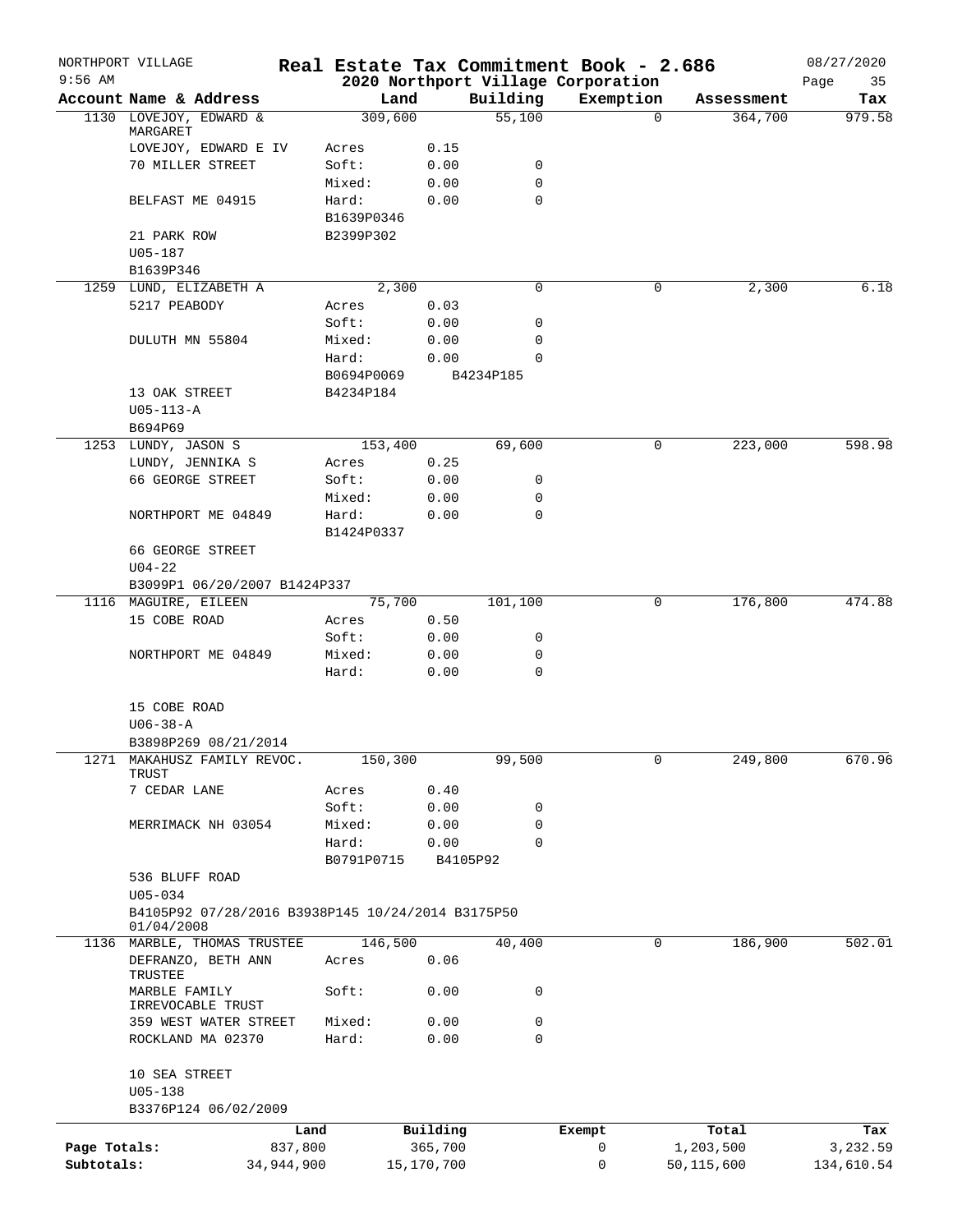|              | NORTHPORT VILLAGE                                    |            | Real Estate Tax Commitment Book - 2.686 |              |           |             |                                                 |             |              | 08/27/2020    |
|--------------|------------------------------------------------------|------------|-----------------------------------------|--------------|-----------|-------------|-------------------------------------------------|-------------|--------------|---------------|
| $9:56$ AM    | Account Name & Address                               |            | Land                                    |              | Building  |             | 2020 Northport Village Corporation<br>Exemption |             | Assessment   | Page<br>36    |
|              | 1139 MARTIN, JAMES                                   |            | 186,500                                 |              |           | 35,900      |                                                 | $\mathbf 0$ | 222,400      | Tax<br>597.37 |
|              | 6 Calvin Road                                        |            |                                         | 0.06         |           |             |                                                 |             |              |               |
|              |                                                      |            | Acres<br>Soft:                          | 0.00         |           | 0           |                                                 |             |              |               |
|              | JAMAICA PLAIN MA 02130                               |            | Mixed:                                  | 0.00         |           | 0           |                                                 |             |              |               |
|              |                                                      |            | Hard:                                   | 0.00         |           | $\mathbf 0$ |                                                 |             |              |               |
|              |                                                      |            | B1955P0336                              |              |           |             |                                                 |             |              |               |
|              | 8 AUDITORIUM PARK                                    |            |                                         |              |           |             |                                                 |             |              |               |
|              | $U05 - 172$                                          |            |                                         |              |           |             |                                                 |             |              |               |
|              | B3374P92 08/20/2009                                  |            |                                         |              |           |             |                                                 |             |              |               |
|              | 1472 MARXSEN, SANDRA V                               |            | 120,000                                 |              |           | 55,000      |                                                 | 0           | 175,000      | 470.05        |
|              | MARXSEN, WILLIAM B                                   |            |                                         |              |           |             |                                                 |             |              |               |
|              | 3905 MONTVALE CROSSING                               |            |                                         |              |           |             |                                                 |             |              |               |
|              |                                                      |            |                                         |              |           |             |                                                 |             |              |               |
|              | CUMMING GA 30041                                     |            |                                         |              |           |             |                                                 |             |              |               |
|              |                                                      |            |                                         |              |           |             |                                                 |             |              |               |
|              | 1 BROADWAY Unit 4                                    |            |                                         |              |           |             |                                                 |             |              |               |
|              | $U05 - 105 - 4$                                      |            |                                         |              |           |             |                                                 |             |              |               |
|              | B3905P64 10/01/2014                                  |            |                                         |              |           |             |                                                 |             |              |               |
|              | 1046 MASEYCHIK, TAMMY S                              |            | 186,500                                 |              |           | 36,300      |                                                 | 0           | 222,800      | 598.44        |
|              | MASEYCHIK, MASEYCHIK,                                |            | Acres                                   | 0.06         |           |             |                                                 |             |              |               |
|              | CHRIS                                                |            |                                         |              |           |             |                                                 |             |              |               |
|              | *% WELLS FARGO REAL                                  |            | Soft:                                   | 0.00         |           | 0           |                                                 |             |              |               |
|              | ESTATE SVCS<br>MAC X2502-011 1 HOME                  |            | Mixed:                                  | 0.00         |           | $\mathbf 0$ |                                                 |             |              |               |
|              | CAMPUS                                               |            |                                         |              |           |             |                                                 |             |              |               |
|              | DES MOINES IA 50328                                  |            | Hard:                                   | 0.00         |           | $\mathbf 0$ |                                                 |             |              |               |
|              | 0001                                                 |            |                                         |              |           |             |                                                 |             |              |               |
|              |                                                      |            | B2015P56                                |              |           |             |                                                 |             |              |               |
|              | 5 NORTH AVENUE                                       |            |                                         |              |           |             |                                                 |             |              |               |
|              | $U05 - 151$                                          |            |                                         |              |           |             |                                                 |             |              |               |
|              | B2015P56                                             |            |                                         |              |           |             |                                                 |             |              |               |
|              | 1270 MATTHEWS, VICTORIA L                            |            | 150,200                                 |              |           | 84,400      |                                                 | 0           | 234,600      | 630.14        |
|              | 33 GRIFFIN STREET                                    |            | Acres                                   | 0.36         |           |             |                                                 |             |              |               |
|              |                                                      |            | Soft:                                   | 0.00         |           | 0           |                                                 |             |              |               |
|              | NORTHPORT ME 04849                                   |            | Mixed:                                  | 0.00         |           | 0           |                                                 |             |              |               |
|              |                                                      |            | Hard:                                   | 0.00         |           | 0           |                                                 |             |              |               |
|              |                                                      |            | B2230P085                               |              |           |             |                                                 |             |              |               |
|              | 33 GRIFFIN STREET                                    |            |                                         |              |           |             |                                                 |             |              |               |
|              | $U05 - 035$                                          |            |                                         |              |           |             |                                                 |             |              |               |
|              | B2230P85                                             |            |                                         |              |           |             |                                                 |             |              |               |
|              | 1029 MCILVAINE, PATRICIA M<br>913 Bonnie Brae Street |            | 145,000                                 |              |           | 32,500      |                                                 | $\mathbf 0$ | 177,500      | 476.77        |
|              |                                                      |            | Acres                                   | 0.04         |           |             |                                                 |             |              |               |
|              | WALLA WALLA WA 99362                                 |            | Soft:<br>Mixed:                         | 0.00<br>0.00 |           | 0<br>0      |                                                 |             |              |               |
|              |                                                      |            | Hard:                                   | 0.00         |           | $\mathbf 0$ |                                                 |             |              |               |
|              |                                                      |            | B1321P0116                              |              |           |             |                                                 |             |              |               |
|              | 4 SEA STREET                                         |            |                                         |              |           |             |                                                 |             |              |               |
|              | $U05 - 135$                                          |            |                                         |              |           |             |                                                 |             |              |               |
|              | B1321P116                                            |            |                                         |              |           |             |                                                 |             |              |               |
| 1131         | MCKAY, PRISCILLA R                                   |            | 148,800                                 |              |           | 47,500      |                                                 | 0           | 196,300      | 527.26        |
|              | 127 ALBERMARLE ROAD                                  |            | Acres                                   | 0.09         |           |             |                                                 |             |              |               |
|              |                                                      |            | Soft:                                   | 0.00         |           | 0           |                                                 |             |              |               |
|              | NEWTONVILLE MA 02460                                 |            | Mixed:                                  | 0.00         |           | 0           |                                                 |             |              |               |
|              |                                                      |            | Hard:                                   | 0.00         |           | $\mathbf 0$ |                                                 |             |              |               |
|              |                                                      |            | B0709P0271                              |              | B4182P035 |             | B4225P189                                       |             |              |               |
|              | 31 GEORGE STREET                                     |            |                                         |              |           |             |                                                 |             |              |               |
|              | $U05 - 031$                                          |            |                                         |              |           |             |                                                 |             |              |               |
|              | B4225P189 10/26/2017 B4182P35 06/27/2017 B709P271    |            |                                         |              |           |             |                                                 |             |              |               |
|              |                                                      | Land       |                                         | Building     |           |             | Exempt                                          |             | Total        | Tax           |
| Page Totals: |                                                      | 937,000    |                                         | 291,600      |           |             | 0                                               |             | 1,228,600    | 3,300.03      |
| Subtotals:   |                                                      | 35,881,900 |                                         | 15,462,300   |           |             | 0                                               |             | 51, 344, 200 | 137,910.57    |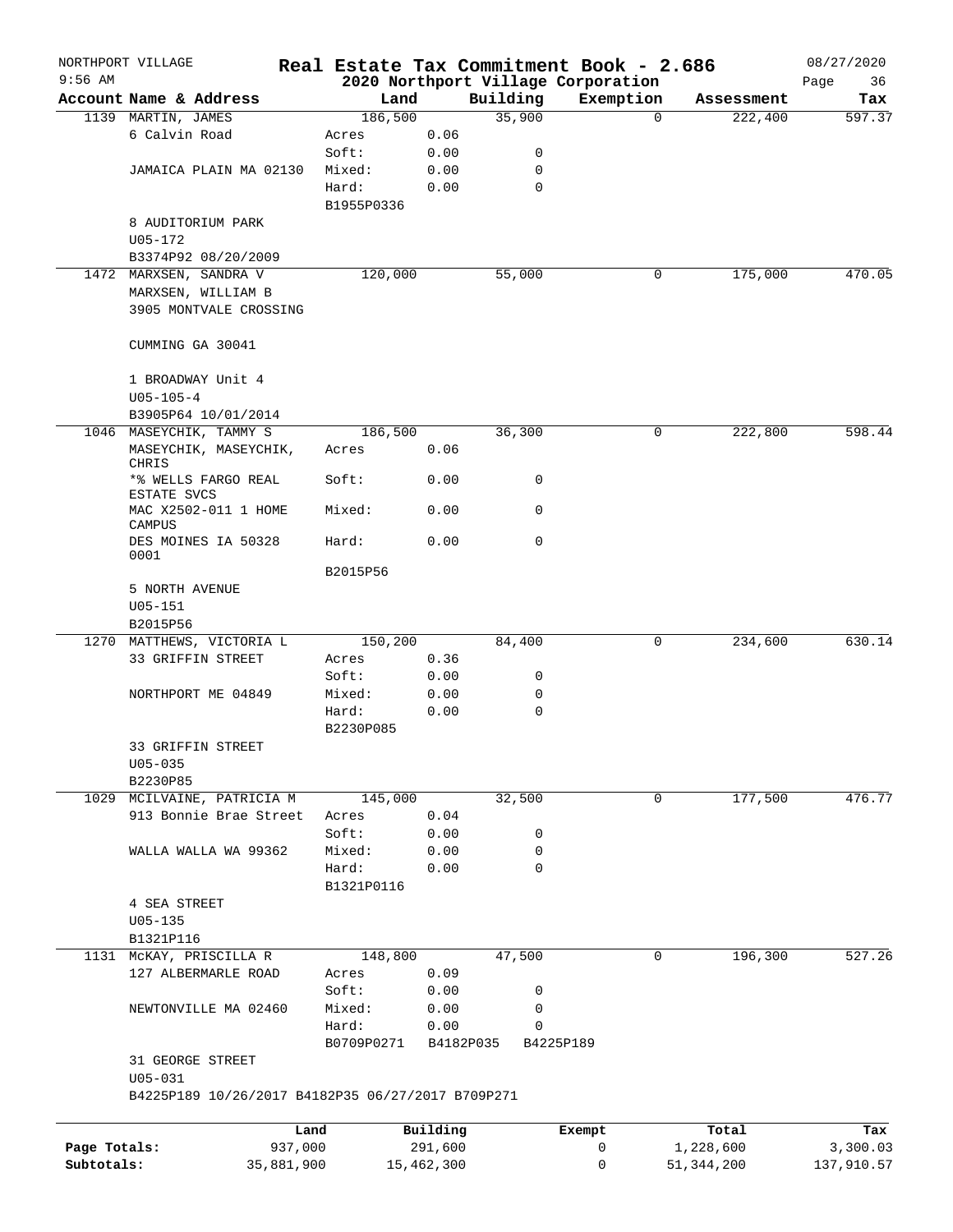| $9:56$ AM | NORTHPORT VILLAGE              |                     |      |            | Real Estate Tax Commitment Book - 2.686<br>2020 Northport Village Corporation |            | 08/27/2020<br>Page<br>37 |
|-----------|--------------------------------|---------------------|------|------------|-------------------------------------------------------------------------------|------------|--------------------------|
|           | Account Name & Address         | Land                |      | Building   | Exemption                                                                     | Assessment | Tax                      |
|           | 1184 MELONE, ANTHONY R         | 148,000             |      | 134,600    | $\Omega$                                                                      | 282,600    | 759.06                   |
|           | MELONE, DIANE A                | Acres               | 0.08 |            |                                                                               |            |                          |
|           | 4 KENDALL HILL ROAD            | Soft:               | 0.00 | 0          |                                                                               |            |                          |
|           |                                | Mixed:              | 0.00 | 0          |                                                                               |            |                          |
|           | STERLING MA 01564 1425         | Hard:<br>B1118P0018 | 0.00 | 0          |                                                                               |            |                          |
|           | 17 GRIFFIN STREET              |                     |      |            |                                                                               |            |                          |
|           | $U05 - 072$                    |                     |      |            |                                                                               |            |                          |
|           | B4093P55 08/22/2016 B1118P18   |                     |      |            |                                                                               |            |                          |
|           | 1147 METCALF, GEORGE           | 148,800             |      | 48,800     | 0                                                                             | 197,600    | 530.75                   |
|           | METCALF, JUDY                  | Acres               | 0.09 |            |                                                                               |            |                          |
|           | 53 PEARL STREET                | Soft:               | 0.00 | 0          |                                                                               |            |                          |
|           |                                | Mixed:              | 0.00 | 0          |                                                                               |            |                          |
|           | <b>BATH ME 04530</b>           | Hard:               | 0.00 | 0          |                                                                               |            |                          |
|           |                                | B1445P0047          |      |            |                                                                               |            |                          |
|           | 9 MAPLE STREET                 |                     |      |            |                                                                               |            |                          |
|           | $U05 - 102$                    |                     |      |            |                                                                               |            |                          |
|           | B4088P325 08/06/2016 B1445P47  |                     |      |            |                                                                               |            |                          |
|           | 1209 METCALF, GEORGE F         | 145,000             |      | 37,000     | 0                                                                             | 182,000    | 488.85                   |
|           | 53 PEARL STREET                | Acres               | 0.04 |            |                                                                               |            |                          |
|           |                                | Soft:               | 0.00 | 0          |                                                                               |            |                          |
|           | <b>BATH ME 04530</b>           | Mixed:              | 0.00 | 0          |                                                                               |            |                          |
|           |                                | Hard:               | 0.00 | 0          |                                                                               |            |                          |
|           |                                | B4051P131           |      |            |                                                                               |            |                          |
|           | 13 MAPLE STREET                |                     |      |            |                                                                               |            |                          |
|           | $U05 - 101$                    |                     |      |            |                                                                               |            |                          |
|           | B4051P131 04/05/2016           |                     |      |            |                                                                               |            |                          |
|           | 1766 METCALF, GEORGE F         | 36,800              |      | 0          | 0                                                                             | 36,800     | 98.84                    |
|           | 53 PEARL STREET                | Acres               | 4.77 |            |                                                                               |            |                          |
|           |                                | Soft:               | 0.00 | 0          |                                                                               |            |                          |
|           | <b>BATH ME 04530</b>           | Mixed:              | 0.00 | 0          |                                                                               |            |                          |
|           |                                | Hard:               | 0.00 | $\Omega$   |                                                                               |            |                          |
|           |                                | B3926 P28           |      |            |                                                                               |            |                          |
|           | COBE ROAD                      |                     |      |            |                                                                               |            |                          |
|           | $U06-40B$                      |                     |      |            |                                                                               |            |                          |
|           | B4152P114 03/21/2017           |                     |      |            |                                                                               |            |                          |
|           | 1239 Miska, Douglas S          | 435,800             |      | 150,700    | 0                                                                             | 586,500    | 1,575.34                 |
|           | Miska, Sima                    | Acres               | 0.37 |            |                                                                               |            |                          |
|           | 12835 SW 75 Ave                | Soft:               | 0.00 | 0          |                                                                               |            |                          |
|           |                                | Mixed:              | 0.00 | 0          |                                                                               |            |                          |
|           | Miami FL 33156                 | Hard:               | 0.00 | 0          |                                                                               |            |                          |
|           |                                | B0788P0321          |      | B4051P0105 |                                                                               |            |                          |
|           | 738 SHORE ROAD                 |                     |      |            |                                                                               |            |                          |
|           | $U07 - 25$                     |                     |      |            |                                                                               |            |                          |
|           | B4051P105 04/15/2016           |                     |      |            |                                                                               |            |                          |
|           | 1151 MOLNAR, SUZANNE L         | 305,800             |      | 43,500     | 0                                                                             | 349,300    | 938.22                   |
|           | 1314 HICKORY OAK LANE          | Acres               | 0.05 |            |                                                                               |            |                          |
|           |                                | Soft:               | 0.00 | 0          |                                                                               |            |                          |
|           | KNOXVILLE TN 37919 8138 Mixed: |                     | 0.00 | 0          |                                                                               |            |                          |
|           |                                | Hard:               | 0.00 | $\Omega$   |                                                                               |            |                          |
|           |                                | B0782P0141          |      |            |                                                                               |            |                          |
|           | 17 PARK ROW                    | B4248P151           |      |            |                                                                               |            |                          |
|           |                                |                     |      |            |                                                                               |            |                          |
|           | $U05 - 189$                    |                     |      |            |                                                                               |            |                          |

|              | Land       | Building   | Exempt | Total      | Tax        |
|--------------|------------|------------|--------|------------|------------|
| Page Totals: | 1,220,200  | 414,600    |        | 1,634,800  | 4,391.06   |
| Subtotals:   | 37,102,100 | 15,876,900 |        | 52,979,000 | 142,301.63 |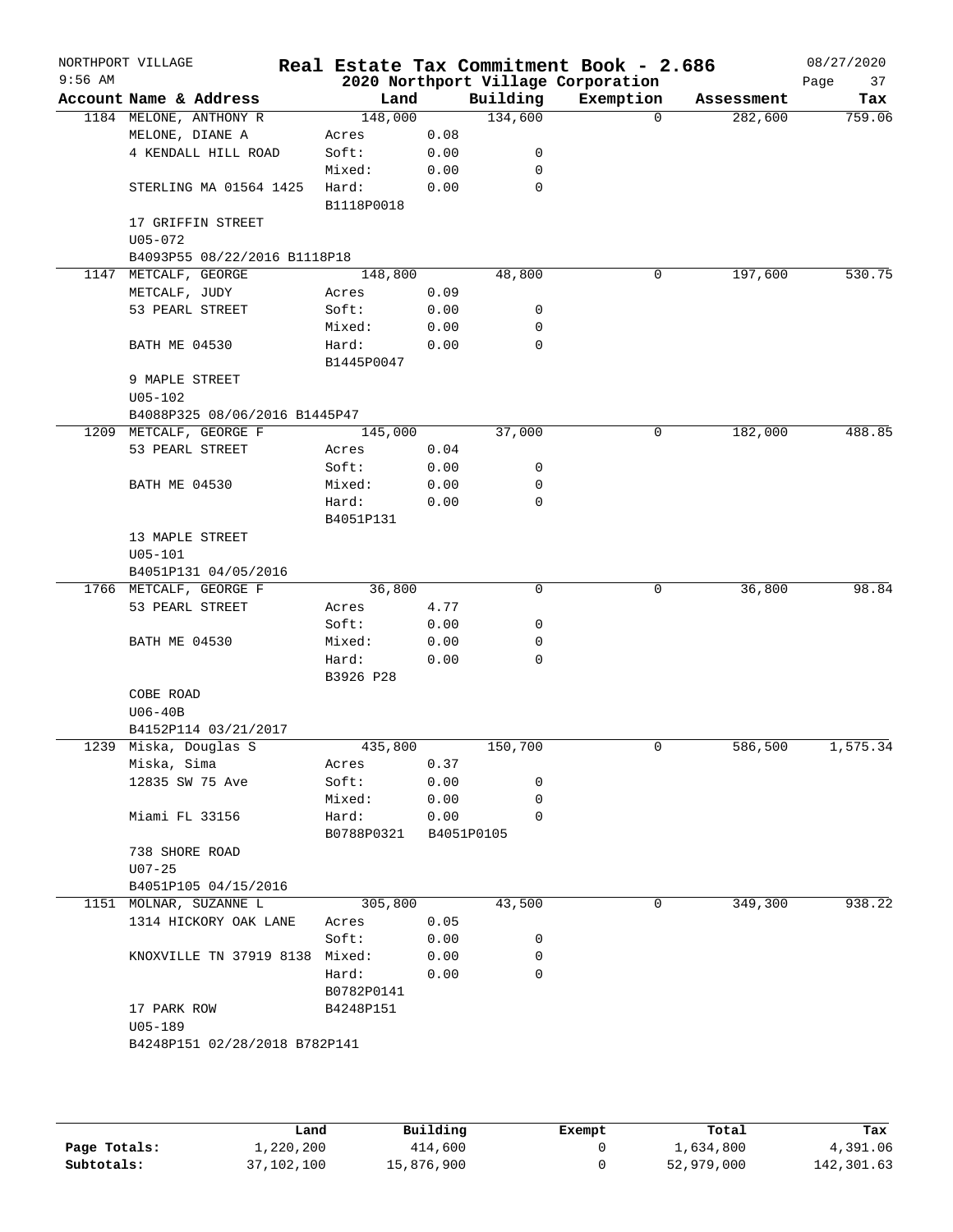|           | NORTHPORT VILLAGE                            |                       |              |             | Real Estate Tax Commitment Book - 2.686         |            | 08/27/2020        |
|-----------|----------------------------------------------|-----------------------|--------------|-------------|-------------------------------------------------|------------|-------------------|
| $9:56$ AM | Account Name & Address                       | Land                  |              | Building    | 2020 Northport Village Corporation<br>Exemption | Assessment | Page<br>38<br>Tax |
| 1207      | MOSCOW, NORMAN P                             | 305,500               |              | 59,500      | $\mathbf 0$                                     | 365,000    | 980.39            |
|           | (TRUSTEE)                                    |                       |              |             |                                                 |            |                   |
|           | THE NORMAN MOSCOW TRUST Acres                |                       | 0.18         |             |                                                 |            |                   |
|           | 33 OAKVALE AVENUE                            | Soft:                 | 0.00         | 0           |                                                 |            |                   |
|           |                                              | Mixed:                | 0.00         | 0           |                                                 |            |                   |
|           | BERKELEY CA 94705                            | Hard:                 | 0.00         | $\mathbf 0$ |                                                 |            |                   |
|           |                                              | B1172P0208            |              |             |                                                 |            |                   |
|           | 52 BROADWAY                                  |                       |              |             |                                                 |            |                   |
|           | $U04-16$                                     |                       |              |             |                                                 |            |                   |
|           | B4374P144 05/07/2019 B1172P208               |                       |              |             |                                                 |            |                   |
|           | 1024 MOSS, ELAINE M                          | 186,500               |              | 71,800      | 0                                               | 258,300    | 693.79            |
|           | BRECKENRIDGE, ALAN S<br>6377 PERSHING STREET | Acres<br>Soft:        | 0.06<br>0.00 | 0           |                                                 |            |                   |
|           |                                              | Mixed:                | 0.00         | 0           |                                                 |            |                   |
|           | ST. LOUIS MO 63130                           | Hard:                 | 0.00         | 0           |                                                 |            |                   |
|           |                                              |                       |              |             |                                                 |            |                   |
|           | 4 NORTH AVENUE                               | B2293P201<br>B3482P25 |              |             |                                                 |            |                   |
|           | $U05 - 154$                                  |                       |              |             |                                                 |            |                   |
|           | B3482P25 09/23/2010                          |                       |              |             |                                                 |            |                   |
|           | 1254 NELSON, STEVEN E                        | 188,800               |              | 84,000      | 0                                               | 272,800    | 732.74            |
|           | NELSON, VICKI H                              | Acres                 | 0.09         |             |                                                 |            |                   |
|           | 481 ELIOT STREET                             | Soft:                 | 0.00         | 0           |                                                 |            |                   |
|           |                                              | Mixed:                | 0.00         | 0           |                                                 |            |                   |
|           | MILTON MA 02186                              | Hard:                 | 0.00         | 0           |                                                 |            |                   |
|           |                                              | B4193P065             |              |             |                                                 |            |                   |
|           | 16 AUDITORIUM PARK                           |                       |              |             |                                                 |            |                   |
|           | $U05 - 176$                                  |                       |              |             |                                                 |            |                   |
|           | B4193P65 08/15/2017                          |                       |              |             |                                                 |            |                   |
|           | 1154 NORTHPORT GOLF CLUB                     | 501,200               |              | 131,600     | 0                                               | 632,800    | 1,699.70          |
|           | C/0 PAUL DOODY                               | Acres                 | 133.40       |             |                                                 |            |                   |
|           | PO BOX 187                                   | Soft:                 | 0.00         | 0           |                                                 |            |                   |
|           | BELFAST ME 04915                             | Mixed:                | 0.00         | 0           |                                                 |            |                   |
|           |                                              | Hard:                 | 0.00         | 0           |                                                 |            |                   |
|           |                                              | B0664P0203            |              |             |                                                 |            |                   |
|           | 581 BLUFF ROAD                               |                       |              |             |                                                 |            |                   |
|           | $U04 - 25$                                   |                       |              |             |                                                 |            |                   |
|           | B664P203                                     |                       |              |             |                                                 |            |                   |
| 1197      | NORTHPORT GOLF CORP.,                        | 62,500                |              | 0           | 0                                               | 62,500     | 167.88            |
|           | THE                                          |                       |              |             |                                                 |            |                   |
|           | C/O PAUL DOODY                               | Acres                 | 48.00        |             |                                                 |            |                   |
|           | PO BOX 187                                   | Soft:                 | 0.00         | 0           |                                                 |            |                   |
|           | BELFAST ME 04915                             | Mixed:                | 0.00         | 0           |                                                 |            |                   |
|           |                                              | Hard:                 | 0.00         | 0           |                                                 |            |                   |
|           |                                              | B1421P0156            |              |             |                                                 |            |                   |
|           | 2 CROSS STREET                               |                       |              |             |                                                 |            |                   |
|           | $R01 - 03$                                   |                       |              |             |                                                 |            |                   |
|           | B1421P156                                    |                       |              |             |                                                 |            |                   |
|           | 1155 NORTHPORT VILLAGE CORP.                 | 39,600                |              | 800         | 40,400                                          | 0          | 0.00              |
|           | *OLD JAIL                                    | Acres                 | 0.12         |             | 17 Village Corp                                 |            |                   |
|           |                                              | Soft:                 | 0.00         | 0           |                                                 |            |                   |
|           | NORTHPORT ME 04849                           | Mixed:                | 0.00         | 0           |                                                 |            |                   |
|           |                                              | Hard:                 | 0.00         | 0           |                                                 |            |                   |
|           |                                              |                       |              |             |                                                 |            |                   |
|           | 32 GRIFFIN STREET                            |                       |              |             |                                                 |            |                   |
|           | $U05 - 032$                                  |                       |              |             |                                                 |            |                   |
|           |                                              |                       |              |             |                                                 |            |                   |
|           |                                              |                       |              |             |                                                 |            |                   |
|           |                                              |                       |              |             |                                                 |            |                   |
|           |                                              |                       |              |             |                                                 |            |                   |

|              | Land       | Building   | Exempt | Total      | Tax        |
|--------------|------------|------------|--------|------------|------------|
| Page Totals: | 1,284,100  | 347,700    | 40,400 | 1,591,400  | 4,274.50   |
| Subtotals:   | 38,386,200 | 16,224,600 | 40,400 | 54,570,400 | 146,576.13 |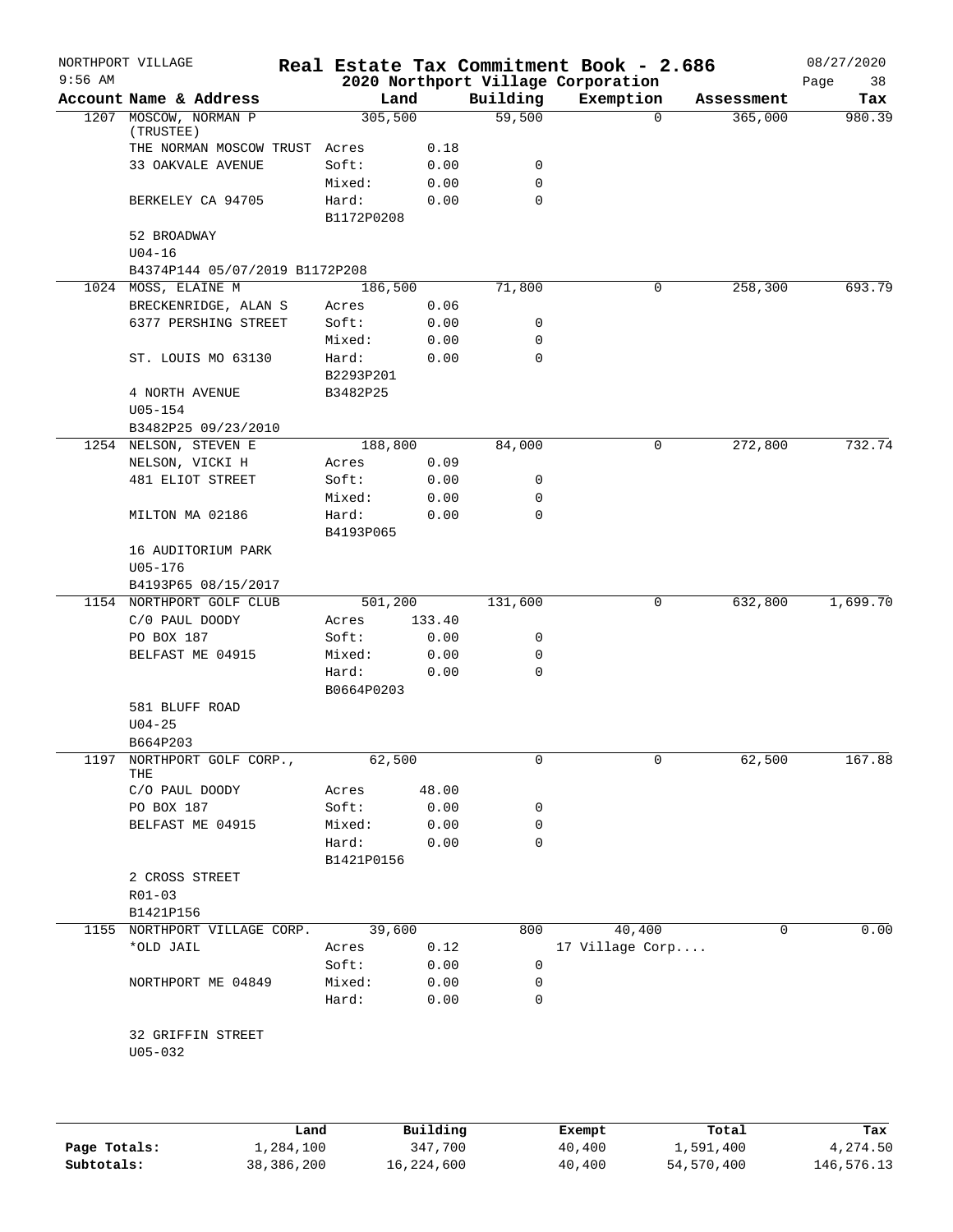| $9:56$ AM    | NORTHPORT VILLAGE              |                 |              |                                    |           | Real Estate Tax Commitment Book - 2.686 |            | 08/27/2020 |
|--------------|--------------------------------|-----------------|--------------|------------------------------------|-----------|-----------------------------------------|------------|------------|
|              | Account Name & Address         |                 |              | 2020 Northport Village Corporation |           |                                         |            | 39<br>Page |
|              |                                |                 | Land         | Building                           | Exemption |                                         | Assessment | Tax        |
|              | 1156 NORTHPORT VILLAGE CORP.   |                 | 145,900      | 10,200                             |           | 156,100                                 | $\Omega$   | 0.00       |
|              | *NEAR CRADLE PARK              | Acres           | 0.64         |                                    |           | 17 Village Corp                         |            |            |
|              |                                | Soft:           | 0.00         | 0                                  |           |                                         |            |            |
|              | NORTHPORT ME 04849             | Mixed:          | 0.00         | 0                                  |           |                                         |            |            |
|              |                                | Hard:           | 0.00         | 0                                  |           |                                         |            |            |
|              | 7 PLEASANT STREET              |                 |              |                                    |           |                                         |            |            |
|              | $U05 - 067$                    |                 |              |                                    |           |                                         |            |            |
| 1157         | NORTHPORT VILLAGE CORP.        |                 | 39,500       | 0                                  |           | 39,500                                  | $\Omega$   | 0.00       |
|              | 813 SHORE ROAD                 | Acres           | 0.10         |                                    |           | 17 Village Corp                         |            |            |
|              |                                | Soft:           | 0.00         | $\mathbf 0$                        |           |                                         |            |            |
|              | NORTHPORT ME 04849             | Mixed:          | 0.00         | 0                                  |           |                                         |            |            |
|              |                                | Hard:           | 0.00         | 0                                  |           |                                         |            |            |
|              | 12 MAPLE STREET                |                 |              |                                    |           |                                         |            |            |
|              | $U05 - 109$                    |                 |              |                                    |           |                                         |            |            |
|              | 1158 NORTHPORT VILLAGE CORP.   |                 | 39,900       | 0                                  |           | 39,900                                  | $\Omega$   | 0.00       |
|              | *BLAISDELL PARK                | Acres           | 0.27         |                                    |           | 17 Village Corp                         |            |            |
|              |                                | Soft:           | 0.00         | 0                                  |           |                                         |            |            |
|              | NORTHPORT ME 04849             | Mixed:          | 0.00         | 0                                  |           |                                         |            |            |
|              |                                | Hard:           | 0.00         | 0                                  |           |                                         |            |            |
|              | 3 SEA STREET                   |                 |              |                                    |           |                                         |            |            |
|              | $U05 - 112$                    |                 |              |                                    |           |                                         |            |            |
| 1159         | NORTHPORT VILLAGE CORP.        |                 | 308,500      | 0                                  |           | 308,500                                 | 0          | 0.00       |
|              | *LOWER BAYVIEW PARK            | Acres           | 1.10         |                                    |           | 17 Village Corp                         |            |            |
|              |                                | Soft:           | 0.00         | 0                                  |           |                                         |            |            |
|              | NORTHPORT ME 04849             | Mixed:          | 0.00         | 0                                  |           |                                         |            |            |
|              |                                | Hard:           | 0.00         | 0                                  |           |                                         |            |            |
|              | 1 BAYVIEW PARK                 |                 |              |                                    |           |                                         |            |            |
|              | $U05 - 126$                    |                 |              |                                    |           |                                         |            |            |
| 1160         | NORTHPORT VILLAGE CORP.        |                 | 311,300      | $\Omega$                           |           | 311,300                                 | 0          | 0.00       |
|              | *RUGGLES PARK                  | Acres           | 2.20         |                                    |           | 17 Village Corp                         |            |            |
|              |                                | Soft:           | 0.00         | 0                                  |           |                                         |            |            |
|              | NORTHPORT ME 04849             | Mixed:          | 0.00         | 0                                  |           |                                         |            |            |
|              |                                | Hard:           | 0.00         | 0                                  |           |                                         |            |            |
|              | 1 RUGGLES PARK                 |                 |              |                                    |           |                                         |            |            |
|              | $U05 - 140$                    |                 |              |                                    |           |                                         |            |            |
|              | 1161 NORTHPORT VILLAGE CORP.   |                 | 406,000      | 24,900                             |           | 430,900                                 | 0          | 0.00       |
|              | *WHARF                         | Acres           | 0.10         |                                    |           | 17 Village Corp                         |            |            |
|              |                                | Soft:           | 0.00         | 0                                  |           |                                         |            |            |
|              | NORTHPORT ME 04849             | Mixed:          | 0.00         | 0                                  |           |                                         |            |            |
|              |                                | Hard:           | 0.00         | 0                                  |           |                                         |            |            |
|              |                                |                 |              |                                    |           |                                         |            |            |
|              | 2 RUGGLES PARK<br>$U05 - 141$  |                 |              |                                    |           |                                         |            |            |
|              | 1162 NORTHPORT VILLAGE CORP.   |                 | 406,000      | $\mathbf 0$                        |           | 406,000                                 | 0          | 0.00       |
|              | *YACHT CLUB LAND               | Acres           | 0.05         |                                    |           | 17 Village Corp                         |            |            |
|              |                                |                 |              |                                    |           |                                         |            |            |
|              |                                | Soft:           | 0.00         | 0                                  |           |                                         |            |            |
|              | NORTHPORT ME 04849             | Mixed:<br>Hard: | 0.00<br>0.00 | 0<br>0                             |           |                                         |            |            |
|              |                                |                 |              |                                    |           |                                         |            |            |
|              | 10 RUGGLES PARK<br>$U05 - 142$ |                 |              |                                    |           |                                         |            |            |
|              |                                | Land            | Building     |                                    | Exempt    | Total                                   |            | Tax        |
| Page Totals: | 1,657,100                      |                 | 35,100       |                                    | 1,692,200 |                                         | 0          | 0.00       |
| Subtotals:   | 40,043,300                     |                 | 16,259,700   |                                    | 1,732,600 | 54, 570, 400                            |            | 146,576.13 |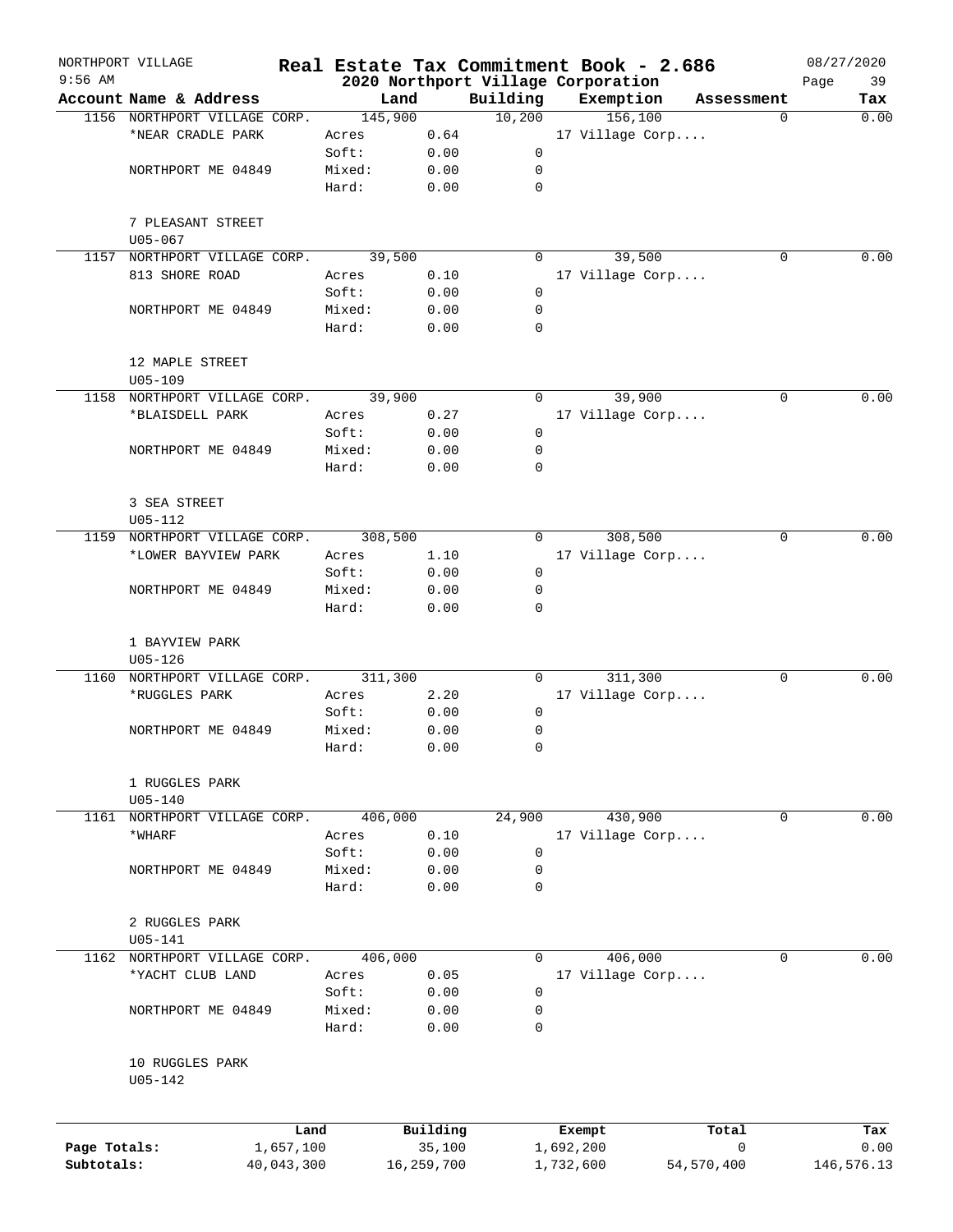| $9:56$ AM    | NORTHPORT VILLAGE            |                 |                 |                     |             | Real Estate Tax Commitment Book - 2.686         |              | 08/27/2020        |
|--------------|------------------------------|-----------------|-----------------|---------------------|-------------|-------------------------------------------------|--------------|-------------------|
|              | Account Name & Address       |                 |                 | Land                | Building    | 2020 Northport Village Corporation<br>Exemption |              | Page<br>40<br>Tax |
|              | 1163 NORTHPORT VILLAGE CORP. |                 | 106,500         |                     | $\Omega$    | 106,500                                         | Assessment   | 0.00<br>$\Omega$  |
|              | *BEALE PARK                  |                 | Acres           | 0.06                |             | 17 Village Corp                                 |              |                   |
|              |                              |                 | Soft:           | 0.00                | 0           |                                                 |              |                   |
|              | NORTHPORT ME 04849           |                 | Mixed:          | 0.00                | 0           |                                                 |              |                   |
|              |                              |                 | Hard:           | 0.00                | 0           |                                                 |              |                   |
|              |                              |                 |                 |                     |             |                                                 |              |                   |
|              | 30 BROADWAY                  |                 |                 |                     |             |                                                 |              |                   |
|              | $U05 - 148$                  |                 |                 |                     |             |                                                 |              |                   |
|              | 1164 NORTHPORT VILLAGE CORP. |                 | 307,700         |                     | 0           | 307,700                                         |              | 0.00<br>0         |
|              | *AUDITORIUM PARK             |                 | Acres           | 0.76                |             | 17 Village Corp                                 |              |                   |
|              |                              |                 | Soft:           | 0.00                | 0           |                                                 |              |                   |
|              | NORTHPORT ME 04849           |                 | Mixed:<br>Hard: | 0.00<br>0.00        | 0<br>0      |                                                 |              |                   |
|              |                              |                 |                 |                     |             |                                                 |              |                   |
|              | 20 AUDITORIUM PARK           |                 |                 |                     |             |                                                 |              |                   |
|              | $U05 - 168$                  |                 |                 |                     |             |                                                 |              |                   |
| 1165         | NORTHPORT VILLAGE CORP.      |                 | 54,900          |                     | 102,800     | 157,700                                         |              | 0.00<br>0         |
|              | *WATER TREATMENT PLANT       |                 | Acres           | 1.70                |             | 17 Village Corp                                 |              |                   |
|              | & RESERVOIR                  |                 |                 |                     |             |                                                 |              |                   |
|              |                              |                 | Soft:           | 0.00                | 0           |                                                 |              |                   |
|              | Northport ME 04849           |                 | Mixed:          | 0.00                | 0           |                                                 |              |                   |
|              |                              |                 | Hard:           | 0.00                | 0           |                                                 |              |                   |
|              | 533 BLUFF ROAD               |                 |                 |                     |             |                                                 |              |                   |
|              | $U05 - 022$                  |                 |                 |                     |             |                                                 |              |                   |
|              | 1166 NORTHPORT VILLAGE CORP. |                 | 111,800         |                     | $\Omega$    | 111,800                                         |              | 0.00<br>0         |
|              | *UPPER BAYVIEW PARK          |                 | Acres           | 1.00                |             | 17 Village Corp                                 |              |                   |
|              |                              |                 | Soft:           | 0.00                | 0           |                                                 |              |                   |
|              | Northport ME 04849           |                 | Mixed:          | 0.00                | $\mathbf 0$ |                                                 |              |                   |
|              |                              |                 | Hard:           | 0.00                | 0           |                                                 |              |                   |
|              |                              |                 |                 |                     |             |                                                 |              |                   |
|              | 3 GEORGE STREET              |                 |                 |                     |             |                                                 |              |                   |
|              | $U05 - 002$                  |                 |                 |                     |             |                                                 |              |                   |
| 1167         | NORTHPORT VILLAGE CORP.      |                 | 72,100          |                     | 79,700      | 151,800                                         |              | 0.00<br>0         |
|              | *COMMUNITY HALL              |                 | Acres           | 0.20                |             | 17 Village Corp                                 |              |                   |
|              |                              |                 | Soft:           | 0.00                | 0           |                                                 |              |                   |
|              | NORTHPORT ME 04849           |                 | Mixed:          | 0.00                | 0           |                                                 |              |                   |
|              |                              |                 | Hard:           | 0.00                | 0           |                                                 |              |                   |
|              |                              |                 |                 |                     |             |                                                 |              |                   |
|              | 813 SHORE ROAD<br>$U06 - 35$ |                 |                 |                     |             |                                                 |              |                   |
|              | 1168 NORTHPORT VILLAGE CORP. |                 |                 |                     | 0           | 13,500                                          |              | 0.00<br>0         |
|              | *SAMWAY GIFT                 |                 | 13,500          |                     |             | 17 Village Corp                                 |              |                   |
|              |                              |                 | Acres<br>Soft:  | 0.45                | 0           |                                                 |              |                   |
|              | NORTHPORT ME 04849           |                 | Mixed:          | 0.00<br>0.00        | 0           |                                                 |              |                   |
|              |                              |                 | Hard:           | 0.00                | 0           |                                                 |              |                   |
|              |                              |                 |                 |                     |             |                                                 |              |                   |
|              | 629 SHORE ROAD               |                 |                 |                     |             |                                                 |              |                   |
|              | $U08 - 21 - B$               |                 |                 |                     |             |                                                 |              |                   |
|              | 1333 NORTHPORT VILLAGE CORP. |                 | 39,500          |                     | $\mathbf 0$ | 39,500                                          |              | 0.00<br>0         |
|              | 813 SHORE ROAD               |                 | Acres           | 0.10                |             | 17 Village Corp                                 |              |                   |
|              |                              |                 | Soft:           | 0.00                | 0           |                                                 |              |                   |
|              | NORTHPORT ME 04849           |                 | Mixed:          | 0.00                | $\mathbf 0$ |                                                 |              |                   |
|              |                              |                 | Hard:           | 0.00                | 0           |                                                 |              |                   |
|              |                              |                 |                 |                     |             |                                                 |              |                   |
|              | 19 GEORGE STREET             |                 |                 |                     |             |                                                 |              |                   |
|              | $U05 - 008$                  |                 |                 |                     |             |                                                 |              |                   |
|              |                              |                 |                 |                     |             |                                                 |              |                   |
| Page Totals: |                              | Land<br>706,000 |                 | Building<br>182,500 |             | Exempt<br>888,500                               | Total<br>0   | Tax<br>0.00       |
| Subtotals:   |                              | 40,749,300      |                 | 16, 442, 200        |             | 2,621,100                                       | 54, 570, 400 | 146,576.13        |
|              |                              |                 |                 |                     |             |                                                 |              |                   |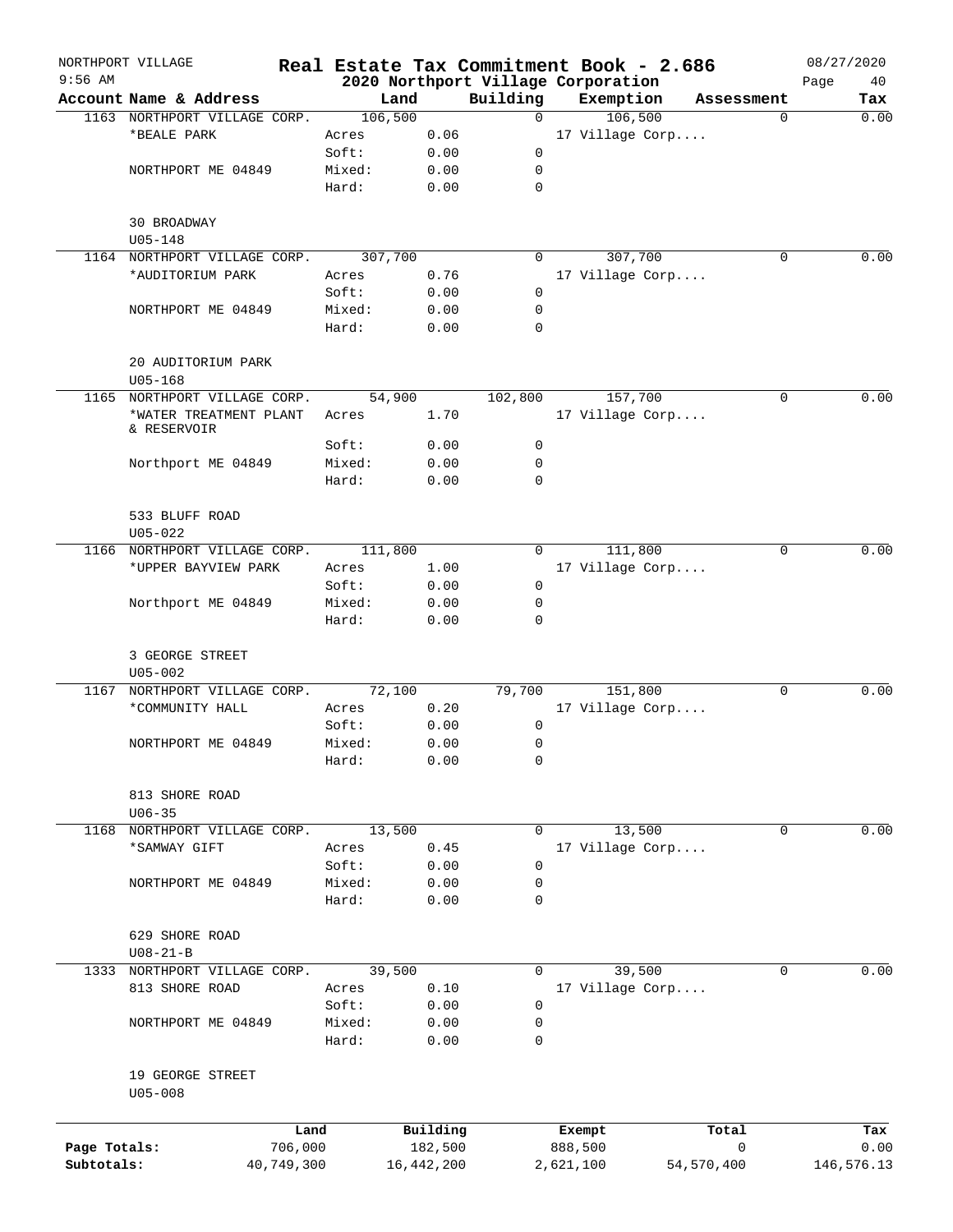|           | NORTHPORT VILLAGE                     |                     |      |             | Real Estate Tax Commitment Book - 2.686 |            | 08/27/2020 |
|-----------|---------------------------------------|---------------------|------|-------------|-----------------------------------------|------------|------------|
| $9:56$ AM |                                       |                     |      |             | 2020 Northport Village Corporation      |            | Page<br>41 |
|           | Account Name & Address                | Land                |      | Building    | Exemption                               | Assessment | Tax        |
|           | 1810 NORTHPORT VILLAGE<br>CORPORATION | 36,500              |      | $\Omega$    | 36,500                                  | $\Omega$   | 0.00       |
|           | 813 SHORE ROAD                        | Acres               | 0.06 |             | 17 Village Corp                         |            |            |
|           |                                       | Soft:               | 0.00 | 0           |                                         |            |            |
|           | NORTHPORT ME 04849                    | Mixed:              | 0.00 | 0           |                                         |            |            |
|           |                                       | Hard:               | 0.00 | $\mathbf 0$ |                                         |            |            |
|           |                                       | B0658P0019          |      |             |                                         |            |            |
|           | <b>GRIFFIN STREET</b>                 |                     |      |             |                                         |            |            |
|           | $U05 - 037 - A$                       |                     |      |             |                                         |            |            |
|           | 1088 NORTHPORT VILLAGE<br>CORPORATION | 22,100              |      | 0           | 22,100                                  | 0          | 0.00       |
|           | 813 SHORE ROAD                        | Acres               | 1.60 |             | 17 Village Corp                         |            |            |
|           |                                       | Soft:               | 0.00 | 0           |                                         |            |            |
|           | NORTHPORT ME 04849                    | Mixed:              | 0.00 | 0           |                                         |            |            |
|           |                                       | Hard:               | 0.00 | 0           |                                         |            |            |
|           |                                       | B3937P030           |      |             |                                         |            |            |
|           | 817 SHORE ROAD                        |                     |      |             |                                         |            |            |
|           | $U06 - 36$                            |                     |      |             |                                         |            |            |
|           | B3937P30 02/08/2015                   |                     |      |             |                                         |            |            |
|           | 1169 NORTHPORT YACHT CLUB             |                     | 0    | 25,800      | 0                                       | 25,800     | 69.30      |
|           | PO BOX 957                            |                     |      |             |                                         |            |            |
|           | BELFAST ME 04915                      |                     |      |             |                                         |            |            |
|           |                                       |                     |      |             |                                         |            |            |
|           | 10 RUGGLES PARK                       |                     |      |             |                                         |            |            |
| 1255      | $U05 - 142 - L$                       |                     |      |             | 0                                       |            | 1,676.33   |
|           | NOTTINGHAM PROPERTIES,<br><b>LLC</b>  | 412,200             |      | 211,900     |                                         | 624,100    |            |
|           | 9 WEST 8TH STREET                     | Acres               | 1.00 |             |                                         |            |            |
|           |                                       | Soft:               | 0.00 | 0           |                                         |            |            |
|           | NEW YORK NY 10011                     | Mixed:              | 0.00 | 0           |                                         |            |            |
|           |                                       | Hard:<br>B1728P0290 | 0.00 | 0           |                                         |            |            |
|           | 626 SHORE ROAD                        |                     |      |             |                                         |            |            |
|           | $U08 - 20$                            |                     |      |             |                                         |            |            |
|           | B4099P155 09/14/2016 B1728P290        |                     |      |             |                                         |            |            |
|           | 1102 NOVOTNY, JANAE H                 | 305,000             |      | 93,900      | 0                                       | 398,900    | 1,071.45   |
|           | 7 PARK ROW                            | Acres               | 0.04 |             |                                         |            |            |
|           |                                       | Soft:               | 0.00 | 0           |                                         |            |            |
|           | NORTHPORT ME 04849                    | Mixed:              | 0.00 | 0           |                                         |            |            |
|           |                                       | Hard:               | 0.00 | 0           |                                         |            |            |
|           |                                       | B1946P0040          |      |             |                                         |            |            |
|           | 7 PARK ROW                            |                     |      |             |                                         |            |            |
|           | $U05 - 194$                           |                     |      |             |                                         |            |            |
|           | B3927P67 08/22/2013                   |                     |      |             |                                         |            |            |
|           | 960 OATES-NIES, KATHLEEN              | 185,800             |      | 61,800      | 0                                       | 247,600    | 665.05     |
|           | 427 SAINT MARKS AVE.                  | Acres               | 0.05 |             |                                         |            |            |
|           |                                       | Soft:               | 0.00 | 0           |                                         |            |            |
|           | WESTFIELD NJ 07090                    | Mixed:              | 0.00 | 0           |                                         |            |            |
|           |                                       | Hard:<br>B4202P303  | 0.00 | 0           |                                         |            |            |
|           | 12 AUDITORIUM PARK                    |                     |      |             |                                         |            |            |
|           | U05-174                               |                     |      |             |                                         |            |            |
|           | B4202P303 09/12/2017                  |                     |      |             |                                         |            |            |
|           |                                       |                     |      |             |                                         |            |            |
|           |                                       |                     |      |             |                                         |            |            |
|           |                                       |                     |      |             |                                         |            |            |
|           |                                       |                     |      |             |                                         |            |            |

|              | Land       | Building   | Exempt    | Total      | Tax        |
|--------------|------------|------------|-----------|------------|------------|
| Page Totals: | 961,600    | 393,400    | 58,600    | 1,296,400  | 3,482.13   |
| Subtotals:   | 41,710,900 | 16,835,600 | 2,679,700 | 55,866,800 | 150,058.26 |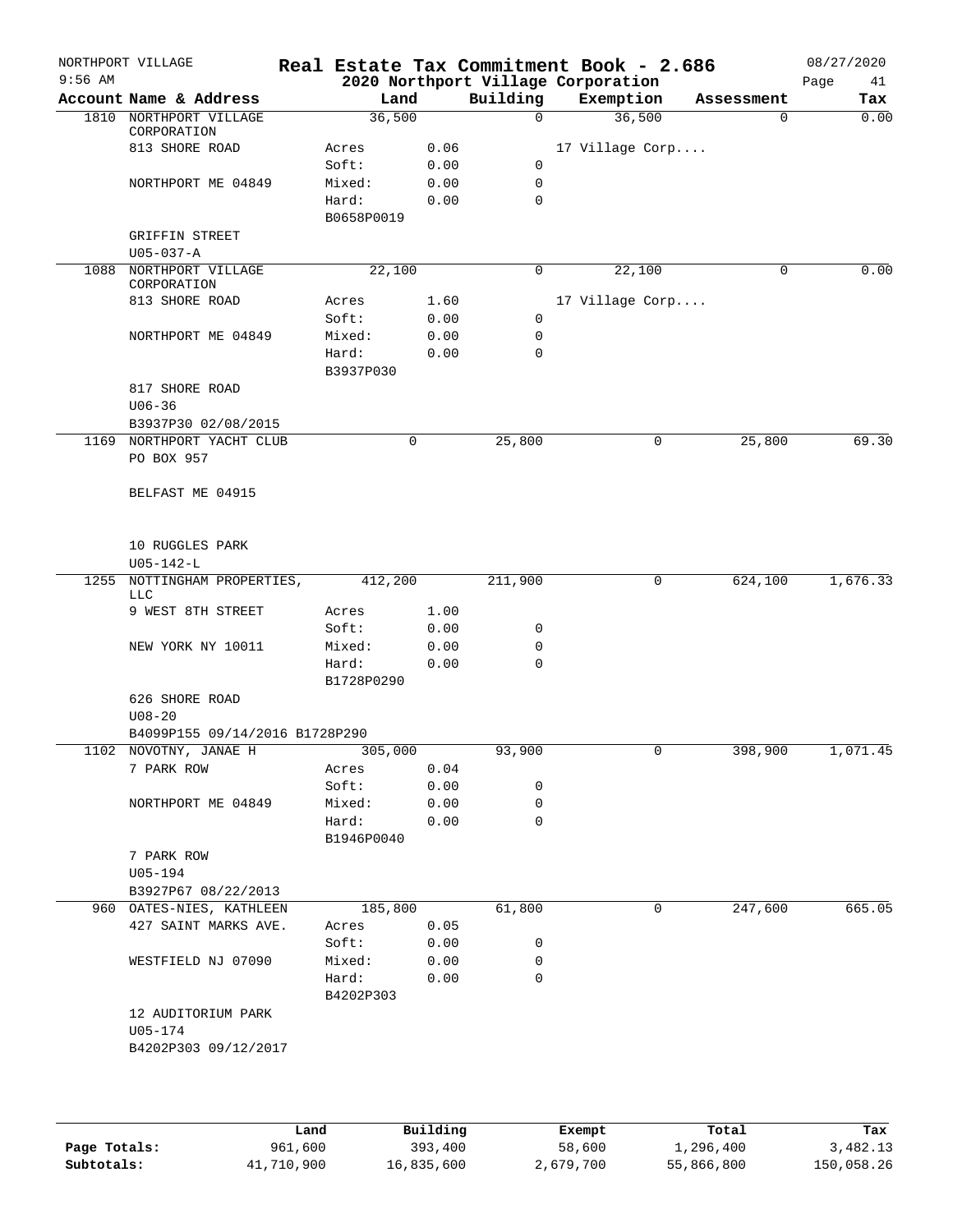|           | NORTHPORT VILLAGE                       |                          |      |                    | Real Estate Tax Commitment Book - 2.686 |            | 08/27/2020 |
|-----------|-----------------------------------------|--------------------------|------|--------------------|-----------------------------------------|------------|------------|
| $9:56$ AM |                                         |                          |      |                    | 2020 Northport Village Corporation      |            | Page<br>42 |
|           | Account Name & Address                  | Land                     |      | Building<br>55,100 | Exemption<br>$\Omega$                   | Assessment | Tax        |
|           | 1178 OBERG, COLLEEN M<br>OBERG, CARL I  | 411,000<br>Acres         | 0.10 |                    |                                         | 466,100    | 1,251.94   |
|           | 776 LIGHTWOOD LANE                      | Soft:                    | 0.00 | 0                  |                                         |            |            |
|           |                                         | Mixed:                   | 0.00 | 0                  |                                         |            |            |
|           | HARTWELL GA 30643                       | Hard:                    | 0.00 | $\mathbf 0$        |                                         |            |            |
|           |                                         | B4117P279                |      |                    |                                         |            |            |
|           | 4 BAY STREET                            |                          |      |                    |                                         |            |            |
|           | $U05 - 124$                             |                          |      |                    |                                         |            |            |
| 1092      | OCEAN VIEW ASSOCIATES,<br><b>LLC</b>    | 257,400                  |      | 68,600             | 0                                       | 326,000    | 875.64     |
|           | 202 DAWTAW DRIVE                        | Acres                    | 0.13 |                    |                                         |            |            |
|           |                                         | Soft:                    | 0.00 | 0                  |                                         |            |            |
|           | ST. HELENA SC 29920                     | Mixed:                   | 0.00 | 0                  |                                         |            |            |
|           |                                         | Hard:                    | 0.00 | 0                  |                                         |            |            |
|           |                                         | 11/01/02 275000          |      |                    |                                         |            |            |
|           | 758 SHORE ROAD<br>$U06 - 09$            |                          |      |                    |                                         |            |            |
|           | B4296P207 08/13/2018                    |                          |      |                    |                                         |            |            |
|           | 1243 O'KEEFE, MAUREEN<br>THERESE        | 276,100                  |      | 135,000            | 0                                       | 411,100    | 1,104.21   |
|           | 756 SHORE ROAD                          | Acres                    | 0.15 |                    |                                         |            |            |
|           |                                         | Soft:                    | 0.00 | 0                  |                                         |            |            |
|           | NORTHPORT ME 04849                      | Mixed:                   | 0.00 | 0                  |                                         |            |            |
|           |                                         | Hard:                    | 0.00 | $\Omega$           |                                         |            |            |
|           |                                         | B1038P0040               |      |                    |                                         |            |            |
|           | 756 SHORE ROAD                          | B3496P264                |      |                    |                                         |            |            |
|           | $U06 - 07$                              |                          |      |                    |                                         |            |            |
|           | B3496P264 11/08/2010                    |                          |      |                    |                                         |            |            |
|           | 1246 O'NEIL, NANCY KANE                 | 146,500                  |      | 51,000             | 0                                       | 197,500    | 530.49     |
|           | 7 GRIFFIN STREET                        | Acres                    | 0.06 |                    |                                         |            |            |
|           |                                         | Soft:                    | 0.00 | 0                  |                                         |            |            |
|           | NORTHPORT ME 04849                      | Mixed:                   | 0.00 | 0                  |                                         |            |            |
|           |                                         | Hard:                    | 0.00 | $\mathbf 0$        |                                         |            |            |
|           |                                         | B1092P0157               |      |                    |                                         |            |            |
|           | 7 GRIFFIN STREET                        |                          |      |                    |                                         |            |            |
|           | $U05 - 075$                             |                          |      |                    |                                         |            |            |
|           | B4387P181 06/27/2019                    |                          |      |                    |                                         |            |            |
|           | 1113 OUR BAYSIDE, LLC                   | 145,000                  |      | 43,700             |                                         | 188,700    | 506.85     |
|           | P.O. BOX 31                             | Acres                    | 0.04 |                    |                                         |            |            |
|           |                                         | Soft:                    | 0.00 | 0<br>0             |                                         |            |            |
|           | HARRISON ME 04040                       | Mixed:                   | 0.00 | $\Omega$           |                                         |            |            |
|           |                                         | Hard:                    | 0.00 |                    |                                         |            |            |
|           | 37 BROADWAY                             | B2156P0293 10/01 149,000 |      |                    |                                         |            |            |
|           | $U05 - 050$                             |                          |      |                    |                                         |            |            |
|           | B3696P316 10/13/2012 B2156P293          |                          |      |                    |                                         |            |            |
|           | 1514 PAIGE, WILLIAM E                   | 35,800                   |      | 19,200             | 0                                       | 55,000     | 147.73     |
|           | 24 COBE ROAD                            | Acres                    | 1.76 |                    |                                         |            |            |
|           |                                         | Soft:                    | 0.00 | 0                  |                                         |            |            |
|           | NORTHPORT ME 27150                      | Mixed:                   | 0.00 | 0                  |                                         |            |            |
|           |                                         | Hard:                    | 0.00 | 0                  |                                         |            |            |
|           |                                         | B3926 P16                |      |                    |                                         |            |            |
|           | 24 COBE ROAD                            | B3926 P30                |      |                    |                                         |            |            |
|           | $U06 - 40B - 1$                         |                          |      |                    |                                         |            |            |
|           |                                         |                          |      |                    |                                         |            |            |
|           | B3926P30 12/19/2014 B3926P16 12/19/2014 |                          |      |                    |                                         |            |            |

|              | Land       | Building   | Exempt    | Total      | Tax        |
|--------------|------------|------------|-----------|------------|------------|
| Page Totals: | 1,271,800  | 372,600    |           | 1,644,400  | 4,416.86   |
| Subtotals:   | 42,982,700 | 17,208,200 | 2,679,700 | 57,511,200 | 154,475.12 |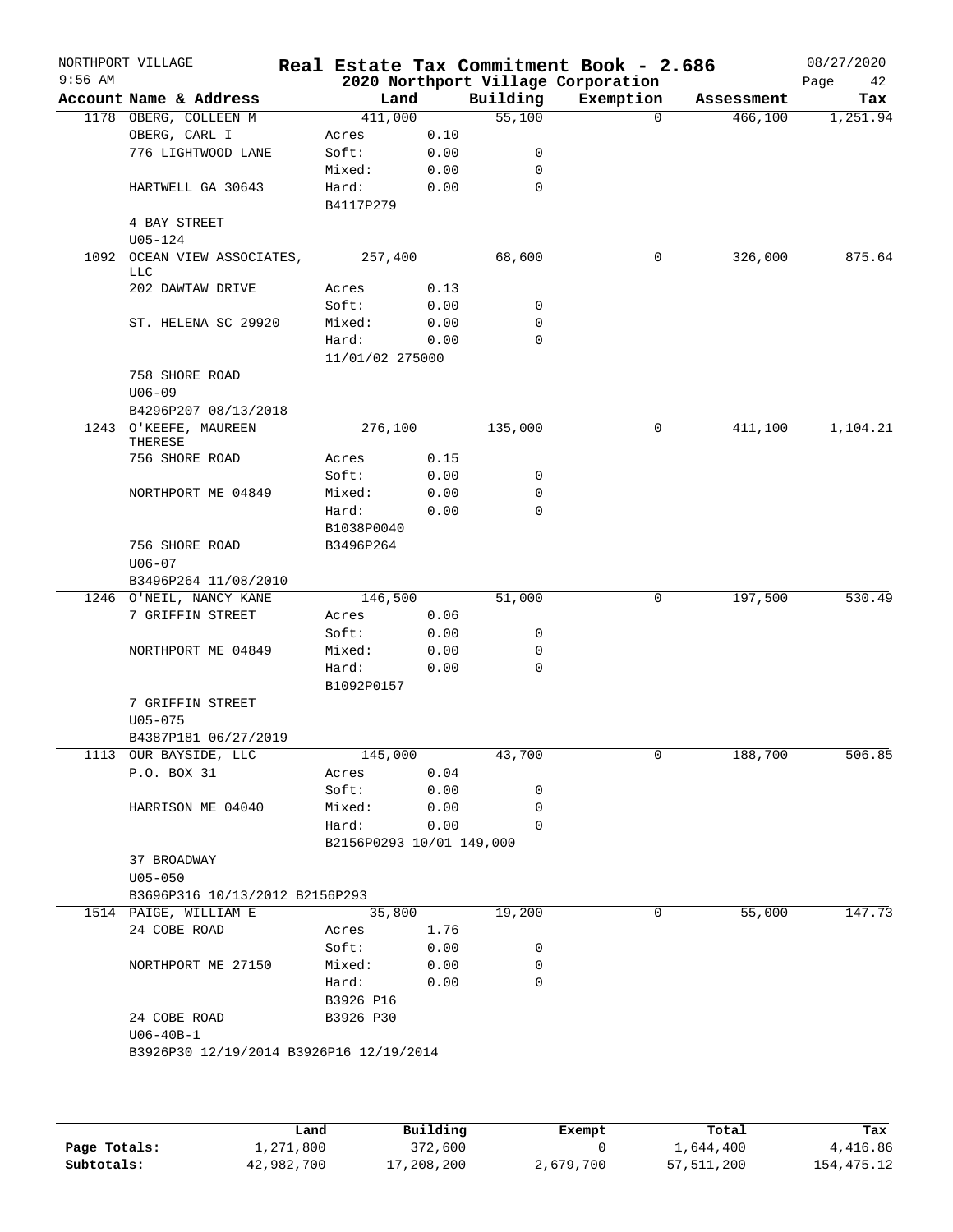|              | NORTHPORT VILLAGE                                 |                 |                             |                         | Real Estate Tax Commitment Book - 2.686 |                     | 08/27/2020      |
|--------------|---------------------------------------------------|-----------------|-----------------------------|-------------------------|-----------------------------------------|---------------------|-----------------|
| $9:56$ AM    |                                                   |                 |                             |                         | 2020 Northport Village Corporation      |                     | Page<br>43      |
|              | Account Name & Address                            |                 | Land                        | Building                | Exemption                               | Assessment          | Tax             |
|              | 1176 PARSLOE, LINDA A TRUST                       |                 | 149,500                     | 53,400                  |                                         | $\Omega$<br>202,900 | 544.99          |
|              | 9 MAIN STREET                                     | Acres           | 0.10                        |                         |                                         |                     |                 |
|              |                                                   | Soft:<br>Mixed: | 0.00                        | $\mathbf 0$             |                                         |                     |                 |
|              | NORTHPORT MAINE 04849                             |                 | 0.00                        | $\mathbf 0$<br>$\Omega$ |                                         |                     |                 |
|              |                                                   | Hard:           | 0.00<br>B2618 P036 06/22/04 |                         |                                         |                     |                 |
|              | 9 MAIN STREET                                     |                 |                             |                         |                                         |                     |                 |
|              | $U05 - 087$                                       |                 |                             |                         |                                         |                     |                 |
|              | B3340P153 06/22/2009                              |                 |                             |                         |                                         |                     |                 |
|              | 1177 PARSONS, STUART J                            |                 | 381,800                     | 166,700                 |                                         | 548,500<br>0        | 1,473.27        |
|              | (TRUSTEE)                                         |                 |                             |                         |                                         |                     |                 |
|              | STUART J. PARSONS                                 | Acres           | 0.81                        |                         |                                         |                     |                 |
|              | REVOCABLE TRUST                                   |                 |                             |                         |                                         |                     |                 |
|              | P.O. BOX 36                                       | Soft:           | 0.00                        | 0                       |                                         |                     |                 |
|              |                                                   | Mixed:          | 0.00                        | $\mathbf 0$             |                                         |                     |                 |
|              | BELFAST ME 04915 0036                             | Hard:           | 0.00                        | $\mathbf 0$             |                                         |                     |                 |
|              |                                                   | B2549P843       |                             |                         |                                         |                     |                 |
|              | 66 BROADWAY                                       |                 |                             |                         |                                         |                     |                 |
|              | $U04 - 12$                                        |                 |                             |                         |                                         |                     |                 |
|              | B3760P239 05/13/2013 B3156P335 11/07/2007         |                 |                             |                         |                                         |                     |                 |
|              | 1179 PATTEN REVOCABLE LIVING<br>TRUST             |                 | 45,700                      | 95,400                  |                                         | 0<br>141,100        | 378.99          |
|              | PO BOX 206                                        | Acres           | 4.22                        |                         |                                         |                     |                 |
|              |                                                   | Soft:           | 0.00                        | 0                       |                                         |                     |                 |
|              | BELFAST ME 04915                                  | Mixed:          | 0.00                        | 0                       |                                         |                     |                 |
|              |                                                   | Hard:           | 0.00                        | $\mathbf 0$             |                                         |                     |                 |
|              |                                                   | B0901P0221      |                             |                         |                                         |                     |                 |
|              | 84 CROSS STREET                                   |                 |                             |                         |                                         |                     |                 |
|              | $U03 - 23$                                        |                 |                             |                         |                                         |                     |                 |
|              | B4160P53 04/25/2017 B3854P334 04/11/2014 B901P221 |                 |                             |                         |                                         |                     |                 |
|              | 1081 PATTEN, TERRY                                |                 | 78,600                      | 67,400                  |                                         | 0<br>146,000        | 392.16          |
|              | 222 PRIEST ROAD                                   | Acres           | 0.47                        |                         |                                         |                     |                 |
|              |                                                   | Soft:           | 0.00                        | 0                       |                                         |                     |                 |
|              | NORTHPORT ME 04849                                | Mixed:          | 0.00                        | $\mathbf 0$             |                                         |                     |                 |
|              |                                                   | Hard:           | 0.00                        | 0                       |                                         |                     |                 |
|              |                                                   |                 | B2246P005 4/02 120K         |                         |                                         |                     |                 |
|              | 90 CROSS STREET                                   |                 |                             |                         |                                         |                     |                 |
|              | $U03 - 21$                                        |                 |                             |                         |                                         |                     |                 |
|              | B3362P140 07/29/2009                              |                 |                             |                         |                                         |                     |                 |
|              | 1078 PELLETIER, HELEN E                           |                 | 145,000                     | 39,200                  |                                         | 184,200<br>0        | 494.76          |
|              | SPRITZ, JOHN A                                    | Acres           | 0.04                        |                         |                                         |                     |                 |
|              | 69 CHENERY ST.                                    | Soft:           | 0.00                        | 0                       |                                         |                     |                 |
|              |                                                   | Mixed:          | 0.00                        | 0                       |                                         |                     |                 |
|              | PORTLAND ME 04103                                 | Hard:           | 0.00                        | 0                       |                                         |                     |                 |
|              |                                                   | B0540P0592      |                             |                         |                                         |                     |                 |
|              | <b>40 CLINTON AVENUE</b>                          |                 |                             |                         |                                         |                     |                 |
|              | $U05 - 063$                                       |                 |                             |                         |                                         |                     |                 |
|              | B3688P49 09/12/2012                               |                 |                             |                         |                                         |                     |                 |
|              | 1181 PENDLETON, HAROLD                            |                 | 28,700                      | 45,700                  |                                         | 0<br>74,400         | 199.84          |
|              | PENDLETON, IMORGA                                 | Acres           | 0.34                        |                         |                                         |                     |                 |
|              | 1158 ATLANTIC HIGHWAY                             | Soft:           | 0.00                        | 0                       |                                         |                     |                 |
|              |                                                   | Mixed:          | 0.00                        | 0                       |                                         |                     |                 |
|              | NORTHPORT ME 04849                                | Hard:           | 0.00                        | 0                       |                                         |                     |                 |
|              |                                                   | B1283P0223      |                             |                         |                                         |                     |                 |
|              | 1158 ATLANTIC HIGHWAY                             | B2568P201       |                             |                         |                                         |                     |                 |
|              | $R04 - 40$                                        |                 |                             |                         |                                         |                     |                 |
|              | B1283P223                                         |                 |                             |                         |                                         |                     |                 |
|              |                                                   |                 |                             |                         |                                         |                     |                 |
|              |                                                   |                 |                             |                         |                                         |                     |                 |
| Page Totals: | 829,300                                           | Land            | Building<br>467,800         |                         | Exempt<br>0                             | Total<br>1,297,100  | Tax<br>3,484.01 |
| Subtotals:   | 43,812,000                                        |                 | 17,676,000                  |                         | 2,679,700                               | 58,808,300          | 157,959.13      |
|              |                                                   |                 |                             |                         |                                         |                     |                 |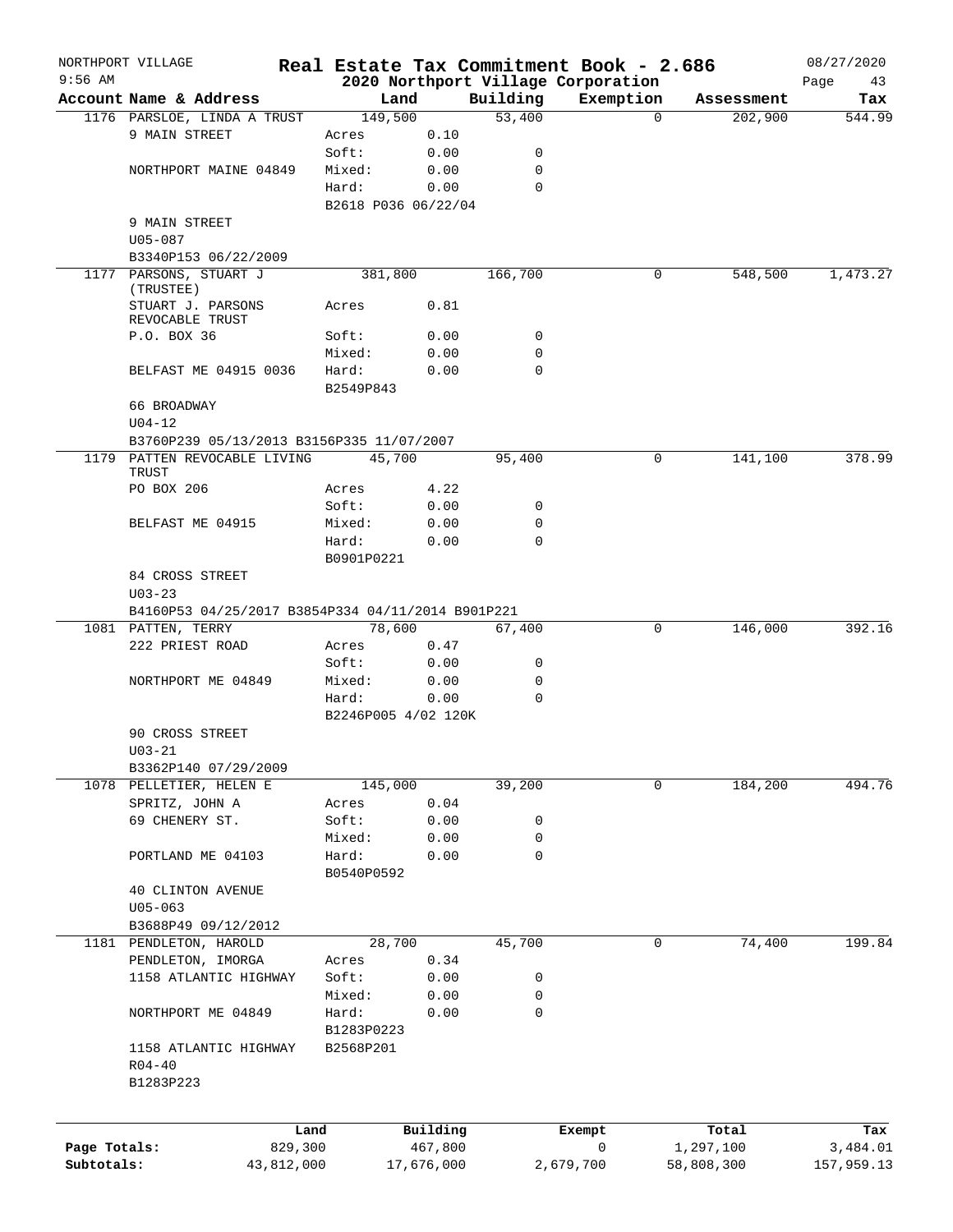|                            | NORTHPORT VILLAGE                         |                      |                       |                     | Real Estate Tax Commitment Book - 2.686 |                           | 08/27/2020              |
|----------------------------|-------------------------------------------|----------------------|-----------------------|---------------------|-----------------------------------------|---------------------------|-------------------------|
| $9:56$ AM                  |                                           |                      |                       |                     | 2020 Northport Village Corporation      |                           | Page<br>44              |
|                            | Account Name & Address                    |                      | Land                  | Building<br>306,000 | Exemption<br>$\Omega$                   | Assessment                | Tax                     |
|                            | 1196 PENOBSCOT MCCRUM LLC<br>P.O. BOX 229 | 572,600<br>Acres     | 1.80                  |                     |                                         | 878,600                   | 2,359.92                |
|                            |                                           | Soft:                | 0.00                  | 0                   |                                         |                           |                         |
|                            | BELFAST ME 04915                          | Mixed:               | 0.00                  | 0                   |                                         |                           |                         |
|                            |                                           | Hard:                | 0.00                  | $\mathbf 0$         |                                         |                           |                         |
|                            |                                           |                      |                       |                     |                                         |                           |                         |
|                            | 718 SHORE ROAD                            |                      |                       |                     |                                         |                           |                         |
|                            | $U07 - 20$                                |                      |                       |                     |                                         |                           |                         |
|                            | B3510P160 12/29/2010                      |                      |                       |                     |                                         |                           |                         |
|                            | 998 PENSCO TRUST CO.,                     | 76,200               |                       | 102,500             | 0                                       | 178,700                   | 479.99                  |
|                            | CUSTODIAN FBO                             |                      |                       |                     |                                         |                           |                         |
|                            | JULIAN E. CANNELL IRA                     | Acres                | 0.72                  |                     |                                         |                           |                         |
|                            | 625 SHORE ROAD                            | Soft:                | 0.00                  | 0                   |                                         |                           |                         |
|                            |                                           | Mixed:               | 0.00                  | 0                   |                                         |                           |                         |
|                            | NORTHPORT ME 04849                        | Hard:                | 0.00                  | $\mathbf 0$         |                                         |                           |                         |
|                            |                                           | B0678P0201           |                       |                     |                                         |                           |                         |
|                            | 35 COBE ROAD                              |                      |                       |                     |                                         |                           |                         |
|                            | $U06 - 39$                                |                      |                       |                     |                                         |                           |                         |
|                            | B3838P126 08/28/2013 B3408P256 01/08/2010 |                      |                       |                     |                                         |                           |                         |
| 1210                       | PETER V. SAMPO, TRUSTEE                   | 148,000              |                       | 100,800             | 0                                       | 248,800                   | 668.28                  |
|                            | SAMPO 2003 REALITY<br>TRUST               |                      |                       |                     |                                         |                           |                         |
|                            | C/O ROSANNE CURRY                         | Acres                | 0.08                  |                     |                                         |                           |                         |
|                            | 2 HERON COVE DRIVE                        | Soft:                | 0.00                  | 0                   |                                         |                           |                         |
|                            | MERRIMACK NH 03054                        | Mixed:               | 0.00                  | 0                   |                                         |                           |                         |
|                            |                                           | Hard:                | 0.00                  | 0                   |                                         |                           |                         |
|                            |                                           | B0745P0135 B2448P257 |                       |                     |                                         |                           |                         |
|                            | 5 GRIFFIN STREET                          |                      |                       |                     |                                         |                           |                         |
|                            | U05-076                                   |                      |                       |                     |                                         |                           |                         |
|                            | B745P135                                  |                      |                       |                     |                                         |                           |                         |
|                            | 1025 PROVENCHER, PATRICIA D               | 187,300              |                       | 45,500              | 0                                       | 232,800                   | 625.30                  |
|                            | PO BOX 177                                | Acres                | 0.07                  |                     |                                         |                           |                         |
|                            |                                           | Soft:                | 0.00                  | 0                   |                                         |                           |                         |
|                            | SHELDONVILLE MA 02070                     | Mixed:               | 0.00                  | 0                   |                                         |                           |                         |
|                            |                                           | Hard:                | 0.00                  | 0                   |                                         |                           |                         |
|                            |                                           | B1243P0331           |                       |                     |                                         |                           |                         |
|                            | 7 BAYVIEW PARK                            |                      |                       |                     |                                         |                           |                         |
|                            | U05-131                                   |                      |                       |                     |                                         |                           |                         |
|                            | B4429P55 10/15/2019                       |                      |                       |                     |                                         |                           |                         |
|                            | 1798 RACKLIFFE, JOEL PHILLIP              | 38,000               |                       | 0                   | 0                                       | 38,000                    | 102.07                  |
|                            | 31 FRONT STREET                           | Acres                | 5.00                  |                     |                                         |                           |                         |
|                            |                                           | Soft:                | 0.00                  | 0                   |                                         |                           |                         |
|                            | BELFAST ME 04915                          | Mixed:               | 0.00                  | 0                   |                                         |                           |                         |
|                            |                                           | Hard:                | 0.00                  | 0                   |                                         |                           |                         |
|                            |                                           |                      |                       |                     |                                         |                           |                         |
|                            | 352 BLUFF ROAD                            |                      |                       |                     |                                         |                           |                         |
|                            | $U07 - 01 - A$                            |                      |                       |                     |                                         |                           |                         |
|                            | B4426P130 10/10/2019                      |                      |                       |                     |                                         |                           |                         |
|                            | 1189 RACKLIFFE, PETER                     | 89,000               |                       | 0                   | 0                                       | 89,000                    | 239.05                  |
|                            | 647 SHORE ROAD                            | Acres                | 11.00                 |                     |                                         |                           |                         |
|                            |                                           | Soft:                | 0.00                  | 0                   |                                         |                           |                         |
|                            | NORTHPORT ME 04849                        | Mixed:               | 0.00                  | 0                   |                                         |                           |                         |
|                            |                                           | Hard:                | 0.00                  | 0                   |                                         |                           |                         |
|                            |                                           | B1122P0246           |                       |                     |                                         |                           |                         |
|                            | 639 SHORE ROAD                            |                      |                       |                     |                                         |                           |                         |
|                            | $U08 - 23$                                |                      |                       |                     |                                         |                           |                         |
|                            | B1122P246                                 |                      |                       |                     |                                         |                           |                         |
|                            |                                           |                      |                       |                     |                                         |                           |                         |
|                            |                                           |                      |                       |                     |                                         |                           |                         |
|                            |                                           | Land                 | Building              |                     | Exempt                                  | Total                     | Tax                     |
| Page Totals:<br>Subtotals: | 1,111,100<br>44,923,100                   |                      | 554,800<br>18,230,800 |                     | 0                                       | 1,665,900<br>60, 474, 200 | 4,474.61<br>162, 433.74 |
|                            |                                           |                      |                       |                     | 2,679,700                               |                           |                         |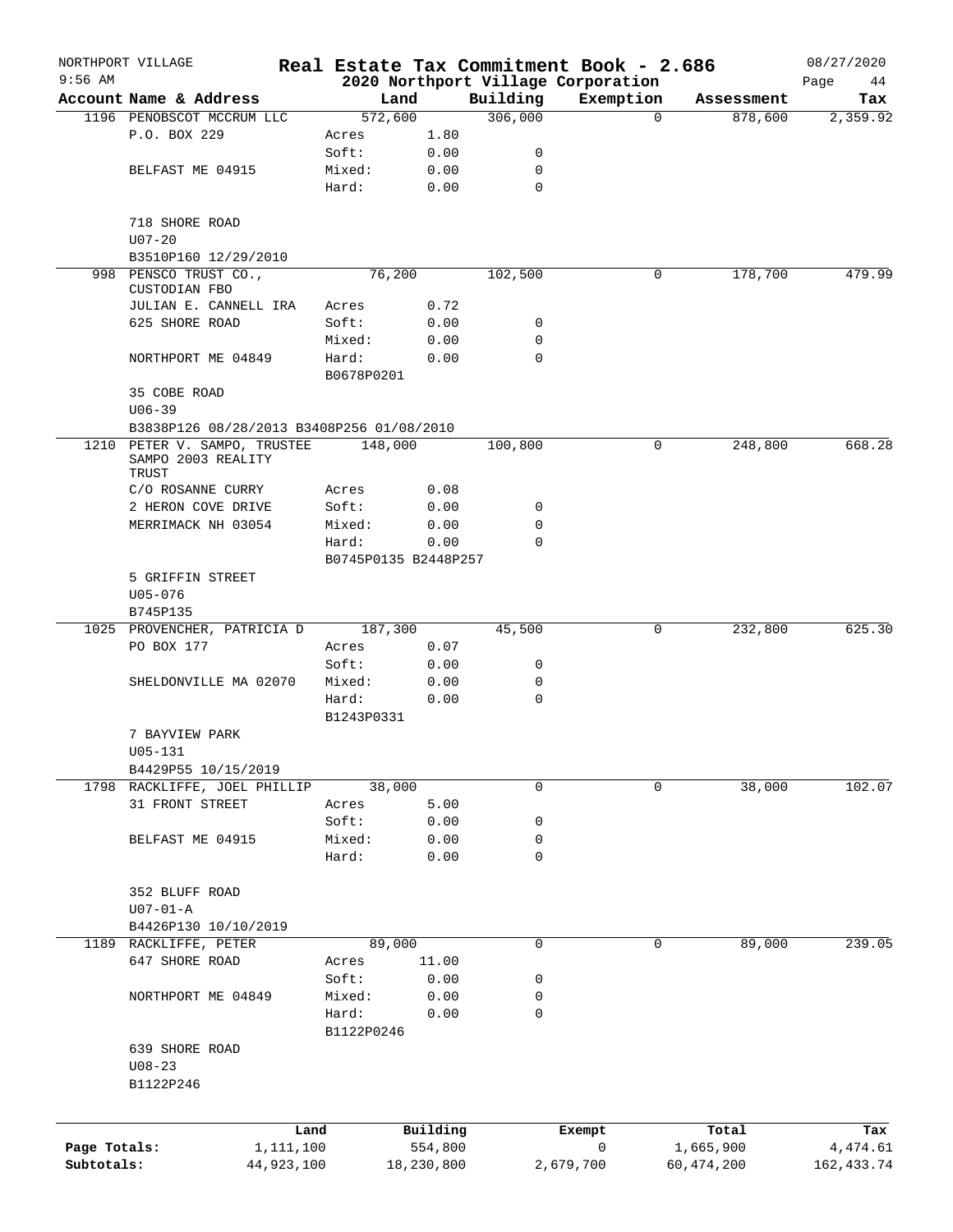|              | NORTHPORT VILLAGE                            |                     |          |          | Real Estate Tax Commitment Book - 2.686         |            | 08/27/2020        |
|--------------|----------------------------------------------|---------------------|----------|----------|-------------------------------------------------|------------|-------------------|
| $9:56$ AM    | Account Name & Address                       | Land                |          | Building | 2020 Northport Village Corporation<br>Exemption | Assessment | Page<br>45<br>Tax |
|              | 1188 RACKLIFFE, PETER J                      | 87,500              |          | 113,900  | $\Omega$                                        | 201,400    | 540.96            |
|              | 647 SHORE ROAD                               | Acres               | 3.00     |          |                                                 |            |                   |
|              |                                              | Soft:               | 0.00     | 0        |                                                 |            |                   |
|              | NORTHPORT ME 04849                           | Mixed:              | 0.00     | 0        |                                                 |            |                   |
|              |                                              | Hard:               | 0.00     | 0        |                                                 |            |                   |
|              |                                              | B1062P0047          |          |          |                                                 |            |                   |
|              | 647 SHORE ROAD                               |                     |          |          |                                                 |            |                   |
|              | $U07 - 01$                                   |                     |          |          |                                                 |            |                   |
|              | B1062P47                                     |                     |          |          |                                                 |            |                   |
|              | 1192 RAND, SHIRLEY T                         | 126,200             |          | 51,700   | 0                                               | 177,900    | 477.84            |
|              | C/o CATHERINE E. RAND                        | Acres               | 0.03     |          |                                                 |            |                   |
|              | 16 NORTH CHESTNUT ST.                        | Soft:               | 0.00     | 0        |                                                 |            |                   |
|              | AUGUSTA ME 04330                             | Mixed:              | 0.00     | 0        |                                                 |            |                   |
|              |                                              | Hard:               | 0.00     | 0        |                                                 |            |                   |
|              |                                              | B1163P0096          |          |          |                                                 |            |                   |
|              | 27 BROADWAY                                  |                     |          |          |                                                 |            |                   |
|              | $U05 - 060$                                  |                     |          |          |                                                 |            |                   |
|              | B4453P178 12/10/2019                         |                     |          |          |                                                 |            |                   |
|              | 1148 REA, MARY A., ANDREW R.                 | 185,000             |          | 71,900   | 0                                               | 256,900    | 690.03            |
|              | & STEVEN P. Trustees                         |                     |          |          |                                                 |            |                   |
|              | REA FAMILY TRUST d/o/e<br>$3 - 7 - 91$ , THE | Acres               | 0.04     |          |                                                 |            |                   |
|              | 244 SOUTH QUINCE STREET Soft:                |                     | 0.00     | 0        |                                                 |            |                   |
|              |                                              | Mixed:              | 0.00     | 0        |                                                 |            |                   |
|              | PHILADELPHIA PA 19107                        | Hard:               | 0.00     | $\Omega$ |                                                 |            |                   |
|              |                                              |                     |          |          |                                                 |            |                   |
|              | 9 CLINTON AVENUE                             |                     |          |          |                                                 |            |                   |
|              | $U05 - 157$                                  |                     |          |          |                                                 |            |                   |
|              | 1193 REARDON, DAVID L.,                      | 112,500             |          | 30,600   | 0                                               | 143,100    | 384.37            |
|              | LUCIA, & WILLIAM                             |                     |          |          |                                                 |            |                   |
|              | 420 WEST END AVENUE, 5B Acres                |                     | 1.20     |          |                                                 |            |                   |
|              |                                              | Soft:               | 0.00     | 0        |                                                 |            |                   |
|              | NEW YORK NY 10024                            | Mixed:              | 0.00     | 0        |                                                 |            |                   |
|              |                                              | Hard:               | 0.00     | 0        |                                                 |            |                   |
|              |                                              | B0733P0624          |          |          |                                                 |            |                   |
|              | 789 SHORE ROAD                               |                     |          |          |                                                 |            |                   |
|              | $U06 - 29$                                   |                     |          |          |                                                 |            |                   |
|              | B4474P337 02/19/2020                         |                     |          |          |                                                 |            |                   |
| 956          | REEVE, DANIEL                                | 40,200              |          | 0        | 0                                               | 40,200     | 107.98            |
|              | REEVE, MARTHA L                              | Acres               | 1.10     |          |                                                 |            |                   |
|              | 460 BLUFF ROAD                               | Soft:               | 0.00     | 0        |                                                 |            |                   |
|              | NORTHPORT ME 04849                           | Mixed:<br>Hard:     | 0.00     | 0<br>0   |                                                 |            |                   |
|              |                                              | B1934P0248          | 0.00     |          |                                                 |            |                   |
|              |                                              |                     |          |          |                                                 |            |                   |
|              | 460 BLUFF ROAD<br>$U06 - 42 - B$             |                     |          |          |                                                 |            |                   |
|              | B1934P248                                    |                     |          |          |                                                 |            |                   |
|              | 1008 REEVE, DANIEL H                         | 79,800              |          | 8,600    | 0                                               | 88,400     | 237.44            |
|              | 460 BLUFF ROAD                               | Acres               | 0.92     |          |                                                 |            |                   |
|              |                                              | Soft:               | 0.00     | 0        |                                                 |            |                   |
|              | NORTHPORT ME 04849                           | Mixed:              | 0.00     | 0        |                                                 |            |                   |
|              |                                              | Hard:               | 0.00     | 0        |                                                 |            |                   |
|              |                                              | B1216P0304 B2488P33 |          |          |                                                 |            |                   |
|              | 759 SHORE ROAD                               |                     |          |          |                                                 |            |                   |
|              | $U06 - 10$                                   |                     |          |          |                                                 |            |                   |
|              | B4296P203 08/03/2018                         |                     |          |          |                                                 |            |                   |
|              |                                              |                     |          |          |                                                 |            |                   |
|              |                                              |                     |          |          |                                                 |            |                   |
|              |                                              |                     |          |          |                                                 |            |                   |
|              | Land                                         |                     | Building |          | Exempt                                          | Total      | Tax               |
| Page Totals: | 631,200                                      |                     | 276,700  |          | 0                                               | 907,900    | 2,438.62          |

**Subtotals:** 45,554,300 18,507,500 2,679,700 61,382,100 164,872.36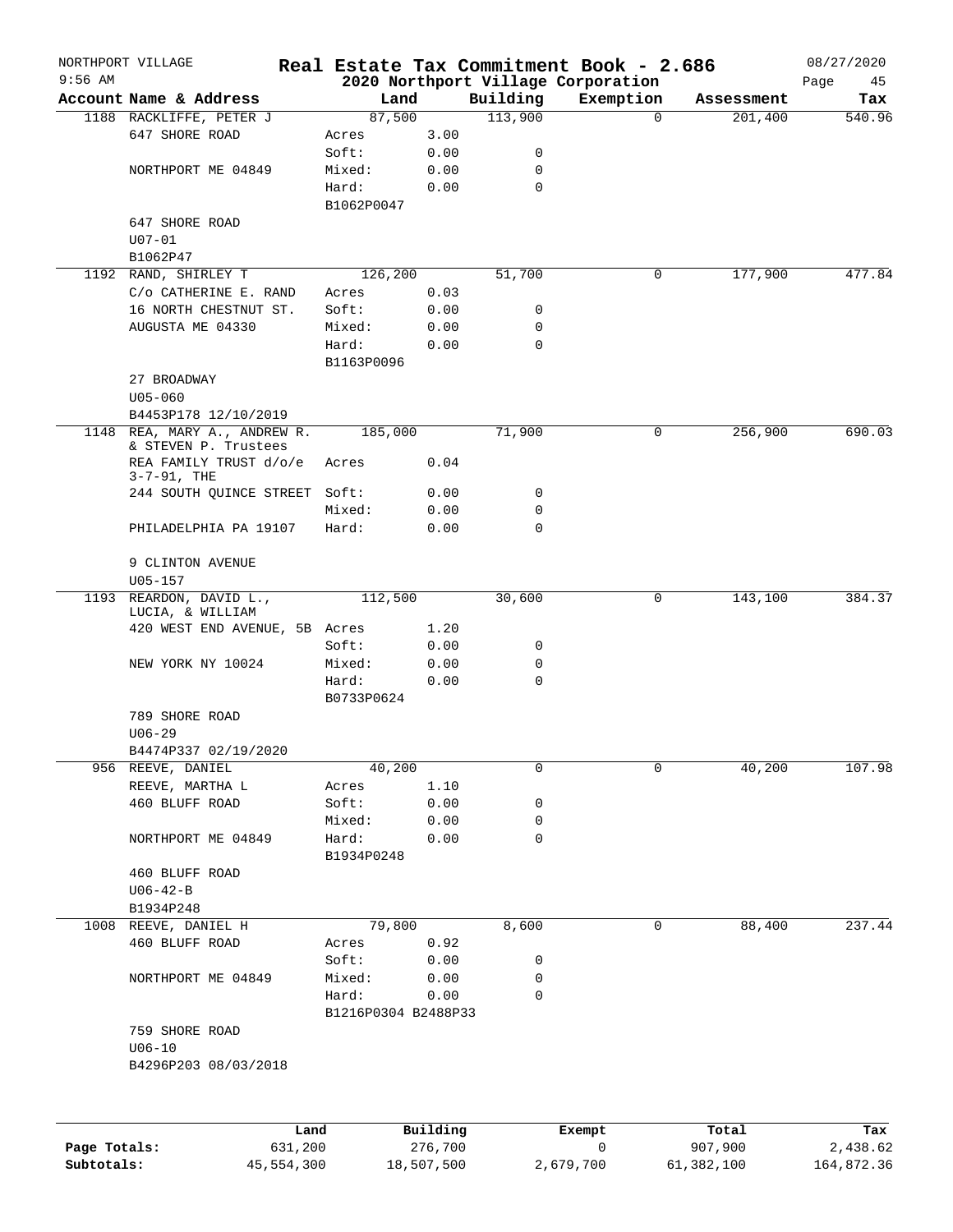| $9:56$ AM | NORTHPORT VILLAGE                 |                     |              |                                  | Real Estate Tax Commitment Book - 2.686         |            | 08/27/2020        |
|-----------|-----------------------------------|---------------------|--------------|----------------------------------|-------------------------------------------------|------------|-------------------|
|           | Account Name & Address            | Land                |              | Building                         | 2020 Northport Village Corporation<br>Exemption | Assessment | Page<br>46<br>Tax |
|           | 1291 REEVE, MARTHA                | 2,300               |              | $\mathbf 0$                      | $\Omega$                                        | 2,300      | 6.18              |
|           | REEVE, DANIEL                     | Acres               | 0.22         |                                  |                                                 |            |                   |
|           | 460 BLUFF ROAD                    | Soft:               | 0.00         | 0                                |                                                 |            |                   |
|           |                                   | Mixed:              | 0.00         | 0                                |                                                 |            |                   |
|           | NORTHPORT ME 04849                | Hard:               | 0.00         | 0                                |                                                 |            |                   |
|           |                                   | B0798P0066          |              |                                  |                                                 |            |                   |
|           | 457 BLUFF ROAD                    |                     |              |                                  |                                                 |            |                   |
|           | $U06 - 43$                        |                     |              |                                  |                                                 |            |                   |
|           | B4281P271 07/02/2018              |                     |              |                                  |                                                 |            |                   |
|           | 1397 REEVE, MARTHA                | 47,000              |              | 167,300                          | 0                                               | 214,300    | 575.61            |
|           | 460 BLUFF ROAD                    | Acres               | 1.00         |                                  |                                                 |            |                   |
|           |                                   | Soft:               | 0.00         | 0                                |                                                 |            |                   |
|           | NORTHPORT ME 04849                | Mixed:              | 0.00         | 0                                |                                                 |            |                   |
|           |                                   | Hard:               | 0.00         | 0                                |                                                 |            |                   |
|           |                                   | B2047P213           |              |                                  |                                                 |            |                   |
|           | KELLY COVE LANE                   |                     |              |                                  |                                                 |            |                   |
|           | $U06 - 42 - 3$                    |                     |              |                                  |                                                 |            |                   |
|           | B2047P213                         |                     |              |                                  |                                                 |            |                   |
|           | 1048 REID, GERALD T               | 125,600             |              | 949,400                          | 0                                               | 1,075,000  | 2,887.45          |
|           | REID, DOROTHY J                   | Acres               | 13.00        |                                  |                                                 |            |                   |
|           | 459 BLUFF ROAD                    | Soft:               | 0.00         | 0                                |                                                 |            |                   |
|           |                                   | Mixed:              | 0.00         | 0                                |                                                 |            |                   |
|           | NORTHPORT ME 04849                | Hard:               | 0.00         | 0                                |                                                 |            |                   |
|           |                                   |                     |              | B2123P0280 7/01 1,000,000W/U6-44 |                                                 |            |                   |
|           | 459 BLUFF ROAD                    |                     |              |                                  |                                                 |            |                   |
|           | $U06 - 41$                        |                     |              |                                  |                                                 |            |                   |
|           | B2123P280                         |                     |              |                                  |                                                 |            |                   |
|           | 1049 REID, GERALD T               | 29,600              |              | 0                                | 0                                               | 29,600     | 79.51             |
|           | REID, DOROTHY J                   | Acres               | 37.00        |                                  |                                                 |            |                   |
|           | 459 BLUFF ROAD                    | Soft:               | 0.00         | 0                                |                                                 |            |                   |
|           |                                   |                     |              | 0                                |                                                 |            |                   |
|           | NORTHPORT ME 04849                | Mixed:<br>Hard:     | 0.00<br>0.00 | $\mathbf 0$                      |                                                 |            |                   |
|           |                                   |                     |              |                                  |                                                 |            |                   |
|           |                                   |                     |              | B2123P0280 7/01 1,000,000W/U6-41 |                                                 |            |                   |
|           | 449 BLUFF ROAD<br>$U06 - 44$      |                     |              |                                  |                                                 |            |                   |
|           | B2123P280                         |                     |              |                                  |                                                 |            |                   |
|           | 1195 REILLY, FRANK                | 126,200             |              | 33,400                           | 0                                               | 159,600    | 428.69            |
|           |                                   |                     |              |                                  |                                                 |            |                   |
|           | REILLY, PAULA<br>114 GLENWOOD AVE | Acres<br>Soft:      | 0.03<br>0.00 | 0                                |                                                 |            |                   |
|           |                                   |                     |              |                                  |                                                 |            |                   |
|           |                                   | Mixed:              | 0.00         | 0<br>$\mathbf 0$                 |                                                 |            |                   |
|           | PORTLAND ME 04103                 | Hard:<br>B0778P0994 | 0.00         |                                  |                                                 |            |                   |
|           |                                   |                     |              |                                  |                                                 |            |                   |
|           | 17 BROADWAY                       |                     |              |                                  |                                                 |            |                   |
|           | $U05 - 055$                       |                     |              |                                  |                                                 |            |                   |
|           | B778P994                          |                     |              |                                  |                                                 |            |                   |
|           | 1612 RICHARDS, MARK               | 44,400              |              | 103,900                          | 0                                               | 148,300    | 398.33            |
|           | RICHARDS, CARINA                  | Acres               | 6.50         |                                  |                                                 |            |                   |
|           | 44 CROSS STREET                   | Soft:               | 0.00         | 0                                |                                                 |            |                   |
|           |                                   | Mixed:              | 0.00         | 0                                |                                                 |            |                   |
|           | NORTHPORT ME 04849                | Hard:               | 0.00         | 0                                |                                                 |            |                   |
|           |                                   | B2606P19            |              |                                  |                                                 |            |                   |
|           | 44 CROSS STREET                   |                     |              |                                  |                                                 |            |                   |
|           | $R01-03B$                         |                     |              |                                  |                                                 |            |                   |
|           | B2606P19 05/19/2004               |                     |              |                                  |                                                 |            |                   |
|           |                                   |                     |              |                                  |                                                 |            |                   |
|           |                                   |                     |              |                                  |                                                 |            |                   |
|           |                                   |                     |              |                                  |                                                 |            |                   |

|              | Land       | Building   | Exempt    | Total      | Tax          |
|--------------|------------|------------|-----------|------------|--------------|
| Page Totals: | 375,100    | 1,254,000  |           | 1,629,100  | 4,375.77     |
| Subtotals:   | 45,929,400 | 19,761,500 | 2,679,700 | 63,011,200 | 169, 248. 13 |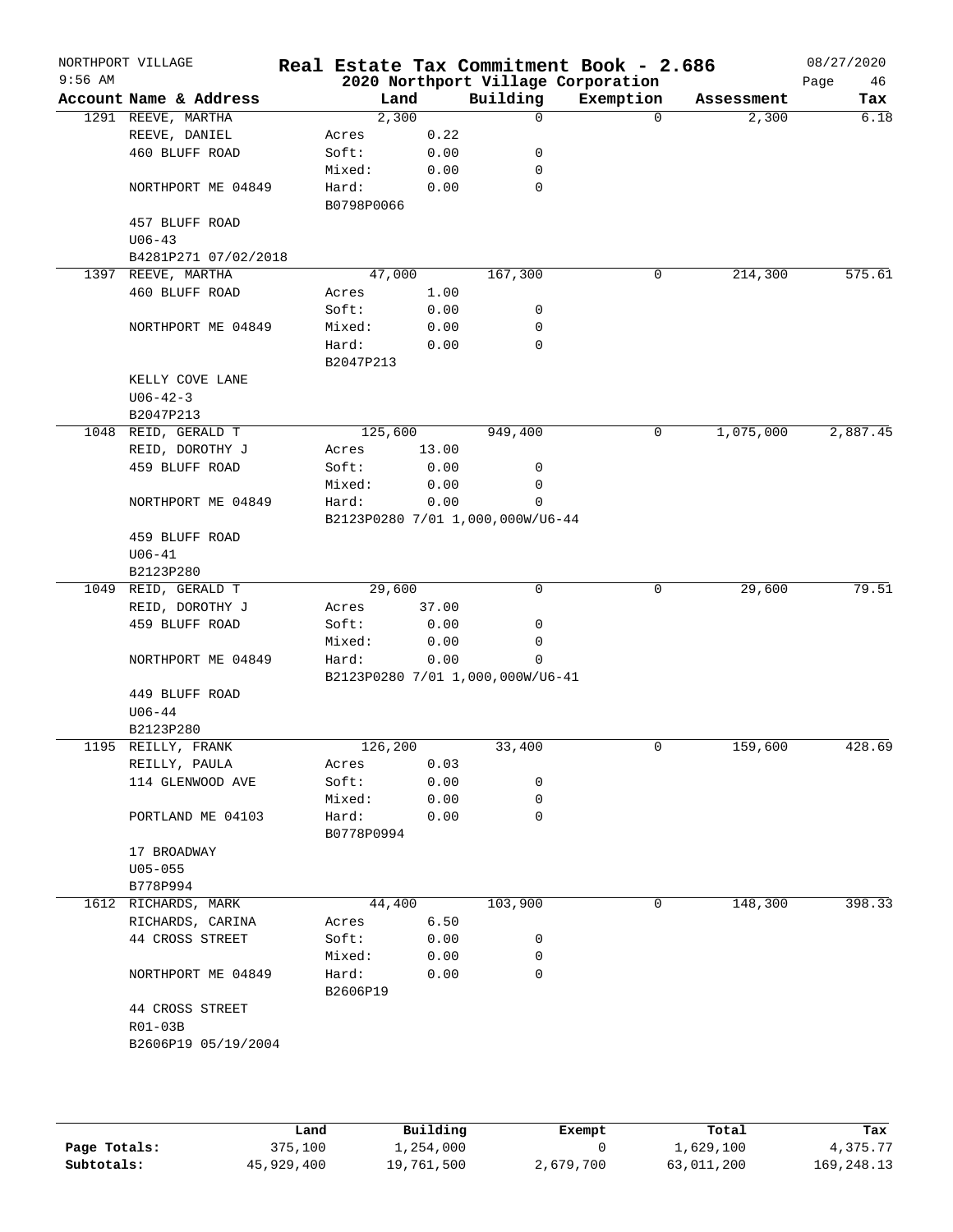|              | NORTHPORT VILLAGE     |                                            |                             |              |                    | Real Estate Tax Commitment Book - 2.686 |            | 08/27/2020 |
|--------------|-----------------------|--------------------------------------------|-----------------------------|--------------|--------------------|-----------------------------------------|------------|------------|
| $9:56$ AM    |                       |                                            |                             |              |                    | 2020 Northport Village Corporation      |            | Page<br>47 |
|              |                       | Account Name & Address                     | Land                        |              | Building<br>61,900 | Exemption                               | Assessment | Tax        |
|              |                       | 1297 ROBBINS, MICHAEL F                    | 145,800                     |              |                    | $\Omega$                                | 207,700    | 557.88     |
|              |                       | ROBBINS, KATHLEEN A                        | Acres                       | 0.05         |                    |                                         |            |            |
|              | 41 COLUMBUS AVE       |                                            | Soft:                       | 0.00         | 0                  |                                         |            |            |
|              |                       |                                            | Mixed:                      | 0.00         | 0                  |                                         |            |            |
|              | SALEM MA 01970        |                                            | Hard:<br>B2290P0306 7/10/02 | 0.00         | 0                  |                                         |            |            |
|              | 33 BROADWAY           |                                            |                             |              |                    |                                         |            |            |
|              | $U05 - 048$           |                                            |                             |              |                    |                                         |            |            |
|              |                       | B4010P18 10/02/2015 B2290P306              |                             |              |                    |                                         |            |            |
|              |                       | 1201 ROBINSON, RALPH L F                   | 105,600                     |              | 108,600            | 0                                       | 214,200    | 575.34     |
|              | 799 SHORE ROAD        |                                            | Acres                       | 0.45         |                    |                                         |            |            |
|              |                       |                                            | Soft:                       | 0.00         | 0                  |                                         |            |            |
|              |                       | NORTHPORT ME 04849                         | Mixed:                      | 0.00         | 0                  |                                         |            |            |
|              |                       |                                            | Hard:                       | 0.00         | 0                  |                                         |            |            |
|              |                       |                                            | B1096P0004                  |              |                    |                                         |            |            |
|              | 799 SHORE ROAD        |                                            | B2027P134                   |              |                    |                                         |            |            |
|              | $U06 - 32$            |                                            |                             |              |                    |                                         |            |            |
|              | B1096P4               |                                            |                             |              |                    |                                         |            |            |
|              | 1202 ROHWEDER, JUDITH |                                            | 411,000                     |              | 37,000             | 0                                       | 448,000    | 1, 203.33  |
|              |                       | 8 CLINTON STREET                           | Acres                       | 0.11         |                    |                                         |            |            |
|              |                       |                                            | Soft:                       | 0.00         | 0                  |                                         |            |            |
|              |                       | NORTHPORT ME 04849                         | Mixed:                      | 0.00         | 0                  |                                         |            |            |
|              |                       |                                            | Hard:                       | 0.00         | $\mathbf 0$        |                                         |            |            |
|              |                       |                                            | B0762P0665                  |              |                    |                                         |            |            |
|              | 2 BAYVIEW PARK        |                                            |                             |              |                    |                                         |            |            |
|              | $U05 - 127$           |                                            |                             |              |                    |                                         |            |            |
|              | B762P665              |                                            |                             |              |                    |                                         |            |            |
|              | 1267 ROHWEDER, JUDITH |                                            | 149,800                     |              | 64,300             | 0                                       | 214,100    | 575.07     |
|              |                       | *% WELLS FARGO REAL                        | Acres                       | 0.22         |                    |                                         |            |            |
|              | <b>ESTATE SVCS</b>    |                                            |                             |              |                    |                                         |            |            |
|              | MAC X2502-011         |                                            | Soft:                       | 0.00         | 0                  |                                         |            |            |
|              |                       | DES MOINES IA 50328                        | Mixed:                      | 0.00         | 0                  |                                         |            |            |
|              | 0001                  |                                            |                             |              |                    |                                         |            |            |
|              |                       |                                            | Hard:                       | 0.00         | $\mathbf 0$        |                                         |            |            |
|              |                       |                                            | B2037P54                    |              |                    |                                         |            |            |
|              |                       | <b>45 CLINTON AVENUE</b>                   |                             |              |                    |                                         |            |            |
|              | $U05 - 045$           |                                            |                             |              |                    |                                         |            |            |
|              | B2037P54              |                                            |                             |              |                    |                                         |            |            |
| 985          |                       | ROSA, RACHEL; JOHNSON,<br>SUSAN (TRUSTEES) | 185,000                     |              | 53,700             | 0                                       | 238,700    | 641.15     |
|              |                       | ALLEY, MICHAEL; BAKER,                     | Acres                       | 0.04         |                    |                                         |            |            |
|              |                       | ROBIN (TRUSTEES)                           |                             |              |                    |                                         |            |            |
|              |                       | 163 EATON RIDGE ROAD                       | Soft:                       | 0.00         | 0                  |                                         |            |            |
|              |                       |                                            | Mixed:                      | 0.00         | 0                  |                                         |            |            |
|              | HOLDEN ME 04429       |                                            | Hard:                       | 0.00         | $\mathbf 0$        |                                         |            |            |
|              |                       |                                            | B2165P0100                  |              |                    |                                         |            |            |
|              |                       | 7 AUDITORIUM PARK                          |                             |              |                    |                                         |            |            |
|              | $U05 - 164$           |                                            |                             |              |                    |                                         |            |            |
|              |                       | B3838P97 12/18/2013 B2165P100              |                             |              |                    |                                         |            |            |
|              |                       | 1205 ROSENBLUM, HARRY A JR                 | 411,300                     |              | 61,100             | 0                                       | 472,400    | 1,268.87   |
|              | AARON L.              | ROSENBLUM, HARRY C. &                      | Acres                       | 0.23         |                    |                                         |            |            |
|              | P.O. BOX 666          |                                            | Soft:                       | 0.00         | 0                  |                                         |            |            |
|              |                       |                                            | Mixed:                      | 0.00         | 0                  |                                         |            |            |
|              |                       | KATONAH NY 10536 0666                      | Hard:<br>B0808P0915         | 0.00         | 0                  |                                         |            |            |
|              | 20 BAY STREET         |                                            |                             |              |                    |                                         |            |            |
|              | $U05 - 146$           |                                            |                             |              |                    |                                         |            |            |
|              |                       | B3808P339 10/04/2013 B808P915              |                             |              |                    |                                         |            |            |
|              |                       |                                            | Land                        | Building     |                    | Exempt                                  | Total      | Tax        |
| Page Totals: |                       | 1,408,500                                  |                             | 386,600      |                    | 0                                       | 1,795,100  | 4,821.64   |
| Subtotals:   |                       | 47,337,900                                 |                             | 20, 148, 100 |                    | 2,679,700                               | 64,806,300 | 174,069.77 |
|              |                       |                                            |                             |              |                    |                                         |            |            |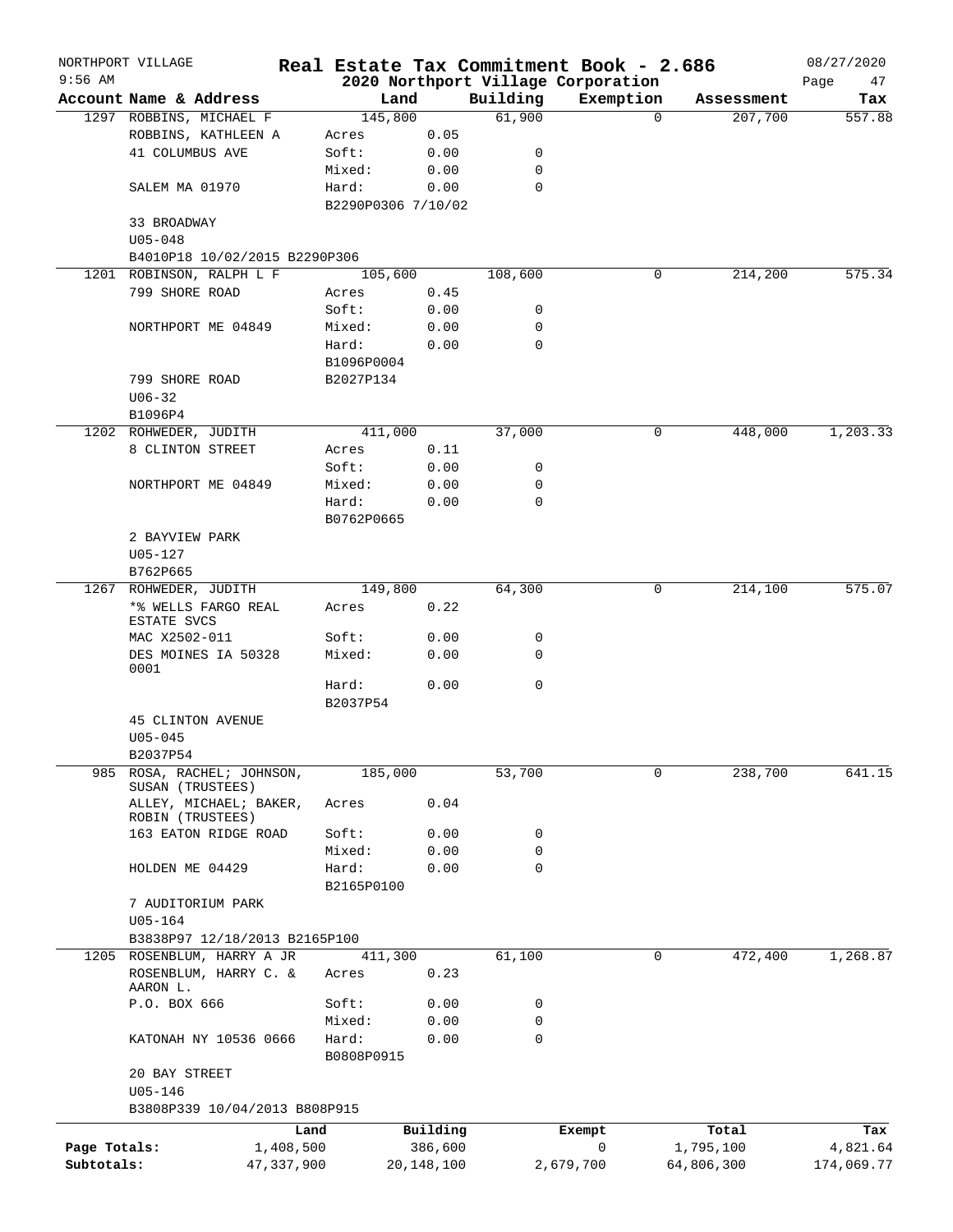|              | NORTHPORT VILLAGE                              |                         |          |             | Real Estate Tax Commitment Book - 2.686         |            | 08/27/2020        |
|--------------|------------------------------------------------|-------------------------|----------|-------------|-------------------------------------------------|------------|-------------------|
| $9:56$ AM    | Account Name & Address                         | Land                    |          | Building    | 2020 Northport Village Corporation<br>Exemption | Assessment | Page<br>48<br>Tax |
|              | 1436 ROSS, JAMES M. & CATHY                    | 120,000                 |          | 84,500      | $\mathbf 0$                                     | 204,500    | 549.29            |
|              | М.                                             |                         |          |             |                                                 |            |                   |
|              | TRUSTEES OF THEROSS<br>REVOCABLE FAMILY TRUST. |                         |          |             |                                                 |            |                   |
|              | 1797 SEDGEFIELD DRIVE                          |                         |          |             |                                                 |            |                   |
|              |                                                |                         |          |             |                                                 |            |                   |
|              | OOLTEWAH TN 37363 4973                         |                         |          |             |                                                 |            |                   |
|              |                                                | B1985P0343              |          |             |                                                 |            |                   |
|              | 1 C BROADWAY                                   |                         |          |             |                                                 |            |                   |
|              | $U05 - 105 - 5$                                |                         |          |             |                                                 |            |                   |
|              | B2962P344 07/13/2006                           |                         |          |             |                                                 |            |                   |
|              | 1119 ROSSI, SALVATORE JJR                      | 522,200                 |          | 255,000     | 0                                               | 777,200    | 2,087.56          |
|              | ROSSI, THERESA W                               | Acres                   | 1.40     |             |                                                 |            |                   |
|              | 4 HEARTH LN                                    | Soft:                   | 0.00     | 0           |                                                 |            |                   |
|              |                                                | Mixed:                  | 0.00     | $\mathbf 0$ |                                                 |            |                   |
|              | WILMINGTON DE 19807                            | Hard:                   | 0.00     | $\Omega$    |                                                 |            |                   |
|              | 730 SHORE ROAD                                 | B2189P259 12/01 775,000 |          |             |                                                 |            |                   |
|              | $U07 - 23$                                     |                         |          |             |                                                 |            |                   |
|              | B2189P259                                      |                         |          |             |                                                 |            |                   |
|              | 1248 ROSSI, THERESA                            | 318,100                 |          | 56,600      | 0                                               | 374,700    | 1,006.44          |
|              | ROSSI, SALVATORE JR                            | Acres                   | 0.20     |             |                                                 |            |                   |
|              | 4 HEARTH LN                                    | Soft:                   | 0.00     | 0           |                                                 |            |                   |
|              |                                                | Mixed:                  | 0.00     | $\mathbf 0$ |                                                 |            |                   |
|              | WILMINGTON DE 19807                            | Hard:                   | 0.00     | $\mathbf 0$ |                                                 |            |                   |
|              |                                                | B1820P0130              |          |             |                                                 |            |                   |
|              | 736 SHORE ROAD                                 |                         |          |             |                                                 |            |                   |
|              | $U07 - 24$                                     |                         |          |             |                                                 |            |                   |
|              | B3850P210 03/19/2014 B1820P130                 |                         |          |             |                                                 |            |                   |
|              | 1221 RUBINO, WILLIAM ROBERT                    | 14,100                  |          | $\mathbf 0$ | 0                                               | 14,100     | 37.87             |
|              | RUBINO, LEAH KNOX                              | Acres                   | 0.07     |             |                                                 |            |                   |
|              | 6388 CHICKERING CIRCLE                         | Soft:                   | 0.00     | 0           |                                                 |            |                   |
|              |                                                | Mixed:                  | 0.00     | 0           |                                                 |            |                   |
|              | NASHVILLE TN 37215                             | Hard:                   | 0.00     | $\mathbf 0$ |                                                 |            |                   |
|              | 686 SHORE ROAD                                 |                         |          |             |                                                 |            |                   |
|              | $U07 - 11$                                     |                         |          |             |                                                 |            |                   |
|              | B4171P210 06/06/2017 B3470P316 08/24/2010      |                         |          |             |                                                 |            |                   |
|              | 1222 RUBINO, WILLIAM ROBERT                    | 140,900                 |          | 121,600     | 0                                               | 262,500    | 705.08            |
|              | RUBINO, LEAH KNOX                              | Acres                   | 3.19     |             |                                                 |            |                   |
|              | 6388 CHICKERING CIRCLE                         | Soft:                   | 0.00     | 0           |                                                 |            |                   |
|              |                                                | Mixed:                  | 0.00     | 0           |                                                 |            |                   |
|              | NASHVILLE TN 37215                             | Hard:                   | 0.00     | $\mathbf 0$ |                                                 |            |                   |
|              |                                                |                         |          |             |                                                 |            |                   |
|              | 374 BLUFF ROAD                                 |                         |          |             |                                                 |            |                   |
|              | $U07 - 33$                                     |                         |          |             |                                                 |            |                   |
|              | B4171P210 06/06/2017 B3470P316 08/24/2010      |                         |          |             |                                                 |            |                   |
| 1140         | SAMBAS, LLC                                    | 147,300                 |          | 73,400      | 0                                               | 220,700    | 592.80            |
|              | C/O WENDI SAMWAY                               | Acres                   | 0.07     |             |                                                 |            |                   |
|              | 10 IDALIA COURT                                | Soft:                   | 0.00     | 0           |                                                 |            |                   |
|              | SAN ANSELMO CA 94960                           | Mixed:                  | 0.00     | 0           |                                                 |            |                   |
|              |                                                | Hard:                   | 0.00     | 0           |                                                 |            |                   |
|              | 15 MAPLE STREET                                | B4221P21                |          |             |                                                 |            |                   |
|              | $U05 - 100$                                    |                         |          |             |                                                 |            |                   |
|              | B4221P21 11/08/2017                            |                         |          |             |                                                 |            |                   |
|              |                                                |                         |          |             |                                                 |            |                   |
|              |                                                |                         |          |             |                                                 |            |                   |
|              |                                                |                         |          |             |                                                 |            |                   |
|              | Land                                           |                         | Building |             | Exempt<br>0                                     | Total      | Tax               |
| Page Totals: | 1,262,600                                      |                         | 591,100  |             |                                                 | 1,853,700  | 4,979.04          |

**Subtotals:** 48,600,500 20,739,200 2,679,700 66,660,000 179,048.81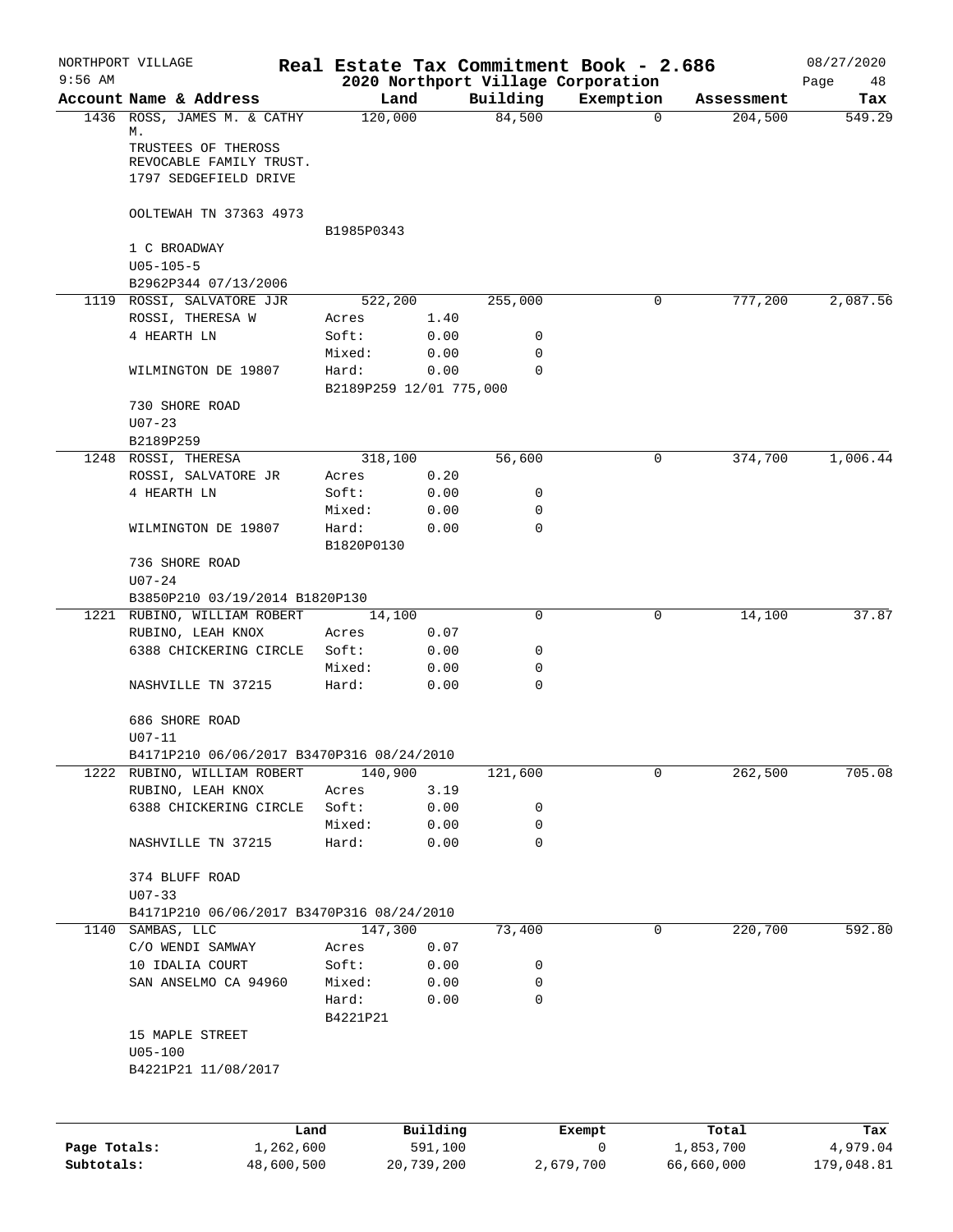|              | NORTHPORT VILLAGE                       | Real Estate Tax Commitment Book - 2.686 |              |             |                                    |          |            | 08/27/2020 |
|--------------|-----------------------------------------|-----------------------------------------|--------------|-------------|------------------------------------|----------|------------|------------|
| $9:56$ AM    |                                         |                                         |              |             | 2020 Northport Village Corporation |          |            | Page<br>49 |
|              | Account Name & Address                  | Land                                    |              | Building    | Exemption                          | $\Omega$ | Assessment | Tax        |
|              | 1145 SAMSEL, JOSEPH<br>3 EDGEWOOD PLACE | 76,300<br>Acres                         | 0.48         | 127,700     |                                    |          | 204,000    | 547.94     |
|              |                                         | Soft:                                   | 0.00         | 0           |                                    |          |            |            |
|              | SOUTH RIVER NJ 08882                    | Mixed:                                  | 0.00         | $\mathbf 0$ |                                    |          |            |            |
|              |                                         | Hard:                                   | 0.00         | $\mathbf 0$ |                                    |          |            |            |
|              |                                         | B1620P0338                              |              |             |                                    |          |            |            |
|              | 541 BLUFF ROAD                          |                                         |              |             |                                    |          |            |            |
|              | $U05 - 023 - A$                         |                                         |              |             |                                    |          |            |            |
|              | B3354P255 B1620P338                     |                                         |              |             |                                    |          |            |            |
| 1213         | SAMWAY, H TERRENCE                      | 305,800                                 |              | 45,400      |                                    | 0        | 351,200    | 943.32     |
|              | TRUSTEE                                 |                                         |              |             |                                    |          |            |            |
|              | H TERRENCE SAMWAY TRUST Acres           |                                         | 0.05         |             |                                    |          |            |            |
|              | 1025 RIO LANE                           | Soft:                                   | 0.00         | 0           |                                    |          |            |            |
|              |                                         | Mixed:                                  | 0.00         | $\mathbf 0$ |                                    |          |            |            |
|              | SEVERNA PARK MD 21146                   | Hard:                                   | 0.00         | $\Omega$    |                                    |          |            |            |
|              | 4822                                    |                                         |              |             |                                    |          |            |            |
|              |                                         | DEED RECORDED 6/12/2008                 |              |             |                                    |          |            |            |
|              | 15 PARK ROW                             |                                         |              |             |                                    |          |            |            |
|              | $U05 - 190$                             |                                         |              |             |                                    |          |            |            |
|              | B3227P7 11/30/2007                      |                                         |              |             |                                    |          |            |            |
|              | 1214 SAMWAY, H TERRENCE<br>TRUSTEE      | 4,200                                   |              | $\mathbf 0$ |                                    | 0        | 4,200      | 11.28      |
|              | 319 Old County Road                     | Acres                                   | 0.01         |             |                                    |          |            |            |
|              |                                         | Soft:                                   | 0.00         | 0           |                                    |          |            |            |
|              | SEVERNA PARK MD 21146<br>4822           | Mixed:                                  | 0.00         | $\mathbf 0$ |                                    |          |            |            |
|              |                                         | Hard:                                   | 0.00         | $\mathbf 0$ |                                    |          |            |            |
|              |                                         | DEED RECORDED 6/12/2008                 |              |             |                                    |          |            |            |
|              | 1 PLEASANT LANE                         |                                         |              |             |                                    |          |            |            |
|              | U05-186                                 |                                         |              |             |                                    |          |            |            |
|              | B3227P7 11/30/2007                      |                                         |              |             |                                    |          |            |            |
|              | 1215 SAMWAY, J TIMOTHY                  | 328,200                                 |              | 105,600     |                                    | 0        | 433,800    | 1,165.19   |
|              | SAMWAY, ANNE MARIE                      | Acres                                   | 0.46         |             |                                    |          |            |            |
|              | *REVOCABLE TRUST                        | Soft:                                   | 0.00         | 0           |                                    |          |            |            |
|              | 33 OLD STAGE ROAD<br>BOX248             | Mixed:                                  | 0.00         | $\mathbf 0$ |                                    |          |            |            |
|              | HAMPTON FALLS NH 03844                  | Hard:<br>B1945P0319                     | 0.00         | 0           |                                    |          |            |            |
|              | 614 SHORE ROAD                          |                                         |              |             |                                    |          |            |            |
|              | $U08 - 17$                              |                                         |              |             |                                    |          |            |            |
|              | B1945P319                               |                                         |              |             |                                    |          |            |            |
|              | 1146 SAMWAY, MICHAEL                    | 126,200                                 |              | 36,000      |                                    | 0        | 162,200    | 435.67     |
|              | SAMWAY, JENNIFER                        | Acres                                   | 0.03         |             |                                    |          |            |            |
|              | 114 8TH DILIDO TERRACE                  | Soft:                                   | 0.00         | 0           |                                    |          |            |            |
|              |                                         | Mixed:                                  | 0.00         | 0           |                                    |          |            |            |
|              | MIAMI BEACH FL 33139                    | Hard:                                   | 0.00         | $\mathbf 0$ |                                    |          |            |            |
|              |                                         | B4193P250                               |              |             |                                    |          |            |            |
|              | 7 OAK STREET                            |                                         |              |             |                                    |          |            |            |
|              | $U05 - 115$                             |                                         |              |             |                                    |          |            |            |
|              | B4193P250 08/16/2017                    |                                         |              |             |                                    |          |            |            |
|              | 1526 SANDERSON, GUY J                   | 81,600                                  |              | 178,600     |                                    | 0        | 260,200    | 698.90     |
|              | 575 BLUFF ROAD                          | Acres                                   | 0.93         |             |                                    |          |            |            |
|              |                                         | Soft:                                   | 0.00         | 0           |                                    |          |            |            |
|              | NORTHPORT ME 04849                      | Mixed:                                  | 0.00         | 0           |                                    |          |            |            |
|              |                                         | Hard:                                   | 0.00         | $\mathbf 0$ |                                    |          |            |            |
|              |                                         | B2274P0143 55000 7/02                   |              |             |                                    |          |            |            |
|              | 575 BLUFF ROAD                          |                                         |              |             |                                    |          |            |            |
|              | $U04 - 025 - B$                         |                                         |              |             |                                    |          |            |            |
|              | B2274P143                               |                                         |              |             |                                    |          |            |            |
|              | Land                                    |                                         | Building     |             | Exempt                             |          | Total      | Tax        |
| Page Totals: | 922,300                                 |                                         | 493,300      |             | 0                                  |          | 1,415,600  | 3,802.30   |
| Subtotals:   | 49,522,800                              |                                         | 21, 232, 500 |             | 2,679,700                          |          | 68,075,600 | 182,851.11 |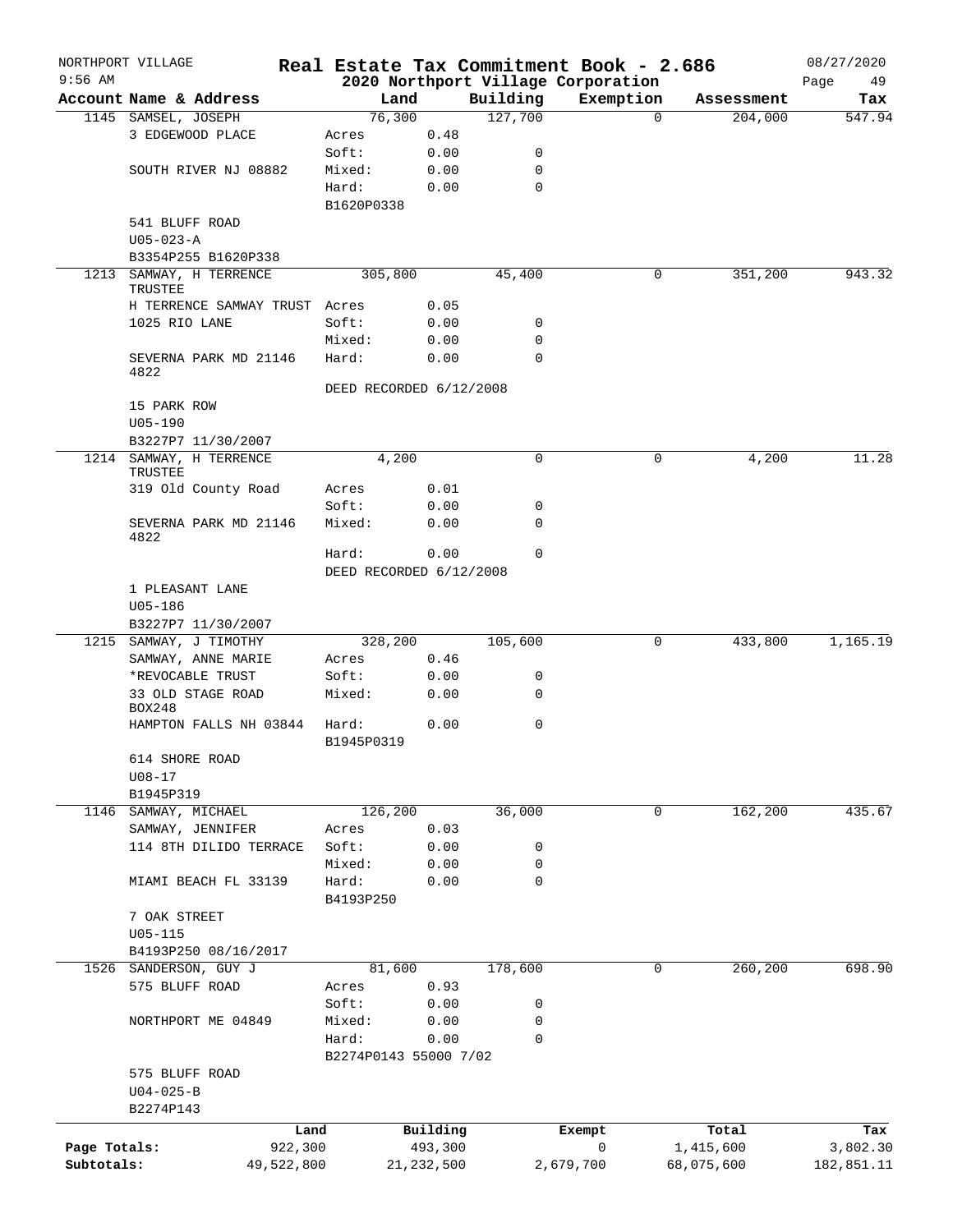|              | NORTHPORT VILLAGE                       |                     |            |             | Real Estate Tax Commitment Book - 2.686 |            | 08/27/2020 |
|--------------|-----------------------------------------|---------------------|------------|-------------|-----------------------------------------|------------|------------|
| $9:56$ AM    |                                         |                     |            |             | 2020 Northport Village Corporation      |            | Page<br>50 |
|              | Account Name & Address                  | Land                |            | Building    | Exemption                               | Assessment | Tax        |
|              | 1190 SAPOCH, JOHN C III                 | 604,800             |            | 44,200      | $\Omega$                                | 649,000    | 1,743.21   |
|              | 83 WEST BROAD STREET                    | Acres               | 2.30       |             |                                         |            |            |
|              |                                         | Soft:               | 0.00       | 0           |                                         |            |            |
|              | HOPEWELL NJ 08525                       | Mixed:              | 0.00       | 0           |                                         |            |            |
|              |                                         | Hard:               | 0.00       | 0           |                                         |            |            |
|              |                                         | B3778 P254          |            |             |                                         |            |            |
|              | 640 SHORE ROAD                          |                     |            |             |                                         |            |            |
|              | $U08 - 22$                              |                     |            |             |                                         |            |            |
|              | B3778P254 07/12/2013                    |                     |            |             |                                         |            |            |
|              | 1216 SAUEREISEN, AURORA RENE            | 145,000             |            | 34,700      | 0                                       | 179,700    | 482.67     |
|              | 17 JAMES ROSS PLACE                     | Acres               | 0.04       |             |                                         |            |            |
|              |                                         | Soft:               | 0.00       | 0           |                                         |            |            |
|              | PITTSBURG PA 15215                      | Mixed:              | 0.00       | 0           |                                         |            |            |
|              |                                         | Hard:               | 0.00       | 0           |                                         |            |            |
|              |                                         | B0790P0971          |            |             |                                         |            |            |
|              | <b>46 GEORGE STREET</b>                 |                     |            |             |                                         |            |            |
|              | $U05 - 066$                             |                     |            |             |                                         |            |            |
|              | B3638P145 03/01/2012                    |                     |            |             |                                         |            |            |
|              | 1759 SAVITZ, CARL B                     | 40,200              |            | 0           | 0                                       | 40,200     | 107.98     |
|              | SAVITZ, ABRAHAM I                       | Acres               | 0.72       |             |                                         |            |            |
|              | 1125 LAWTON STREET                      | Soft:               | 0.00       | 0           |                                         |            |            |
|              |                                         | Mixed:              | 0.00       | 0           |                                         |            |            |
|              | SAN FRANCISCO CA 94122                  | Hard:               | 0.00       | 0           |                                         |            |            |
|              |                                         |                     |            |             |                                         |            |            |
|              | $U04-10A$                               |                     |            |             |                                         |            |            |
|              | B4362P298 04/08/2019                    |                     |            |             |                                         |            |            |
|              | 1276 Sawyer, III, Howard P.             | 92,500              |            | 84,800      | 0                                       | 177,300    | 476.23     |
|              | Ryan, Marcia                            | Acres               | 5.41       |             |                                         |            |            |
|              | 7 SEA BROOK LANE                        | Soft:               | 0.00       | 0           |                                         |            |            |
|              |                                         | Mixed:              | 0.00       | 0           |                                         |            |            |
|              | Northport ME 04849                      | Hard:               | 0.00       | $\mathbf 0$ |                                         |            |            |
|              | 7 SEABROOK LANE                         |                     |            |             |                                         |            |            |
|              | $U07 - 07$                              |                     |            |             |                                         |            |            |
|              | B3960P36 05/15/2015 B3956P60 04/29/2015 |                     |            |             |                                         |            |            |
|              | 1076 SCHILLING, LEE H                   | 285,000             |            | 84,000      | 0                                       | 369,000    | 991.13     |
|              | SCHILLING, SHARON                       | Acres               | 0.16       |             |                                         |            |            |
|              | 6 TURNBERRY LANE                        | Soft:               | 0.00       | 0           |                                         |            |            |
|              |                                         | Mixed:              | 0.00       | 0           |                                         |            |            |
|              | LOOKOUT MOUNTAIN GA                     | Hard:               | 0.00       | 0           |                                         |            |            |
|              | 30750                                   |                     |            |             |                                         |            |            |
|              | 762 SHORE ROAD                          |                     |            |             |                                         |            |            |
|              | $U06 - 12$                              |                     |            |             |                                         |            |            |
|              | B3906P38 10/03/2014                     |                     |            |             |                                         |            |            |
| 1117         | SCHOLHAMER, NANCY                       | 409,000             |            | 51,300      | 0                                       | 460,300    | 1,236.37   |
|              | P(TRUST)                                |                     |            |             |                                         |            |            |
|              | c/o LESLIE GILLOCK                      | Acres               | 0.08       |             |                                         |            |            |
|              | 903 Woodhurst Drive                     | Soft:               | 0.00       | 0           |                                         |            |            |
|              |                                         | Mixed:              | 0.00       | 0           |                                         |            |            |
|              | Monroe NC 28110                         | Hard:               | 0.00       | 0           |                                         |            |            |
|              |                                         | B2151P221 B2175P082 |            |             |                                         |            |            |
|              | 18 BAY STREET                           | B2175P081           |            |             |                                         |            |            |
|              | $U05 - 118$                             |                     |            |             |                                         |            |            |
|              | B2175P82                                |                     |            |             |                                         |            |            |
|              |                                         |                     |            |             |                                         |            |            |
|              | Land                                    |                     | Building   |             | Exempt                                  | Total      | Tax        |
| Page Totals: | 1,576,500                               |                     | 299,000    |             | 0                                       | 1,875,500  | 5,037.59   |
| Subtotals:   | 51,099,300                              |                     | 21,531,500 |             | 2,679,700                               | 69,951,100 | 187,888.70 |
|              |                                         |                     |            |             |                                         |            |            |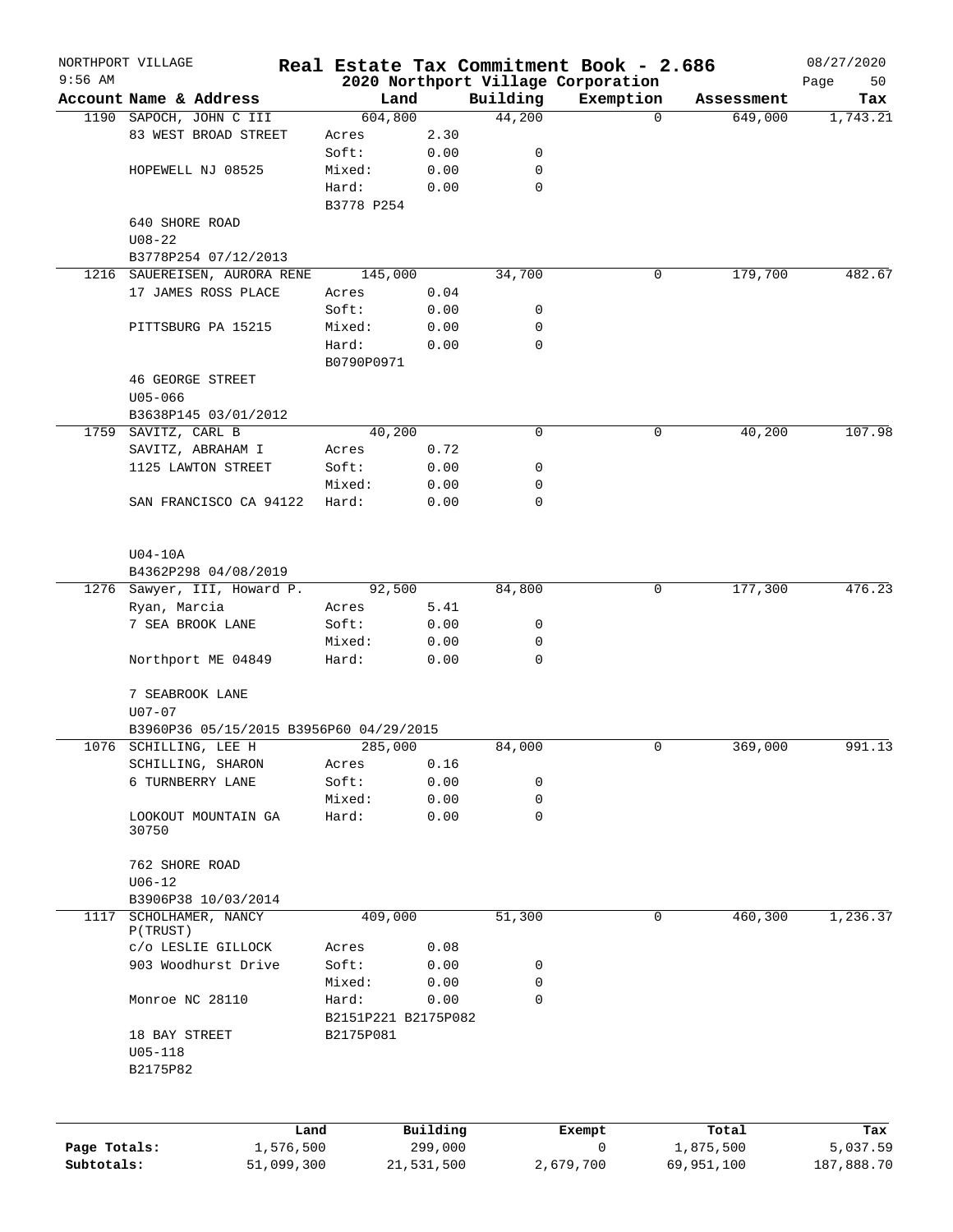|              | NORTHPORT VILLAGE               |            |                                    |            |          | Real Estate Tax Commitment Book - 2.686         |            | 08/27/2020        |
|--------------|---------------------------------|------------|------------------------------------|------------|----------|-------------------------------------------------|------------|-------------------|
| $9:56$ AM    | Account Name & Address          |            | Land                               |            | Building | 2020 Northport Village Corporation<br>Exemption | Assessment | Page<br>51<br>Tax |
|              | 1103 SCHWALL, GARRY J           |            | 23,700                             |            | 0        | $\Omega$                                        | 23,700     | 63.66             |
|              | SCHWALL, BARBARA                |            | Acres                              | 1.60       |          |                                                 |            |                   |
|              | PINE GROVE COTTAGES             |            |                                    |            |          |                                                 |            |                   |
|              |                                 |            | Soft:                              | 0.00       | 0        |                                                 |            |                   |
|              | 2076 ATLANTIC HIGHWAY           |            | Mixed:                             | 0.00       | 0        |                                                 |            |                   |
|              | LINCOLNVILLE ME 04849           |            | Hard:<br>B2322P0308 10/31/02 81500 | 0.00       | 0        |                                                 |            |                   |
|              | KELLY COVE LANE                 |            |                                    |            |          |                                                 |            |                   |
|              | $U06 - 42 - 8$                  |            |                                    |            |          |                                                 |            |                   |
|              |                                 |            |                                    |            |          |                                                 |            |                   |
|              | B4313P52 09/28/2018             |            | 5,300                              |            | 0        | 0                                               |            | 14.24             |
| 1361         | SEELIG, GUSTAVE                 |            |                                    |            |          |                                                 | 5,300      |                   |
|              | MILLER, MARIANNE                |            | Acres                              | 0.01       |          |                                                 |            |                   |
|              | 83B NORTH CHAMPLAIN             |            | Soft:                              | 0.00       | 0        |                                                 |            |                   |
|              |                                 |            | Mixed:                             | 0.00       | 0        |                                                 |            |                   |
|              | BURLINGTON VT 05401             |            | Hard:                              | 0.00       | 0        |                                                 |            |                   |
|              |                                 |            | B4228P160                          |            |          |                                                 |            |                   |
|              | 689 SHORE ROAD                  |            |                                    |            |          |                                                 |            |                   |
|              | $U07-11-A$                      |            |                                    |            |          |                                                 |            |                   |
|              | B4228P160 12/01/2017            |            |                                    |            |          |                                                 |            |                   |
|              | 983 SEELIG, RACHEL              |            | 187,300                            |            | 73,500   | 0                                               | 260,800    | 700.51            |
|              | SEELIG, GUSTAVE                 |            | Acres                              | 0.78       |          |                                                 |            |                   |
|              | 83 B NORTH CHAMPLAIN            |            | Soft:                              | 0.00       | 0        |                                                 |            |                   |
|              | STREET                          |            |                                    |            |          |                                                 |            |                   |
|              |                                 |            | Mixed:                             | 0.00       | 0        |                                                 |            |                   |
|              | BURLINGTON VT 05401             |            | Hard:                              | 0.00       | 0        |                                                 |            |                   |
|              |                                 |            | B4228P160                          |            |          |                                                 |            |                   |
|              | 689 SHORE ROAD                  |            |                                    |            |          |                                                 |            |                   |
|              | $U07 - 12$                      |            |                                    |            |          |                                                 |            |                   |
|              | B4228P160 12/01/2017            |            |                                    |            |          |                                                 |            |                   |
| 1191         | SERLENGA, ROBERT F              |            | 126,200                            |            | 51,200   | 0                                               | 177,400    | 476.50            |
|              | SERLENGA, JUDITH A              |            | Acres                              | 0.03       |          |                                                 |            |                   |
|              | 170 CENTER ST.                  |            | Soft:                              | 0.00       | 0        |                                                 |            |                   |
|              |                                 |            | Mixed:                             | 0.00       | 0        |                                                 |            |                   |
|              | BRIDGEWATER MA 02324            |            | Hard:                              | 0.00       | 0        |                                                 |            |                   |
|              |                                 |            | B2436P111                          |            |          |                                                 |            |                   |
|              | 50 GEORGE STREET                |            |                                    |            |          |                                                 |            |                   |
|              | $U05 - 065$                     |            |                                    |            |          |                                                 |            |                   |
|              | B2436P111                       |            |                                    |            |          |                                                 |            |                   |
| 1223         | SEZAK, ANNE                     |            | 321,500                            |            | 85,500   | 0                                               | 407,000    | 1,093.20          |
|              | SAM SEZAK                       |            | Acres                              | 0.43       |          |                                                 |            |                   |
|              | 2 WAINWRIGHT DRIVE              |            | Soft:                              | 0.00       | 0        |                                                 |            |                   |
|              |                                 |            | Mixed:                             | 0.00       | 0        |                                                 |            |                   |
|              | CAPE ELIZABETH ME 04107         |            | Hard:                              | 0.00       | 0        |                                                 |            |                   |
|              |                                 |            | B0821P0496                         |            |          |                                                 |            |                   |
|              | 610 SHORE ROAD                  |            |                                    |            |          |                                                 |            |                   |
|              | $U08 - 16$                      |            |                                    |            |          |                                                 |            |                   |
|              | B821P496                        |            |                                    |            |          |                                                 |            |                   |
| 997          | SHAVER, NANCY                   |            | 148,800                            |            | 31,100   | $\mathbf 0$                                     | 179,900    | 483.21            |
|              | 1130 EAST HIGH STREET<br>UNIT K |            | Acres                              | 0.09       |          |                                                 |            |                   |
|              |                                 |            | Soft:                              | 0.00       | 0        |                                                 |            |                   |
|              | CHARLOTTESVILLE VA              |            | Mixed:                             | 0.00       | 0        |                                                 |            |                   |
|              | 22902                           |            |                                    |            |          |                                                 |            |                   |
|              |                                 |            | Hard:                              | 0.00       | 0        |                                                 |            |                   |
|              |                                 |            | B1906P0211                         |            |          |                                                 |            |                   |
|              | 29 MAPLE STREET                 |            |                                    |            |          |                                                 |            |                   |
|              | $U05 - 011$                     |            |                                    |            |          |                                                 |            |                   |
|              | B1906P211                       |            |                                    |            |          |                                                 |            |                   |
|              |                                 |            |                                    |            |          |                                                 |            |                   |
|              |                                 |            |                                    |            |          |                                                 |            |                   |
|              |                                 | Land       |                                    | Building   |          | Exempt                                          | Total      | Tax               |
| Page Totals: |                                 | 812,800    |                                    | 241,300    |          | 0                                               | 1,054,100  | 2,831.32          |
| Subtotals:   |                                 | 51,912,100 |                                    | 21,772,800 |          | 2,679,700                                       | 71,005,200 | 190,720.02        |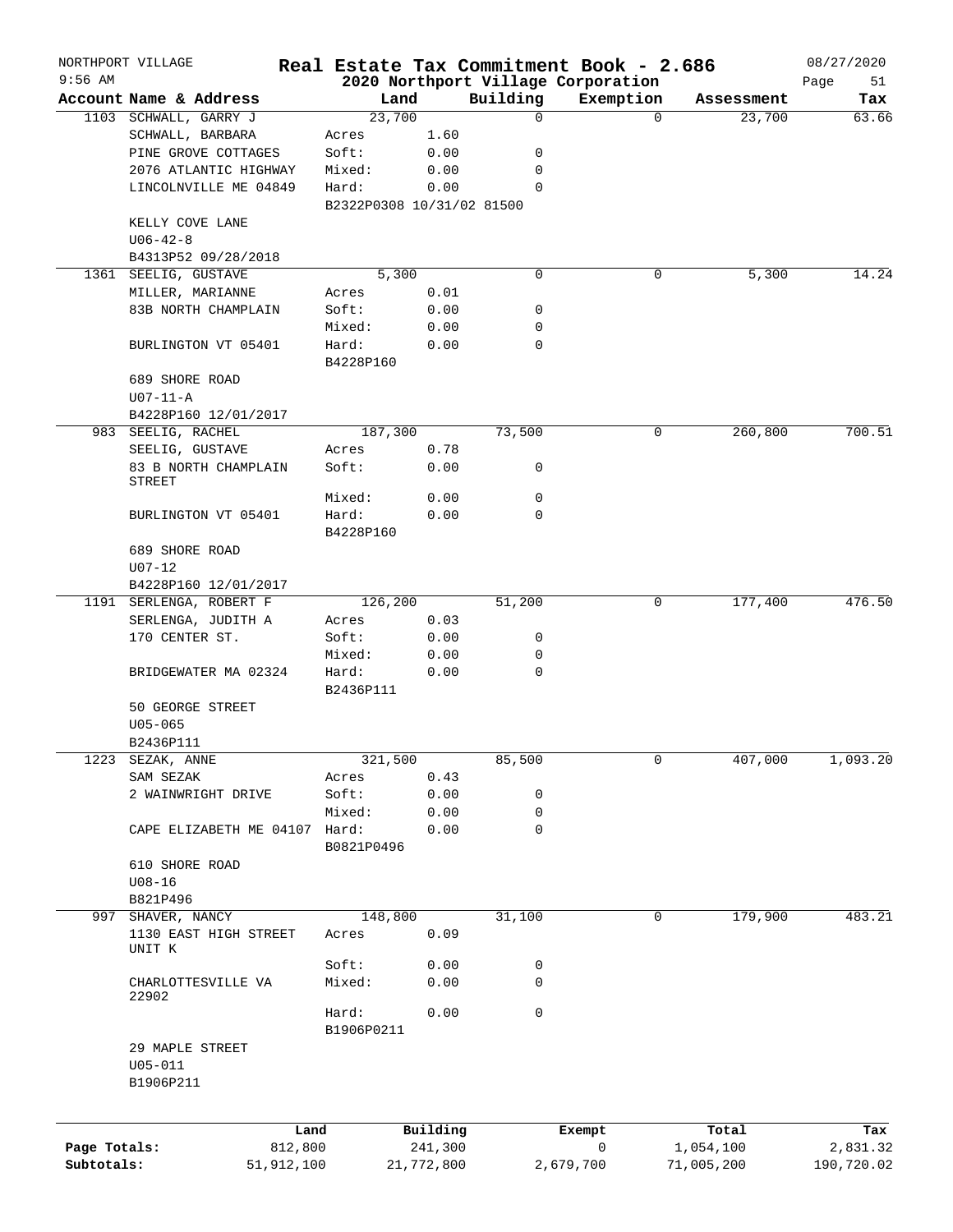|              | NORTHPORT VILLAGE                         |            |                |              |               | Real Estate Tax Commitment Book - 2.686 |          |            | 08/27/2020 |
|--------------|-------------------------------------------|------------|----------------|--------------|---------------|-----------------------------------------|----------|------------|------------|
| $9:56$ AM    |                                           |            |                |              |               | 2020 Northport Village Corporation      |          |            | Page<br>52 |
|              | Account Name & Address                    |            | Land           |              | Building      | Exemption                               |          | Assessment | Tax        |
|              | 1231 SHERMAN, ROBERT                      |            | 145,000        |              | 35,200        |                                         | $\Omega$ | 180,200    | 484.02     |
|              | 18 BROADWAY                               |            | Acres          | 0.04         |               |                                         |          |            |            |
|              |                                           |            | Soft:          | 0.00         | 0             |                                         |          |            |            |
|              | NORTHPORT MAINE 04849                     |            | Mixed:         | 0.00         | 0<br>$\Omega$ |                                         |          |            |            |
|              |                                           |            | Hard:          | 0.00         |               |                                         |          |            |            |
|              | 18 BROADWAY                               |            | B0801P0534     |              |               |                                         |          |            |            |
|              | $U05 - 182$                               |            |                |              |               |                                         |          |            |            |
|              | B801P534                                  |            |                |              |               |                                         |          |            |            |
|              | 1175 Sinnott, David S &                   |            | 527,200        |              | 348,600       |                                         | 0        | 875,800    | 2,352.40   |
|              | Francesca M. Trustees                     |            |                |              |               |                                         |          |            |            |
|              | Francesca A.                              |            | Acres          | 1.40         |               |                                         |          |            |            |
|              | Morselli-Sinnott Trust                    |            |                |              |               |                                         |          |            |            |
|              | 131 GROVE STREET                          |            | Soft:          | 0.00         | 0             |                                         |          |            |            |
|              |                                           |            | Mixed:         | 0.00         | 0             |                                         |          |            |            |
|              | WELLESLEY MA 02482                        |            | Hard:          | 0.00         | 0             |                                         |          |            |            |
|              |                                           |            |                |              |               |                                         |          |            |            |
|              | 650 SHORE ROAD                            |            |                |              |               |                                         |          |            |            |
|              | $U07 - 02$                                |            |                |              |               |                                         |          |            |            |
|              | B3659P46 06/06/2012 B2801P182 08/01/2005  |            |                |              |               |                                         |          |            |            |
| 967          | SMIT, ROBERT P                            |            | 149,600        |              | 74,000        |                                         | 0        | 223,600    | 600.59     |
|              | SMIT, ANNELOUISE B<br>PO BOX 6607         |            | Acres<br>Soft: | 0.15         | 0             |                                         |          |            |            |
|              |                                           |            | Mixed:         | 0.00<br>0.00 | 0             |                                         |          |            |            |
|              | LAWRENCEVILLE NJ 08648                    |            | Hard:          | 0.00         | $\Omega$      |                                         |          |            |            |
|              |                                           |            |                |              |               |                                         |          |            |            |
|              | 7 SEA STREET                              |            |                |              |               |                                         |          |            |            |
|              | $U05 - 111$                               |            |                |              |               |                                         |          |            |            |
|              | B3141P302 09/20/2007                      |            |                |              |               |                                         |          |            |            |
|              | 1694 SMIT, ROBERT P                       |            | 149,800        |              | 48,600        |                                         | 0        | 198,400    | 532.90     |
|              | SMIT, ANNE LOUISE                         |            | Acres          | 0.20         |               |                                         |          |            |            |
|              | BOTTOM                                    |            |                |              |               |                                         |          |            |            |
|              | PO BOX 6607                               |            | Soft:          | 0.00         | 0             |                                         |          |            |            |
|              |                                           |            | Mixed:         | 0.00         | 0             |                                         |          |            |            |
|              | LAWRENCEVILLE NJ 08648                    |            | Hard:          | 0.00         | $\mathbf 0$   |                                         |          |            |            |
|              |                                           |            |                |              |               |                                         |          |            |            |
|              | 9 SEA STREET                              |            |                |              |               |                                         |          |            |            |
|              | $U05 - 111 - 0A$                          |            |                |              |               |                                         |          |            |            |
|              | B3652P229 05/25/2012 B2836P277 09/20/2007 |            |                |              |               |                                         |          |            |            |
| 1234         | SMITH JR., ROBERT                         |            | 147,500        |              | 63,000        |                                         | 0        | 210,500    | 565.40     |
|              | 12 Main Street                            |            | Acres          | 0.06         |               |                                         |          |            |            |
|              |                                           |            | Soft:          | 0.00         | 0             |                                         |          |            |            |
|              | Northport ME 04849                        |            | Mixed:         | 0.00         | 0             |                                         |          |            |            |
|              |                                           |            | Hard:          | 0.00         | 0             |                                         |          |            |            |
|              |                                           |            | B0696P0375     |              |               |                                         |          |            |            |
|              | 12 MAIN STREET                            |            |                |              |               |                                         |          |            |            |
|              | $U05 - 097$                               |            |                |              |               |                                         |          |            |            |
|              | B696P375                                  |            |                |              |               |                                         |          |            |            |
| 1300         | SMITH, AMBIA M. &<br>KENNETH-TRUSTEES     |            | 257,400        |              | 58,600        |                                         | 0        | 316,000    | 848.78     |
|              | OF THE SMITH FAMILY                       |            | Acres          | 0.13         |               |                                         |          |            |            |
|              | TRUST                                     |            |                |              |               |                                         |          |            |            |
|              | 27 LIDEN AVE                              |            | Soft:          | 0.00         | 0             |                                         |          |            |            |
|              |                                           |            | Mixed:         | 0.00         | 0             |                                         |          |            |            |
|              | BEVERLY MA 01915                          |            | Hard:          | 0.00         | 0             |                                         |          |            |            |
|              |                                           |            |                |              |               |                                         |          |            |            |
|              | 760 SHORE ROAD                            |            |                |              |               |                                         |          |            |            |
|              | $U06 - 11$                                |            |                |              |               |                                         |          |            |            |
|              | B3517P29 01/11/2011                       |            |                |              |               |                                         |          |            |            |
|              |                                           | Land       |                | Building     |               | Exempt                                  |          | Total      | Tax        |
| Page Totals: |                                           | 1,376,500  |                | 628,000      |               | 0                                       |          | 2,004,500  | 5,384.09   |
| Subtotals:   |                                           | 53,288,600 |                | 22,400,800   |               | 2,679,700                               |          | 73,009,700 | 196,104.11 |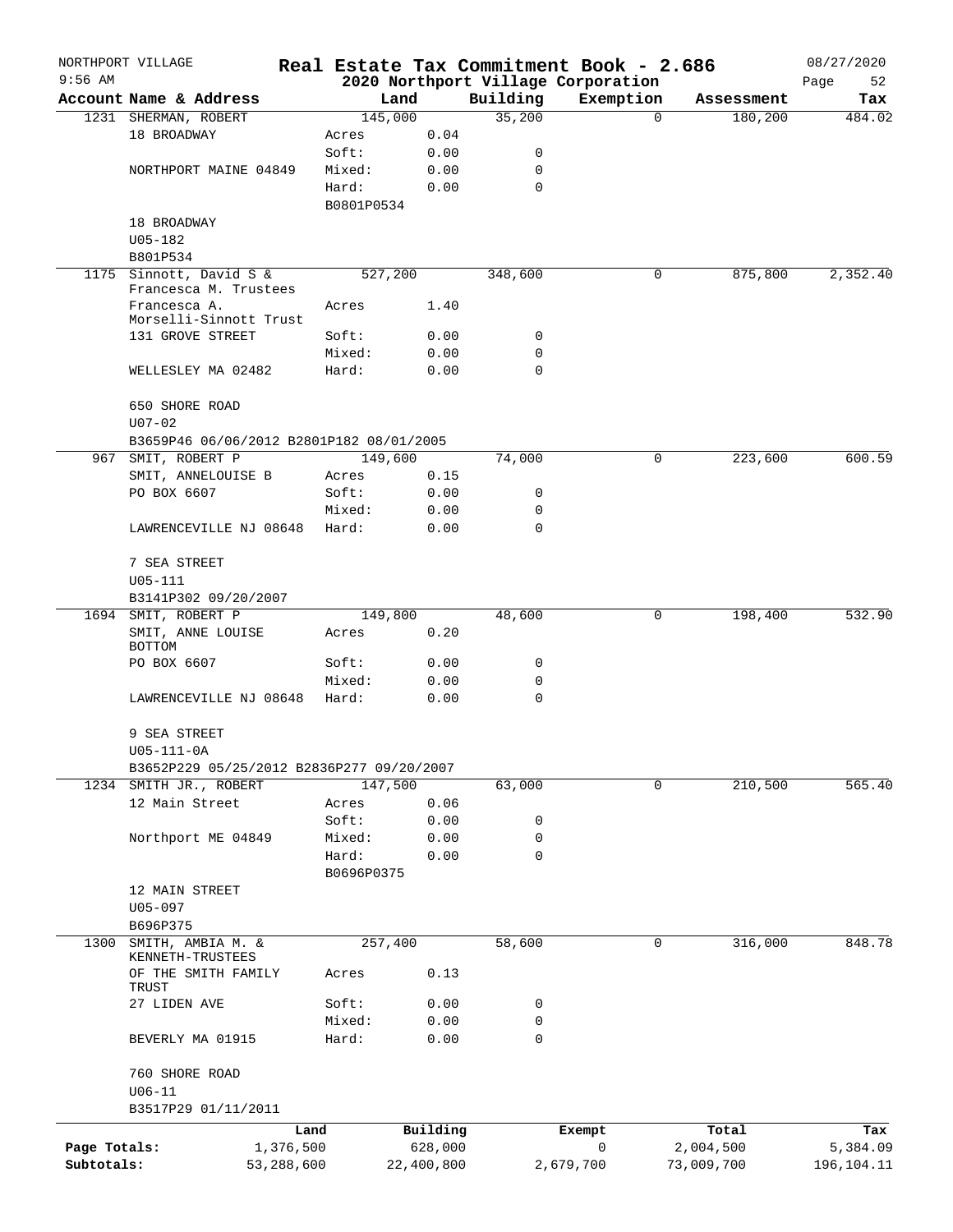|           | NORTHPORT VILLAGE                                  |            |          |             | Real Estate Tax Commitment Book - 2.686 |            | 08/27/2020 |
|-----------|----------------------------------------------------|------------|----------|-------------|-----------------------------------------|------------|------------|
| $9:56$ AM |                                                    |            |          |             | 2020 Northport Village Corporation      |            | Page<br>53 |
|           | Account Name & Address                             |            | Land     | Building    | Exemption                               | Assessment | Tax        |
|           | 1203 SMITH, BRUCE E. &                             |            | 149,600  | 62,900      | $\Omega$                                | 212,500    | 570.78     |
|           | SCHMIT, ELAINE M                                   | Acres      | 0.15     |             |                                         |            |            |
|           | 119B CHARLES STREET                                | Soft:      | 0.00     | 0           |                                         |            |            |
|           |                                                    | Mixed:     | 0.00     | 0           |                                         |            |            |
|           | ANNAPOLIS MD 21401                                 | Hard:      | 0.00     | $\mathbf 0$ |                                         |            |            |
|           |                                                    | B1103P0119 |          |             |                                         |            |            |
|           | 8 PLEASANT STREET                                  |            |          |             |                                         |            |            |
|           | $U05 - 069$                                        |            |          |             |                                         |            |            |
|           | B3848P29 03/09/2014 B3111P239 07/18/2007           |            |          |             |                                         |            |            |
|           | 1003 SMITH, CARLTON P                              |            | 187,300  | 97,700      | 0                                       | 285,000    | 765.51     |
|           | 24 BROADWAY                                        | Acres      | 0.07     |             |                                         |            |            |
|           |                                                    | Soft:      | 0.00     | 0           |                                         |            |            |
|           | NORTHPORT ME 04849                                 | Mixed:     | 0.00     | 0           |                                         |            |            |
|           |                                                    | Hard:      | 0.00     | $\mathbf 0$ |                                         |            |            |
|           |                                                    | B1887P0074 |          |             |                                         |            |            |
|           | 24 BROADWAY                                        |            |          |             |                                         |            |            |
|           | $U05 - 179$                                        |            |          |             |                                         |            |            |
|           | B3736P337 02/25/2013 B3707P102 05/01/2012 B1887P74 |            |          |             |                                         |            |            |
| 1235      | SMITH, ROBERT A. &                                 |            | 147,300  | 44,800      | 0                                       | 192,100    | 515.98     |
|           | DAVID B.                                           |            |          |             |                                         |            |            |
|           | SMITH, EMERSON L                                   | Acres      | 0.07     |             |                                         |            |            |
|           | 3105 HAVENHILL COURT                               | Soft:      | 0.00     | 0           |                                         |            |            |
|           |                                                    | Mixed:     | 0.00     | 0           |                                         |            |            |
|           | EDGEWATER MD 21037                                 | Hard:      | 0.00     | 0           |                                         |            |            |
|           |                                                    | B1254P0006 |          |             |                                         |            |            |
|           | 9 GRIFFIN STREET                                   | B3557P211  |          |             |                                         |            |            |
|           | $U05 - 074$                                        |            |          |             |                                         |            |            |
|           | B3557P211 06/22/2011                               |            |          |             |                                         |            |            |
| 1237      | SNIDER, BRUCE                                      |            | 149,500  | 74,200      | 0                                       | 223,700    | 600.86     |
|           | 37 CONDON STREET                                   | Acres      | 0.10     |             |                                         |            |            |
|           |                                                    | Soft:      | 0.00     | 0           |                                         |            |            |
|           | BELFAST ME 04915                                   | Mixed:     | 0.00     | 0           |                                         |            |            |
|           |                                                    | Hard:      | 0.00     | $\mathbf 0$ |                                         |            |            |
|           |                                                    | B0813P0184 |          |             |                                         |            |            |
|           | 25 MAIN STREET                                     |            |          |             |                                         |            |            |
|           | $U05 - 029$                                        |            |          |             |                                         |            |            |
|           | B813P184                                           |            |          |             |                                         |            |            |
| 1082      | SOAVE, ANNE M                                      |            | 145,800  | 36,400      | 0                                       | 182,200    | 489.39     |
|           | HARMON, JAMES P                                    | Acres      | 0.05     |             |                                         |            |            |
|           | P.O. BOX 193                                       | Soft:      | 0.00     | 0           |                                         |            |            |
|           |                                                    | Mixed:     | 0.00     | 0           |                                         |            |            |
|           | STOCKTON SPRINGS ME                                | Hard:      | 0.00     | $\mathbf 0$ |                                         |            |            |
|           | 04981                                              |            |          |             |                                         |            |            |
|           |                                                    | B2497P261  |          |             |                                         |            |            |
|           | 36 BROADWAY                                        |            |          |             |                                         |            |            |
|           | U05-147                                            |            |          |             |                                         |            |            |
|           | B803P7                                             |            |          |             |                                         |            |            |
| 1132      | SOPRANO, ROBERT                                    |            | 383,700  | 109,900     | 0                                       | 493,600    | 1,325.81   |
|           | SOPRANO, LAURA                                     | Acres      | 1.50     |             |                                         |            |            |
|           | 1409 SINGER RD.                                    | Soft:      | 0.00     | 0           |                                         |            |            |
|           |                                                    | Mixed:     | 0.00     | 0           |                                         |            |            |
|           | JOPPA MD 21085                                     | Hard:      | 0.00     | 0           |                                         |            |            |
|           |                                                    | B1310P0031 |          |             |                                         |            |            |
|           | <b>48 BROWNS HEAD</b>                              | B3477P240  |          |             |                                         |            |            |
|           | $U04 - 01$                                         |            |          |             |                                         |            |            |
|           | B3738P181 02/25/2013 B3477P240 09/08/2010          |            |          |             |                                         |            |            |
|           |                                                    |            |          |             |                                         |            |            |
|           |                                                    |            |          |             |                                         |            |            |
|           |                                                    | Land       | Building |             | Exempt                                  | Total      | Tax        |
|           |                                                    |            |          |             |                                         |            |            |

|              | <b>Land</b> | <b>Building</b> | вхешрс    | IOCAL      | 1 ax       |
|--------------|-------------|-----------------|-----------|------------|------------|
| Page Totals: | 1,163,200   | 425,900         |           | 1,589,100  | 4,268.33   |
| Subtotals:   | 54,451,800  | 22,826,700      | 2,679,700 | 74,598,800 | 200,372.44 |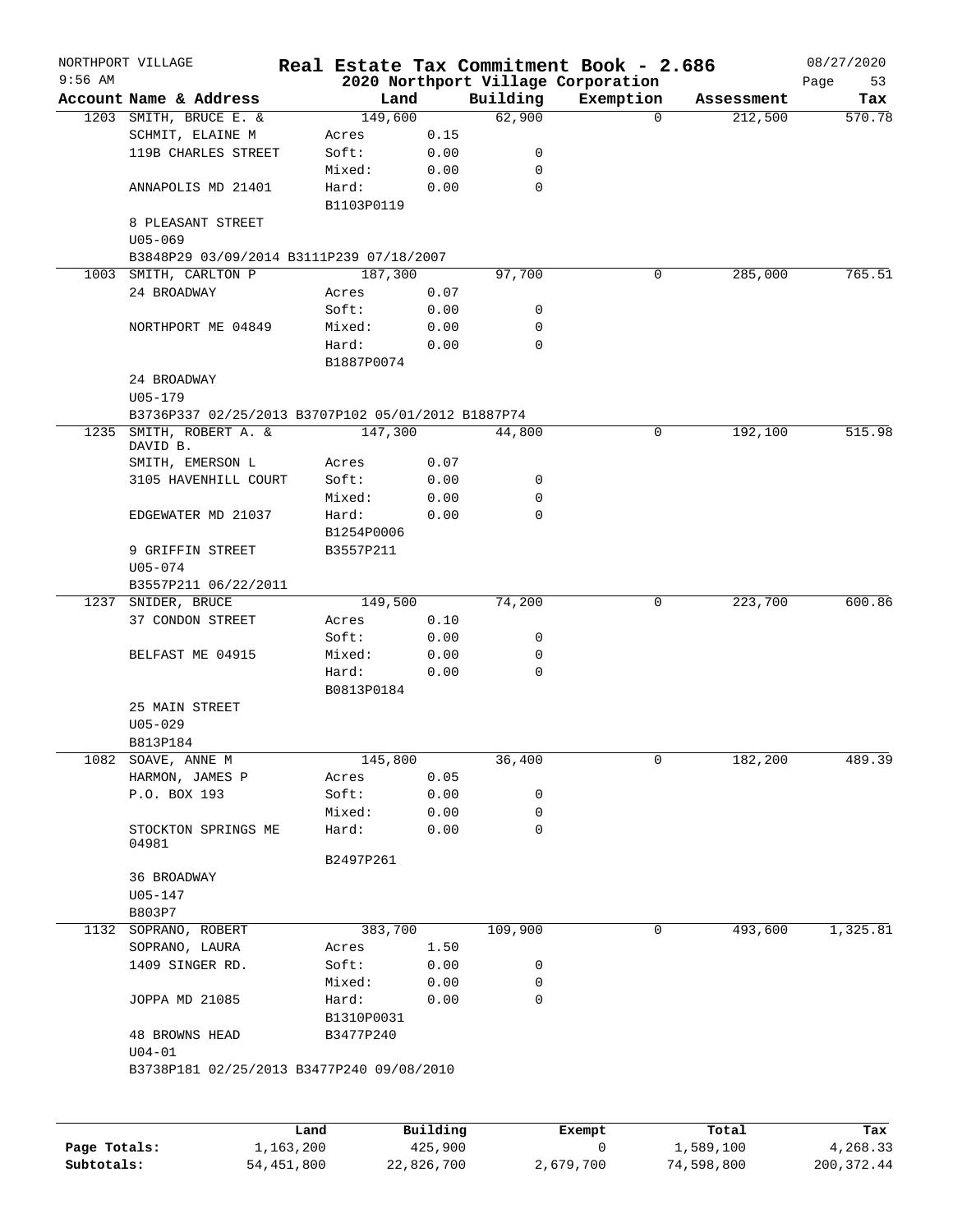|           | NORTHPORT VILLAGE                       |                   |              |             | Real Estate Tax Commitment Book - 2.686 |            | 08/27/2020 |
|-----------|-----------------------------------------|-------------------|--------------|-------------|-----------------------------------------|------------|------------|
| $9:56$ AM |                                         |                   |              |             | 2020 Northport Village Corporation      |            | Page<br>54 |
|           | Account Name & Address                  | Land              |              | Building    | Exemption                               | Assessment | Tax        |
|           | 1052 SPOLLETT, PETER F                  | 149,700           |              | 60,900      | $\Omega$                                | 210,600    | 565.67     |
|           | SPOLLETT, SUSAN M                       | Acres             | 0.16         |             |                                         |            |            |
|           | 369 US RT #1                            | Soft:             | 0.00         | 0           |                                         |            |            |
|           |                                         | Mixed:            | 0.00         | 0           |                                         |            |            |
|           | FREEPORT ME 04032                       | Hard:             | 0.00         | 0           |                                         |            |            |
|           |                                         | B1344P0001        |              |             |                                         |            |            |
|           | <b>34 CLINTON AVENUE</b>                |                   |              |             |                                         |            |            |
|           | $U05 - 051$                             |                   |              |             |                                         |            |            |
|           | B1344P1                                 |                   |              |             |                                         |            |            |
|           | 1009 STANKIEWICZ, MARY ANN              | 187,300           |              | 69,500      | 0                                       | 256,800    | 689.76     |
|           | 605 MCCORMICK AVENUE                    | Acres             | 0.07         |             |                                         |            |            |
|           |                                         | Soft:             | 0.00         | 0           |                                         |            |            |
|           | STATE COLLEGE PA 16801                  | Mixed:            | 0.00         | 0           |                                         |            |            |
|           |                                         | Hard:             | 0.00         | 0           |                                         |            |            |
|           |                                         | B1839P0068        |              |             |                                         |            |            |
|           | 1 BAY STREET                            |                   |              |             |                                         |            |            |
|           | $U05 - 133$                             |                   |              |             |                                         |            |            |
|           | B1839P68<br>1206 STARKMAN, BARRY S      | 149,700           |              | 87,500      | 0                                       | 237,200    | 637.12     |
|           |                                         |                   | 0.16         |             |                                         |            |            |
|           | STARKMAN, LYNN D<br>2588 RESERVE STREET | Acres<br>Soft:    | 0.00         | 0           |                                         |            |            |
|           |                                         |                   |              | 0           |                                         |            |            |
|           | <b>ERIE CO 80516</b>                    | Mixed:<br>Hard:   | 0.00<br>0.00 | 0           |                                         |            |            |
|           |                                         | B2558P291         |              |             |                                         |            |            |
|           | 546 BLUFF ROAD                          |                   |              |             |                                         |            |            |
|           | $U05 - 041$                             |                   |              |             |                                         |            |            |
|           | B2558P291 02/16/2004                    |                   |              |             |                                         |            |            |
|           | 1288 STELMACK, MARK                     | 104,000           |              | 47,400      | 0                                       | 151,400    | 406.66     |
|           | STELMACK, PAULA -FOLEY                  | Acres             | 0.02         |             |                                         |            |            |
|           | 207 FORE ST UNIT 1                      | Soft:             | 0.00         | 0           |                                         |            |            |
|           |                                         | Mixed:            | 0.00         | 0           |                                         |            |            |
|           | PORTLAND ME 04101                       | Hard:             | 0.00         | $\mathbf 0$ |                                         |            |            |
|           |                                         | B0971P0342        |              |             |                                         |            |            |
|           | 3 PLEASANT LANE                         |                   |              |             |                                         |            |            |
|           | $U05 - 185$                             |                   |              |             |                                         |            |            |
|           | B3111P245 07/13/2007                    |                   |              |             |                                         |            |            |
| 1109      | STETSER, ROBERT E                       | 147,300           |              | 43,200      | 0                                       | 190,500    | 511.68     |
|           | STETSER, EMILY                          | Acres             | 0.07         |             |                                         |            |            |
|           | 1471 FRANKLIN COURT                     | Soft:             | 0.00         | 0           |                                         |            |            |
|           |                                         | Mixed:            | 0.00         | 0           |                                         |            |            |
|           | BETHLEHEM PA 18015                      | Hard:             | 0.00         | $\mathbf 0$ |                                         |            |            |
|           |                                         | B1558P0099        |              |             |                                         |            |            |
|           | 25 BROADWAY                             |                   |              |             |                                         |            |            |
|           | $U05 - 059$                             |                   |              |             |                                         |            |            |
|           | B1558P99                                |                   |              |             |                                         |            |            |
|           | 1138 STEWARD, JAMES C                   | 411,000           |              | 42,300      | 0                                       | 453,300    | 1,217.56   |
|           | 115 WINANT ROAD                         | Acres             | 0.10         |             |                                         |            |            |
|           |                                         | Soft:             | 0.00         | 0           |                                         |            |            |
|           | PRINCETON NJ 08540                      | Mixed:            | 0.00         | 0           |                                         |            |            |
|           |                                         | Hard:             | 0.00         | $\mathbf 0$ |                                         |            |            |
|           |                                         | B2289P137 8/13/02 |              |             |                                         |            |            |
|           | 2 AUDITORIUM PARK                       |                   |              |             |                                         |            |            |
|           | $U05 - 169$                             |                   |              |             |                                         |            |            |
|           |                                         |                   |              |             |                                         |            |            |

|              | Land       | Building   | Exempt    | Total      | Tax        |
|--------------|------------|------------|-----------|------------|------------|
| Page Totals: | 1,149,000  | 350,800    |           | 1,499,800  | 4,028.45   |
| Subtotals:   | 55,600,800 | 23,177,500 | 2,679,700 | 76,098,600 | 204,400.89 |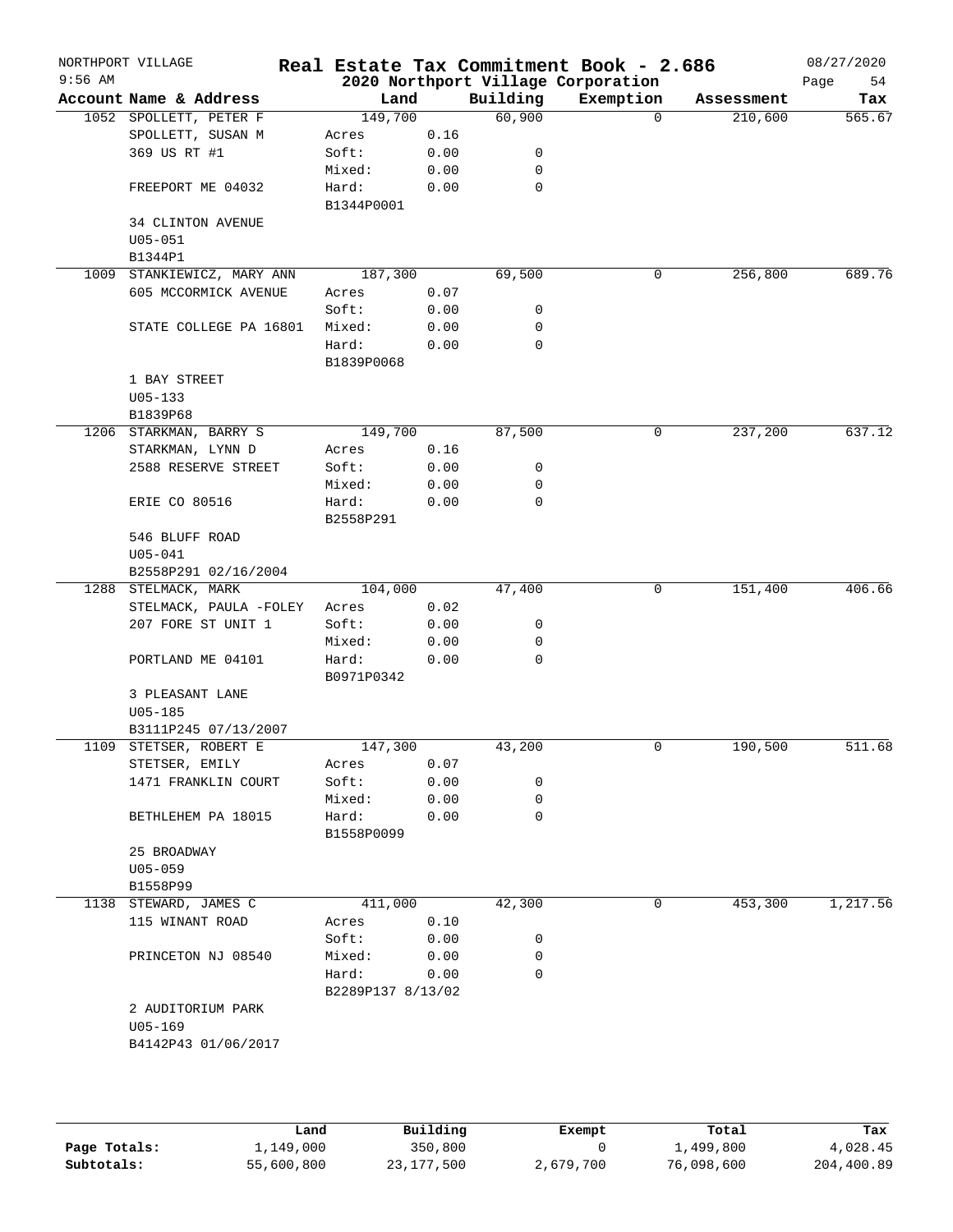|              | NORTHPORT VILLAGE                        |            |                     |              |             | Real Estate Tax Commitment Book - 2.686         |          |            | 08/27/2020        |
|--------------|------------------------------------------|------------|---------------------|--------------|-------------|-------------------------------------------------|----------|------------|-------------------|
| $9:56$ AM    | Account Name & Address                   |            | Land                |              | Building    | 2020 Northport Village Corporation<br>Exemption |          | Assessment | Page<br>55<br>Tax |
|              | 989 STEWART, WILLIAM S                   |            | 76,200              |              | 95,000      |                                                 | $\Omega$ | 171,200    | 459.84            |
|              | STEWART, LAURA M                         |            | Acres               | 0.74         |             |                                                 |          |            |                   |
|              | 212 AZALEA DRIVE                         |            | Soft:               | 0.00         | 0           |                                                 |          |            |                   |
|              |                                          |            | Mixed:              | 0.00         | $\mathbf 0$ |                                                 |          |            |                   |
|              | AFTON VA 22920                           |            | Hard:               | 0.00         | $\mathbf 0$ |                                                 |          |            |                   |
|              | 25 COBE ROAD                             |            |                     |              |             |                                                 |          |            |                   |
|              | $U06 - 38$                               |            |                     |              |             |                                                 |          |            |                   |
|              | B3999P280 09/17/2015                     |            |                     |              |             |                                                 |          |            |                   |
|              | 1470 STRAHAN, MARY<br>62 FORESIDE ROAD   |            | 120,000             |              | 55,300      |                                                 | 0        | 175,300    | 470.86            |
|              | CUMBERLAND ME 04110                      |            |                     |              |             |                                                 |          |            |                   |
|              |                                          |            | B2269P317           |              |             |                                                 |          |            |                   |
|              | 1 BROADWAY                               |            |                     |              |             |                                                 |          |            |                   |
|              | $U05 - 105 - 2$                          |            |                     |              |             |                                                 |          |            |                   |
|              | B2269P317                                |            |                     |              |             |                                                 |          |            |                   |
|              | 1199 STRAUSS, JANE M                     |            | 413,200             |              | 172,900     |                                                 | 0        | 586,100    | 1,574.26          |
|              | 794 SHORE RD                             |            | Acres               | 0.34         |             |                                                 |          |            |                   |
|              |                                          |            | Soft:               | 0.00         | 0           |                                                 |          |            |                   |
|              | NORTHPORT ME 04849                       |            | Mixed:              | 0.00         | 0           |                                                 |          |            |                   |
|              |                                          |            | Hard:<br>B1682P0350 | 0.00         | $\mathbf 0$ |                                                 |          |            |                   |
|              | 794 SHORE ROAD                           |            |                     |              |             |                                                 |          |            |                   |
|              | $U06 - 30$                               |            |                     |              |             |                                                 |          |            |                   |
|              | B1682P350                                |            |                     |              |             |                                                 |          |            |                   |
|              | 1228 STUART, PHILIP A                    |            | 80,900              |              | 187,200     |                                                 | 0        | 268,100    | 720.12            |
|              | STUART, JEAN M                           |            | Acres               | 0.57         |             |                                                 |          |            |                   |
|              | 560 BLUFF ROAD                           |            | Soft:               | 0.00         | 0           |                                                 |          |            |                   |
|              |                                          |            | Mixed:              | 0.00         | 0           |                                                 |          |            |                   |
|              | NORTHPORT ME 04849                       |            | Hard:               | 0.00         | $\mathbf 0$ |                                                 |          |            |                   |
|              |                                          |            | B1946P0062          |              |             |                                                 |          |            |                   |
|              | 560 BLUFF ROAD                           |            |                     |              |             |                                                 |          |            |                   |
|              | $U04 - 24 - B$                           |            |                     |              |             |                                                 |          |            |                   |
|              | B3717P85 12/14/2012 B1946P62             |            |                     |              |             |                                                 |          |            |                   |
| 1280         | STUENWEISENBACH FAMILY<br>TRUST          |            | 185,100             |              | 94,700      |                                                 | 0        | 279,800    | 751.54            |
|              | 301 W 115TH ST 4J                        |            | Acres               | 0.08         |             |                                                 |          |            |                   |
|              |                                          |            | Soft:               | 0.00         | 0           |                                                 |          |            |                   |
|              | NEW YORK NY 10026                        |            | Mixed:              | 0.00         | 0           |                                                 |          |            |                   |
|              |                                          |            | Hard:               | 0.00         | $\mathbf 0$ |                                                 |          |            |                   |
|              |                                          |            | B0816P0295          |              |             |                                                 |          |            |                   |
|              | 17 BAY STREET                            |            | B4194P0017          |              |             |                                                 |          |            |                   |
|              | $U05 - 106$                              |            |                     |              |             |                                                 |          |            |                   |
|              | B4194P017 08/08/2017 B816P295            |            |                     |              |             |                                                 |          |            |                   |
| 1226         | Susan P. Mayer Living<br>Trust           |            | 80,900              |              | 131,500     |                                                 | 0        | 212,400    | 570.51            |
|              | C/O Susan P. Mayer &<br>Douglas F. Mayer |            | Acres               | 1.33         |             |                                                 |          |            |                   |
|              | 568 BLUFF ROAD                           |            | Soft:               | 0.00         | 0           |                                                 |          |            |                   |
|              |                                          |            | Mixed:              | 0.00         | $\mathbf 0$ |                                                 |          |            |                   |
|              | NORTHPORT ME 04849                       |            | Hard:<br>B1232P0017 | 0.00         | $\mathbf 0$ |                                                 |          |            |                   |
|              | 568 BLUFF ROAD                           |            |                     |              |             |                                                 |          |            |                   |
|              | $U04 - 24$<br>B3010P68 10/05/2006        |            |                     |              |             |                                                 |          |            |                   |
|              |                                          |            |                     |              |             |                                                 |          |            |                   |
|              |                                          | Land       |                     | Building     |             | Exempt                                          |          | Total      | Tax               |
| Page Totals: |                                          | 956,300    |                     | 736,600      |             | 0                                               |          | 1,692,900  | 4,547.13          |
| Subtotals:   |                                          | 56,557,100 |                     | 23, 914, 100 |             | 2,679,700                                       |          | 77,791,500 | 208,948.02        |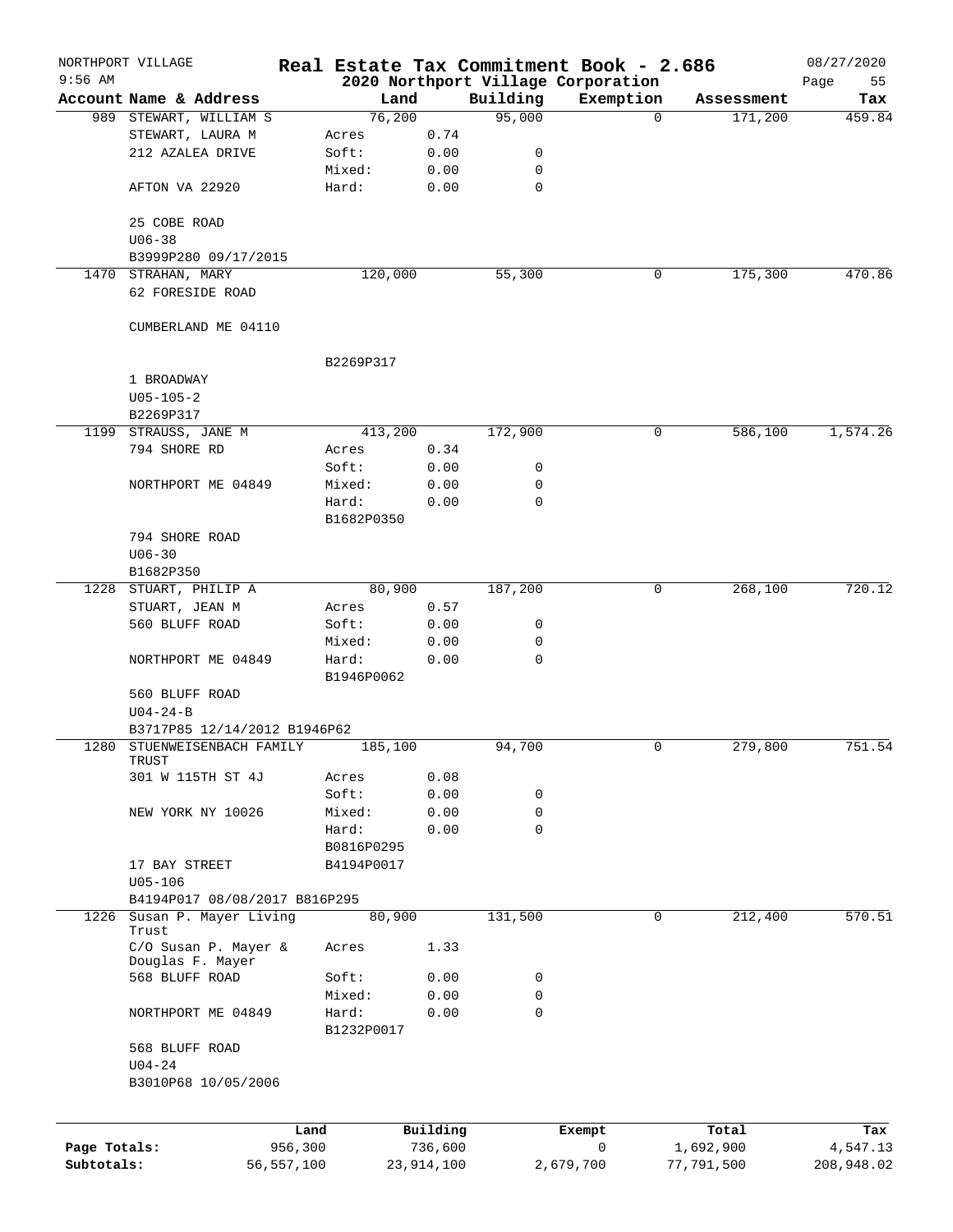|              | NORTHPORT VILLAGE                                         |            |                      |              |                            | Real Estate Tax Commitment Book - 2.686 |                        | 08/27/2020 |
|--------------|-----------------------------------------------------------|------------|----------------------|--------------|----------------------------|-----------------------------------------|------------------------|------------|
| $9:56$ AM    |                                                           |            |                      |              |                            | 2020 Northport Village Corporation      |                        | Page<br>56 |
|              | Account Name & Address                                    |            | Land                 |              | Building                   | Exemption                               | Assessment             | Tax        |
|              | 1084 TABB, SEAN P                                         |            | 149,500              |              | 40,000                     |                                         | $\mathbf 0$<br>189,500 | 509.00     |
|              | TABB, JENNIFER W<br>39 LAWN AVE.                          |            | Acres                | 0.11         |                            |                                         |                        |            |
|              |                                                           |            | Soft:                | 0.00         | 0                          |                                         |                        |            |
|              |                                                           |            | Mixed:               | 0.00         | $\mathbf 0$<br>$\mathbf 0$ |                                         |                        |            |
|              | PORTLAND ME 04103                                         |            | Hard:<br>B39829 P334 | 0.00         |                            |                                         |                        |            |
|              | 29 GRIFFIN STREET<br>$U05 - 036$                          |            |                      |              |                            |                                         |                        |            |
|              | B3929P334 01/02/2015                                      |            |                      |              |                            |                                         |                        |            |
|              | 1134 TALBOTT, WILLIAM                                     |            | 186,500              |              | 62,800                     |                                         | 0<br>249,300           | 669.62     |
|              | TALBOTT, JANE L                                           |            | Acres                | 0.06         |                            |                                         |                        |            |
|              | 11630 GLEN ARM ROAD                                       |            | Soft:                | 0.00         | 0                          |                                         |                        |            |
|              | #U38                                                      |            | Mixed:               | 0.00         | 0                          |                                         |                        |            |
|              | GLEN ARM MD 21057 9439                                    |            | Hard:                | 0.00         | 0                          |                                         |                        |            |
|              |                                                           |            | B1920P0031           |              |                            |                                         |                        |            |
|              | 7 NORTH AVENUE                                            |            |                      |              |                            |                                         |                        |            |
|              | $U05 - 150$<br>B1920P31                                   |            |                      |              |                            |                                         |                        |            |
| 1218         | THE JERRY B. & GAIL E.<br>H. SAVITZ REVOC TRUST           |            | 480,400              |              | 165,200                    |                                         | 0<br>645,600           | 1,734.08   |
|              | JERRY B. & GAIL SAVITZ<br>TRUSTEES                        |            | Acres                | 1.78         |                            |                                         |                        |            |
|              | 72 BROADWAY                                               |            | Soft:                | 0.00         | 0                          |                                         |                        |            |
|              |                                                           |            | Mixed:               | 0.00         | 0                          |                                         |                        |            |
|              | NORTHPORT ME 04849                                        |            | Hard:                | 0.00         | 0                          |                                         |                        |            |
|              |                                                           |            | B0768P0546           |              |                            |                                         |                        |            |
|              | 72 BROADWAY                                               |            |                      |              |                            |                                         |                        |            |
|              | $U04 - 10$                                                |            |                      |              |                            |                                         |                        |            |
| 1257         | B768P546<br>THORNDIKE, RENA                               |            | 126,200              |              | 28,700                     |                                         | 0<br>154,900           | 416.06     |
|              |                                                           |            |                      | 0.03         |                            |                                         |                        |            |
|              | C/O OLIVIA COOK                                           |            | Acres<br>Soft:       |              |                            |                                         |                        |            |
|              | 102 CHRIS DRIVE                                           |            |                      | 0.00         | 0<br>0                     |                                         |                        |            |
|              |                                                           |            | Mixed:               | 0.00         | 0                          |                                         |                        |            |
|              | HAWKINSVILLE GA 31036                                     |            | Hard:<br>B0494P0491  | 0.00         |                            |                                         |                        |            |
|              | 11 OAK STREET                                             |            | B919P144             |              |                            |                                         |                        |            |
|              | $U05 - 113$                                               |            |                      |              |                            |                                         |                        |            |
|              | B3584P109 09/12/2011                                      |            |                      |              |                            |                                         |                        |            |
| 1032         | THORPE, DIANTHA                                           |            | 186,500              |              | 81,300                     |                                         | 267,800<br>0           | 719.31     |
|              | 44 NORTH HILL ROAD                                        |            | Acres                | 0.06         |                            |                                         |                        |            |
|              |                                                           |            | Soft:                | 0.00         | 0                          |                                         |                        |            |
|              | NORTH HAVEN CT 06473                                      |            | Mixed:               | 0.00         | 0                          |                                         |                        |            |
|              |                                                           |            | Hard:                | 0.00         | 0                          |                                         |                        |            |
|              | 7 BROADWAY                                                |            |                      |              |                            |                                         |                        |            |
|              | $U05 - 093$                                               |            |                      |              |                            |                                         |                        |            |
|              | B4067P217 06/10/2016                                      |            |                      |              |                            |                                         |                        |            |
| 1170         | THURSTON COTTAGE TRUST                                    |            | 310,100              |              | 32,900                     |                                         | 0<br>343,000           | 921.30     |
|              | PERS. REP. - NORTON,<br>TIMOTHY & STEPHEN &<br>DOUGLAS; C |            | Acres                | 0.19         |                            |                                         |                        |            |
|              | 1231 LAKEVIEW DRIVE                                       |            | Soft:                | 0.00         | 0                          |                                         |                        |            |
|              |                                                           |            | Mixed:               | 0.00         | 0                          |                                         |                        |            |
|              | SOUTH CHINA ME 04358                                      |            | Hard:                | 0.00         | 0                          |                                         |                        |            |
|              | 776 SHORE ROAD                                            |            | B1093P0034           |              |                            |                                         |                        |            |
|              | $U06 - 21$<br>B3937P216 02/13/2015 B1093P34               |            |                      |              |                            |                                         |                        |            |
|              |                                                           | Land       |                      | Building     |                            | Exempt                                  | Total                  | Tax        |
| Page Totals: |                                                           | 1,439,200  |                      | 410,900      |                            | $\mathsf{O}$                            | 1,850,100              | 4,969.37   |
| Subtotals:   |                                                           | 57,996,300 |                      | 24, 325, 000 |                            | 2,679,700                               | 79,641,600             | 213,917.39 |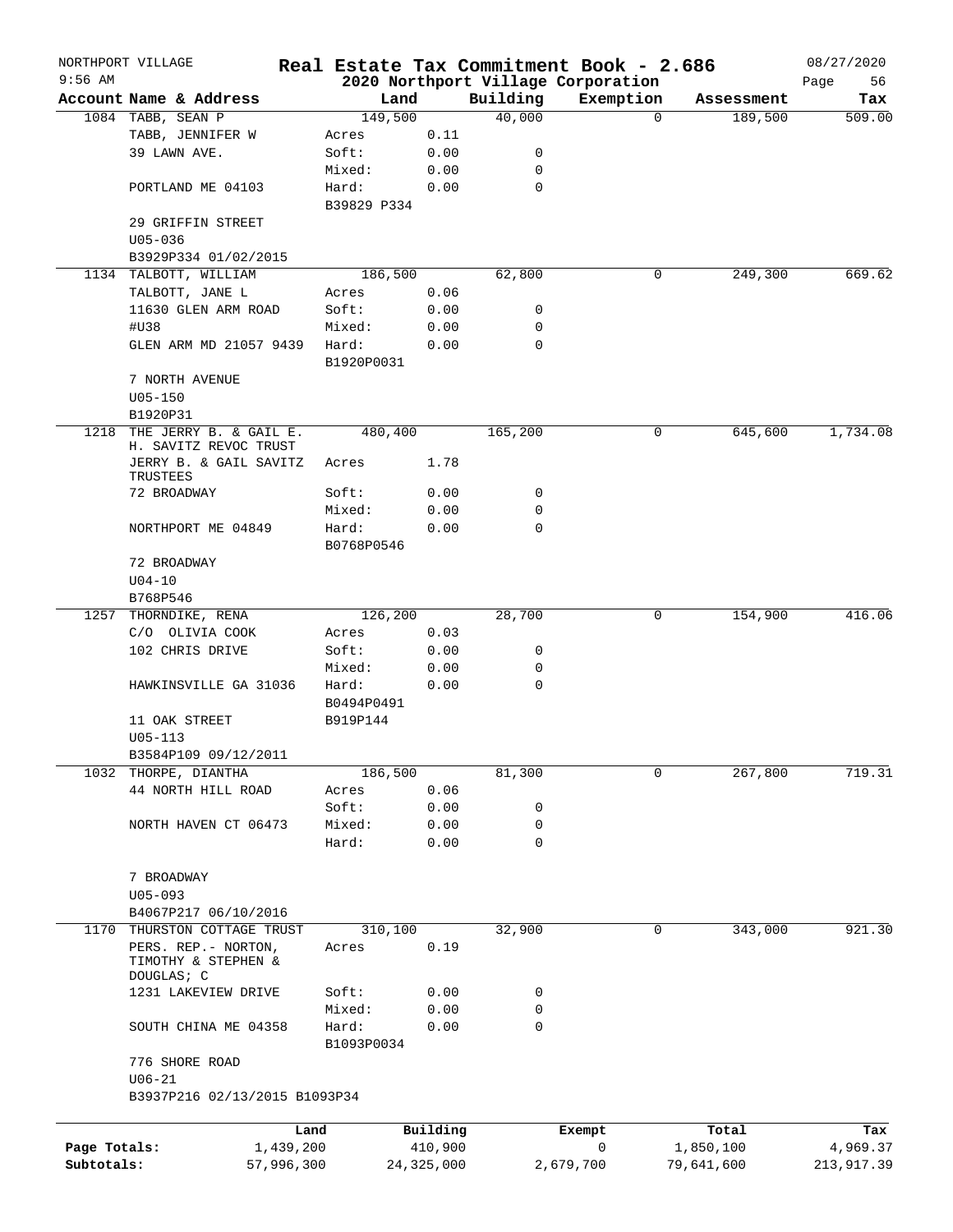| $9:56$ AM | NORTHPORT VILLAGE       |                     |      |          | Real Estate Tax Commitment Book - 2.686<br>2020 Northport Village Corporation |            | 08/27/2020<br>Page<br>57 |
|-----------|-------------------------|---------------------|------|----------|-------------------------------------------------------------------------------|------------|--------------------------|
|           | Account Name & Address  | Land                |      | Building | Exemption                                                                     | Assessment | Tax                      |
|           | 1242 TINGLE, AMY        | 57,000              |      | 12,600   | $\Omega$                                                                      | 69,600     | 186.95                   |
|           | STEIN, MAYA             | Acres               | 0.12 |          |                                                                               |            |                          |
|           | 38 CHESHIRE SOUARE      | Soft:               | 0.00 | 0        |                                                                               |            |                          |
|           |                         | Mixed:              | 0.00 | 0        |                                                                               |            |                          |
|           | LITTLE SILVER NJ 07739  | Hard:               | 0.00 | 0        |                                                                               |            |                          |
|           |                         | B1048P0342 B3519P92 |      |          |                                                                               |            |                          |
|           | 755 SHORE ROAD          |                     |      |          |                                                                               |            |                          |
|           | $U06 - 06$              | B3496P264           |      |          |                                                                               |            |                          |
|           |                         |                     |      |          |                                                                               |            |                          |
|           | B4469P296 02/03/2020    | 57,000              |      | 65,700   |                                                                               |            | 329.57                   |
|           | 1091 TINGLE, AMY        |                     |      |          | 0                                                                             | 122,700    |                          |
|           | STEIN, MAYA             | Acres               | 0.12 |          |                                                                               |            |                          |
|           | 38 CHESHIRE SQUARE      | Soft:               | 0.00 | 0        |                                                                               |            |                          |
|           |                         | Mixed:              | 0.00 | 0        |                                                                               |            |                          |
|           | LITTLE SILVER NJ 07739  | Hard:               | 0.00 | $\Omega$ |                                                                               |            |                          |
|           |                         | B2487P299           |      |          |                                                                               |            |                          |
|           | 757 SHORE ROAD          | B3496P264           |      |          |                                                                               |            |                          |
|           | $U06 - 08$              |                     |      |          |                                                                               |            |                          |
|           | B4469P289 02/03/2020    |                     |      |          |                                                                               |            |                          |
| 1017      | TIRRELL, MICHAEL A      | 308,000             |      | 93,700   | 0                                                                             | 401,700    | 1,078.97                 |
|           | MARTINEZ, CARLOS        | Acres               | 0.08 |          |                                                                               |            |                          |
|           | 77 PARK AVE., APT 7G    | Soft:               | 0.00 | 0        |                                                                               |            |                          |
|           |                         | Mixed:              | 0.00 | 0        |                                                                               |            |                          |
|           | NEW YORK NY 10016       | Hard:               | 0.00 | 0        |                                                                               |            |                          |
|           |                         | B4106P192           |      |          |                                                                               |            |                          |
|           | 16 RUGGLES PARK         |                     |      |          |                                                                               |            |                          |
|           | $U05 - 143$             |                     |      |          |                                                                               |            |                          |
|           | B4106P192 10/05/2016    |                     |      |          |                                                                               |            |                          |
|           | 686 TOULOUSE, MARTINE   |                     | 0    | 14,300   | 0                                                                             | 14,300     | 38.41                    |
|           | 14 WOOD LANE            |                     |      |          |                                                                               |            |                          |
|           |                         |                     |      |          |                                                                               |            |                          |
|           | NORTHPORT ME 04849      |                     |      |          |                                                                               |            |                          |
|           |                         |                     |      |          |                                                                               |            |                          |
|           | 14 WOOD LANE            |                     |      |          |                                                                               |            |                          |
|           | $R04 - 33 - "ON - 5"$   |                     |      |          |                                                                               |            |                          |
| 1230      | TRASATTI, KAREN         | 104,000             |      | 47,500   | 0                                                                             | 151,500    | 406.93                   |
|           | TRASATTI, MICHAEL       | Acres               | 0.02 |          |                                                                               |            |                          |
|           | 6 WASON LANE            | Soft:               | 0.00 | 0        |                                                                               |            |                          |
|           |                         | Mixed:              | 0.00 | 0        |                                                                               |            |                          |
|           | ATKINSON NH 03811       | Hard:               | 0.00 | 0        |                                                                               |            |                          |
|           |                         | B3913 P199          |      |          |                                                                               |            |                          |
|           | 20 BROADWAY             |                     |      |          |                                                                               |            |                          |
|           | $U05 - 181$             |                     |      |          |                                                                               |            |                          |
|           | B3913P199 11/03/2014    |                     |      |          |                                                                               |            |                          |
|           | 1020 TREADWELL, CAROLYN | 145,000             |      | 58,700   | 0                                                                             | 203,700    | 547.14                   |
|           | TREADWELL, CURT         | Acres               | 0.04 |          |                                                                               |            |                          |
|           | 25 COLONY DRIVE         | Soft:               | 0.00 | 0        |                                                                               |            |                          |
|           |                         | Mixed:              | 0.00 | 0        |                                                                               |            |                          |
|           | TURNER ME 04282         | Hard:               | 0.00 | 0        |                                                                               |            |                          |
|           |                         |                     |      |          |                                                                               |            |                          |
|           |                         | B3932 P112          |      |          |                                                                               |            |                          |
|           | 6 SEA STREET            |                     |      |          |                                                                               |            |                          |
|           | $U05 - 136$             |                     |      |          |                                                                               |            |                          |
|           | B4283P64 06/29/2018     |                     |      |          |                                                                               |            |                          |
|           |                         |                     |      |          |                                                                               |            |                          |
|           |                         |                     |      |          |                                                                               |            |                          |

|              | Land       | Building   | Exempt    | Total      | Tax        |
|--------------|------------|------------|-----------|------------|------------|
| Page Totals: | 671,000    | 292,500    |           | 963,500    | 2,587.97   |
| Subtotals:   | 58,667,300 | 24,617,500 | 2,679,700 | 80,605,100 | 216,505.36 |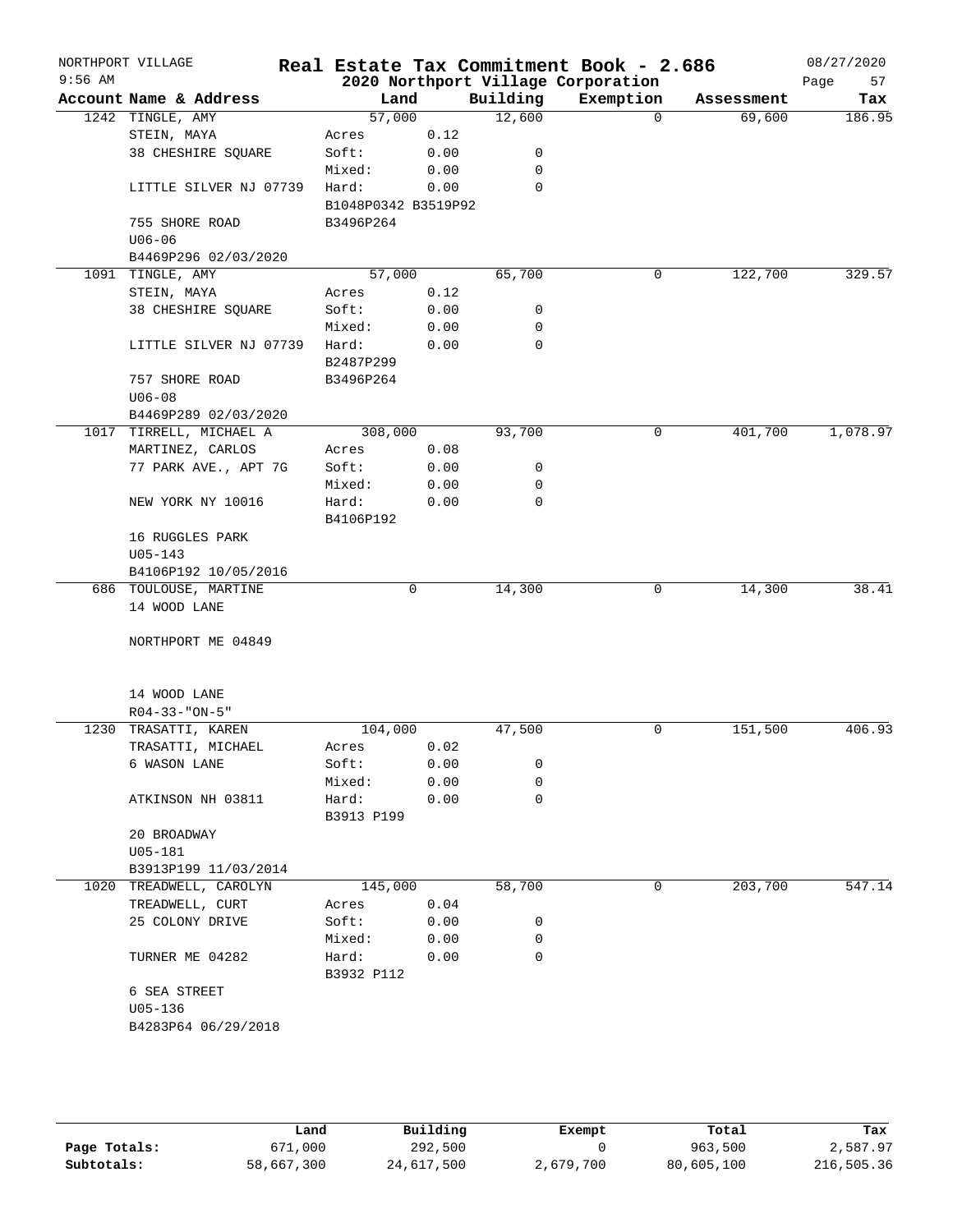|              | NORTHPORT VILLAGE                                            |            |              |          | Real Estate Tax Commitment Book - 2.686 |                     | 08/27/2020  |
|--------------|--------------------------------------------------------------|------------|--------------|----------|-----------------------------------------|---------------------|-------------|
| $9:56$ AM    |                                                              |            |              |          | 2020 Northport Village Corporation      |                     | Page<br>58  |
|              | Account Name & Address                                       | Land       |              | Building | Exemption                               | Assessment          | Tax         |
|              | 1247 TRENHOLM, MARK                                          | 393,500    |              | 105, 100 |                                         | $\Omega$<br>498,600 | 1,339.24    |
|              | GRENIER, GRENIER, LAURA Acres                                |            | 1.10         |          |                                         |                     |             |
|              | 1336 ATLANTIC HIGHWAY                                        | Soft:      | 0.00         | 0        |                                         |                     |             |
|              |                                                              | Mixed:     | 0.00         | 0        |                                         |                     |             |
|              | NORTHPORT ME 04849                                           | Hard:      | 0.00         | 0        |                                         |                     |             |
|              | <b>36 BROWNS HEAD</b>                                        | B2030P341  |              |          |                                         |                     |             |
|              | $U04 - 02$                                                   |            |              |          |                                         |                     |             |
|              | B2030P341                                                    |            |              |          |                                         |                     |             |
|              | 1469 TRENHOLM, STEVEN                                        | 120,000    |              | 80,800   |                                         | 200,800<br>0        | 539.35      |
|              | TRENHOLM, SALLY                                              |            |              |          |                                         |                     |             |
|              | 62 FORESIDE ROAD                                             |            |              |          |                                         |                     |             |
|              |                                                              |            |              |          |                                         |                     |             |
|              | CUMBERLAND FORESIDE ME                                       |            |              |          |                                         |                     |             |
|              | 04110                                                        |            |              |          |                                         |                     |             |
|              |                                                              | B1980P0078 |              |          |                                         |                     |             |
|              | 1 BROADWAY                                                   |            |              |          |                                         |                     |             |
|              | $U05 - 105 - 1$                                              |            |              |          |                                         |                     |             |
|              | B1980P78                                                     |            |              |          |                                         |                     |             |
|              | 1182 TUBIO, JOSEPH A                                         | 149,900    |              | 125,800  |                                         | 275,700<br>0        | 740.53      |
|              | TUBIO, LAURA SALINAS                                         | Acres      | 0.24         |          |                                         |                     |             |
|              | 12740 S.W. 34TH PLACE                                        | Soft:      | 0.00         | 0        |                                         |                     |             |
|              |                                                              | Mixed:     | 0.00         | 0        |                                         |                     |             |
|              | DAVIE FL 33330 1250                                          | Hard:      | 0.00         | $\Omega$ |                                         |                     |             |
|              |                                                              | B2991P0179 |              |          |                                         |                     |             |
|              | 540 BLUFF ROAD                                               |            |              |          |                                         |                     |             |
|              | $U05 - 041 - A$<br>B4402P274 08/05/2019 B2991P179 09/21/2006 |            |              |          |                                         |                     |             |
|              |                                                              |            |              |          |                                         |                     |             |
|              | 1085 TURNER, ALICE P.<br>TRUSTEE OF THE                      | 351,400    |              | 64,500   |                                         | 0<br>415,900        | 1,117.11    |
|              | ALICE P. TURNER TRUST                                        | Acres      | 0.03         |          |                                         |                     |             |
|              | 250 PANTOPS MOUNTAIN                                         | Soft:      | 0.00         | 0        |                                         |                     |             |
|              | RD, #25                                                      |            |              |          |                                         |                     |             |
|              |                                                              | Mixed:     | 0.00         | 0        |                                         |                     |             |
|              | CHARLOTTESVILLE VA                                           | Hard:      | 0.00         | 0        |                                         |                     |             |
|              | 22911                                                        | B2653P232  |              |          |                                         |                     |             |
|              | 10 BAY STREET                                                |            | 08/10/2004   |          |                                         |                     |             |
|              | $U05 - 121$                                                  |            |              |          |                                         |                     |             |
|              | B3488P336 10/11/2010                                         |            |              |          |                                         |                     |             |
|              | 1245 VANBIBBER, PATRICIA A                                   | 126,200    |              | 79,700   |                                         | 205,900<br>0        | 553.05      |
|              | VANBIBBER, AMOS M                                            | Acres      | 0.03         |          |                                         |                     |             |
|              | 212 MISSIONARY RIDGE                                         | Soft:      | 0.00         | 0        |                                         |                     |             |
|              |                                                              | Mixed:     | 0.00         | 0        |                                         |                     |             |
|              | HAMPTON VA 23669                                             | Hard:      | 0.00         | 0        |                                         |                     |             |
|              |                                                              | B1724P0230 |              |          |                                         |                     |             |
|              | 3 BROADWAY                                                   |            |              |          |                                         |                     |             |
|              | $U05 - 091$                                                  |            |              |          |                                         |                     |             |
|              | B1724P230                                                    |            |              |          |                                         |                     |             |
| 1118         | VON BERGEN, JOHN                                             | 149,600    |              | 80,900   |                                         | 230,500<br>0        | 619.12      |
|              | VON BERGEN, HEIDI                                            | Acres      | 0.15         |          |                                         |                     |             |
|              | 2644 POST STREET                                             | Soft:      | 0.00         | 0        |                                         |                     |             |
|              |                                                              | Mixed:     | 0.00         | 0        |                                         |                     |             |
|              | CLINTON NY 13323                                             | Hard:      | 0.00         | 0        |                                         |                     |             |
|              |                                                              | B1243P0334 |              |          |                                         |                     |             |
|              | 52 CLINTON AVENUE                                            | B2255P276  |              |          |                                         |                     |             |
|              | $U05 - 064$                                                  |            |              |          |                                         |                     |             |
|              | B1243P334                                                    |            |              |          |                                         |                     |             |
|              |                                                              |            |              |          |                                         |                     |             |
|              | Land                                                         |            | Building     |          | Exempt                                  | Total               | Tax         |
| Page Totals: | 1,290,600                                                    |            | 536,800      |          | 0                                       | 1,827,400           | 4,908.40    |
| Subtotals:   | 59,957,900                                                   |            | 25, 154, 300 |          | 2,679,700                               | 82, 432, 500        | 221, 413.76 |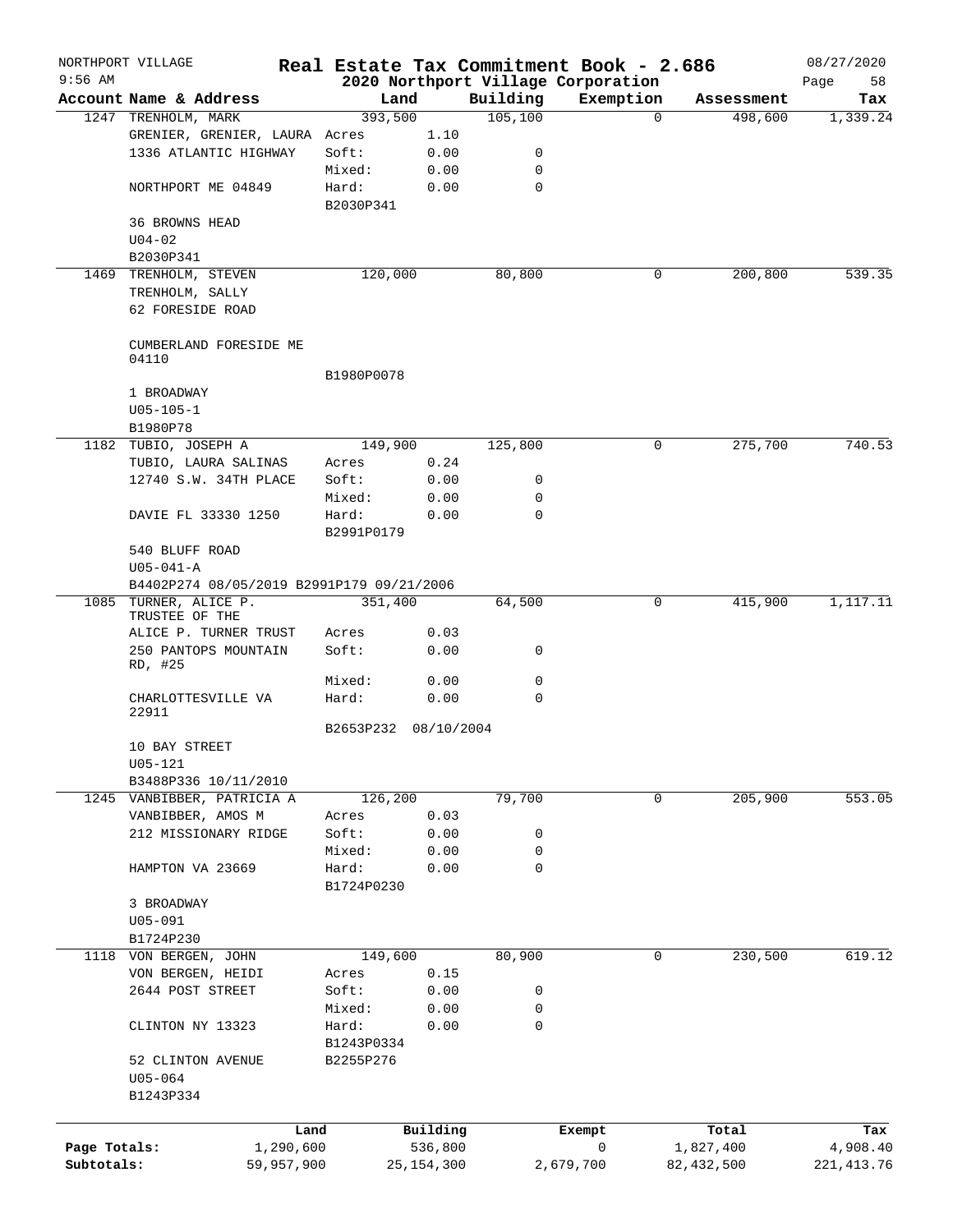|           | NORTHPORT VILLAGE                                                |                     |      |          | Real Estate Tax Commitment Book - 2.686 |            | 08/27/2020 |
|-----------|------------------------------------------------------------------|---------------------|------|----------|-----------------------------------------|------------|------------|
| $9:56$ AM |                                                                  |                     |      |          | 2020 Northport Village Corporation      |            | Page<br>59 |
|           | Account Name & Address                                           | Land                |      | Building | Exemption                               | Assessment | Tax        |
|           | 1187 VONGRIMMENSTEIN, CLAIRE<br>L                                | 160,900             |      | 79,800   | $\Omega$                                | 240,700    | 646.52     |
|           | 11133 PEPPERMILL LANE                                            | Acres               | 0.03 |          |                                         |            |            |
|           |                                                                  | Soft:               | 0.00 | 0        |                                         |            |            |
|           | FISHERS IN 46037 9082                                            | Mixed:              | 0.00 | 0        |                                         |            |            |
|           |                                                                  | Hard:               | 0.00 | $\Omega$ |                                         |            |            |
|           |                                                                  | B1735P0069          |      |          |                                         |            |            |
|           | 5 BROADWAY                                                       |                     |      |          |                                         |            |            |
|           | $U05 - 092$                                                      |                     |      |          |                                         |            |            |
|           | B3904P55 09/08/2014 B3692P347 09/29/2012 B1735P69                |                     |      |          |                                         |            |            |
|           | 1019 WEBSTER, DANIEL T IV                                        | 371,800             |      | 111,900  | 0                                       | 483,700    | 1,299.22   |
|           | WEBSTER, LISA HENDREN                                            | Acres               | 0.33 |          |                                         |            |            |
|           | 242 RAVENSCLIFF ROAD                                             | Soft:               | 0.00 | 0        |                                         |            |            |
|           |                                                                  | Mixed:              | 0.00 | 0        |                                         |            |            |
|           | WAYNE PA 19087                                                   | Hard:               | 0.00 | $\Omega$ |                                         |            |            |
|           |                                                                  | 06/01 330,000       |      |          |                                         |            |            |
|           | 746 SHORE ROAD                                                   |                     |      |          |                                         |            |            |
|           | $U07 - 27$                                                       |                     |      |          |                                         |            |            |
|           | B3750P93 04/05/2013 B3750P64 04/05/2013 B3475P135<br>08/14/2010  |                     |      |          |                                         |            |            |
|           | 1298 WEBSTER, DANIEL T IV                                        | 285,000             |      | 53,600   | 0                                       | 338,600    | 909.48     |
|           | WEBSTER, LISA HENDREN                                            | Acres               | 0.16 |          |                                         |            |            |
|           | 242 RAVENSCLIFF ROAD                                             | Soft:               | 0.00 | 0        |                                         |            |            |
|           |                                                                  | Mixed:              | 0.00 | 0        |                                         |            |            |
|           | WAYNE PA 19087                                                   | Hard:<br>B3002P292  | 0.00 | $\Omega$ |                                         |            |            |
|           | 750 SHORE ROAD                                                   |                     |      |          |                                         |            |            |
|           | $U06 - 01$                                                       |                     |      |          |                                         |            |            |
|           | B3751P178 04/05/2013 B3751P150 04/05/2013 B3478P93<br>08/27/2010 |                     |      |          |                                         |            |            |
|           | 1274 WEBSTER, DANIEL T IV                                        | 563,500             |      | 315,100  | 0                                       | 878,600    | 2,359.92   |
|           | WEBSTER, LISA H                                                  | Acres               | 1.69 |          |                                         |            |            |
|           | 242 RAVENSCLIFF ROAD                                             | Soft:               | 0.00 | 0        |                                         |            |            |
|           |                                                                  | Mixed:              | 0.00 | 0        |                                         |            |            |
|           | WAYNE PA 19087                                                   | Hard:               | 0.00 | 0        |                                         |            |            |
|           |                                                                  | B2896P58 02/21/2006 |      |          |                                         |            |            |
|           | 670 SHORE ROAD<br>$U07 - 05$                                     | B3430P282           |      |          |                                         |            |            |
|           | B4446P248 12/05/2019                                             |                     |      |          |                                         |            |            |
| 1299      | WEBSTER, DANIEL T IV<br>TRUSTEE                                  | 54,000              |      | 0        | 0                                       | 54,000     | 145.04     |
|           | DANIEL T WEBSTER IV REV Acres<br>TRUST                           |                     | 0.23 |          |                                         |            |            |
|           | 242 RAVENSCLIFF ROAD                                             | Soft:               | 0.00 | 0        |                                         |            |            |
|           |                                                                  | Mixed:              | 0.00 | 0        |                                         |            |            |
|           | WAYNE PA 10987 4732                                              | Hard:               | 0.00 | $\Omega$ |                                         |            |            |
|           | 751 SHORE ROAD                                                   |                     |      |          |                                         |            |            |
|           | $U06 - 02$                                                       |                     |      |          |                                         |            |            |
|           | B3278P125 11/21/2008                                             |                     |      |          |                                         |            |            |

|              | úand       | Building   | Exempt    | Total      | Tax        |
|--------------|------------|------------|-----------|------------|------------|
| Page Totals: | 1,435,200  | 560,400    |           | 1,995,600  | 5,360.18   |
| Subtotals:   | 61,393,100 | 25,714,700 | 2,679,700 | 84,428,100 | 226,773.94 |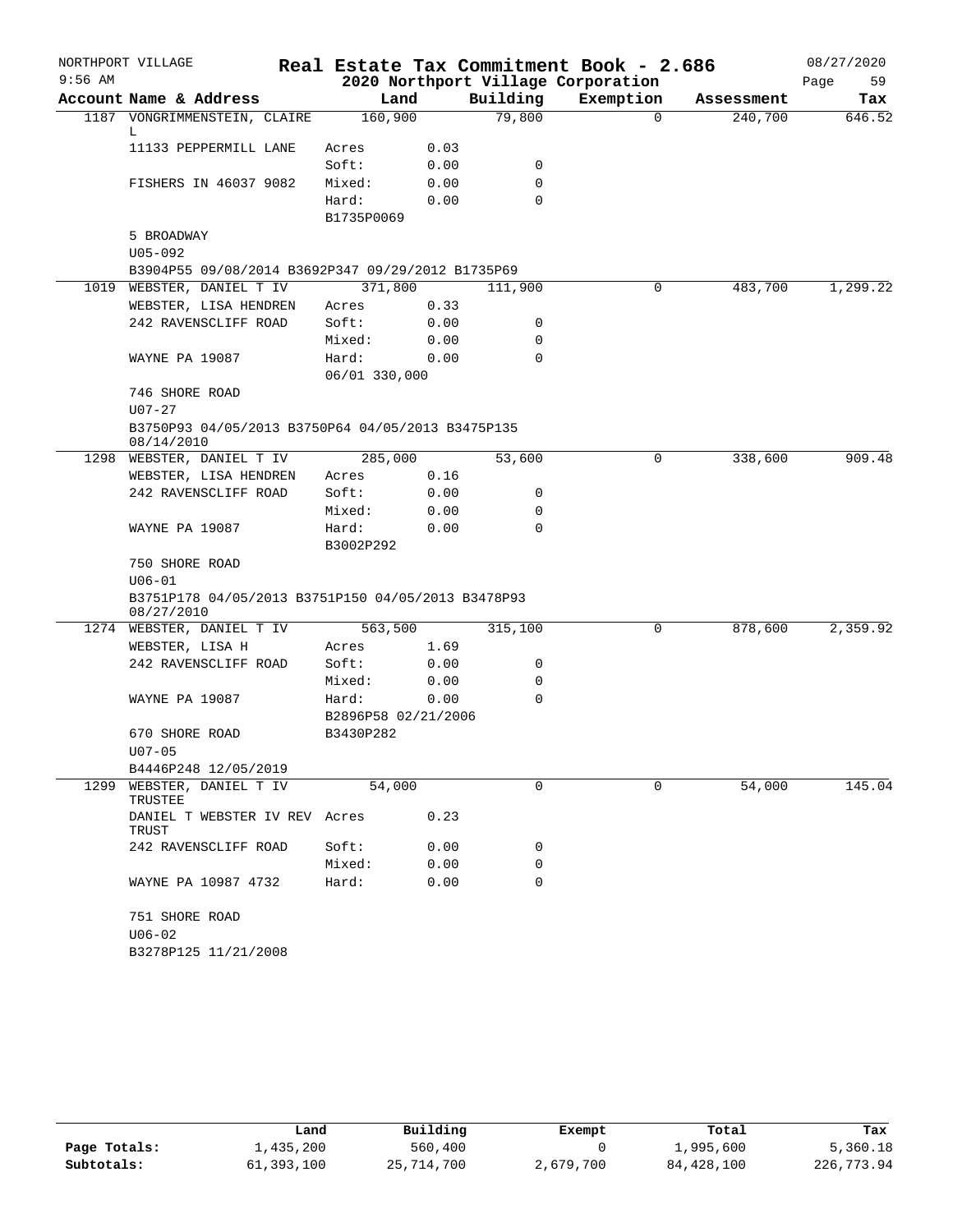|              | NORTHPORT VILLAGE                        |            |                     |              | Real Estate Tax Commitment Book - 2.686        |              |             |            | 08/27/2020    |
|--------------|------------------------------------------|------------|---------------------|--------------|------------------------------------------------|--------------|-------------|------------|---------------|
| $9:56$ AM    | Account Name & Address                   |            | Land                |              | 2020 Northport Village Corporation<br>Building | Exemption    |             | Assessment | Page<br>60    |
| 976          | WEBSTER, DANIEL T IV                     |            | 61,600              |              | $\mathbf 0$                                    |              | $\mathbf 0$ | 61,600     | Tax<br>165.46 |
|              | TRUSTEE                                  |            |                     |              |                                                |              |             |            |               |
|              | DANIEL WEBSTER IV REV<br><b>TRUST</b>    |            | Acres               | 0.30         |                                                |              |             |            |               |
|              | 242 RAVENSCLIFF ROAD                     |            | Soft:               | 0.00         | 0                                              |              |             |            |               |
|              |                                          |            | Mixed:              | 0.00         | $\mathbf 0$                                    |              |             |            |               |
|              | WAYNE PA 10987 4732                      |            | Hard:               | 0.00         | $\mathbf 0$                                    |              |             |            |               |
|              |                                          |            | 07/01 40,000        |              |                                                |              |             |            |               |
|              | 743 SHORE ROAD                           |            |                     |              |                                                |              |             |            |               |
|              | $U07 - 28$                               |            |                     |              |                                                |              |             |            |               |
|              | B3278P125 11/21/2008                     |            |                     |              |                                                |              |             |            |               |
|              | 1279 WEBSTER, DONALD                     |            | 153,800             |              | 101,600                                        |              | 0           | 255,400    | 686.00        |
|              | WEBSTER, LYNDA                           |            | Acres               | 1.80         |                                                |              |             |            |               |
|              | 27 ROGERS LANE                           |            | Soft:               | 0.00         | 0                                              |              |             |            |               |
|              |                                          |            | Mixed:              | 0.00         | 0<br>$\mathbf 0$                               |              |             |            |               |
|              | NORTHPORT ME 04840                       |            | Hard:<br>B1590P0030 | 0.00         |                                                |              |             |            |               |
|              | 27 ROGERS ROAD                           |            |                     |              |                                                |              |             |            |               |
|              | $U05 - 003$                              |            |                     |              |                                                |              |             |            |               |
|              | B3794P260 08/19/2013 B2892P66 01/31/2006 |            |                     |              |                                                |              |             |            |               |
|              | 991 WEBSTER, DONALD C. ET                |            | 59,600              |              | 800                                            |              | 0           | 60,400     | 162.23        |
|              | AL                                       |            |                     |              |                                                |              |             |            |               |
|              | 27 ROGERS ROAD                           |            | Acres               | 1.80         |                                                |              |             |            |               |
|              |                                          |            | Soft:               | 0.00         | 0                                              |              |             |            |               |
|              | NORTHPORT ME 04849                       |            | Mixed:              | 0.00         | 0                                              |              |             |            |               |
|              |                                          |            | Hard:               | 0.00         | $\mathbf 0$                                    |              |             |            |               |
|              |                                          |            | B1151P0017          |              |                                                |              |             |            |               |
|              | 508 BLUFF ROAD                           |            | B3480P147           |              |                                                |              |             |            |               |
|              | $U05 - 020 - A$                          |            |                     |              |                                                |              |             |            |               |
|              | B3480P147 09/23/2010                     |            |                     |              |                                                |              |             |            |               |
|              | 982 WEBSTER, VICTORIA A                  |            | 149,700             |              | 55,900                                         |              | 0           | 205,600    | 552.24        |
|              | 87 SAGEWOOD DRIVE                        |            | Acres               | 0.18         |                                                |              |             |            |               |
|              |                                          |            | Soft:               | 0.00         | 0                                              |              |             |            |               |
|              | MALVERN PA 19355                         |            | Mixed:<br>Hard:     | 0.00<br>0.00 | 0<br>$\mathbf 0$                               |              |             |            |               |
|              |                                          |            | B2581P141           |              |                                                |              |             |            |               |
|              | 15 GEORGE STREET                         |            |                     |              |                                                |              |             |            |               |
|              | U05-007                                  |            |                     |              |                                                |              |             |            |               |
|              | B4398P39 07/26/2019                      |            |                     |              |                                                |              |             |            |               |
|              | 1057 WEISENBACH, PAUL                    |            | 215,000             |              | 78,100                                         |              | 0           | 293,100    | 787.27        |
|              | WEISENBACH, CHRISTY                      |            | Acres               | 0.09         |                                                |              |             |            |               |
|              | 766 SHORE ROAD                           |            | Soft:               | 0.00         | 0                                              |              |             |            |               |
|              |                                          |            | Mixed:              | 0.00         | $\mathbf 0$                                    |              |             |            |               |
|              | NORTHPORT MAINE 04849                    |            | Hard:               | 0.00         | $\mathbf 0$                                    |              |             |            |               |
|              |                                          |            | B2510P0063 10/17/03 |              |                                                |              |             |            |               |
|              | 766 SHORE ROAD                           |            | B2991P248           | 9/20/06      |                                                |              |             |            |               |
|              | $U06 - 15$                               |            |                     |              |                                                |              |             |            |               |
|              | B2991P248 09/20/2006                     |            |                     |              |                                                |              |             |            |               |
|              | 1142 WHITE, DREXELL                      |            | 145,800             |              | 141,300                                        |              | 0           | 287,100    | 771.15        |
|              | KOYANAGI, KOYANAGI,                      |            | Acres               | 0.05         |                                                |              |             |            |               |
|              | GAYLE<br>3 MAPLE ST                      |            | Soft:               | 0.00         | 0                                              |              |             |            |               |
|              |                                          |            | Mixed:              | 0.00         | 0                                              |              |             |            |               |
|              | NORTHPORT ME 04849                       |            | Hard:               | 0.00         | $\mathbf 0$                                    |              |             |            |               |
|              |                                          |            | B1989P229           |              |                                                |              |             |            |               |
|              | 5 MAPLE STREET                           |            |                     |              |                                                |              |             |            |               |
|              | $U05 - 104$                              |            |                     |              |                                                |              |             |            |               |
|              | B1989P229                                |            |                     |              |                                                |              |             |            |               |
|              |                                          |            |                     |              |                                                |              |             |            |               |
|              |                                          | Land       |                     | Building     |                                                | Exempt       |             | Total      | Tax           |
| Page Totals: |                                          | 785,500    |                     | 377,700      |                                                | $\mathsf{O}$ |             | 1,163,200  | 3,124.35      |
| Subtotals:   |                                          | 62,178,600 |                     | 26,092,400   |                                                | 2,679,700    |             | 85,591,300 | 229,898.29    |
|              |                                          |            |                     |              |                                                |              |             |            |               |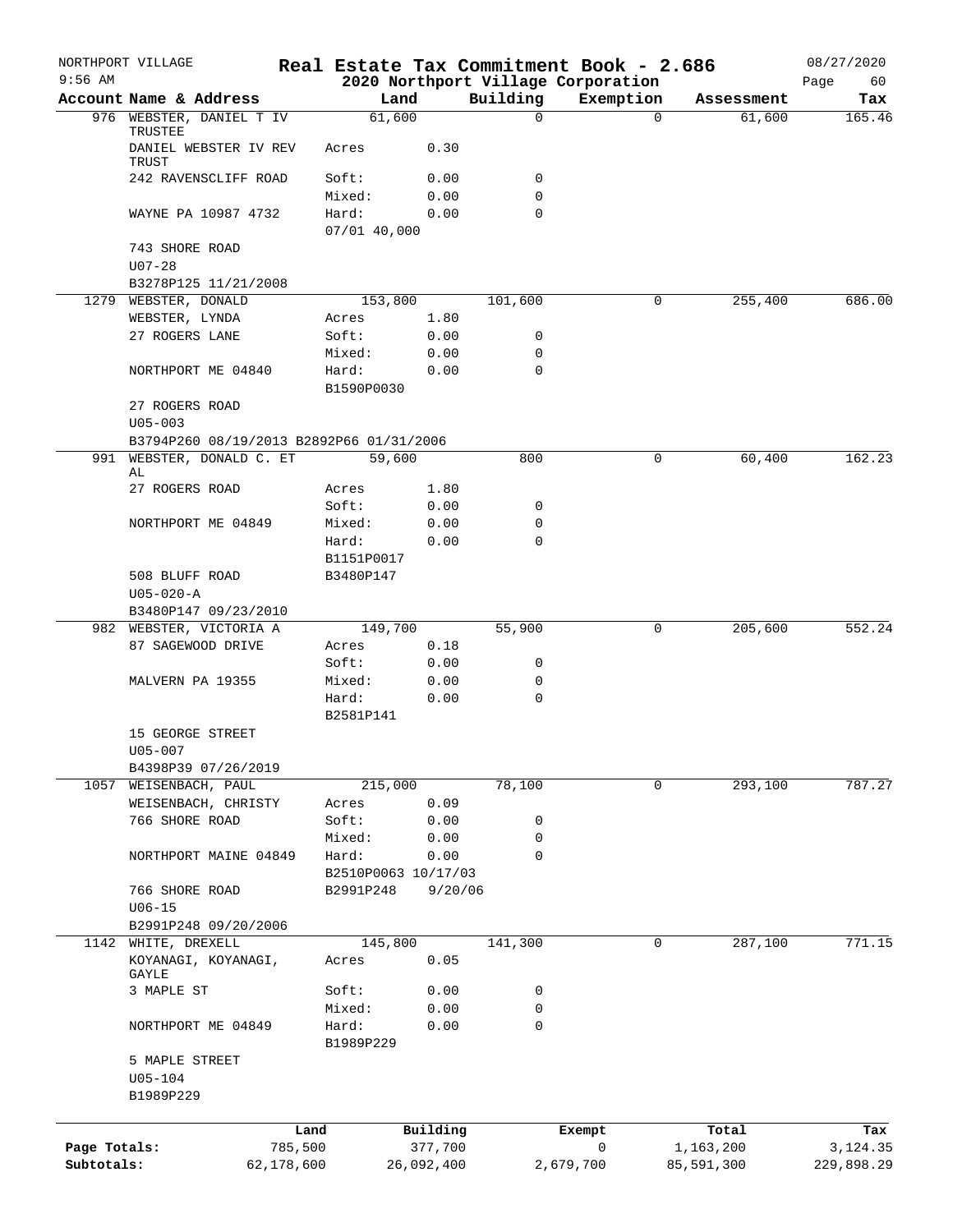|              | NORTHPORT VILLAGE                                 |                     |              |             | Real Estate Tax Commitment Book - 2.686 |            | 08/27/2020 |
|--------------|---------------------------------------------------|---------------------|--------------|-------------|-----------------------------------------|------------|------------|
| $9:56$ AM    |                                                   |                     |              |             | 2020 Northport Village Corporation      |            | Page<br>61 |
|              | Account Name & Address                            | Land                |              | Building    | Exemption<br>$\Omega$                   | Assessment | Tax        |
|              | 995 WHITE, MARGARET                               | 372,100             |              | 97,700      |                                         | 469,800    | 1,261.88   |
|              | WHITE, NORMAN<br>212 MONTCLAIR AVENUE             | Acres<br>Soft:      | 0.65<br>0.00 | 0           |                                         |            |            |
|              |                                                   | Mixed:              | 0.00         | 0           |                                         |            |            |
|              | UPPER MONTCLAIR NJ<br>07043                       | Hard:               | 0.00         | 0           |                                         |            |            |
|              |                                                   | B1828P0206          |              |             |                                         |            |            |
|              | 662 SHORE ROAD                                    |                     |              |             |                                         |            |            |
|              | $U07 - 03$                                        |                     |              |             |                                         |            |            |
|              | B1828P206                                         |                     |              |             |                                         |            |            |
|              | 340 WHITTEN MD, DANA                              | 46,000              |              | 121,700     | 0                                       | 167,700    | 450.44     |
|              | WHITTEN MD, DIANE                                 | Acres               | 1.50         |             |                                         |            |            |
|              | 24 Martin Lane                                    | Soft:               | 0.00         | 0           |                                         |            |            |
|              |                                                   | Mixed:              | 0.00         | 0           |                                         |            |            |
|              | Belfast ME 04915                                  | Hard:               | 0.00         | 0           |                                         |            |            |
|              |                                                   | B1801P0179          |              |             |                                         |            |            |
|              | 466 BLUFF ROAD                                    |                     |              |             |                                         |            |            |
|              | $U06 - 42 - A$                                    |                     |              |             |                                         |            |            |
|              | B1801P179                                         |                     |              |             |                                         |            |            |
|              | 1114 WICKENDEN, STEPHEN W                         | 83,900              |              | 84,100      | 0                                       | 168,000    | 451.25     |
|              | BRITA, LISA M                                     | Acres               | 2.10         |             |                                         |            |            |
|              | 70 BAYSIDE RD                                     | Soft:               | 0.00         | 0           |                                         |            |            |
|              |                                                   | Mixed:              | 0.00         | 0           |                                         |            |            |
|              | NORTHPORT ME 04849                                | Hard:<br>B2454P143  | 0.00         | $\Omega$    |                                         |            |            |
|              | 70 BAYSIDE ROAD<br>$U03 - 16$                     |                     |              |             |                                         |            |            |
|              | B3397P58 11/19/2009                               |                     |              |             |                                         |            |            |
|              | 1284 WIECHA, JOHN & JOSEPH &<br>CHARLES           | 346,100             |              | 74,000      | 0                                       | 420,100    | 1,128.39   |
|              | 13 WILLOW ROAD                                    | Acres               | 0.46         |             |                                         |            |            |
|              |                                                   | Soft:               | 0.00         | 0           |                                         |            |            |
|              | WELLESLEY MA 02482                                | Mixed:              | 0.00         | 0           |                                         |            |            |
|              |                                                   | Hard:               | 0.00         | $\mathbf 0$ |                                         |            |            |
|              |                                                   | B0484P0012          |              |             |                                         |            |            |
|              | 45 TALL OAKS DRIVE<br>$U04 - 06$                  | B2257P282           |              |             |                                         |            |            |
|              | B4067P39 03/08/2016 B484P12                       |                     |              |             |                                         |            |            |
|              | 1099 WILDENSTEIN, RUDY C                          | 149,900             |              | 55,800      | 0                                       | 205,700    | 552.51     |
|              | WILDENSTEIN, KAREN M                              | Acres               | 0.26         |             |                                         |            |            |
|              | 288 RESERVE LANE                                  | Soft:               | 0.00         | 0           |                                         |            |            |
|              |                                                   | Mixed:              | 0.00         | 0           |                                         |            |            |
|              | ROCKPORT TX 78382                                 | Hard:<br>B2139P0018 | 0.00         | 0           |                                         |            |            |
|              | 76 GEORGE STREET                                  |                     |              |             |                                         |            |            |
|              | $U04 - 21$                                        |                     |              |             |                                         |            |            |
|              | B3738P183 03/04/2013 B3732P64 02/01/2013 B2139P18 |                     |              |             |                                         |            |            |
|              | 1478 WILEY, JEFFREY RAYMOND                       | 51,000              |              | 152,500     | 0                                       | 203,500    | 546.60     |
|              | 10 KELLEY COVE LN                                 | Acres               | 1.50         |             |                                         |            |            |
|              |                                                   | Soft:               | 0.00         | 0           |                                         |            |            |
|              | NORTHPORT ME 04849                                | Mixed:              | 0.00         | 0           |                                         |            |            |
|              |                                                   | Hard:<br>B2018P297  | 0.00         | 0           |                                         |            |            |
|              | 10 KELLY COVE LANE<br>$U07 - 37 - 6$              | B3005P126           |              |             |                                         |            |            |
|              | B3927P281 12/29/2014 B3579P165 08/25/2010         |                     |              |             |                                         |            |            |
|              |                                                   |                     |              |             |                                         |            |            |
|              |                                                   | Land                | Building     |             | Exempt                                  | Total      | Tax        |
| Page Totals: | 1,049,000                                         |                     | 585,800      |             | 0                                       | 1,634,800  | 4,391.07   |

**Subtotals:** 63,227,600 26,678,200 2,679,700 87,226,100 234,289.36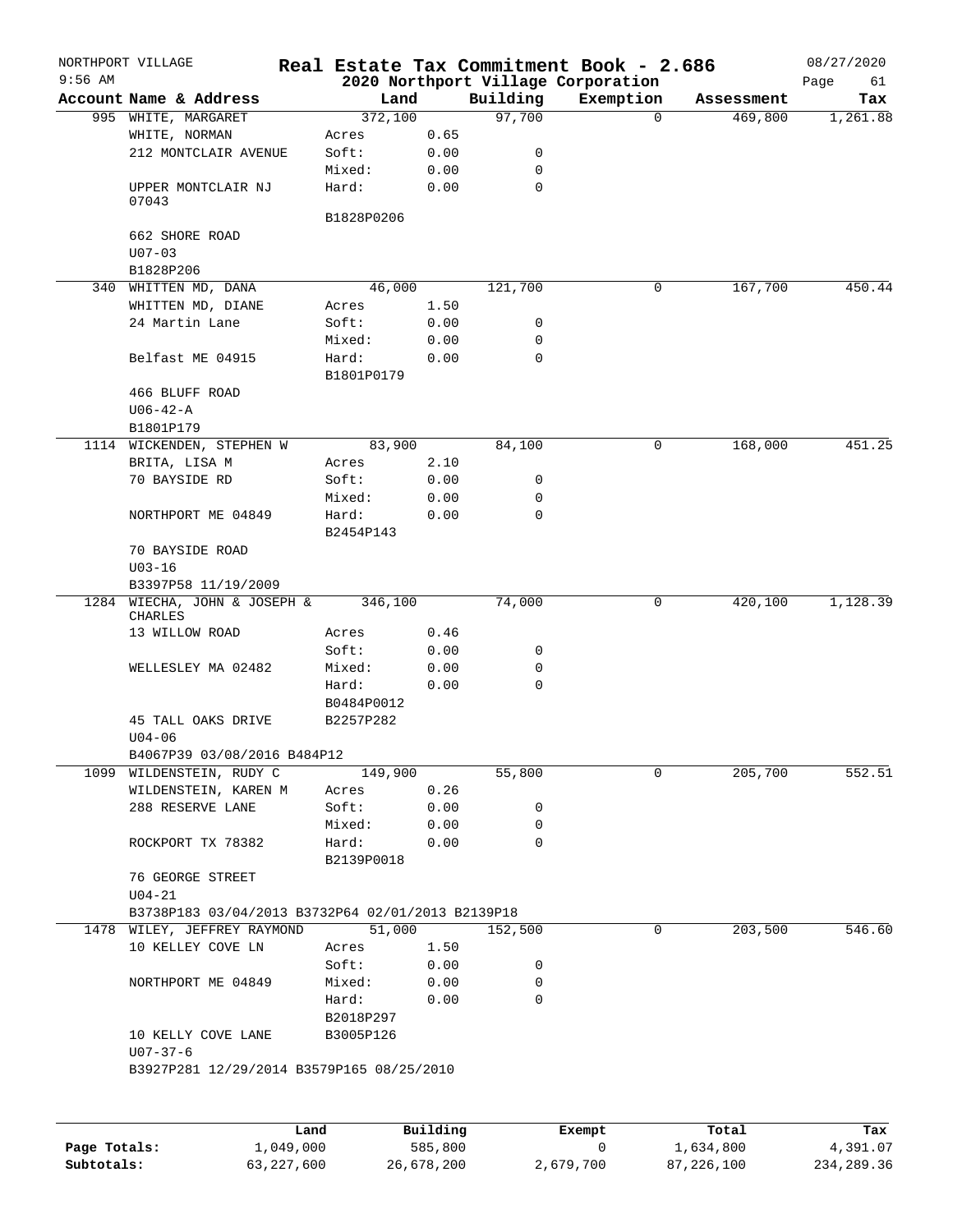|              | NORTHPORT VILLAGE                                                |            |                     |            |             | Real Estate Tax Commitment Book - 2.686 |          |            | 08/27/2020 |
|--------------|------------------------------------------------------------------|------------|---------------------|------------|-------------|-----------------------------------------|----------|------------|------------|
| $9:56$ AM    | Account Name & Address                                           |            |                     |            | Building    | 2020 Northport Village Corporation      |          | Assessment | Page<br>62 |
|              |                                                                  |            | Land                |            |             | Exemption                               | $\Omega$ |            | Tax        |
|              | 1171 WILLIAMS, EDWARD<br>WILLIAMS, PAMELA                        |            | 111,100<br>Acres    | 0.50       | 69,600      |                                         |          | 180,700    | 485.36     |
|              |                                                                  |            | Soft:               | 0.00       | 0           |                                         |          |            |            |
|              | 771 Shore Road                                                   |            | Mixed:              | 0.00       | $\mathbf 0$ |                                         |          |            |            |
|              | Northport Maine 04849                                            |            | Hard:               | 0.00       | $\mathbf 0$ |                                         |          |            |            |
|              |                                                                  |            | B1851P0004          |            |             |                                         |          |            |            |
|              | 771 SHORE ROAD                                                   |            |                     |            |             |                                         |          |            |            |
|              | $U06 - 20$                                                       |            |                     |            |             |                                         |          |            |            |
|              | B1851P4                                                          |            |                     |            |             |                                         |          |            |            |
|              | 994 WILLIAMS, JANE L                                             |            | 148,000             |            | 76,300      |                                         | 0        | 224,300    | 602.47     |
|              | WILLIAMS, GREGORY D                                              |            | Acres               | 0.08       |             |                                         |          |            |            |
|              | 66 JEWEL STREET                                                  |            | Soft:               | 0.00       | 0           |                                         |          |            |            |
|              |                                                                  |            | Mixed:              | 0.00       | 0           |                                         |          |            |            |
|              | SOUTH HAMPTON NH 03827                                           |            | Hard:               | 0.00       | $\mathbf 0$ |                                         |          |            |            |
|              |                                                                  |            | B1717P0179          |            |             |                                         |          |            |            |
|              | 16 MAIN STREET                                                   |            | B2816P318           |            |             |                                         |          |            |            |
|              | $U05 - 099$                                                      |            |                     |            |             |                                         |          |            |            |
|              | B2816P318 09/01/2005                                             |            |                     |            |             |                                         |          |            |            |
| 1287         | WILSON, ELIZABETH (LIFE<br>ESTATE) $(1/2$ INT.)                  |            | 145,000             |            | 56,600      |                                         | 0        | 201,600    | 541.50     |
|              | HOWARD, WILLIAM R., JR. Acres<br>& LORI COLLEEN (1/2<br>$INT.$ ) |            |                     | 0.04       |             |                                         |          |            |            |
|              | c/o Lori Howard                                                  |            | Soft:               | 0.00       | 0           |                                         |          |            |            |
|              | 125 KING PHILLIP DRIVE                                           |            | Mixed:              | 0.00       | 0           |                                         |          |            |            |
|              | NORTH KINGSTOWN RI                                               |            | Hard:               | 0.00       | $\mathbf 0$ |                                         |          |            |            |
|              | 02852                                                            |            | B0685P1147          |            |             |                                         |          |            |            |
|              | 8 SEA STREET                                                     |            |                     |            |             |                                         |          |            |            |
|              | $U05 - 137$                                                      |            |                     |            |             |                                         |          |            |            |
|              | B1349P298 01/21/1993 B685P1147                                   |            |                     |            |             |                                         |          |            |            |
|              | 1096 WILSON, SARA                                                |            | 264,800             |            | 35,600      |                                         | 0        | 300,400    | 806.87     |
|              | 120 BAY RD.                                                      |            | Acres               | 0.03       |             |                                         |          |            |            |
|              |                                                                  |            | Soft:               | 0.00       | 0           |                                         |          |            |            |
|              | DUXBURY MA 02332                                                 |            | Mixed:              | 0.00       | 0           |                                         |          |            |            |
|              |                                                                  |            | Hard:<br>B0802P0976 | 0.00       | $\mathbf 0$ |                                         |          |            |            |
|              | 19 PARK ROW                                                      |            |                     |            |             |                                         |          |            |            |
|              | $U05 - 188$                                                      |            |                     |            |             |                                         |          |            |            |
|              | B802P976                                                         |            |                     |            |             |                                         |          |            |            |
|              | 1053 WILT, JEFFREY L                                             |            | 147,300             |            | 54,100      |                                         | 0        | 201,400    | 540.96     |
|              | WILT, TAMRA M                                                    |            | Acres               | 0.07       |             |                                         |          |            |            |
|              | 35 MAIN STREET                                                   |            | Soft:               | 0.00       | 0           |                                         |          |            |            |
|              |                                                                  |            | Mixed:              | 0.00       | 0           |                                         |          |            |            |
|              | NORTHPORT ME 04849                                               |            | Hard:               | 0.00       | 0           |                                         |          |            |            |
|              |                                                                  |            | B1483P0316          |            |             |                                         |          |            |            |
|              | 35 MAIN STREET                                                   |            |                     |            |             |                                         |          |            |            |
|              | $U05 - 026$                                                      |            |                     |            |             |                                         |          |            |            |
|              | B3994P294 08/28/2015                                             |            |                     |            |             |                                         |          |            |            |
| 1135         | WOLFIRE, DOUGLAS                                                 |            | 185,000             |            | 35,300      |                                         | 0        | 220,300    | 591.73     |
|              | WOLFIRE, DEANNA                                                  |            | Acres               | 0.04       |             |                                         |          |            |            |
|              | 3722 HARRISON ST, NW                                             |            | Soft:               | 0.00       | 0           |                                         |          |            |            |
|              |                                                                  |            | Mixed:              | 0.00       | 0           |                                         |          |            |            |
|              | WASHINGTON DC 20015                                              |            | Hard:<br>B1906P0250 | 0.00       | $\mathbf 0$ |                                         |          |            |            |
|              | 4 AUDITORIUM PARK                                                |            |                     |            |             |                                         |          |            |            |
|              | $U05 - 170$                                                      |            |                     |            |             |                                         |          |            |            |
|              | B1906P250                                                        |            |                     |            |             |                                         |          |            |            |
|              |                                                                  | Land       |                     | Building   |             | Exempt                                  |          | Total      | Tax        |
| Page Totals: |                                                                  | 1,001,200  |                     | 327,500    |             | 0                                       |          | 1,328,700  | 3,568.89   |
| Subtotals:   |                                                                  | 64,228,800 |                     | 27,005,700 |             | 2,679,700                               |          | 88,554,800 | 237,858.25 |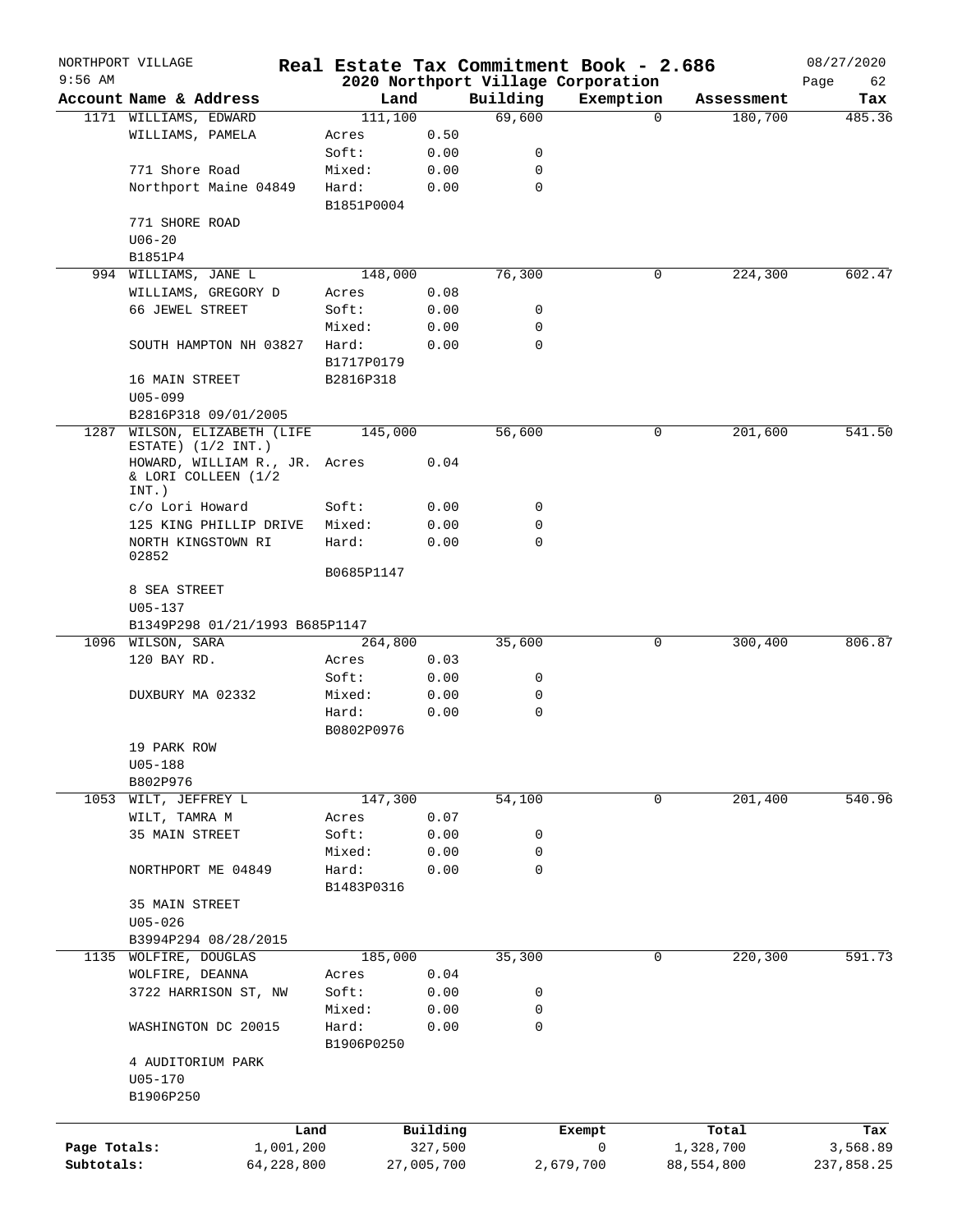| $9:56$ AM | NORTHPORT VILLAGE                         |      |                |              |             | Real Estate Tax Commitment Book - 2.686         |          |            | 08/27/2020        |
|-----------|-------------------------------------------|------|----------------|--------------|-------------|-------------------------------------------------|----------|------------|-------------------|
|           | Account Name & Address                    |      | Land           |              | Building    | 2020 Northport Village Corporation<br>Exemption |          | Assessment | Page<br>63<br>Tax |
|           | 1289 WOOD, CECIL K JR                     |      | 91,600         |              | 198,600     |                                                 | $\Omega$ | 290,200    | 779.48            |
|           | 619 SHORE ROAD                            |      | Acres          | 1.80         |             |                                                 |          |            |                   |
|           |                                           |      | Soft:          | 0.00         | 0           |                                                 |          |            |                   |
|           | NORTHPORT ME 04849                        |      | Mixed:         | 0.00         | 0           |                                                 |          |            |                   |
|           |                                           |      | Hard:          | 0.00         | $\mathbf 0$ |                                                 |          |            |                   |
|           |                                           |      | B0891P0007     |              |             |                                                 |          |            |                   |
|           | 619 SHORE ROAD                            |      |                |              |             |                                                 |          |            |                   |
|           | $U08 - 18$                                |      |                |              |             |                                                 |          |            |                   |
|           | B891P7                                    |      |                |              |             |                                                 |          |            |                   |
| 1294      | WOOLSEY, BENJAMIN &                       |      | 150,000        |              | 67,000      |                                                 | 0        | 217,000    | 582.86            |
|           | PETER                                     |      |                |              |             |                                                 |          |            |                   |
|           | C/O BENJAMIN WOOLSEY<br>4326 OSAGE AVENUE |      | Acres<br>Soft: | 0.30<br>0.00 | 0           |                                                 |          |            |                   |
|           |                                           |      | Mixed:         | 0.00         | 0           |                                                 |          |            |                   |
|           | PHILADELPHIA PA 19104                     |      | Hard:          | 0.00         | $\mathbf 0$ |                                                 |          |            |                   |
|           |                                           |      | B0951P0319     |              |             |                                                 |          |            |                   |
|           | 22 WEST STREET                            |      |                |              |             |                                                 |          |            |                   |
|           | $U05 - 039$                               |      |                |              |             |                                                 |          |            |                   |
|           | B3721P196 12/27/2012 B951P319             |      |                |              |             |                                                 |          |            |                   |
|           | 1137 WOOLSEY, BETTE                       |      | 40,000         |              | $\mathbf 0$ |                                                 | 0        | 40,000     | 107.44            |
|           | WOOLSEY, JOHN D                           |      | Acres          | 0.30         |             |                                                 |          |            |                   |
|           | 225 Race Street #300                      |      | Soft:          | 0.00         | 0           |                                                 |          |            |                   |
|           |                                           |      | Mixed:         | 0.00         | 0           |                                                 |          |            |                   |
|           | Philadelphia PA 19106                     |      | Hard:          | 0.00         | $\mathbf 0$ |                                                 |          |            |                   |
|           |                                           |      | B1832P0149     |              |             |                                                 |          |            |                   |
|           | 49 GEORGE STREET                          |      |                |              |             |                                                 |          |            |                   |
|           | $U05 - 042$                               |      |                |              |             |                                                 |          |            |                   |
|           | B1832P149                                 |      |                |              |             |                                                 |          |            |                   |
|           | 1293 WOOLSEY, JOHN                        |      | 160,900        |              | 84,100      |                                                 | 0        | 245,000    | 658.07            |
|           | WOOLSEY, BETTY                            |      | Acres          | 0.03         |             |                                                 |          |            |                   |
|           | 225 Race Street                           |      | Soft:          | 0.00         | 0           |                                                 |          |            |                   |
|           |                                           |      | Mixed:         | 0.00         | 0           |                                                 |          |            |                   |
|           | Philadelphia PA 19106                     |      | Hard:          | 0.00         | $\mathbf 0$ |                                                 |          |            |                   |
|           |                                           |      | B0771P0483     |              |             |                                                 |          |            |                   |
|           | 22 BAY STREET                             |      |                |              |             |                                                 |          |            |                   |
|           | $U05 - 145$<br>B771P483                   |      |                |              |             |                                                 |          |            |                   |
| 1225      | WOOLSEY, JOHN D                           |      | 150,700        |              | 74,900      |                                                 | 0        | 225,600    | 605.96            |
|           | WOOLSEY, BETTE A                          |      | Acres          | 0.58         |             |                                                 |          |            |                   |
|           | 225 Race Street #300                      |      | Soft:          | 0.00         | 0           |                                                 |          |            |                   |
|           |                                           |      | Mixed:         | 0.00         | 0           |                                                 |          |            |                   |
|           | Philadelphia PA 19106                     |      | Hard:          | 0.00         | $\mathbf 0$ |                                                 |          |            |                   |
|           |                                           |      | B2689P342      |              |             |                                                 |          |            |                   |
|           | 37 GEORGE STREET                          |      |                |              |             |                                                 |          |            |                   |
|           | $U05 - 038$                               |      |                |              |             |                                                 |          |            |                   |
|           | B2689P342 11/19/2004                      |      |                |              |             |                                                 |          |            |                   |
|           | 993 WORDEN, ELIZABETH COX                 |      | 148,800        |              | 31,100      |                                                 | 0        | 179,900    | 483.21            |
|           | 24 EAST COILEY RD.                        |      | Acres          | 0.09         |             |                                                 |          |            |                   |
|           |                                           |      | Soft:          | 0.00         | 0           |                                                 |          |            |                   |
|           | OLD TOWN ME 04468                         |      | Mixed:         | 0.00         | 0           |                                                 |          |            |                   |
|           |                                           |      | Hard:          | 0.00         | $\mathbf 0$ |                                                 |          |            |                   |
|           |                                           |      | B.1943P0167    |              |             |                                                 |          |            |                   |
|           | 27 MAPLE STREET                           |      |                |              |             |                                                 |          |            |                   |
|           | $U05 - 012$                               |      |                |              |             |                                                 |          |            |                   |
|           | B3182P268 01/24/2008                      |      |                |              |             |                                                 |          |            |                   |
|           |                                           |      |                |              |             |                                                 |          |            |                   |
|           |                                           |      |                |              |             |                                                 |          |            |                   |
|           |                                           |      |                |              |             |                                                 |          |            |                   |
|           |                                           | Land |                | Building     |             | Exempt                                          |          | Total      | Tax               |

|              | Land       | Building   | Exempt    | Total      | тах        |
|--------------|------------|------------|-----------|------------|------------|
| Page Totals: | 742,000    | 455,700    |           | 1,197,700  | 3,217.02   |
| Subtotals:   | 64,970,800 | 27,461,400 | 2,679,700 | 89,752,500 | 241,075.27 |